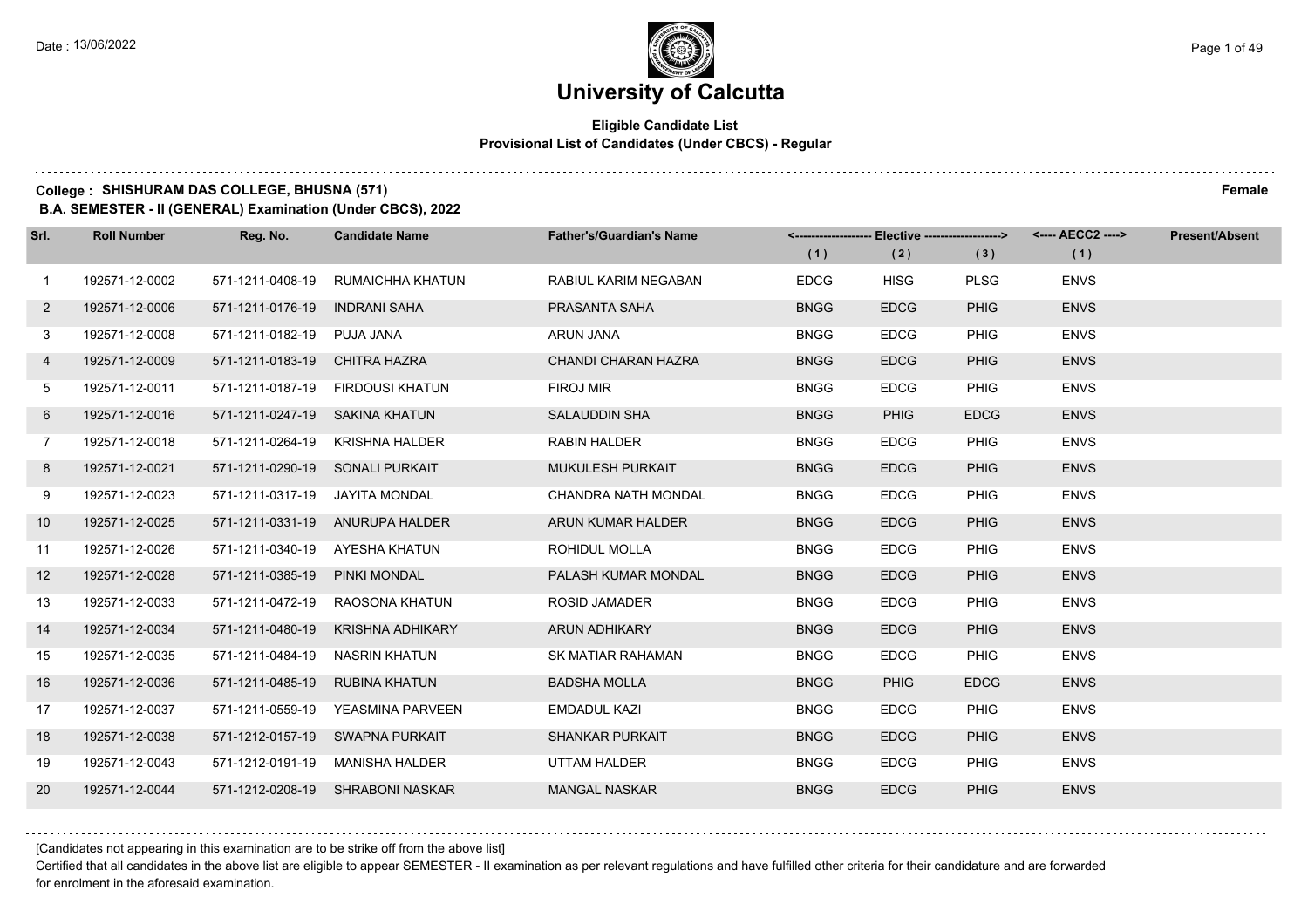### **Eligible Candidate List Provisional List of Candidates (Under CBCS) - Regular**

### **College : SHISHURAM DAS COLLEGE, BHUSNA (571) Female**

**B.A. SEMESTER - II (GENERAL) Examination (Under CBCS), 2022**

| Srl. | <b>Roll Number</b> | Reg. No.                       | <b>Candidate Name</b>             | <b>Father's/Guardian's Name</b> | (1)         | <-------------------- Elective -------------------><br>(2) | (3)         | (1)         | <b>Present/Absent</b> |
|------|--------------------|--------------------------------|-----------------------------------|---------------------------------|-------------|------------------------------------------------------------|-------------|-------------|-----------------------|
| 21   | 192571-12-0048     | 571-1212-0495-19               | SUSMITA MONDAL                    | ANUP MONDAL                     | <b>BNGG</b> | <b>EDCG</b>                                                | <b>PHIG</b> | <b>ENVS</b> |                       |
| 22   | 192571-12-0050     | 571-1214-0388-19               | <b>RIMPA MONDAL</b>               | LATE MADHUSUDAN MONDAL          | <b>BNGG</b> | <b>EDCG</b>                                                | <b>PHIG</b> | <b>ENVS</b> |                       |
| 23   | 192571-12-0051     |                                | 571-1214-0557-19 ROKEYA KHATUN    | <b>MANSUR ALI SHAH</b>          | <b>BNGG</b> | <b>EDCG</b>                                                | PHIG        | <b>ENVS</b> |                       |
| 24   | 192571-12-0056     |                                | 571-1215-0246-19 REKSONA KHATUN   | <b>JULFIKAR SHEIKH</b>          | <b>BNGG</b> | <b>EDCG</b>                                                | <b>PHIG</b> | <b>ENVS</b> |                       |
| 25   | 192571-12-0059     | 571-1215-0270-19               | SAMIMA KHATUN                     | <b>GIAS UDDIN MONDAL</b>        | <b>BNGG</b> | <b>EDCG</b>                                                | <b>PHIG</b> | <b>ENVS</b> |                       |
| 26   | 192571-12-0061     | 571-1215-0329-19               | <b>FARJANA KHATUN</b>             | <b>SK ABDUL KHALEQUE</b>        | <b>BNGG</b> | <b>EDCG</b>                                                | <b>PHIG</b> | <b>ENVS</b> |                       |
| 27   | 192571-12-0067     | 571-1215-0548-19 SHILPA KHATUN |                                   | SAHADAT MOLLA                   | <b>BNGG</b> | <b>EDCG</b>                                                | <b>PHIG</b> | <b>ENVS</b> |                       |
| 28   | 192571-12-0068     |                                | 571-1211-0122-19 MADHURIMA MAITY  | <b>ASHIS MAITY</b>              | <b>EDCG</b> | <b>HISG</b>                                                | <b>PLSG</b> | <b>ENVS</b> |                       |
| 29   | 192571-12-0069     | 571-1211-0124-19 ANIMA NASKAR  |                                   | PRAVAT NASKAR                   | <b>EDCG</b> | <b>HISG</b>                                                | <b>PLSG</b> | <b>ENVS</b> |                       |
| 30   | 192571-12-0070     |                                | 571-1211-0125-19 RUKAIYA KHATUN   | <b>AMINUDDIN MOLLA</b>          | <b>EDCG</b> | <b>HISG</b>                                                | <b>PLSG</b> | <b>ENVS</b> |                       |
| 31   | 192571-12-0075     | 571-1211-0142-19 HASIBA KHATUN |                                   | <b>JANEALAM SHAIKH</b>          | <b>EDCG</b> | <b>HISG</b>                                                | <b>PLSG</b> | <b>ENVS</b> |                       |
| 32   | 192571-12-0078     |                                | 571-1211-0151-19 JAHANARA KHATUN  | <b>REJAK MONDAL</b>             | <b>EDCG</b> | <b>HISG</b>                                                | <b>PLSG</b> | <b>ENVS</b> |                       |
| 33   | 192571-12-0079     | 571-1211-0159-19 SIMA HALDER   |                                   | <b>RAMESH HALDER</b>            | <b>EDCG</b> | <b>HISG</b>                                                | <b>PLSG</b> | <b>ENVS</b> |                       |
| 34   | 192571-12-0080     |                                | 571-1211-0160-19 ANURADHA MISTRY  | <b>BOBY MISTRY</b>              | <b>EDCG</b> | <b>HISG</b>                                                | <b>PLSG</b> | <b>ENVS</b> |                       |
| 35   | 192571-12-0081     |                                | 571-1211-0161-19 TAGARIKA BAIDYA  | LATE GUNADHAR BAIDYA            | <b>EDCG</b> | <b>HISG</b>                                                | <b>PLSG</b> | <b>ENVS</b> |                       |
| 36   | 192571-12-0083     | 571-1211-0184-19 SUPARNA ADAK  |                                   | <b>SWAPAN ADAK</b>              | <b>EDCG</b> | <b>HISG</b>                                                | <b>PLSG</b> | <b>ENVS</b> |                       |
| 37   | 192571-12-0084     | 571-1211-0192-19               | RIYA BHANGI                       | <b>PUSHKAR BHANGI</b>           | <b>EDCG</b> | <b>HISG</b>                                                | <b>PLSG</b> | <b>ENVS</b> |                       |
| 38   | 192571-12-0085     | 571-1211-0196-19 PRIYA BHANGI  |                                   | <b>PUSHKAR BHANGI</b>           | <b>EDCG</b> | <b>HISG</b>                                                | <b>PLSG</b> | <b>ENVS</b> |                       |
| 39   | 192571-12-0086     |                                | 571-1211-0198-19 KHURSHIDA KHATUN | KHADEM ALI SHAIKH               | <b>EDCG</b> | <b>HISG</b>                                                | <b>PLSG</b> | <b>ENVS</b> |                       |
| 40   | 192571-12-0087     |                                | 571-1211-0199-19 PARMINA KHATUN   | <b>HARA LASKAR</b>              | <b>EDCG</b> | <b>HISG</b>                                                | <b>PLSG</b> | <b>ENVS</b> |                       |

[Candidates not appearing in this examination are to be strike off from the above list]

Certified that all candidates in the above list are eligible to appear SEMESTER - II examination as per relevant regulations and have fulfilled other criteria for their candidature and are forwarded for enrolment in the aforesaid examination.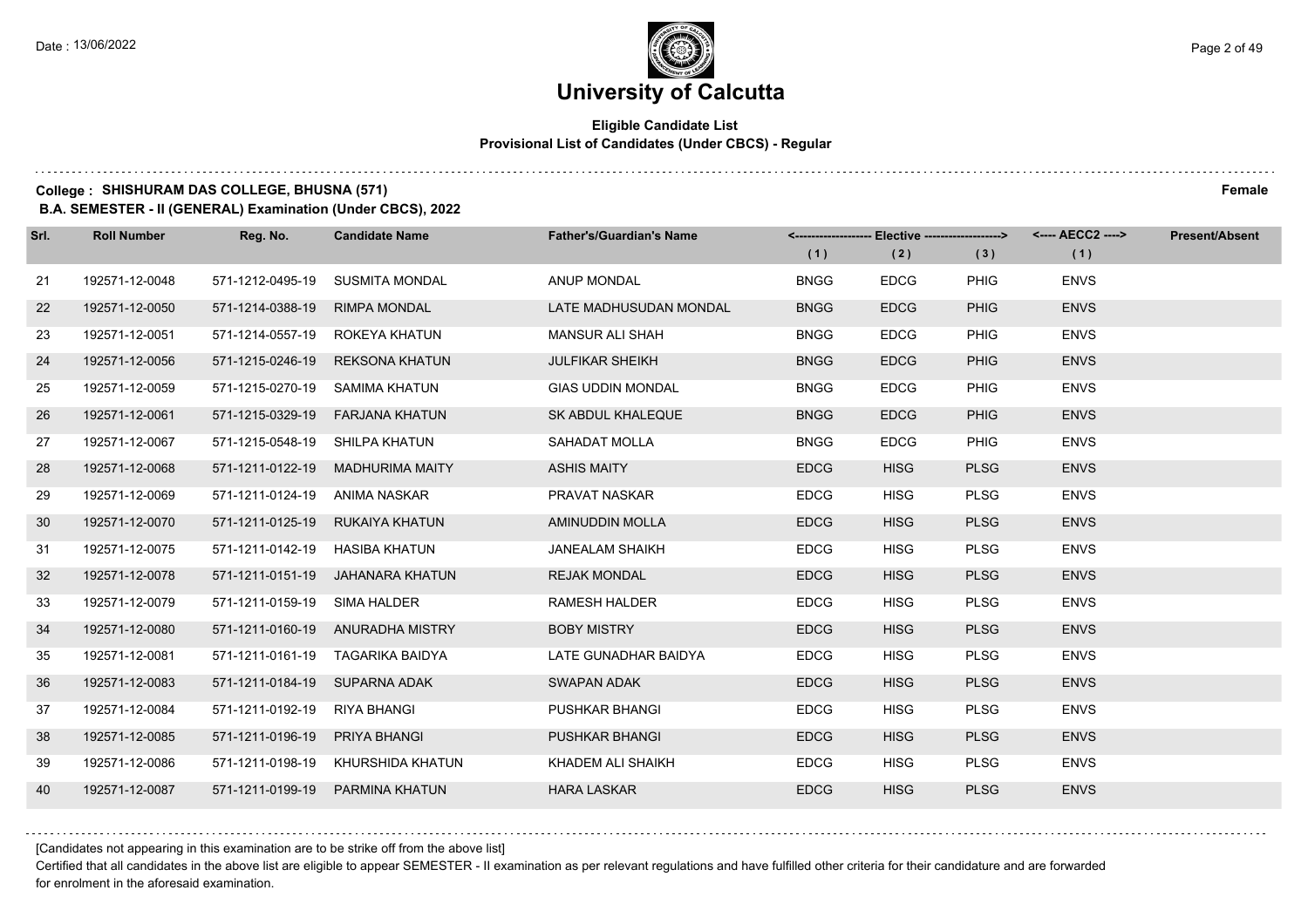### **Eligible Candidate List Provisional List of Candidates (Under CBCS) - Regular**

### **College : SHISHURAM DAS COLLEGE, BHUSNA (571) Female**

**B.A. SEMESTER - II (GENERAL) Examination (Under CBCS), 2022**

| Srl. | <b>Roll Number</b> | Reg. No.                       | <b>Candidate Name</b>             | <b>Father's/Guardian's Name</b> | (1)         | <------------------- Elective ------------------><br>(2) | (3)         | (1)         | <b>Present/Absent</b> |
|------|--------------------|--------------------------------|-----------------------------------|---------------------------------|-------------|----------------------------------------------------------|-------------|-------------|-----------------------|
| 41   | 192571-12-0088     | 571-1211-0200-19 RUMPA ROY     |                                   | DAYAL HARI ROY                  | <b>EDCG</b> | <b>HISG</b>                                              | <b>PLSG</b> | <b>ENVS</b> |                       |
| 42   | 192571-12-0089     | 571-1211-0203-19               | <b>RIMA SAMANTA</b>               | <b>GOPAL SAMANTA</b>            | <b>EDCG</b> | <b>HISG</b>                                              | <b>PLSG</b> | <b>ENVS</b> |                       |
| 43   | 192571-12-0090     |                                | 571-1211-0204-19 FULSURA KHATUN   | NOBDUL LASKAR                   | <b>EDCG</b> | <b>HISG</b>                                              | <b>PLSG</b> | <b>ENVS</b> |                       |
| 44   | 192571-12-0093     | 571-1211-0209-19 TUMPA MONDAL  |                                   | <b>NAREN MONDAL</b>             | <b>EDCG</b> | <b>HISG</b>                                              | <b>PLSG</b> | <b>ENVS</b> |                       |
| 45   | 192571-12-0094     |                                | 571-1211-0210-19 ANISHA PRAMANIK  | <b>RUHIT PRAMANIK</b>           | <b>EDCG</b> | <b>HISG</b>                                              | <b>PLSG</b> | <b>ENVS</b> |                       |
| 46   | 192571-12-0095     | 571-1211-0212-19 RIYA BERA     |                                   | <b>SRIMONTA BERA</b>            | <b>EDCG</b> | <b>HISG</b>                                              | <b>PLSG</b> | <b>ENVS</b> |                       |
| 47   | 192571-12-0098     |                                | 571-1211-0250-19 RITUPARNA HALDER | <b>BIMAL HALDER</b>             | <b>EDCG</b> | <b>HISG</b>                                              | <b>PLSG</b> | <b>ENVS</b> |                       |
| 48   | 192571-12-0099     | 571-1211-0251-19 MITHU BHANGI  |                                   | <b>RAMESH BHANGI</b>            | <b>EDCG</b> | <b>HISG</b>                                              | <b>PLSG</b> | <b>ENVS</b> |                       |
| 49   | 192571-12-0106     | 571-1211-0296-19 ARIFA KHATUN  |                                   | LATE KARIM MOLLA                | <b>EDCG</b> | <b>HISG</b>                                              | <b>PLSG</b> | <b>ENVS</b> |                       |
| 50   | 192571-12-0107     |                                | 571-1211-0299-19 MANJUARA KHATUN  | MUJIBAR RAHAMAN SEK             | <b>EDCG</b> | <b>HISG</b>                                              | <b>PLSG</b> | <b>ENVS</b> |                       |
| 51   | 192571-12-0108     | 571-1211-0316-19 MOUSUMI ADAK  |                                   | MIHILAL ADAK                    | <b>EDCG</b> | <b>HISG</b>                                              | <b>PLSG</b> | <b>ENVS</b> |                       |
| 52   | 192571-12-0109     |                                | 571-1211-0320-19 SAIMUNA KHATUN   | SAIFUDDIN LASKAR                | <b>EDCG</b> | <b>HISG</b>                                              | <b>PLSG</b> | <b>ENVS</b> |                       |
| 53   | 192571-12-0110     | 571-1211-0322-19 LABANI GURE   |                                   | <b>BANSHI GURE</b>              | <b>EDCG</b> | <b>HISG</b>                                              | <b>PLSG</b> | <b>ENVS</b> |                       |
| 54   | 192571-12-0111     | 571-1211-0323-19 JNUI GURE     |                                   | <b>TAPAS GURE</b>               | <b>EDCG</b> | <b>HISG</b>                                              | <b>PLSG</b> | <b>ENVS</b> |                       |
| 55   | 192571-12-0112     | 571-1211-0334-19 SUMIYA PARVIN |                                   | SK BARJAHAN                     | <b>EDCG</b> | <b>HISG</b>                                              | <b>PLSG</b> | <b>ENVS</b> |                       |
| 56   | 192571-12-0116     |                                | 571-1211-0346-19 RENUKA PARVIN    | <b>RAFIK ALI SHAH</b>           | <b>EDCG</b> | <b>HISG</b>                                              | <b>PLSG</b> | <b>ENVS</b> |                       |
| 57   | 192571-12-0117     | 571-1211-0352-19               | ASMA KHATUN                       | AYUB ALI KHAN                   | <b>EDCG</b> | <b>HISG</b>                                              | <b>PLSG</b> | <b>ENVS</b> |                       |
| 58   | 192571-12-0118     |                                | 571-1211-0353-19 FULSURA KHATUN   | <b>ESRAFIL PALOWAN</b>          | <b>EDCG</b> | <b>HISG</b>                                              | <b>PLSG</b> | <b>ENVS</b> |                       |
| 59   | 192571-12-0119     |                                | 571-1211-0355-19 RUMMA KHATUN     | <b>IBRAHIM SK</b>               | <b>EDCG</b> | <b>HISG</b>                                              | <b>PLSG</b> | <b>ENVS</b> |                       |
| 60   | 192571-12-0120     |                                | 571-1211-0358-19 SARMINA KHATUN   | <b>KAMARUL PALOWAN</b>          | <b>EDCG</b> | <b>HISG</b>                                              | <b>PLSG</b> | <b>ENVS</b> |                       |

[Candidates not appearing in this examination are to be strike off from the above list]

Certified that all candidates in the above list are eligible to appear SEMESTER - II examination as per relevant regulations and have fulfilled other criteria for their candidature and are forwarded for enrolment in the aforesaid examination.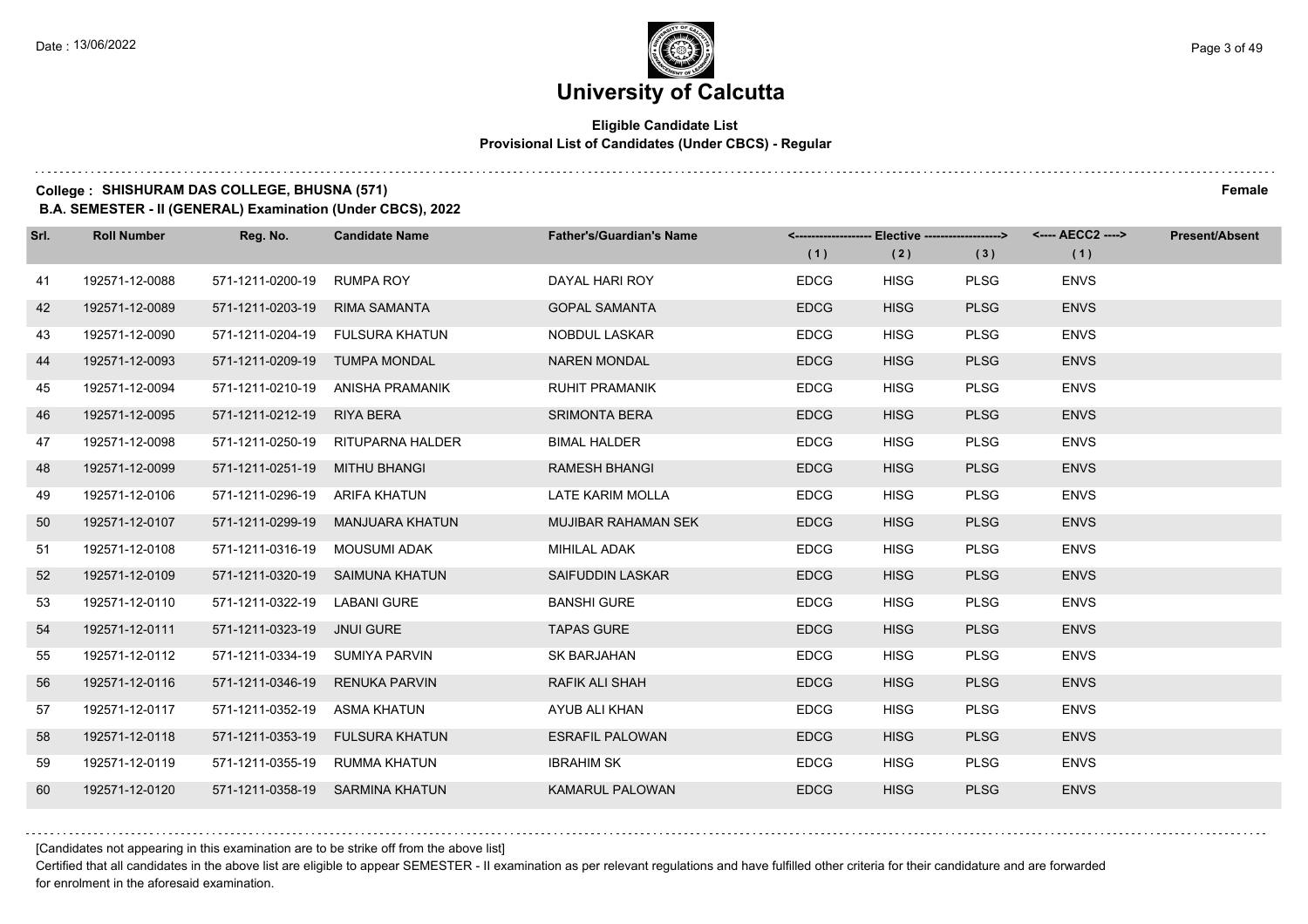### **Eligible Candidate List Provisional List of Candidates (Under CBCS) - Regular**

### **College : SHISHURAM DAS COLLEGE, BHUSNA (571) Female**

**B.A. SEMESTER - II (GENERAL) Examination (Under CBCS), 2022**

| Srl. | <b>Roll Number</b> | Reg. No.                       | <b>Candidate Name</b>             | <b>Father's/Guardian's Name</b> |             | <-------------------- Elective ------------------> |             | <---- AECC2 ----> | <b>Present/Absent</b> |
|------|--------------------|--------------------------------|-----------------------------------|---------------------------------|-------------|----------------------------------------------------|-------------|-------------------|-----------------------|
|      |                    |                                |                                   |                                 | (1)         | (2)                                                | (3)         | (1)               |                       |
| 61   | 192571-12-0121     | 571-1211-0362-19               | SAHANA KHATUN                     | <b>JAKIR SK</b>                 | <b>EDCG</b> | <b>HISG</b>                                        | <b>PLSG</b> | <b>ENVS</b>       |                       |
| 62   | 192571-12-0124     | 571-1211-0370-19 ARIFA KHATUN  |                                   | SAFIUDDIN MOLLA                 | <b>EDCG</b> | <b>HISG</b>                                        | <b>PLSG</b> | <b>ENVS</b>       |                       |
| 63   | 192571-12-0127     |                                | 571-1211-0409-19 SURAIYA PARVIN   | <b>SK ABDUR SUKUR</b>           | <b>EDCG</b> | <b>HISG</b>                                        | <b>PLSG</b> | <b>ENVS</b>       |                       |
| 64   | 192571-12-0128     |                                | 571-1211-0410-19 PRIYA PRAMANIK   | <b>TAPAN PRAMANIK</b>           | <b>EDCG</b> | <b>HISG</b>                                        | <b>PLSG</b> | <b>ENVS</b>       |                       |
| 65   | 192571-12-0130     |                                | 571-1211-0424-19 HUSNEARA KHATUN  | <b>HOSSAIN LASKAR</b>           | <b>EDCG</b> | <b>HISG</b>                                        | <b>PLSG</b> | <b>ENVS</b>       |                       |
| 66   | 192571-12-0134     | 571-1211-0461-19 SNEHA GUREY   |                                   | PARIMAL CHANDRA GUREY           | <b>EDCG</b> | <b>HISG</b>                                        | <b>PLSG</b> | <b>ENVS</b>       |                       |
| 67   | 192571-12-0142     | 571-1211-0491-19 JHILIK MONDAL |                                   | <b>BAPPA MONDAL</b>             | <b>EDCG</b> | <b>HISG</b>                                        | <b>PLSG</b> | <b>ENVS</b>       |                       |
| 68   | 192571-12-0143     | 571-1211-0508-19 ASHIFA KHATUN |                                   | ALI AJGAR SARDER                | <b>EDCG</b> | <b>HISG</b>                                        | <b>PLSG</b> | <b>ENVS</b>       |                       |
| 69   | 192571-12-0144     | 571-1211-0511-19 RUBINA KHATUN |                                   | RAMJAN ALI HALDER               | <b>EDCG</b> | <b>HISG</b>                                        | <b>PLSG</b> | <b>ENVS</b>       |                       |
| 70   | 192571-12-0146     | 571-1211-0517-19 PINKI SAUTA   |                                   | <b>GOSTO SAUTA</b>              | <b>EDCG</b> | <b>HISG</b>                                        | <b>PLSG</b> | <b>ENVS</b>       |                       |
| 71   | 192571-12-0147     | 571-1211-0521-19 INDRANI RAJ   |                                   | SHYAMAPADA RAJ                  | <b>EDCG</b> | <b>HISG</b>                                        | <b>PLSG</b> | <b>ENVS</b>       |                       |
| 72   | 192571-12-0149     |                                | 571-1211-0535-19 SUMAIYA KHATUN   | <b>NOWSR ALI PURKAIT</b>        | <b>EDCG</b> | <b>HISG</b>                                        | <b>PLSG</b> | <b>ENVS</b>       |                       |
| 73   | 192571-12-0154     |                                | 571-1211-0553-19 SOHINI BANERJEE  | <b>TARUN BANERJEE</b>           | <b>EDCG</b> | <b>HISG</b>                                        | <b>PLSG</b> | <b>ENVS</b>       |                       |
| 74   | 192571-12-0155     | 571-1211-0554-19 NUR KHATUN    |                                   | <b>NUR UDDIN MIR</b>            | <b>EDCG</b> | <b>HISG</b>                                        | <b>PLSG</b> | <b>ENVS</b>       |                       |
| 75   | 192571-12-0156     |                                | 571-1211-0555-19 RUSNIYARA KHATUN | <b>MOSTAKIN SK</b>              | <b>EDCG</b> | <b>HISG</b>                                        | <b>PLSG</b> | <b>ENVS</b>       |                       |
| 76   | 192571-12-0159     | 571-1212-0188-19 ANJANA NASKAR |                                   | <b>SUDEB NASKAR</b>             | <b>EDCG</b> | <b>HISG</b>                                        | <b>PLSG</b> | <b>ENVS</b>       |                       |
| 77   | 192571-12-0160     | 571-1212-0197-19               | TANUSHREE MIDDYA                  | <b>BIKASH MIDDYA</b>            | <b>EDCG</b> | <b>HISG</b>                                        | <b>PLSG</b> | <b>ENVS</b>       |                       |
| 78   | 192571-12-0161     | 571-1212-0224-19               | PUJA KHAMARU                      | PANNA KHAMARU                   | <b>EDCG</b> | <b>HISG</b>                                        | <b>PLSG</b> | <b>ENVS</b>       |                       |
| 79   | 192571-12-0163     |                                | 571-1212-0229-19 PRIYANKA HALDER  | PARITOSH HALDER                 | <b>EDCG</b> | <b>HISG</b>                                        | <b>PLSG</b> | <b>ENVS</b>       |                       |
| 80   | 192571-12-0169     | 571-1212-0400-19 PAPIA NASKAR  |                                   | <b>RABIN NASKAR</b>             | <b>EDCG</b> | <b>HISG</b>                                        | <b>PLSG</b> | <b>ENVS</b>       |                       |

[Candidates not appearing in this examination are to be strike off from the above list]

Certified that all candidates in the above list are eligible to appear SEMESTER - II examination as per relevant regulations and have fulfilled other criteria for their candidature and are forwarded for enrolment in the aforesaid examination.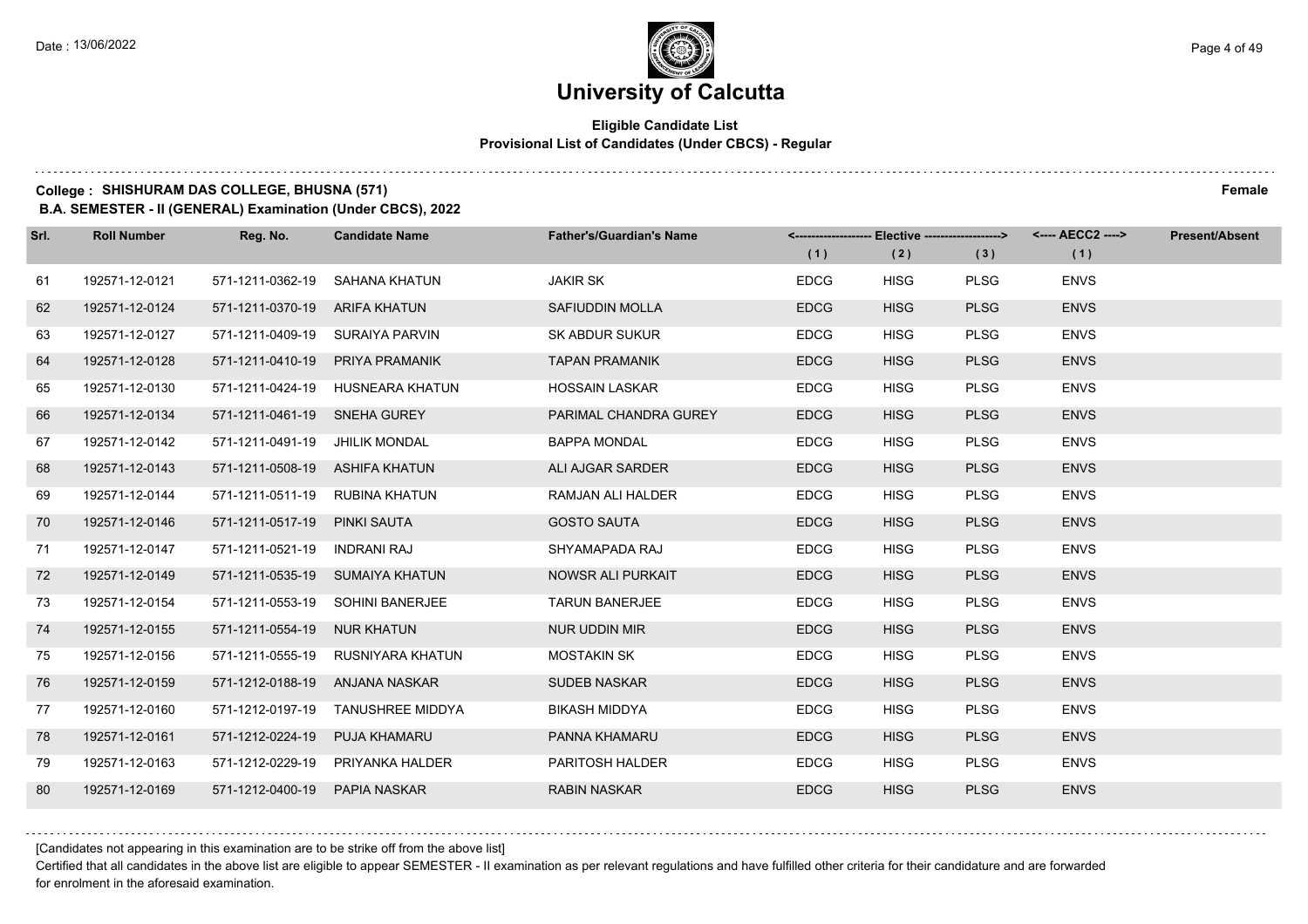### **Eligible Candidate List Provisional List of Candidates (Under CBCS) - Regular**

### **College : SHISHURAM DAS COLLEGE, BHUSNA (571) Female**

**B.A. SEMESTER - II (GENERAL) Examination (Under CBCS), 2022**

| Srl. | <b>Roll Number</b> | Reg. No.                       | <b>Candidate Name</b>            | <b>Father's/Guardian's Name</b> |             | <-------------------- Elective -------------------> |             |             | <b>Present/Absent</b> |
|------|--------------------|--------------------------------|----------------------------------|---------------------------------|-------------|-----------------------------------------------------|-------------|-------------|-----------------------|
|      |                    |                                |                                  |                                 | (1)         | (2)                                                 | (3)         | (1)         |                       |
| 81   | 192571-12-0174     | 571-1212-0451-19               | SAMPA NASKAR                     | <b>GOBINDA NASKAR</b>           | <b>EDCG</b> | <b>HISG</b>                                         | <b>PLSG</b> | <b>ENVS</b> |                       |
| 82   | 192571-12-0175     | 571-1212-0458-19               | <b>BARNALI SINGHA</b>            | LATE BUDDHADEV SINGHA           | <b>EDCG</b> | <b>HISG</b>                                         | <b>PLSG</b> | <b>ENVS</b> |                       |
| 83   | 192571-12-0176     |                                | 571-1212-0459-19 MOUMITA MISTRY  | SHYAMAL MISTRY                  | <b>EDCG</b> | <b>HISG</b>                                         | <b>PLSG</b> | <b>ENVS</b> |                       |
| 84   | 192571-12-0177     | 571-1212-0466-19 PALLABI DHARA |                                  | <b>TARUN DHARA</b>              | <b>EDCG</b> | <b>HISG</b>                                         | <b>PLSG</b> | <b>ENVS</b> |                       |
| 85   | 192571-12-0178     | 571-1212-0469-19               | TUMPA SARDAR                     | <b>BAPI SARDAR</b>              | <b>EDCG</b> | <b>HISG</b>                                         | <b>PLSG</b> | <b>ENVS</b> |                       |
| 86   | 192571-12-0180     |                                | 571-1212-0477-19 AMRITA MONDAL   | <b>SENTU MONDAL</b>             | <b>EDCG</b> | <b>HISG</b>                                         | <b>PLSG</b> | <b>ENVS</b> |                       |
| 87   | 192571-12-0181     | 571-1212-0479-19 KAJAL BAGANI  |                                  | HIMANSHU BAGANI                 | <b>EDCG</b> | <b>HISG</b>                                         | <b>PLSG</b> | <b>ENVS</b> |                       |
| 88   | 192571-12-0182     | 571-1212-0489-19 RIYA MALIK    |                                  | <b>AMAL MALIK</b>               | <b>EDCG</b> | <b>HISG</b>                                         | <b>PLSG</b> | <b>ENVS</b> |                       |
| 89   | 192571-12-0184     |                                | 571-1212-0518-19 PALLABI MONDAL  | UTTHAN MONDAL                   | <b>EDCG</b> | <b>HISG</b>                                         | <b>PLSG</b> | <b>ENVS</b> |                       |
| 90   | 192571-12-0185     | 571-1212-0523-19 ANAMIKA GAYEN |                                  | <b>SUKUMAR GAYEN</b>            | <b>EDCG</b> | <b>HISG</b>                                         | <b>PLSG</b> | <b>ENVS</b> |                       |
| 91   | 192571-12-0188     |                                | 571-1212-0533-19 BARSHA MONDAL   | DIPAK KUMAR MONDAL              | <b>EDCG</b> | <b>HISG</b>                                         | <b>PLSG</b> | <b>ENVS</b> |                       |
| 92   | 192571-12-0191     |                                | 571-1212-0551-19 SUSMITA SARDAR  | <b>SUSHIL SARDAR</b>            | <b>EDCG</b> | <b>HISG</b>                                         | <b>PLSG</b> | <b>ENVS</b> |                       |
| 93   | 192571-12-0196     |                                | 571-1214-0201-19 KHURSIDA KHATUN | KHAYBAR PAIK                    | <b>EDCG</b> | <b>HISG</b>                                         | <b>PLSG</b> | <b>ENVS</b> |                       |
| 94   | 192571-12-0201     |                                | 571-1214-0337-19 ANOWARA KHATUN  | <b>SIRAJ KHAN</b>               | <b>EDCG</b> | <b>HISG</b>                                         | <b>PLSG</b> | <b>ENVS</b> |                       |
| 95   | 192571-12-0203     | 571-1214-0407-19 NAJMA KHATUN  |                                  | SHAJAHAN KHAN                   | <b>EDCG</b> | <b>HISG</b>                                         | <b>PLSG</b> | <b>ENVS</b> |                       |
| 96   | 192571-12-0204     | 571-1214-0411-19 ASURA KHATUN  |                                  | <b>JABARUL DOPTARI</b>          | <b>EDCG</b> | <b>HISG</b>                                         | <b>PLSG</b> | <b>ENVS</b> |                       |
| 97   | 192571-12-0205     | 571-1214-0418-19               | NASIRA KHATUN                    | <b>ENTAJUL DAPTARI</b>          | <b>EDCG</b> | <b>HISG</b>                                         | <b>PLSG</b> | <b>ENVS</b> |                       |
| 98   | 192571-12-0206     |                                | 571-1214-0478-19 JABEDA KHATUN   | <b>MANIRUL DAPTARI</b>          | <b>EDCG</b> | <b>HISG</b>                                         | <b>PLSG</b> | <b>ENVS</b> |                       |
| 99   | 192571-12-0207     | 571-1214-0510-19 TUSI KHATUN   |                                  | SAJAHAN PURKAIT                 | <b>EDCG</b> | <b>HISG</b>                                         | <b>PLSG</b> | <b>ENVS</b> |                       |
| 100  | 192571-12-0208     | 571-1214-0522-19 SELIMA KHATUN |                                  | <b>SAIFUDDIN GAZI</b>           | <b>EDCG</b> | <b>HISG</b>                                         | <b>PLSG</b> | <b>ENVS</b> |                       |

[Candidates not appearing in this examination are to be strike off from the above list]

Certified that all candidates in the above list are eligible to appear SEMESTER - II examination as per relevant regulations and have fulfilled other criteria for their candidature and are forwarded for enrolment in the aforesaid examination.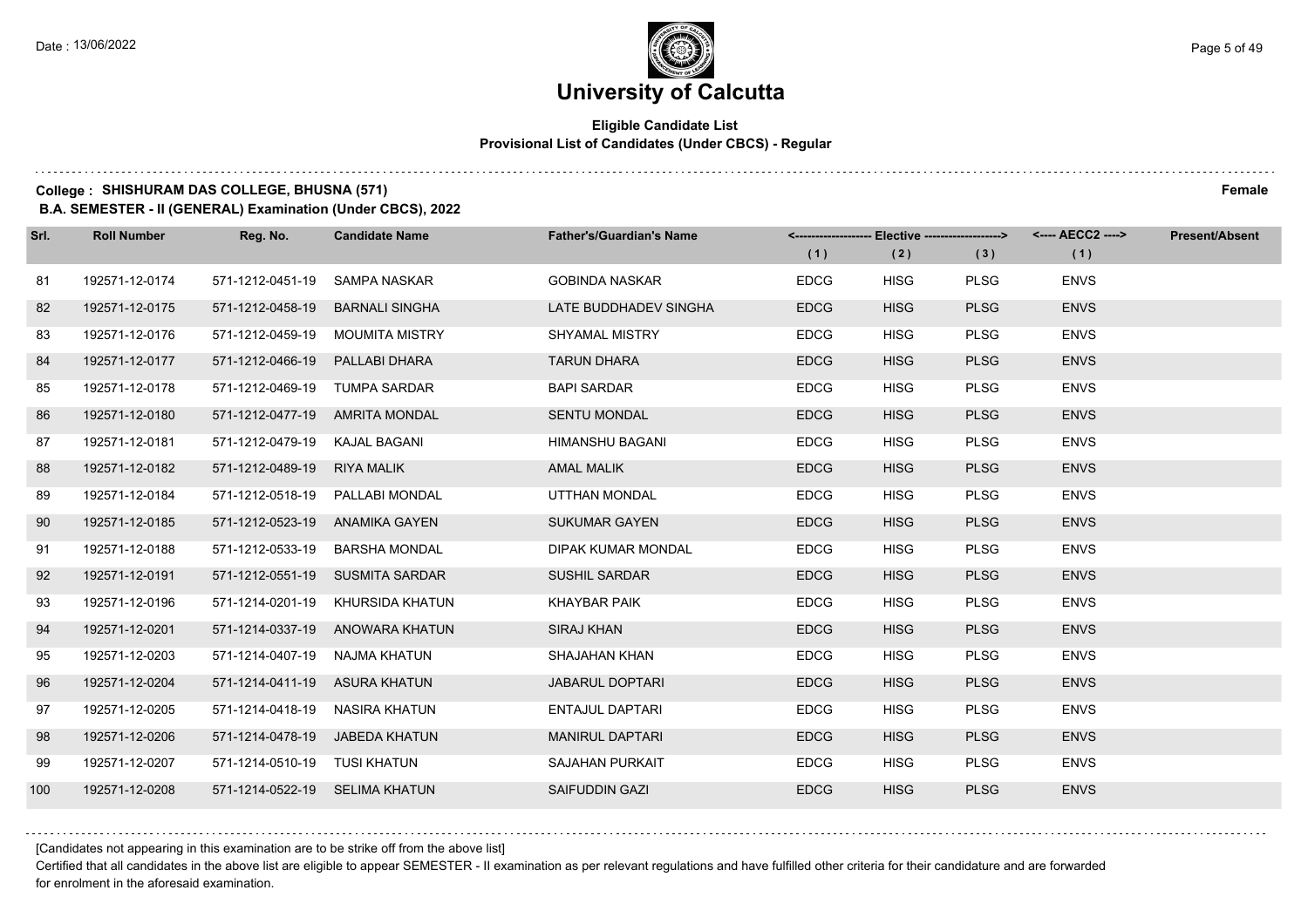### **Eligible Candidate List Provisional List of Candidates (Under CBCS) - Regular**

### **College : SHISHURAM DAS COLLEGE, BHUSNA (571) Female**

**B.A. SEMESTER - II (GENERAL) Examination (Under CBCS), 2022**

| Srl. | <b>Roll Number</b> | Reg. No.                       | <b>Candidate Name</b>           | <b>Father's/Guardian's Name</b> |             | <-------------------- Elective -------------------> |             | <---- AECC2 ----> | <b>Present/Absent</b> |
|------|--------------------|--------------------------------|---------------------------------|---------------------------------|-------------|-----------------------------------------------------|-------------|-------------------|-----------------------|
|      |                    |                                |                                 |                                 | (1)         | (2)                                                 | (3)         | (1)               |                       |
| 101  | 192571-12-0209     | 571-1214-0537-19               | HASIBA KHATUN                   | <b>SALIM GAZI</b>               | <b>EDCG</b> | <b>HISG</b>                                         | <b>PLSG</b> | <b>ENVS</b>       |                       |
| 102  | 192571-12-0220     | 571-1215-0140-19 HAKIMA KHATUN |                                 | <b>JALAL SHAIKH</b>             | <b>EDCG</b> | <b>HISG</b>                                         | <b>PLSG</b> | <b>ENVS</b>       |                       |
| 103  | 192571-12-0221     |                                | 571-1215-0141-19 NARGISA KHATUN | ABDUS SALAM SHAIKH              | <b>EDCG</b> | <b>HISG</b>                                         | <b>PLSG</b> | <b>ENVS</b>       |                       |
| 104  | 192571-12-0225     |                                | 571-1215-0154-19 ROHIMA KHATUN  | <b>GOLAM KIBRIYA SEKH</b>       | <b>EDCG</b> | <b>HISG</b>                                         | <b>PLSG</b> | <b>ENVS</b>       |                       |
| 105  | 192571-12-0227     | 571-1215-0162-19               | ARIFA KHATUN                    | RAJU ALI MOLLA                  | <b>EDCG</b> | <b>HISG</b>                                         | <b>PLSG</b> | <b>ENVS</b>       |                       |
| 106  | 192571-12-0228     | 571-1215-0220-19 SOPIKA KHATUN |                                 | SAIFULLA MOLLA                  | <b>EDCG</b> | <b>HISG</b>                                         | <b>PLSG</b> | <b>ENVS</b>       |                       |
| 107  | 192571-12-0229     | 571-1215-0225-19 RIGIYA KHATUN |                                 | YOUSHUF ALI SHEIKH              | <b>EDCG</b> | <b>HISG</b>                                         | <b>PLSG</b> | <b>ENVS</b>       |                       |
| 108  | 192571-12-0231     |                                | 571-1215-0276-19 SIRAJAM MONIRA | MD RAFIQUE UDDIN LASKAR         | <b>EDCG</b> | <b>HISG</b>                                         | <b>PLSG</b> | <b>ENVS</b>       |                       |
| 109  | 192571-12-0235     |                                | 571-1215-0351-19 NAPISA SULTANA | NURJAMAL GAYEN                  | <b>EDCG</b> | <b>HISG</b>                                         | <b>PLSG</b> | <b>ENVS</b>       |                       |
| 110  | 192571-12-0236     |                                | 571-1215-0354-19 MASUDA KHATUN  | <b>MANNAN LASKAR</b>            | <b>EDCG</b> | <b>HISG</b>                                         | <b>PLSG</b> | <b>ENVS</b>       |                       |
| 111  | 192571-12-0237     | 571-1215-0364-19 DEVI KHATUN   |                                 | <b>JAYNAL SEKH</b>              | <b>EDCG</b> | <b>HISG</b>                                         | <b>PLSG</b> | <b>ENVS</b>       |                       |
| 112  | 192571-12-0238     | 571-1215-0372-19 RUBINA KHATUN |                                 | <b>CHAYRAF MOLLA</b>            | <b>EDCG</b> | <b>HISG</b>                                         | <b>PLSG</b> | <b>ENVS</b>       |                       |
| 113  | 192571-12-0245     | 571-1215-0397-19 SURIYA KHATUN |                                 | <b>FATENUSH SK</b>              | <b>EDCG</b> | <b>HISG</b>                                         | <b>PLSG</b> | <b>ENVS</b>       |                       |
| 114  | 192571-12-0251     | 571-1215-0419-19 ASIYA KHATUN  |                                 | <b>NAYIM NAIYA</b>              | <b>EDCG</b> | <b>HISG</b>                                         | <b>PLSG</b> | <b>ENVS</b>       |                       |
| 115  | 192571-12-0253     |                                | 571-1215-0440-19 HUMAIRA KHATUN | <b>BASIRUDDIN MOLLA</b>         | <b>EDCG</b> | <b>HISG</b>                                         | <b>PLSG</b> | <b>ENVS</b>       |                       |
| 116  | 192571-12-0261     |                                | 571-1215-0504-19 ANJUARA KHATUN | ABDULLA LASKAR                  | <b>EDCG</b> | <b>HISG</b>                                         | <b>PLSG</b> | <b>ENVS</b>       |                       |
| 117  | 192571-12-0266     | 571-1215-0529-19               | MASUMA KHATUN                   | ABU TALEB MOLLA                 | <b>EDCG</b> | <b>HISG</b>                                         | <b>PLSG</b> | <b>ENVS</b>       |                       |
| 118  | 192571-12-0268     |                                | 571-1215-0531-19 MOHIMA KHATUN  | <b>SAMSUL MOLLA</b>             | <b>EDCG</b> | <b>HISG</b>                                         | <b>PLSG</b> | <b>ENVS</b>       |                       |
| 119  | 192571-12-0270     |                                | 571-1215-0539-19 MODINA KHATUN  | SAIFUDDIN MOLLA                 | <b>EDCG</b> | <b>HISG</b>                                         | <b>PLSG</b> | <b>ENVS</b>       |                       |
| 120  | 192571-12-0273     |                                | 571-1214-0456-19 SUMAIYA KHATUN | <b>ASRAF KHAN</b>               | <b>ENGG</b> | <b>EDCG</b>                                         | <b>PHIG</b> | <b>ENVS</b>       |                       |

[Candidates not appearing in this examination are to be strike off from the above list]

Certified that all candidates in the above list are eligible to appear SEMESTER - II examination as per relevant regulations and have fulfilled other criteria for their candidature and are forwarded for enrolment in the aforesaid examination.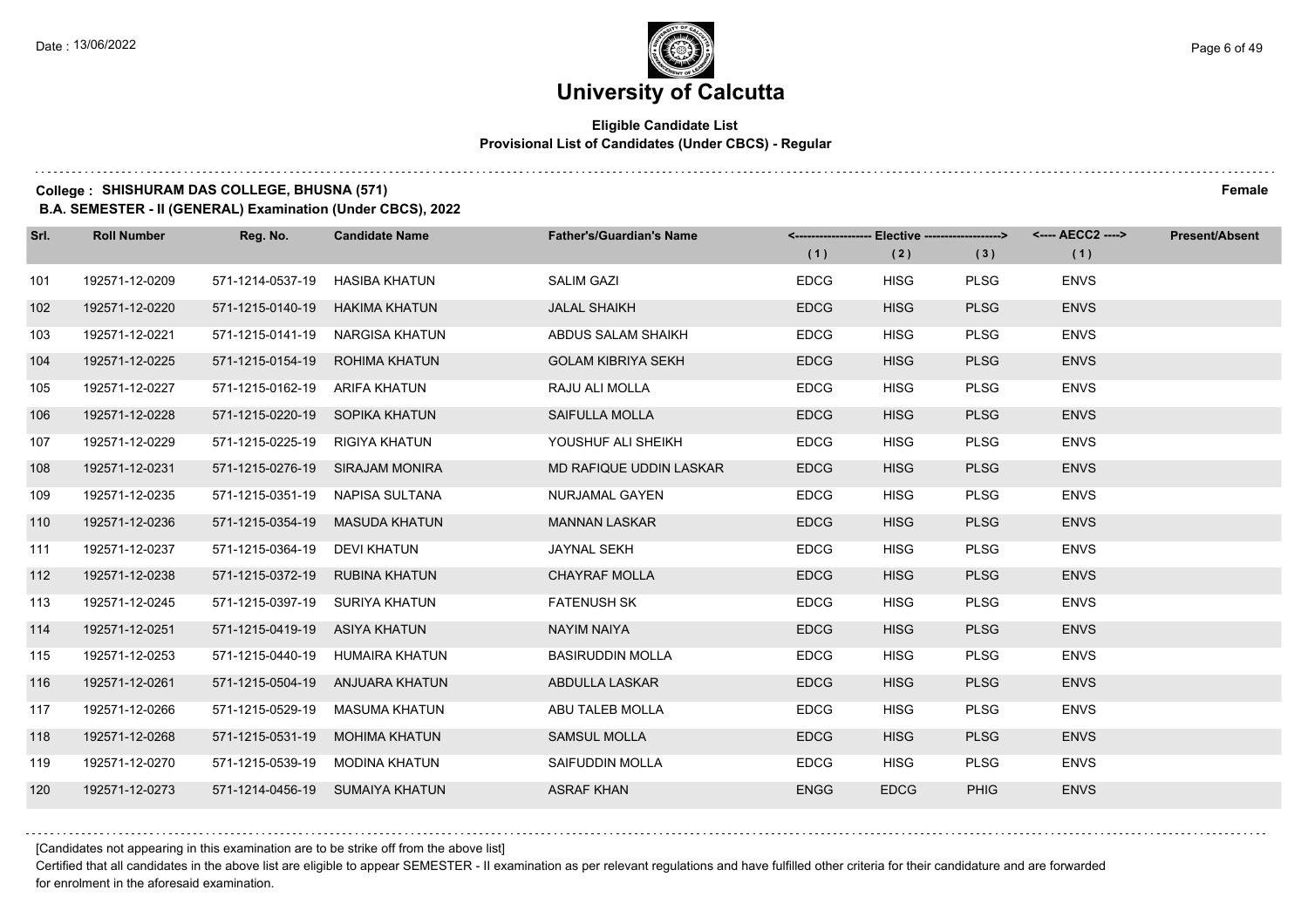### **Eligible Candidate List Provisional List of Candidates (Under CBCS) - Regular**

### **College : SHISHURAM DAS COLLEGE, BHUSNA (571) Female**

**B.A. SEMESTER - II (GENERAL) Examination (Under CBCS), 2022**

| Srl. | <b>Roll Number</b> | Reg. No.                       | <b>Candidate Name</b>               | <b>Father's/Guardian's Name</b> | (1)         | <-------------------- Elective ------------------><br>(2) | (3)         | (1)         | <b>Present/Absent</b> |
|------|--------------------|--------------------------------|-------------------------------------|---------------------------------|-------------|-----------------------------------------------------------|-------------|-------------|-----------------------|
| 121  | 192571-12-0277     | 571-1211-0215-19               | <b>JHILIK SARDER</b>                | PRADIP KUMAR SARDER             | <b>PEDG</b> | <b>HISG</b>                                               | <b>PLSG</b> | <b>ENVS</b> |                       |
| 122  | 192571-12-0291     | 571-1215-0332-19               | MANISHA KHATUN                      | <b>MOSTAKIN KHAN</b>            | <b>PEDG</b> | <b>HISG</b>                                               | <b>PLSG</b> | <b>ENVS</b> |                       |
| 123  | 192571-12-0293     | 571-1215-0390-19 RIFAT NOWRIN  |                                     | REZAUL KARIM MOLLICK            | <b>PEDG</b> | <b>HISG</b>                                               | <b>PLSG</b> | <b>ENVS</b> |                       |
| 124  | 202571-12-0002     |                                | 571-1211-0137-20 BITHIKA MONDAL     | <b>BISWANATH MONDAL</b>         | <b>EDCG</b> | <b>HISG</b>                                               | <b>PLSG</b> | <b>ENVS</b> |                       |
| 125  | 202571-12-0004     |                                | 571-1211-0148-20 SUSMITA MAZUMDER   | KASHI NATH MAZUMDER             | <b>EDCG</b> | <b>HISG</b>                                               | <b>PLSG</b> | <b>ENVS</b> |                       |
| 126  | 202571-12-0015     |                                | 571-1211-0180-20 ASMUKA KHATUN      | AFTAR UDDIN SK                  | <b>EDCG</b> | <b>HISG</b>                                               | <b>PLSG</b> | <b>ENVS</b> |                       |
| 127  | 202571-12-0017     |                                | 571-1211-0184-20 SAYANTANI DAKUYA   | UTTAM DAKUYA                    | <b>EDCG</b> | <b>HISG</b>                                               | <b>PLSG</b> | <b>ENVS</b> |                       |
| 128  | 202571-12-0021     | 571-1211-0208-20 SALINA KHATUN |                                     | SAFIUL HAQUE LASKAR             | <b>EDCG</b> | <b>HISG</b>                                               | <b>PLSG</b> | <b>ENVS</b> |                       |
| 129  | 202571-12-0024     | 571-1211-0222-20 TANIA KHATUN  |                                     | ABUL BASAR MOLLA                | <b>EDCG</b> | <b>HISG</b>                                               | <b>PLSG</b> | <b>ENVS</b> |                       |
| 130  | 202571-12-0030     |                                | 571-1211-0241-20 MOMINA KHATUN      | LATE MOFIJUL MOLLA              | <b>EDCG</b> | <b>HISG</b>                                               | <b>PLSG</b> | <b>ENVS</b> |                       |
| 131  | 202571-12-0031     |                                | 571-1211-0245-20 JASMINA KHATUN     | <b>NUR ISLAM KHAN</b>           | <b>EDCG</b> | <b>HISG</b>                                               | <b>PLSG</b> | <b>ENVS</b> |                       |
| 132  | 202571-12-0032     |                                | 571-1211-0247-20 MANJUSHRI BANERJEE | SHRIMANTA BANERJEE              | <b>BNGG</b> | <b>EDCG</b>                                               | <b>PHIG</b> | <b>ENVS</b> |                       |
| 133  | 202571-12-0047     | 571-1211-0290-20               | DEEPSIKHA HALDAR                    | <b>ACHINTA HALDAR</b>           | <b>EDCG</b> | <b>HISG</b>                                               | <b>PLSG</b> | <b>ENVS</b> |                       |
| 134  | 202571-12-0056     |                                | 571-1211-0324-20 EYASMIN KHATUN     | <b>MOJAFFAR MOLLA</b>           | PEDG        | <b>HISG</b>                                               | <b>PLSG</b> | <b>ENVS</b> |                       |
| 135  | 202571-12-0058     |                                | 571-1211-0329-20 MAUSUMI MANNA      | <b>BISWANATH MANNA</b>          | <b>EDCG</b> | <b>HISG</b>                                               | <b>PLSG</b> | <b>ENVS</b> |                       |
| 136  | 202571-12-0063     |                                | 571-1211-0348-20 MONOWARA KHATUN    | <b>MANIRUL BEG</b>              | <b>EDCG</b> | <b>HISG</b>                                               | <b>PLSG</b> | <b>ENVS</b> |                       |
| 137  | 202571-12-0068     | 571-1211-0359-20               | NURBINA KHATUN                      | <b>NASIR MOLLA</b>              | <b>EDCG</b> | <b>HISG</b>                                               | <b>PLSG</b> | <b>ENVS</b> |                       |
| 138  | 202571-12-0069     |                                | 571-1211-0360-20 ANSARIYA KHATUN    | <b>NAJRUL PAIK</b>              | <b>EDCG</b> | <b>HISG</b>                                               | <b>PLSG</b> | <b>ENVS</b> |                       |
| 139  | 202571-12-0074     |                                | 571-1211-0378-20 MOULUDA KHATUN     | <b>MONIRUL ISLAM KHAN</b>       | <b>EDCG</b> | <b>HISG</b>                                               | <b>PLSG</b> | <b>ENVS</b> |                       |
| 140  | 202571-12-0079     | 571-1211-0392-20 NAJIRA KHATUN |                                     | <b>NAJIR KAZI</b>               | <b>BNGG</b> | <b>EDCG</b>                                               | <b>PHIG</b> | <b>ENVS</b> |                       |

[Candidates not appearing in this examination are to be strike off from the above list]

Certified that all candidates in the above list are eligible to appear SEMESTER - II examination as per relevant regulations and have fulfilled other criteria for their candidature and are forwarded for enrolment in the aforesaid examination.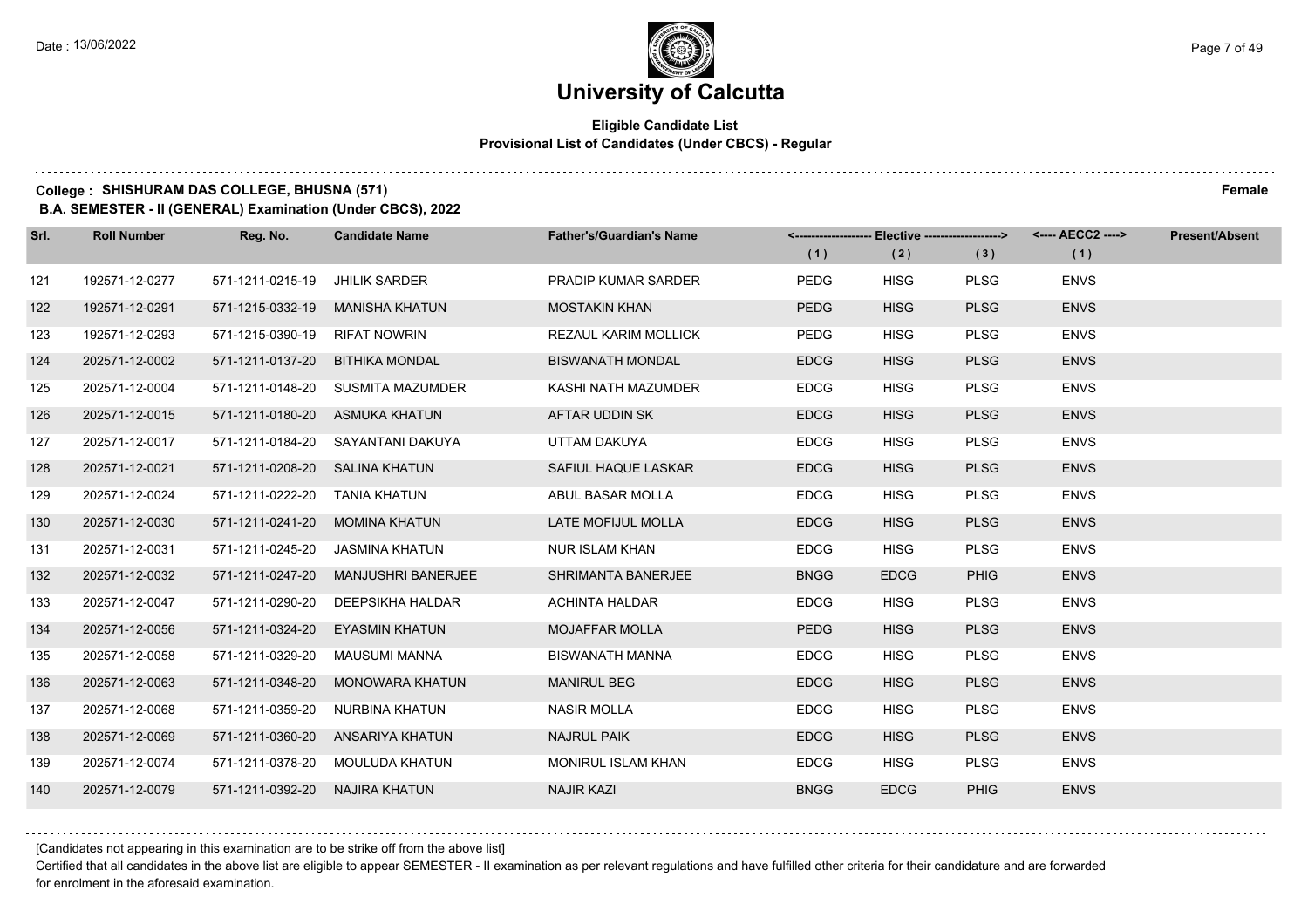### **Eligible Candidate List Provisional List of Candidates (Under CBCS) - Regular**

### **College : SHISHURAM DAS COLLEGE, BHUSNA (571) Female**

**B.A. SEMESTER - II (GENERAL) Examination (Under CBCS), 2022**

| Srl. | <b>Roll Number</b> | Reg. No.                       | <b>Candidate Name</b>             | <b>Father's/Guardian's Name</b> | (1)         | <-------------------- Elective ------------------><br>(2) | (3)         | <---- AECC2 ----><br>(1) | Present/Absent |
|------|--------------------|--------------------------------|-----------------------------------|---------------------------------|-------------|-----------------------------------------------------------|-------------|--------------------------|----------------|
| 141  | 202571-12-0085     | 571-1211-0412-20               | RUKAIYA KHATUN                    | MD JIAUL HOQUE SARDER           | <b>BNGG</b> | <b>EDCG</b>                                               | <b>PHIG</b> | <b>ENVS</b>              |                |
| 142  | 202571-12-0092     | 571-1211-0446-20 PIYALI MONDAL |                                   | LATE MUKUNDA MONDAL             | <b>ENGG</b> | <b>EDCG</b>                                               | <b>PHIG</b> | <b>ENVS</b>              |                |
| 143  | 202571-12-0097     | 571-1211-0453-20 SERINA KHATUN |                                   | <b>SAFIK MOLLA</b>              | <b>EDCG</b> | <b>HISG</b>                                               | <b>PLSG</b> | <b>ENVS</b>              |                |
| 144  | 202571-12-0098     |                                | 571-1211-0454-20 KHALEDA KHATUN   | NAJIR UDDIN MOLLA               | <b>EDCG</b> | <b>HISG</b>                                               | <b>PLSG</b> | <b>ENVS</b>              |                |
| 145  | 202571-12-0101     | 571-1211-0461-20               | RUBINA KHATUN                     | ABDUR RAHAMAN DOPTARY           | <b>EDCG</b> | <b>HISG</b>                                               | <b>PLSG</b> | <b>ENVS</b>              |                |
| 146  | 202571-12-0110     |                                | 571-1211-0485-20 YUSUFA KHATUN    | <b>YUSUB LASKAR</b>             | <b>EDCG</b> | <b>HISG</b>                                               | <b>PLSG</b> | <b>ENVS</b>              |                |
| 147  | 202571-12-0112     |                                | 571-1211-0492-20 TAIYEBA KHATUN   | <b>RUHUL AMIN SANPUL</b>        | <b>EDCG</b> | <b>HISG</b>                                               | <b>PLSG</b> | <b>ENVS</b>              |                |
| 148  | 202571-12-0122     |                                | 571-1211-0515-20 MAMATAJ KHATUN   | <b>MOJAFFAR SEKH</b>            | <b>EDCG</b> | <b>HISG</b>                                               | <b>PLSG</b> | <b>ENVS</b>              |                |
| 149  | 202571-12-0124     | 571-1211-0522-20 SAYMA KHATUN  |                                   | ABDUL SALAM BAIDYA              | <b>BNGG</b> | <b>EDCG</b>                                               | PHIG        | <b>ENVS</b>              |                |
| 150  | 202571-12-0127     |                                | 571-1211-0544-20 JASMINA KHATUN   | <b>JER ALI SHEIKH</b>           | <b>EDCG</b> | <b>HISG</b>                                               | <b>PLSG</b> | <b>ENVS</b>              |                |
| 151  | 202571-12-0128     |                                | 571-1211-0546-20 SRITAMA NASKAR   | KANAI LAL NASKAR                | <b>BNGG</b> | <b>EDCG</b>                                               | PHIG        | <b>ENVS</b>              |                |
| 152  | 202571-12-0129     |                                | 571-1211-0549-20 SUMAIYA KHATUN   | SAKIR UDDIN SARDAR              | <b>EDCG</b> | <b>HISG</b>                                               | <b>PLSG</b> | <b>ENVS</b>              |                |
| 153  | 202571-12-0131     | 571-1211-0551-20 DISHA MONDAL  |                                   | <b>DILIP MONDAL</b>             | <b>BNGG</b> | <b>EDCG</b>                                               | PHIG        | <b>ENVS</b>              |                |
| 154  | 202571-12-0133     |                                | 571-1211-0555-20 SAKUNTALA MONDAL | <b>JOYDEB MONDAL</b>            | <b>EDCG</b> | <b>HISG</b>                                               | <b>PLSG</b> | <b>ENVS</b>              |                |
| 155  | 202571-12-0134     |                                | 571-1211-0560-20 PRIYANKA MONDAL  | <b>SAMIR MONDAL</b>             | <b>EDCG</b> | <b>HISG</b>                                               | <b>PLSG</b> | <b>ENVS</b>              |                |
| 156  | 202571-12-0136     |                                | 571-1211-0568-20 HAZERA KHATUN    | <b>JALAL UDDIN MALLICK</b>      | <b>BNGG</b> | <b>EDCG</b>                                               | <b>PHIG</b> | <b>ENVS</b>              |                |
| 157  | 202571-12-0142     | 571-1212-0160-20               | MANISHA MISTRY                    | <b>BABLU MISTRY</b>             | <b>BNGG</b> | <b>EDCG</b>                                               | <b>PHIG</b> | <b>ENVS</b>              |                |
| 158  | 202571-12-0155     | 571-1212-0246-20 TANIMA KAYAL  |                                   | <b>BHUPESH KAYAL</b>            | <b>BNGG</b> | <b>EDCG</b>                                               | <b>PHIG</b> | <b>ENVS</b>              |                |
| 159  | 202571-12-0156     |                                | 571-1212-0258-20 MOHUYA BAIDYA    | PROSANTA BAIDYA                 | PEDG        | <b>HISG</b>                                               | <b>PLSG</b> | <b>ENVS</b>              |                |
| 160  | 202571-12-0157     | 571-1212-0270-20 SAMPA PURKAIT |                                   | <b>ASHOK PURKAIT</b>            | <b>BNGG</b> | <b>EDCG</b>                                               | <b>PHIG</b> | <b>ENVS</b>              |                |

[Candidates not appearing in this examination are to be strike off from the above list]

Certified that all candidates in the above list are eligible to appear SEMESTER - II examination as per relevant regulations and have fulfilled other criteria for their candidature and are forwarded for enrolment in the aforesaid examination.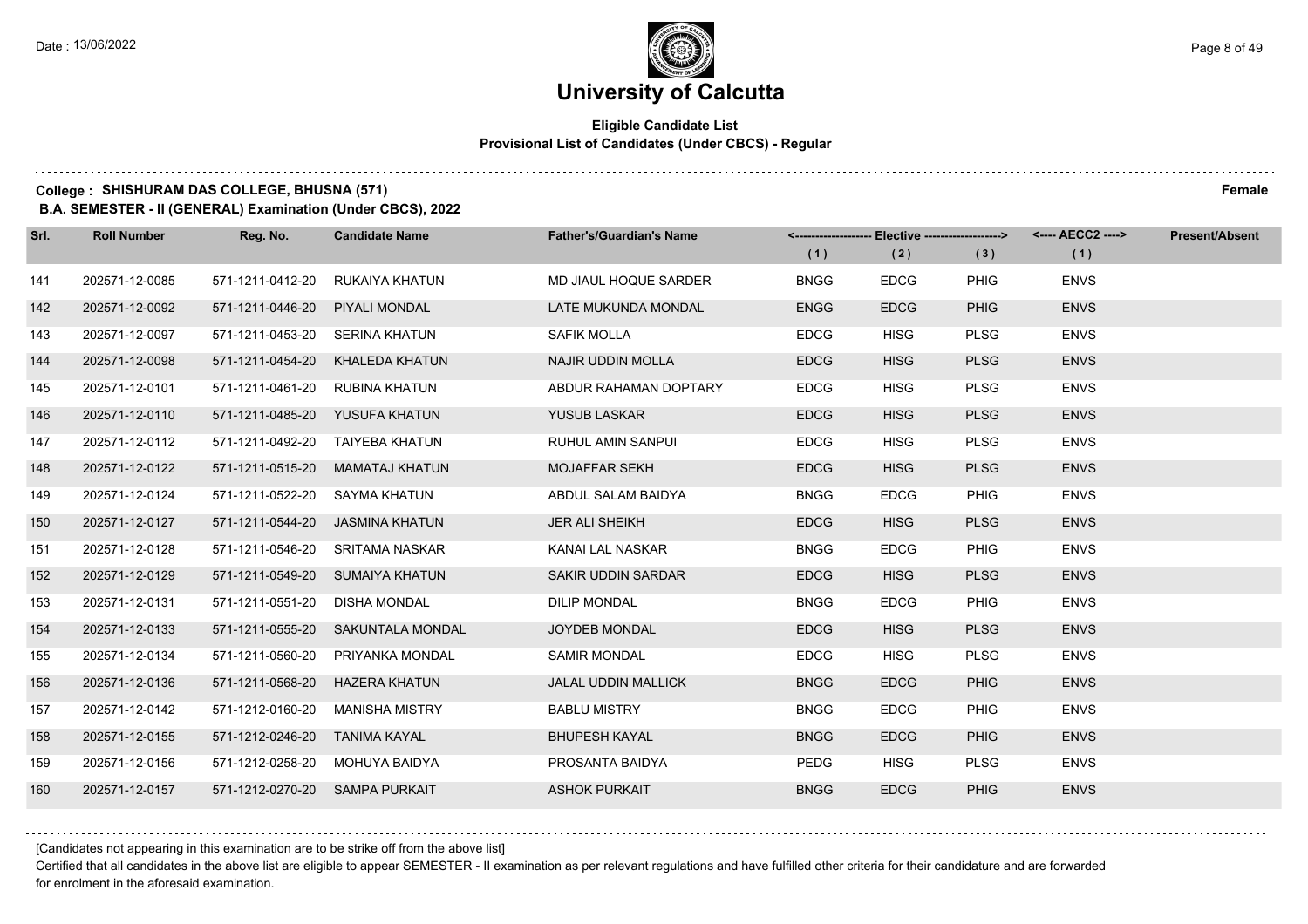### **Eligible Candidate List Provisional List of Candidates (Under CBCS) - Regular**

### **College : SHISHURAM DAS COLLEGE, BHUSNA (571) Female**

**B.A. SEMESTER - II (GENERAL) Examination (Under CBCS), 2022**

| Srl. | <b>Roll Number</b> | Reg. No.                       | <b>Candidate Name</b>              | <b>Father's/Guardian's Name</b> |             | <-------------------- Elective -------------------> |             | <---- AECC2 ----> | <b>Present/Absent</b> |
|------|--------------------|--------------------------------|------------------------------------|---------------------------------|-------------|-----------------------------------------------------|-------------|-------------------|-----------------------|
|      |                    |                                |                                    |                                 | (1)         | (2)                                                 | (3)         | (1)               |                       |
| 161  | 202571-12-0159     | 571-1212-0273-20               | <b>PAYEL TANTI</b>                 | <b>DIPU TANTI</b>               | <b>BNGG</b> | <b>EDCG</b>                                         | <b>PHIG</b> | <b>ENVS</b>       |                       |
| 162  | 202571-12-0162     | 571-1212-0302-20               | <b>PUJA MONDAL</b>                 | <b>ARUN MONDAL</b>              | <b>EDCG</b> | <b>HISG</b>                                         | <b>PLSG</b> | <b>ENVS</b>       |                       |
| 163  | 202571-12-0165     | 571-1212-0319-20               | BANDANA SARDAR                     | PARIKSHIT SARDAR                | <b>BNGG</b> | <b>EDCG</b>                                         | <b>PHIG</b> | <b>ENVS</b>       |                       |
| 164  | 202571-12-0166     |                                | 571-1212-0337-20 SMRITIKANA SARDAR | <b>DINESH SARDAR</b>            | <b>BNGG</b> | <b>EDCG</b>                                         | <b>PHIG</b> | <b>ENVS</b>       |                       |
| 165  | 202571-12-0177     | 571-1212-0429-20               | DIPIKA NASKAR                      | <b>INDRAJIT NASKAR</b>          | <b>EDCG</b> | <b>HISG</b>                                         | <b>PLSG</b> | <b>ENVS</b>       |                       |
| 166  | 202571-12-0179     | 571-1212-0448-20               | PINKI MONDAL                       | SOMNATH MONDAL                  | <b>EDCG</b> | <b>HISG</b>                                         | <b>PLSG</b> | <b>ENVS</b>       |                       |
| 167  | 202571-12-0183     | 571-1212-0467-20               | RITU NASKAR                        | <b>DEBASHIS NASKAR</b>          | <b>EDCG</b> | <b>HISG</b>                                         | <b>PLSG</b> | <b>ENVS</b>       |                       |
| 168  | 202571-12-0185     | 571-1212-0486-20               | PIYALI MONDAL                      | <b>PALASH MONDAL</b>            | <b>EDCG</b> | <b>HISG</b>                                         | <b>PLSG</b> | <b>ENVS</b>       |                       |
| 169  | 202571-12-0188     | 571-1212-0537-20               | <b>RUPALI MONDAL</b>               | <b>DIPAK MONDAL</b>             | <b>BNGG</b> | <b>EDCG</b>                                         | <b>PHIG</b> | <b>ENVS</b>       |                       |
| 170  | 202571-12-0189     | 571-1212-0540-20               | KAJAL MONDAL                       | <b>TAPAN MONDAL</b>             | <b>PEDG</b> | <b>HISG</b>                                         | <b>PLSG</b> | <b>ENVS</b>       |                       |
| 171  | 202571-12-0190     | 571-1212-0541-20               | KANIKA BAG                         | <b>GAJEN BAG</b>                | <b>PEDG</b> | <b>HISG</b>                                         | <b>PLSG</b> | <b>ENVS</b>       |                       |
| 172  | 202571-12-0195     |                                | 571-1212-0559-20 MONISHA MONDAL    | <b>SWAPAN MONDAL</b>            | <b>EDCG</b> | <b>HISG</b>                                         | <b>PLSG</b> | <b>ENVS</b>       |                       |
| 173  | 202571-12-0196     | 571-1212-0561-20               | LABANI MONDAL                      | PRABIR MONDAL                   | <b>EDCG</b> | <b>HISG</b>                                         | <b>PLSG</b> | <b>ENVS</b>       |                       |
| 174  | 202571-12-0198     |                                | 571-1214-0144-20 SAMIMA KHATUN     | <b>MUHIUDDIN MISTRI</b>         | <b>EDCG</b> | <b>HISG</b>                                         | <b>PLSG</b> | <b>ENVS</b>       |                       |
| 175  | 202571-12-0200     | 571-1214-0249-20 ALISHA KHATUN |                                    | ABUKALAM MOLLA                  | <b>EDCG</b> | <b>HISG</b>                                         | <b>PLSG</b> | <b>ENVS</b>       |                       |
| 176  | 202571-12-0202     | 571-1214-0311-20 SUNANDA SANA  |                                    | <b>DIPAK SANA</b>               | <b>BNGG</b> | <b>EDCG</b>                                         | <b>PHIG</b> | <b>ENVS</b>       |                       |
| 177  | 202571-12-0214     | 571-1214-0474-20               | <b>JULEKHA KHATUN</b>              | ROJAB ALI KHAN                  | <b>EDCG</b> | <b>HISG</b>                                         | <b>PLSG</b> | <b>ENVS</b>       |                       |
| 178  | 202571-12-0239     | 571-1215-0295-20               | MARUFUNNESHA KHATUN                | SAMSUJJAMAN MONDAL              | <b>EDCG</b> | <b>HISG</b>                                         | <b>PLSG</b> | <b>ENVS</b>       |                       |
| 179  | 202571-12-0242     | 571-1215-0326-20               | BABY SULTANA                       | AFTAR BAIDYA                    | <b>EDCG</b> | <b>HISG</b>                                         | <b>PLSG</b> | <b>ENVS</b>       |                       |
| 180  | 202571-12-0243     | 571-1215-0331-20 NAJIMA KHATUN |                                    | <b>GIYASUDDIN MOLLA</b>         | <b>EDCG</b> | <b>HISG</b>                                         | <b>PLSG</b> | <b>ENVS</b>       |                       |

[Candidates not appearing in this examination are to be strike off from the above list]

Certified that all candidates in the above list are eligible to appear SEMESTER - II examination as per relevant regulations and have fulfilled other criteria for their candidature and are forwarded for enrolment in the aforesaid examination.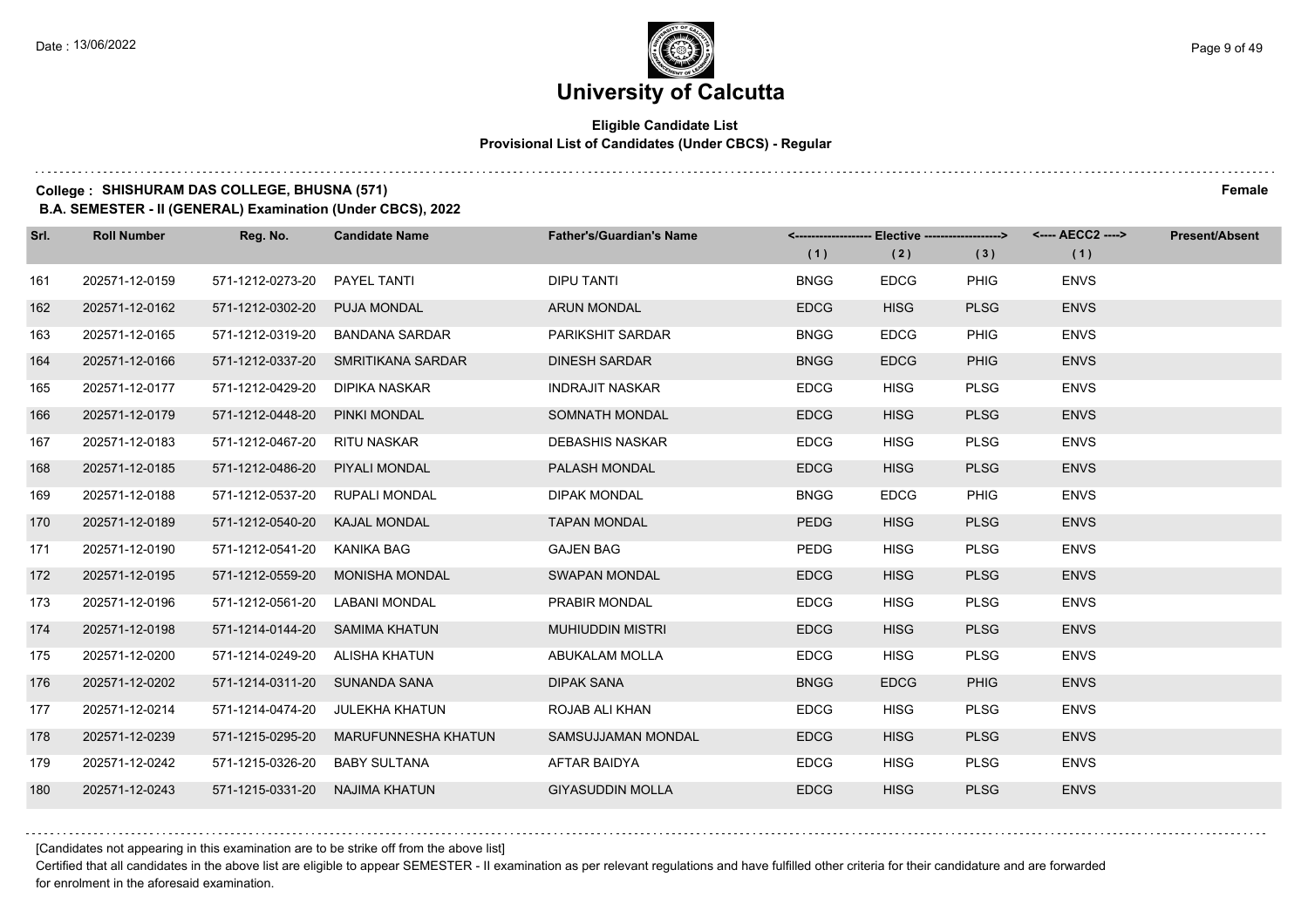### **Eligible Candidate List Provisional List of Candidates (Under CBCS) - Regular**

### **College : SHISHURAM DAS COLLEGE, BHUSNA (571) Female**

**B.A. SEMESTER - II (GENERAL) Examination (Under CBCS), 2022**

| Srl. | <b>Roll Number</b> | Reg. No.                       | <b>Candidate Name</b>           | <b>Father's/Guardian's Name</b> | (1)         | (2)         | <------------------- Elective ------------------> <---- AECC2 ----><br>(3) | (1)         | <b>Present/Absent</b> |
|------|--------------------|--------------------------------|---------------------------------|---------------------------------|-------------|-------------|----------------------------------------------------------------------------|-------------|-----------------------|
| 181  | 202571-12-0249     | 571-1215-0361-20               | AYESHA KHATUN                   | <b>AZIZUL SEIKH</b>             | <b>EDCG</b> | <b>HISG</b> | <b>PLSG</b>                                                                | <b>ENVS</b> |                       |
| 182  | 202571-12-0250     | 571-1215-0362-20 TUHINA KHATUN |                                 | <b>KURBAN ALI SEIKH</b>         | <b>EDCG</b> | <b>HISG</b> | <b>PLSG</b>                                                                | <b>ENVS</b> |                       |
| 183  | 202571-12-0261     | 571-1215-0460-20               | JASMINA KHATUN                  | <b>JAKIR HOSSAIN MOLLA</b>      | <b>EDCG</b> | <b>HISG</b> | <b>PLSG</b>                                                                | <b>ENVS</b> |                       |
| 184  | 202571-12-0266     | 571-1215-0509-20 NASRIN KHATUN |                                 | KAIUM JAMADAR                   | <b>EDCG</b> | <b>HISG</b> | <b>PLSG</b>                                                                | <b>ENVS</b> |                       |
| 185  | 202571-12-0269     | 571-1215-0529-20               | <b>RANU KHATUN</b>              | LATE RAMJAN MOLLA               | <b>EDCG</b> | <b>HISG</b> | <b>PLSG</b>                                                                | <b>ENVS</b> |                       |
| 186  | 212571-12-0001     | 571-1211-0128-21               | <b>INTESA KHATUN</b>            | ATIYAR SK                       | <b>EDCG</b> | <b>HISG</b> | <b>PLSG</b>                                                                | <b>ENVS</b> |                       |
| 187  | 212571-12-0002     | 571-1211-0130-21               | KASHMIRA KHATUN                 | KUTUBUDDIN SEIKH                | <b>EDCG</b> | <b>HISG</b> | <b>PLSG</b>                                                                | <b>ENVS</b> |                       |
| 188  | 212571-12-0003     |                                | 571-1211-0137-21 JAFRINA KHATUN | <b>JULFIKAR LASKAR</b>          | <b>EDCG</b> | <b>HISG</b> | <b>PLSG</b>                                                                | <b>ENVS</b> |                       |
| 189  | 212571-12-0004     | 571-1211-0149-21               | SABINA KHATUN                   | ANSAR SK                        | <b>BNGG</b> | <b>PHIG</b> | <b>HISG</b>                                                                | <b>ENVS</b> |                       |
| 190  | 212571-12-0005     |                                | 571-1211-0151-21 JASMINA KHATUN | <b>JAKIR MISTRI</b>             | <b>BNGG</b> | <b>PHIG</b> | <b>HISG</b>                                                                | <b>ENVS</b> |                       |
| 191  | 212571-12-0006     |                                | 571-1211-0152-21 SAMIMA KHATUN  | OHIDUL ISLAM KHAN               | <b>BNGG</b> | <b>PHIG</b> | <b>HISG</b>                                                                | <b>ENVS</b> |                       |
| 192  | 212571-12-0007     | 571-1211-0153-21 PAPIYA KHATUN |                                 | KUTUBUDDIN KAZI                 | <b>BNGG</b> | <b>PHIG</b> | <b>HISG</b>                                                                | <b>ENVS</b> |                       |
| 193  | 212571-12-0008     | 571-1211-0155-21               | HAFIJA KHATUN                   | <b>ANOWAR KHAN</b>              | <b>EDCG</b> | <b>HISG</b> | <b>PLSG</b>                                                                | <b>ENVS</b> |                       |
| 194  | 212571-12-0009     | 571-1211-0163-21 SOMA DAS      |                                 | <b>GOPAL DAS</b>                | <b>EDCG</b> | <b>HISG</b> | <b>PLSG</b>                                                                | <b>ENVS</b> |                       |
| 195  | 212571-12-0010     | 571-1211-0164-21               | MOUMITA PRAMANIK                | <b>GOUR PRAMANIK</b>            | <b>EDCG</b> | <b>HISG</b> | <b>PLSG</b>                                                                | <b>ENVS</b> |                       |
| 196  | 212571-12-0011     |                                | 571-1211-0165-21 SUSMITA BARMAN | <b>NETAI BARMAN</b>             | <b>EDCG</b> | <b>HISG</b> | <b>PLSG</b>                                                                | <b>ENVS</b> |                       |
| 197  | 212571-12-0012     | 571-1211-0166-21               | NASIMA KHATUN                   | MUJIBOR RAHAMAN QUAZI           | <b>EDCG</b> | <b>HISG</b> | <b>PLSG</b>                                                                | <b>ENVS</b> |                       |
| 198  | 212571-12-0013     | 571-1211-0169-21 RIMPA DAS     |                                 | <b>SUNIL DAS</b>                | <b>EDCG</b> | <b>HISG</b> | <b>PLSG</b>                                                                | <b>ENVS</b> |                       |
| 199  | 212571-12-0014     | 571-1211-0177-21 KEKA SAMANTA  |                                 | SANATAN SAMANTA                 | <b>GEOG</b> | <b>HISG</b> | <b>PLSG</b>                                                                | <b>ENVS</b> |                       |
| 200  | 212571-12-0015     | 571-1211-0184-21 HANIFA KHATUN |                                 | <b>OBAIDUR SEKH</b>             | <b>EDCG</b> | <b>HISG</b> | <b>PLSG</b>                                                                | <b>ENVS</b> |                       |

[Candidates not appearing in this examination are to be strike off from the above list]

Certified that all candidates in the above list are eligible to appear SEMESTER - II examination as per relevant regulations and have fulfilled other criteria for their candidature and are forwarded for enrolment in the aforesaid examination.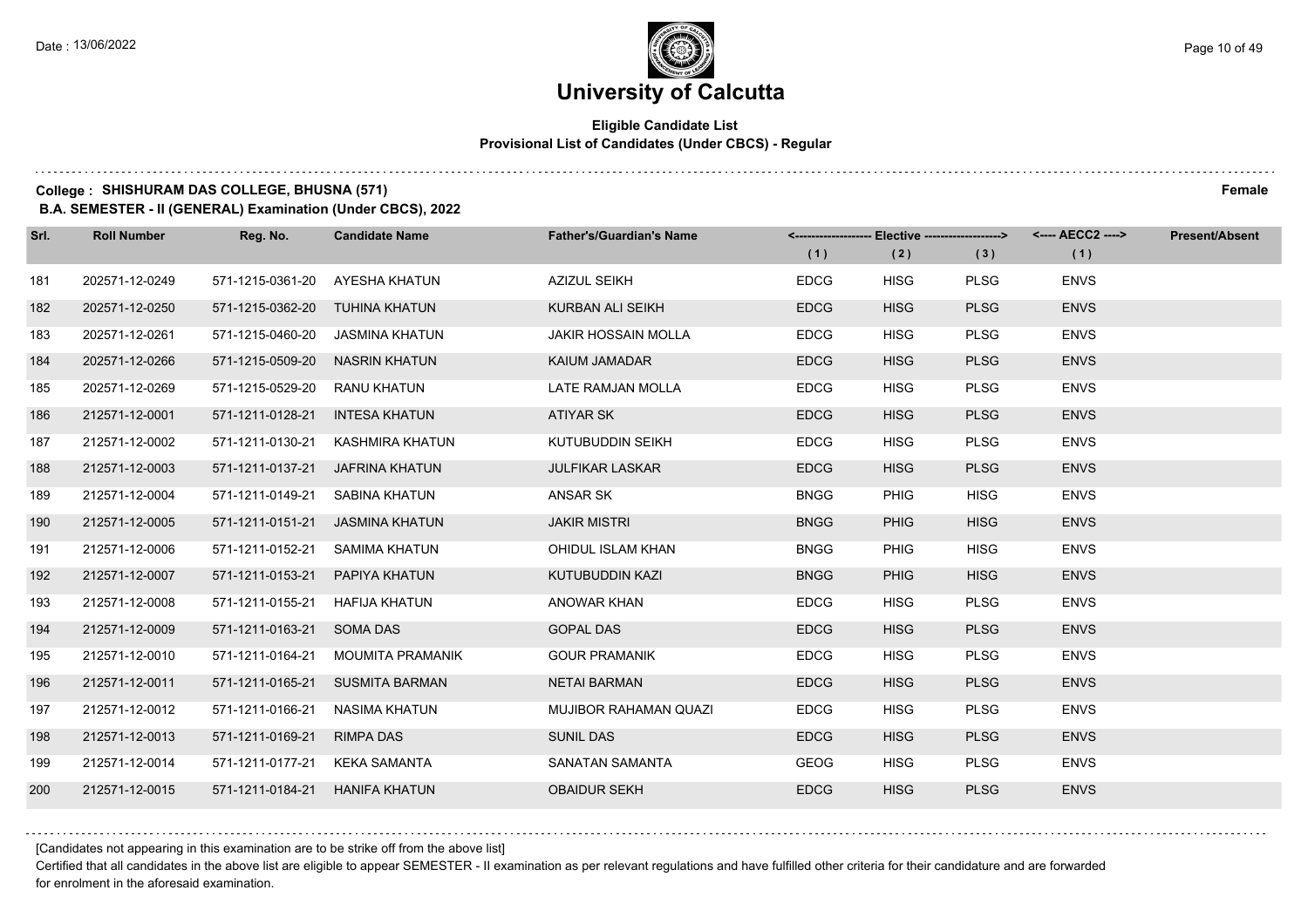### **Eligible Candidate List Provisional List of Candidates (Under CBCS) - Regular**

### **College : SHISHURAM DAS COLLEGE, BHUSNA (571) Female**

**B.A. SEMESTER - II (GENERAL) Examination (Under CBCS), 2022**

| Srl. | <b>Roll Number</b> | Reg. No.                       | <b>Candidate Name</b>                 | <b>Father's/Guardian's Name</b> | <-------------------- Elective -------------------><br>(1) | (2)         | (3)         | (1)         | Present/Absent |
|------|--------------------|--------------------------------|---------------------------------------|---------------------------------|------------------------------------------------------------|-------------|-------------|-------------|----------------|
| 201  | 212571-12-0016     | 571-1211-0185-21               | ARPITA MONDAL                         | <b>SUDEV MONDAL</b>             | <b>EDCG</b>                                                | <b>HISG</b> | <b>PLSG</b> | <b>ENVS</b> |                |
| 202  | 212571-12-0017     | 571-1211-0186-21               | PALLABI BERA                          | PANKAJ KR BERA                  | <b>EDCG</b>                                                | <b>HISG</b> | <b>PLSG</b> | <b>ENVS</b> |                |
| 203  | 212571-12-0018     | 571-1211-0189-21               | <b>DEBLINA BANERJEE</b>               | <b>TARUN BANERJEE</b>           | <b>EDCG</b>                                                | <b>HISG</b> | <b>PLSG</b> | <b>ENVS</b> |                |
| 204  | 212571-12-0019     | 571-1211-0190-21               | <b>DISHA MONDAL</b>                   | <b>SUBODH MONDAL</b>            | <b>EDCG</b>                                                | <b>HISG</b> | <b>PLSG</b> | <b>ENVS</b> |                |
| 205  | 212571-12-0020     | 571-1211-0192-21               | FATEMA KHATUN                         | KAOSAR ALI LASKAR               | <b>EDCG</b>                                                | <b>HISG</b> | <b>PLSG</b> | <b>ENVS</b> |                |
| 206  | 212571-12-0021     | 571-1211-0193-21               | <b>FARHANA FERDOUSI</b>               | NUR HOSSEIN SEKH                | <b>EDCG</b>                                                | <b>HISG</b> | <b>PLSG</b> | <b>ENVS</b> |                |
| 207  | 212571-12-0022     | 571-1211-0195-21               | PARAMITA GHORUI                       | <b>BAPI GHORUI</b>              | <b>BNGG</b>                                                | <b>PHIG</b> | <b>HISG</b> | <b>ENVS</b> |                |
| 208  | 212571-12-0023     | 571-1211-0196-21               | <b>RITA MONDAL</b>                    | <b>SANAT MONDAL</b>             | <b>BNGG</b>                                                | <b>PHIG</b> | <b>HISG</b> | <b>ENVS</b> |                |
| 209  | 212571-12-0024     | 571-1211-0203-21               | KEYA DAS                              | <b>TUSHAR DAS</b>               | <b>EDCG</b>                                                | <b>HISG</b> | <b>PLSG</b> | <b>ENVS</b> |                |
| 210  | 212571-12-0025     | 571-1211-0204-21               | <b>MONALISA KHATUN</b>                | KAMALUDDIN SHEKH                | <b>EDCG</b>                                                | <b>HISG</b> | <b>PLSG</b> | <b>ENVS</b> |                |
| 211  | 212571-12-0026     |                                | 571-1211-0205-21 SANCHITA CHAKRABORTY | <b>TAPAS CHAKRABORTY</b>        | <b>EDCG</b>                                                | <b>HISG</b> | <b>PLSG</b> | <b>ENVS</b> |                |
| 212  | 212571-12-0027     | 571-1211-0206-21 SUHANA PARVIN |                                       | SAHIDULLA HALDER                | <b>EDCG</b>                                                | <b>HISG</b> | <b>PLSG</b> | <b>ENVS</b> |                |
| 213  | 212571-12-0028     | 571-1211-0210-21               | <b>TRISHA PURKAIT</b>                 | SHAMBHU PURKAIT                 | <b>EDCG</b>                                                | <b>HISG</b> | <b>PLSG</b> | <b>ENVS</b> |                |
| 214  | 212571-12-0029     | 571-1211-0219-21               | <b>PARNASHREE MONDAL</b>              | NABARANJAN MONDAL               | <b>EDCG</b>                                                | <b>HISG</b> | <b>PLSG</b> | <b>ENVS</b> |                |
| 215  | 212571-12-0030     | 571-1211-0226-21               | HAZIDA KHATUN                         | <b>HAGRATH ALI BEG</b>          | <b>BNGG</b>                                                | <b>PHIG</b> | <b>HISG</b> | <b>ENVS</b> |                |
| 216  | 212571-12-0031     | 571-1211-0232-21               | RUBAIYA KHATUN                        | ABUL HOSSAIN FAKIR              | <b>EDCG</b>                                                | <b>HISG</b> | <b>PLSG</b> | <b>ENVS</b> |                |
| 217  | 212571-12-0032     | 571-1211-0233-21               | <b>HABIBA KHATUN</b>                  | <b>HAYDAR MOLLA</b>             | <b>EDCG</b>                                                | <b>HISG</b> | <b>PLSG</b> | <b>ENVS</b> |                |
| 218  | 212571-12-0033     | 571-1211-0234-21               | <b>RINKU MONDAL</b>                   | <b>MRITUNJAY MONDAL</b>         | <b>EDCG</b>                                                | <b>HISG</b> | <b>PLSG</b> | <b>ENVS</b> |                |
| 219  | 212571-12-0034     | 571-1211-0236-21               | MONDIRA MONDAL                        | <b>DEBASHISH MONDAL</b>         | <b>EDCG</b>                                                | <b>HISG</b> | <b>PLSG</b> | <b>ENVS</b> |                |
| 220  | 212571-12-0035     | 571-1211-0240-21 SADIKA KHATUN |                                       | <b>AKIBOR PAIK</b>              | <b>EDCG</b>                                                | <b>HISG</b> | <b>PLSG</b> | <b>ENVS</b> |                |

[Candidates not appearing in this examination are to be strike off from the above list]

Certified that all candidates in the above list are eligible to appear SEMESTER - II examination as per relevant regulations and have fulfilled other criteria for their candidature and are forwarded for enrolment in the aforesaid examination.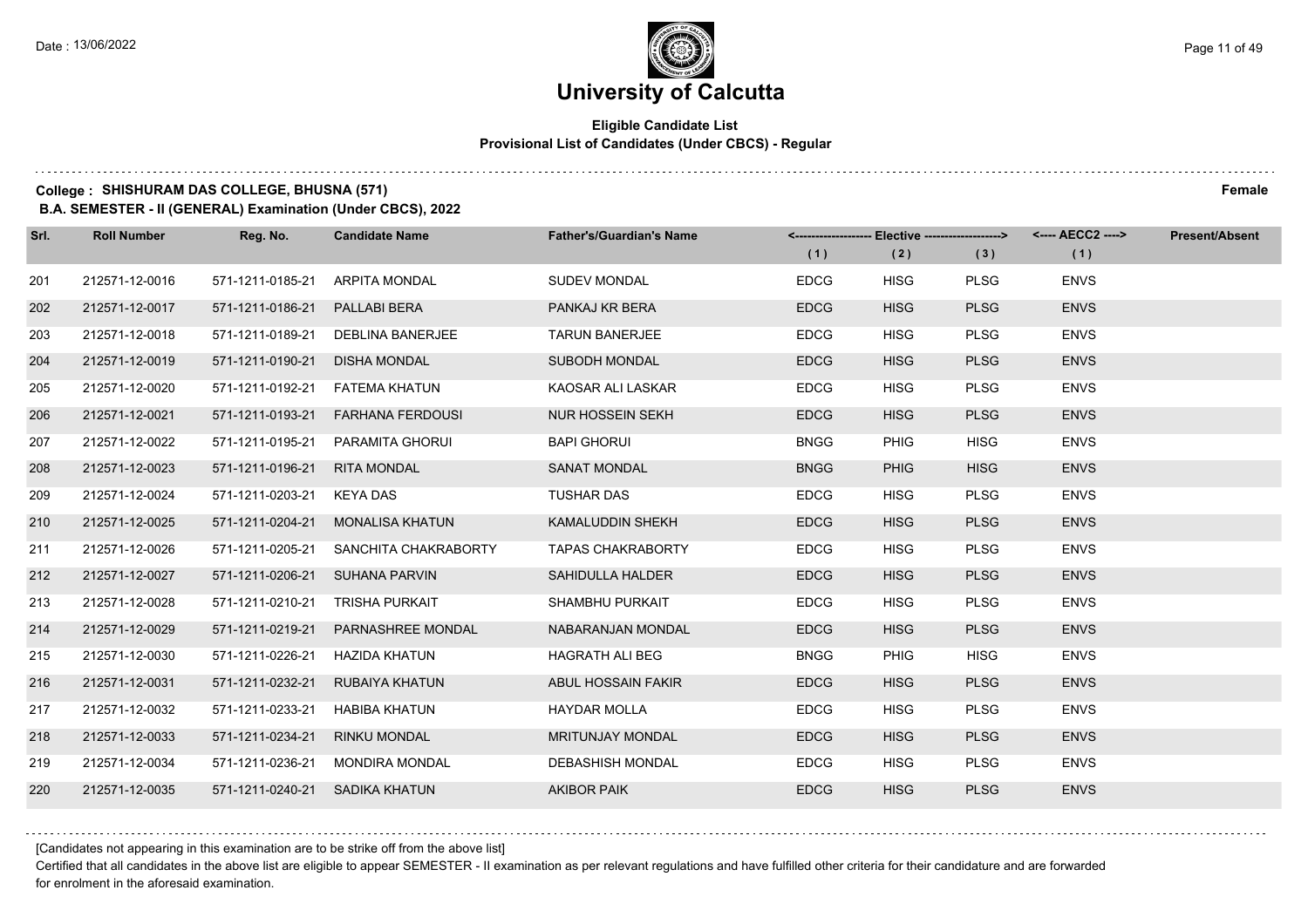### **Eligible Candidate List Provisional List of Candidates (Under CBCS) - Regular**

### **College : SHISHURAM DAS COLLEGE, BHUSNA (571) Female**

**B.A. SEMESTER - II (GENERAL) Examination (Under CBCS), 2022**

| Srl. | <b>Roll Number</b> | Reg. No.                       | <b>Candidate Name</b>                 | <b>Father's/Guardian's Name</b> | <------------------- Elective ------------------><br>(1) | (2)         | (3)         | <---- AECC2 ----><br>(1) | <b>Present/Absent</b> |
|------|--------------------|--------------------------------|---------------------------------------|---------------------------------|----------------------------------------------------------|-------------|-------------|--------------------------|-----------------------|
|      |                    |                                |                                       |                                 |                                                          |             |             |                          |                       |
| 221  | 212571-12-0036     |                                | 571-1211-0242-21 YESMINA KHATUN       | AHAMMAD HOSSAIN PURKAIT         | <b>EDCG</b>                                              | <b>HISG</b> | <b>PLSG</b> | <b>ENVS</b>              |                       |
| 222  | 212571-12-0037     | 571-1211-0243-21 KEYA MAJI     |                                       | CHANDI CHARAN MAJI              | <b>EDCG</b>                                              | <b>HISG</b> | <b>PLSG</b> | <b>ENVS</b>              |                       |
| 223  | 212571-12-0038     | 571-1211-0244-21 SANIYA KHATUN |                                       | SAIFUDDIN PURKAIT               | <b>EDCG</b>                                              | <b>HISG</b> | <b>PLSG</b> | <b>ENVS</b>              |                       |
| 224  | 212571-12-0039     | 571-1211-0248-21               | NASIRA KHATUN                         | ROBIAL MOLLA                    | <b>EDCG</b>                                              | <b>HISG</b> | <b>PLSG</b> | <b>ENVS</b>              |                       |
| 225  | 212571-12-0040     | 571-1211-0249-21               | PIYALI HALDER                         | <b>BIJAY HALDER</b>             | <b>EDCG</b>                                              | <b>HISG</b> | <b>PLSG</b> | <b>ENVS</b>              |                       |
| 226  | 212571-12-0041     | 571-1211-0250-21               | <b>BANDANA HALDER</b>                 | <b>PRANKRISHNA HALDER</b>       | <b>EDCG</b>                                              | <b>HISG</b> | <b>PLSG</b> | <b>ENVS</b>              |                       |
| 227  | 212571-12-0042     | 571-1211-0252-21               | MOMINA LASKAR                         | ANARUL HAQUE LASKAR             | <b>EDCG</b>                                              | <b>HISG</b> | <b>PLSG</b> | <b>ENVS</b>              |                       |
| 228  | 212571-12-0043     | 571-1211-0255-21               | <b>RASHMI MONDAL</b>                  | <b>SABIR MONDAL</b>             | <b>EDCG</b>                                              | <b>HISG</b> | <b>PLSG</b> | <b>ENVS</b>              |                       |
| 229  | 212571-12-0044     |                                | 571-1211-0260-21 SAYEDA TANIYA PARVIN | SAYED TAJUDDIN                  | <b>EDCG</b>                                              | <b>HISG</b> | <b>PLSG</b> | <b>ENVS</b>              |                       |
| 230  | 212571-12-0045     |                                | 571-1211-0267-21 SOYEBA KHATUN        | SAJAMAL SK                      | <b>EDCG</b>                                              | <b>HISG</b> | <b>PLSG</b> | <b>ENVS</b>              |                       |
| 231  | 212571-12-0046     | 571-1211-0268-21 ASHA GHOSH    |                                       | ASTO GHOSH                      | <b>EDCG</b>                                              | <b>HISG</b> | <b>PLSG</b> | <b>ENVS</b>              |                       |
| 232  | 212571-12-0047     | 571-1211-0271-21 AMINA KHATUN  |                                       | <b>TALEM SEIKH</b>              | <b>EDCG</b>                                              | <b>HISG</b> | <b>PLSG</b> | <b>ENVS</b>              |                       |
| 233  | 212571-12-0048     | 571-1211-0272-21 SIRIYA PARVIN |                                       | AAKTAR HOSSAIN SEKH             | <b>EDCG</b>                                              | <b>HISG</b> | <b>PLSG</b> | <b>ENVS</b>              |                       |
| 234  | 212571-12-0049     | 571-1211-0273-21 SAMINA KHATUN |                                       | <b>SK LLIYAS</b>                | <b>EDCG</b>                                              | <b>HISG</b> | <b>PLSG</b> | <b>ENVS</b>              |                       |
| 235  | 212571-12-0050     | 571-1211-0274-21               | <b>BEAUTY KHATUN</b>                  | <b>HABIBUR SK</b>               | <b>EDCG</b>                                              | <b>HISG</b> | <b>PLSG</b> | <b>ENVS</b>              |                       |
| 236  | 212571-12-0051     | 571-1211-0275-21 PARIJA KHATUN |                                       | <b>JANE ALAM SEKH</b>           | <b>EDCG</b>                                              | <b>HISG</b> | <b>PLSG</b> | <b>ENVS</b>              |                       |
| 237  | 212571-12-0052     | 571-1211-0283-21               | RIKTA DAS                             | RAMPADA DAS                     | <b>EDCG</b>                                              | <b>HISG</b> | <b>PLSG</b> | <b>ENVS</b>              |                       |
| 238  | 212571-12-0053     | 571-1211-0285-21 MONALISA JANA |                                       | <b>NADIRAM JANA</b>             | <b>EDCG</b>                                              | <b>HISG</b> | <b>PLSG</b> | <b>ENVS</b>              |                       |
| 239  | 212571-12-0054     | 571-1211-0290-21 RESMA KHATUN  |                                       | RAHAMAT SK                      | EDCG                                                     | <b>HISG</b> | <b>PLSG</b> | <b>ENVS</b>              |                       |
| 240  | 212571-12-0055     |                                | 571-1211-0292-21 JULEKHA KHATUN       | <b>SAIJUL MOLLICK</b>           | <b>EDCG</b>                                              | <b>HISG</b> | <b>PLSG</b> | <b>ENVS</b>              |                       |

[Candidates not appearing in this examination are to be strike off from the above list]

Certified that all candidates in the above list are eligible to appear SEMESTER - II examination as per relevant regulations and have fulfilled other criteria for their candidature and are forwarded for enrolment in the aforesaid examination.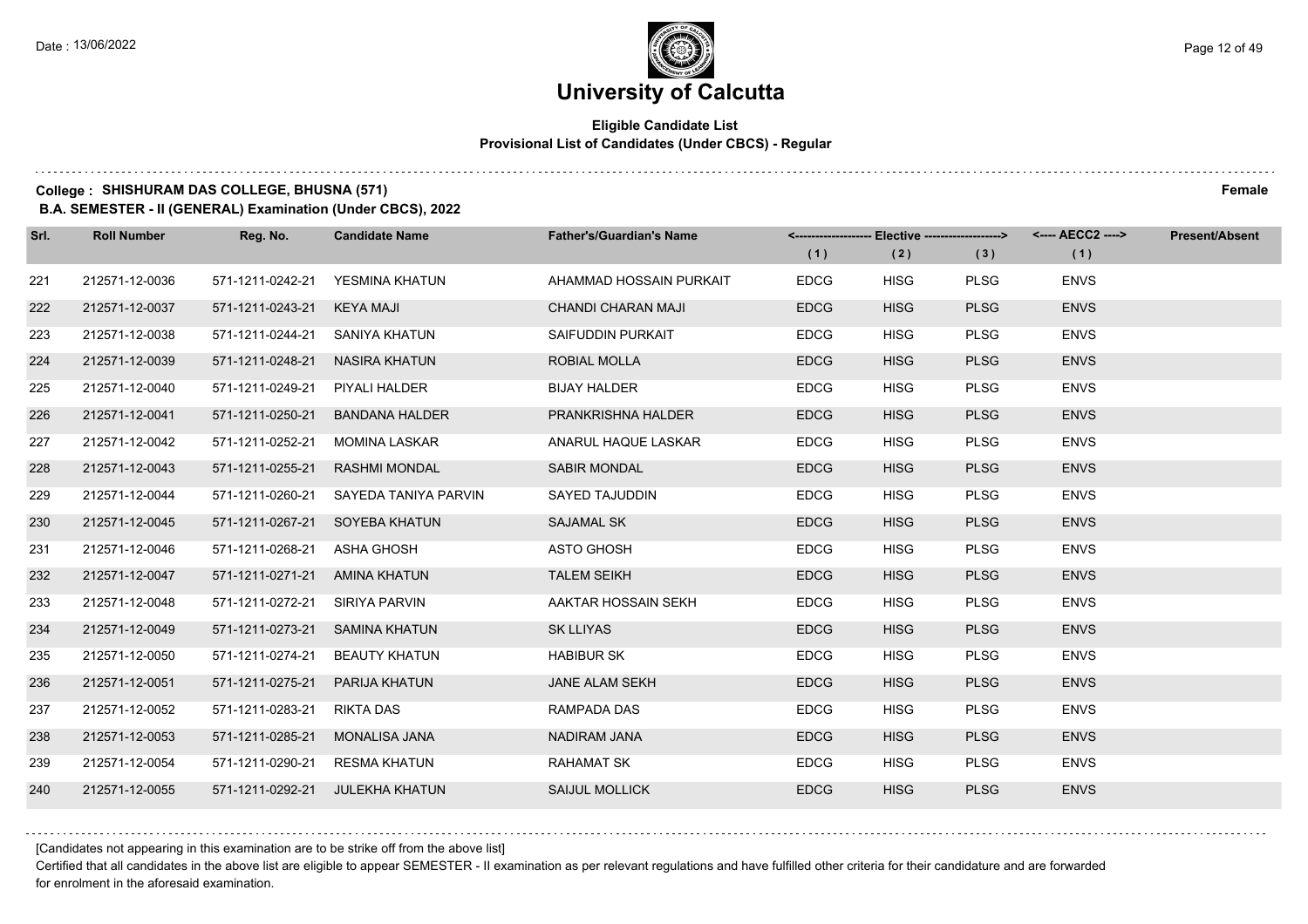### **Eligible Candidate List Provisional List of Candidates (Under CBCS) - Regular**

### **College : SHISHURAM DAS COLLEGE, BHUSNA (571) Female**

**B.A. SEMESTER - II (GENERAL) Examination (Under CBCS), 2022**

| Srl. | <b>Roll Number</b> | Reg. No.                        | <b>Candidate Name</b>             | <b>Father's/Guardian's Name</b> | <-------------------- Elective ------------------> |             |             | <---- AECC2 ----> | <b>Present/Absent</b> |
|------|--------------------|---------------------------------|-----------------------------------|---------------------------------|----------------------------------------------------|-------------|-------------|-------------------|-----------------------|
|      |                    |                                 |                                   |                                 | (1)                                                | (2)         | (3)         | (1)               |                       |
| 241  | 212571-12-0056     | 571-1211-0297-21 RIJIYA KHATUN  |                                   | <b>MD HAKIK SK</b>              | <b>EDCG</b>                                        | <b>HISG</b> | <b>PLSG</b> | <b>ENVS</b>       |                       |
| 242  | 212571-12-0057     |                                 | 571-1211-0301-21 MUSKURA KHATUN   | MUKSUDUL RAHAMAN MOLLA          | <b>BNGG</b>                                        | <b>PHIG</b> | <b>HISG</b> | <b>ENVS</b>       |                       |
| 243  | 212571-12-0058     | 571-1211-0302-21 SATHI MONDAL   |                                   | PUTUL MONDAL                    | <b>BNGG</b>                                        | <b>PHIG</b> | <b>HISG</b> | <b>ENVS</b>       |                       |
| 244  | 212571-12-0059     | 571-1211-0305-21 RUBINA KHATUN  |                                   | RABIR ALI SHEIKH                | <b>EDCG</b>                                        | <b>HISG</b> | <b>PLSG</b> | <b>ENVS</b>       |                       |
| 245  | 212571-12-0060     | 571-1211-0308-21 ANISHA KHATUN  |                                   | <b>MOMIN PAIK</b>               | <b>EDCG</b>                                        | <b>HISG</b> | <b>PLSG</b> | <b>ENVS</b>       |                       |
| 246  | 212571-12-0061     | 571-1211-0309-21 POLI BHANDARI  |                                   | SAHADEV BHANDARI                | <b>EDCG</b>                                        | <b>HISG</b> | <b>PLSG</b> | <b>ENVS</b>       |                       |
| 247  | 212571-12-0062     | 571-1211-0312-21 RUBINA KHATUN  |                                   | KARI ULLA DAPTARY               | <b>EDCG</b>                                        | <b>HISG</b> | <b>PLSG</b> | <b>ENVS</b>       |                       |
| 248  | 212571-12-0063     | 571-1211-0325-21 AFRUJA KHATUN  |                                   | ABDUL HAI LASKAR                | <b>BNGG</b>                                        | <b>PHIG</b> | <b>HISG</b> | <b>ENVS</b>       |                       |
| 249  | 212571-12-0064     | 571-1211-0327-21 SAMPA HALDER   |                                   | <b>ANANTA HALDER</b>            | <b>EDCG</b>                                        | <b>HISG</b> | <b>PLSG</b> | <b>ENVS</b>       |                       |
| 250  | 212571-12-0065     | 571-1211-0332-21 RIYA HALDER    |                                   | <b>CHANDAN HALDER</b>           | <b>EDCG</b>                                        | <b>HISG</b> | <b>PLSG</b> | <b>ENVS</b>       |                       |
| 251  | 212571-12-0066     | 571-1211-0335-21  PARVIN KHATUN |                                   | <b>SK SAMSUL ALAM</b>           | <b>EDCG</b>                                        | <b>HISG</b> | <b>PLSG</b> | <b>ENVS</b>       |                       |
| 252  | 212571-12-0067     | 571-1211-0337-21 RUNA KHATUN    |                                   | <b>MOBAROK PAIK</b>             | <b>EDCG</b>                                        | <b>HISG</b> | <b>PLSG</b> | <b>ENVS</b>       |                       |
| 253  | 212571-12-0068     | 571-1211-0338-21 MUKTA KHATUN   |                                   | <b>MANSUR SK</b>                | <b>EDCG</b>                                        | <b>HISG</b> | <b>PLSG</b> | <b>ENVS</b>       |                       |
| 254  | 212571-12-0069     |                                 | 571-1211-0339-21 REBEKA KHATUN    | <b>SAMSAD MOLLA</b>             | <b>BNGG</b>                                        | <b>PHIG</b> | <b>HISG</b> | <b>ENVS</b>       |                       |
| 255  | 212571-12-0070     |                                 | 571-1211-0341-21 AAMISHA BOLDEY   | AMIN BOLDEY                     | <b>EDCG</b>                                        | <b>HISG</b> | <b>PLSG</b> | <b>ENVS</b>       |                       |
| 256  | 212571-12-0071     | 571-1211-0347-21 NAFISA KHATUN  |                                   | <b>SOLEMAN GAZI</b>             | <b>EDCG</b>                                        | <b>HISG</b> | <b>PLSG</b> | <b>ENVS</b>       |                       |
| 257  | 212571-12-0072     | 571-1211-0352-21                | MAHABUBA KHATUN                   | ABDUL MAZID SEKH                | <b>EDCG</b>                                        | <b>HISG</b> | <b>PLSG</b> | <b>ENVS</b>       |                       |
| 258  | 212571-12-0073     |                                 | 571-1211-0355-21 SULTANA NASIRA   | <b>JAHANGIR PAIK</b>            | <b>EDCG</b>                                        | <b>HISG</b> | <b>PLSG</b> | <b>ENVS</b>       |                       |
| 259  | 212571-12-0074     | 571-1211-0356-21 SARIKA KHATUN  |                                   | ABU KALAM MOLLA                 | <b>EDCG</b>                                        | <b>HISG</b> | <b>PLSG</b> | <b>ENVS</b>       |                       |
| 260  | 212571-12-0075     |                                 | 571-1211-0357-21 NAYANTARA KHATUN | <b>NURHOSSEN HALDER</b>         | <b>EDCG</b>                                        | <b>HISG</b> | <b>PLSG</b> | <b>ENVS</b>       |                       |

[Candidates not appearing in this examination are to be strike off from the above list]

Certified that all candidates in the above list are eligible to appear SEMESTER - II examination as per relevant regulations and have fulfilled other criteria for their candidature and are forwarded for enrolment in the aforesaid examination.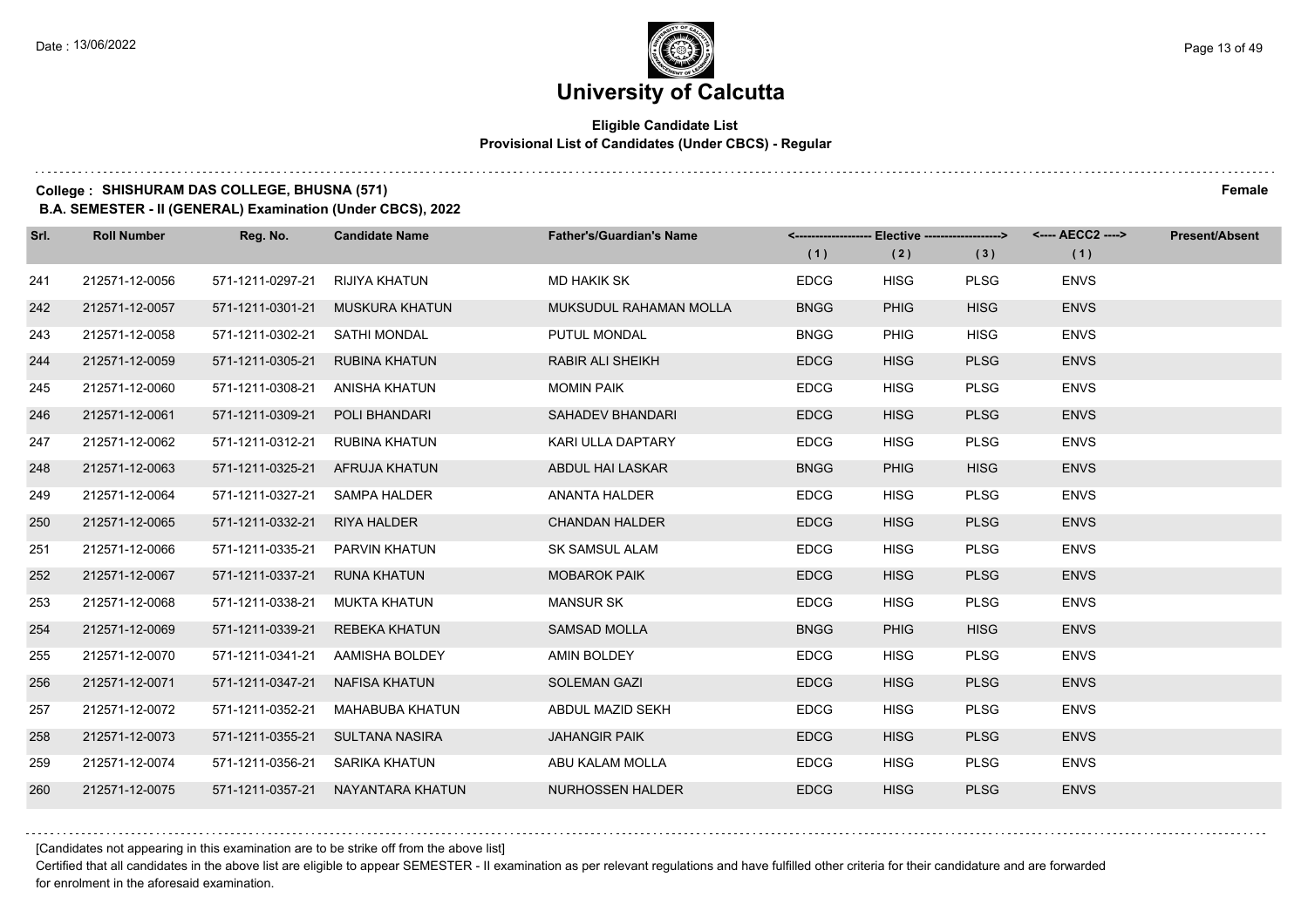### **Eligible Candidate List Provisional List of Candidates (Under CBCS) - Regular**

### **College : SHISHURAM DAS COLLEGE, BHUSNA (571) Female**

**B.A. SEMESTER - II (GENERAL) Examination (Under CBCS), 2022**

| Srl. | <b>Roll Number</b> | Reg. No.         | <b>Candidate Name</b>   | <b>Father's/Guardian's Name</b> |             | <------------------- Elective ------------------> |             | <---- AECC2 ----> | <b>Present/Absent</b> |
|------|--------------------|------------------|-------------------------|---------------------------------|-------------|---------------------------------------------------|-------------|-------------------|-----------------------|
|      |                    |                  |                         |                                 | (1)         | (2)                                               | (3)         | (1)               |                       |
| 261  | 212571-12-0076     | 571-1211-0358-21 | SUMAIYA KHATUN          | SOYEB ALI SK                    | <b>EDCG</b> | <b>HISG</b>                                       | <b>PLSG</b> | <b>ENVS</b>       |                       |
| 262  | 212571-12-0077     | 571-1211-0359-21 | <b>MASKURA KHATUN</b>   | <b>GOLAM MAHIUDDIN KHAN</b>     | <b>EDCG</b> | <b>HISG</b>                                       | <b>PLSG</b> | <b>ENVS</b>       |                       |
| 263  | 212571-12-0078     | 571-1211-0368-21 | RUBINA KHATUN           | <b>ALAUDDIN SK</b>              | <b>EDCG</b> | <b>HISG</b>                                       | <b>PLSG</b> | <b>ENVS</b>       |                       |
| 264  | 212571-12-0079     | 571-1211-0369-21 | MUFARZILA KHATUN        | <b>MIR ALI SK</b>               | <b>EDCG</b> | <b>HISG</b>                                       | <b>PLSG</b> | <b>ENVS</b>       |                       |
| 265  | 212571-12-0080     | 571-1211-0374-21 | <b>MONTAHIRA KHATUN</b> | ABDUR RAJJAK MONDAL             | <b>EDCG</b> | <b>HISG</b>                                       | <b>PLSG</b> | <b>ENVS</b>       |                       |
| 266  | 212571-12-0081     | 571-1211-0377-21 | ASIA KHATUN             | ABDUL LATIB SARDAR              | <b>EDCG</b> | <b>HISG</b>                                       | <b>PLSG</b> | <b>ENVS</b>       |                       |
| 267  | 212571-12-0082     | 571-1211-0384-21 | KHADIJA KHATUN          | <b>TOUFIK MONDAL</b>            | <b>EDCG</b> | <b>HISG</b>                                       | <b>PLSG</b> | <b>ENVS</b>       |                       |
| 268  | 212571-12-0083     | 571-1211-0385-21 | TANIYA KHATUN           | NURUDDIN MONDAL                 | <b>EDCG</b> | <b>HISG</b>                                       | <b>PLSG</b> | <b>ENVS</b>       |                       |
| 269  | 212571-12-0084     | 571-1211-0386-21 | NURE FAHIMA KHATUN      | ABDUL MAJID MONDAL              | <b>EDCG</b> | <b>HISG</b>                                       | <b>PLSG</b> | <b>ENVS</b>       |                       |
| 270  | 212571-12-0085     | 571-1211-0389-21 | MUSADDIKUN NESA         | MOKSUDUR RAHAMAN MONDAL         | <b>EDCG</b> | <b>HISG</b>                                       | <b>PLSG</b> | <b>ENVS</b>       |                       |
| 271  | 212571-12-0086     | 571-1211-0390-21 | TABASSUM KHATUN         | ABU TAHER MONDAL                | <b>EDCG</b> | <b>HISG</b>                                       | <b>PLSG</b> | <b>ENVS</b>       |                       |
| 272  | 212571-12-0087     | 571-1211-0391-21 | RAJASHREE HALDER        | ANUP HALDER                     | <b>EDCG</b> | <b>HISG</b>                                       | <b>PLSG</b> | <b>ENVS</b>       |                       |
| 273  | 212571-12-0088     | 571-1211-0392-21 | <b>HABIBA KHATUN</b>    | <b>HARUN AL RASID SK</b>        | <b>EDCG</b> | <b>HISG</b>                                       | <b>PLSG</b> | <b>ENVS</b>       |                       |
| 274  | 212571-12-0089     | 571-1211-0394-21 | YEASMINA KHATUN         | <b>ISMAIL KHAN</b>              | <b>EDCG</b> | <b>HISG</b>                                       | <b>PLSG</b> | <b>ENVS</b>       |                       |
| 275  | 212571-12-0090     | 571-1211-0397-21 | PALLABI BARIK           | <b>SUBHAS BARIK</b>             | <b>EDCG</b> | <b>HISG</b>                                       | <b>PLSG</b> | <b>ENVS</b>       |                       |
| 276  | 212571-12-0091     | 571-1211-0400-21 | ARIFA KHATUN            | AKIBUR RAHAMAN HALDER           | <b>EDCG</b> | <b>HISG</b>                                       | <b>PLSG</b> | <b>ENVS</b>       |                       |
| 277  | 212571-12-0092     | 571-1211-0401-21 | <b>TOSMINA KHATUN</b>   | <b>TOUHID HALDER</b>            | <b>EDCG</b> | <b>HISG</b>                                       | <b>PLSG</b> | <b>ENVS</b>       |                       |
| 278  | 212571-12-0093     | 571-1211-0404-21 | <b>NURANI KHATUN</b>    | NUR MOHAMMAD MOLLA              | <b>EDCG</b> | <b>HISG</b>                                       | <b>PLSG</b> | <b>ENVS</b>       |                       |
| 279  | 212571-12-0094     | 571-1211-0405-21 | SHIKHA KHAMARU          | <b>SANAT KHAMARU</b>            | <b>EDCG</b> | <b>HISG</b>                                       | <b>PLSG</b> | <b>ENVS</b>       |                       |
| 280  | 212571-12-0095     | 571-1211-0406-21 | <b>MONIMA KHATUN</b>    | <b>HARU RAJ</b>                 | <b>EDCG</b> | <b>HISG</b>                                       | <b>PLSG</b> | <b>ENVS</b>       |                       |

[Candidates not appearing in this examination are to be strike off from the above list]

Certified that all candidates in the above list are eligible to appear SEMESTER - II examination as per relevant regulations and have fulfilled other criteria for their candidature and are forwarded for enrolment in the aforesaid examination.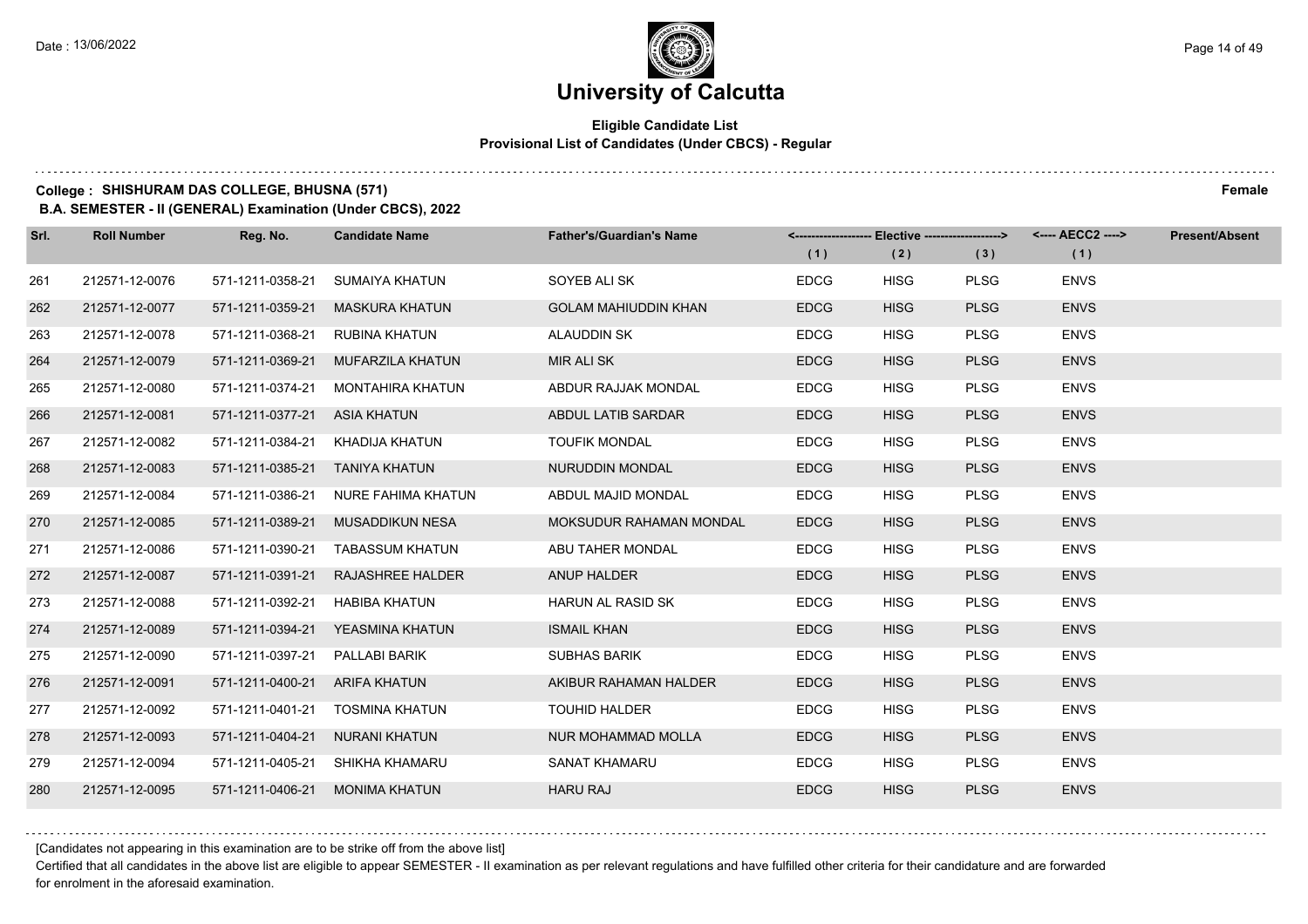### **Eligible Candidate List Provisional List of Candidates (Under CBCS) - Regular**

### **College : SHISHURAM DAS COLLEGE, BHUSNA (571) Female**

**B.A. SEMESTER - II (GENERAL) Examination (Under CBCS), 2022**

| Srl. | <b>Roll Number</b> | Reg. No.                       | <b>Candidate Name</b>           | <b>Father's/Guardian's Name</b> | (1)         | (2)         | <-------------------- Elective -------------------> <---- AECC2 ----><br>(3) | (1)         | <b>Present/Absent</b> |
|------|--------------------|--------------------------------|---------------------------------|---------------------------------|-------------|-------------|------------------------------------------------------------------------------|-------------|-----------------------|
| 281  | 212571-12-0096     | 571-1211-0407-21               | RUKAIYA KHATUN                  | LAKIB UDDIN SARDAR              | <b>EDCG</b> | <b>HISG</b> | <b>PLSG</b>                                                                  | <b>ENVS</b> |                       |
| 282  | 212571-12-0097     | 571-1211-0408-21               | <b>MAHAMUDA KHATUN</b>          | <b>MANNAN SK</b>                | <b>EDCG</b> | <b>HISG</b> | <b>PLSG</b>                                                                  | <b>ENVS</b> |                       |
| 283  | 212571-12-0098     | 571-1211-0409-21               | RAKIBA KHATUN                   | ABDUL KALAM MOLLA               | <b>EDCG</b> | <b>HISG</b> | <b>PLSG</b>                                                                  | <b>ENVS</b> |                       |
| 284  | 212571-12-0099     | 571-1211-0410-21               | <b>KRISHNA HALDER</b>           | <b>GOUTAM HALDER</b>            | <b>EDCG</b> | <b>HISG</b> | <b>PLSG</b>                                                                  | <b>ENVS</b> |                       |
| 285  | 212571-12-0100     | 571-1211-0413-21               | SUMAIYA KHATUN                  | SABIR UDDIN SK                  | <b>EDCG</b> | <b>HISG</b> | <b>PLSG</b>                                                                  | <b>ENVS</b> |                       |
| 286  | 212571-12-0101     | 571-1211-0415-21               | AROBI SULTANA KHATUN            | <b>SAIDULLA MOLLA</b>           | <b>EDCG</b> | <b>HISG</b> | <b>PLSG</b>                                                                  | <b>ENVS</b> |                       |
| 287  | 212571-12-0102     | 571-1211-0418-21 SUMMA KHATUN  |                                 | YOUSUF GAYEN                    | <b>EDCG</b> | <b>HISG</b> | <b>PLSG</b>                                                                  | <b>ENVS</b> |                       |
| 288  | 212571-12-0103     |                                | 571-1211-0420-21 ARSHIDA KHATUN | ABBAS UDDIN KHAN                | <b>EDCG</b> | <b>HISG</b> | <b>PLSG</b>                                                                  | <b>ENVS</b> |                       |
| 289  | 212571-12-0104     | 571-1211-0422-21               | SAJIDA KHATUN                   | NIJAM QUAZI                     | <b>EDCG</b> | <b>HISG</b> | <b>PLSG</b>                                                                  | <b>ENVS</b> |                       |
| 290  | 212571-12-0105     | 571-1211-0423-21               | KAMRUN NESA KHATUN              | SHAMSUT TOUHID PURKAIT          | <b>EDCG</b> | <b>HISG</b> | <b>PLSG</b>                                                                  | <b>ENVS</b> |                       |
| 291  | 212571-12-0106     | 571-1211-0425-21 TANIA KHATUN  |                                 | <b>GIASUDDIN GAZI</b>           | <b>EDCG</b> | <b>HISG</b> | <b>PLSG</b>                                                                  | <b>ENVS</b> |                       |
| 292  | 212571-12-0107     | 571-1211-0426-21 KAKOLI HALDER |                                 | <b>BALARAM HALDER</b>           | <b>EDCG</b> | <b>HISG</b> | <b>PLSG</b>                                                                  | <b>ENVS</b> |                       |
| 293  | 212571-12-0108     | 571-1211-0427-21               | NAPISA KHATUN                   | <b>NAJIRUL SHEIKH</b>           | <b>EDCG</b> | <b>HISG</b> | <b>PLSG</b>                                                                  | <b>ENVS</b> |                       |
| 294  | 212571-12-0109     | 571-1211-0431-21 ANSARI KHATUN |                                 | <b>ANARUL LASKAR</b>            | <b>EDCG</b> | <b>HISG</b> | <b>PLSG</b>                                                                  | <b>ENVS</b> |                       |
| 295  | 212571-12-0110     | 571-1211-0432-21               | SABANA KHATUN                   | ARFAT ALI JAMADAR               | <b>EDCG</b> | <b>HISG</b> | <b>PLSG</b>                                                                  | <b>ENVS</b> |                       |
| 296  | 212571-12-0111     | 571-1211-0433-21               | KULSUM KHATUN                   | <b>KUTUBUDDIN MOLLA</b>         | <b>EDCG</b> | <b>HISG</b> | <b>PLSG</b>                                                                  | <b>ENVS</b> |                       |
| 297  | 212571-12-0112     | 571-1211-0434-21               | <b>AKTARI KHATUN</b>            | <b>MAZNU GAZI</b>               | <b>EDCG</b> | <b>HISG</b> | <b>PLSG</b>                                                                  | <b>ENVS</b> |                       |
| 298  | 212571-12-0113     | 571-1211-0440-21               | <b>RUMA KHATUN</b>              | RIYAJUL CHAKDAR                 | <b>EDCG</b> | <b>HISG</b> | <b>PLSG</b>                                                                  | <b>ENVS</b> |                       |
| 299  | 212571-12-0114     | 571-1211-0442-21               | MEGHA GHORAMI                   | ABUL HOSSAIN GHORAMI            | <b>EDCG</b> | <b>HISG</b> | <b>PLSG</b>                                                                  | <b>ENVS</b> |                       |
| 300  | 212571-12-0115     | 571-1211-0443-21               | <b>BINITA GURE</b>              | <b>BIKASH GURE</b>              | <b>BNGG</b> | <b>PHIG</b> | <b>HISG</b>                                                                  | <b>ENVS</b> |                       |

[Candidates not appearing in this examination are to be strike off from the above list]

Certified that all candidates in the above list are eligible to appear SEMESTER - II examination as per relevant regulations and have fulfilled other criteria for their candidature and are forwarded for enrolment in the aforesaid examination.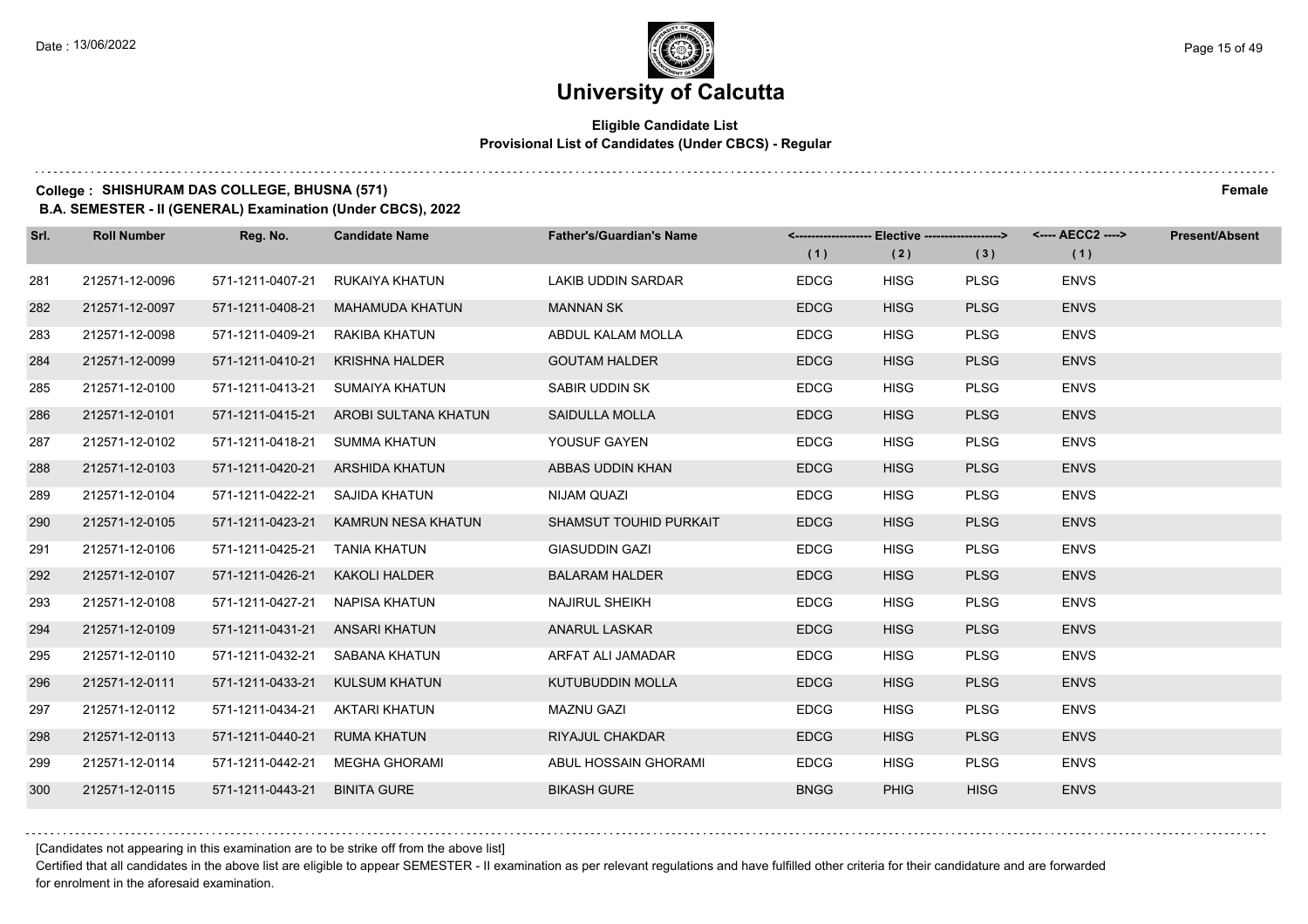### **Eligible Candidate List Provisional List of Candidates (Under CBCS) - Regular**

**College : SHISHURAM DAS COLLEGE, BHUSNA (571) Female**

**B.A. SEMESTER - II (GENERAL) Examination (Under CBCS), 2022**

| Srl. | <b>Roll Number</b> | Reg. No.                       | <b>Candidate Name</b>          | <b>Father's/Guardian's Name</b> |             |             | <-------------------- Elective -------------------> <---- AECC2 ----> |             | <b>Present/Absent</b> |
|------|--------------------|--------------------------------|--------------------------------|---------------------------------|-------------|-------------|-----------------------------------------------------------------------|-------------|-----------------------|
|      |                    |                                |                                |                                 | (1)         | (2)         | (3)                                                                   | (1)         |                       |
| 301  | 212571-12-0116     | 571-1211-0448-21               | <b>MEHERUNNESA KHATUN</b>      | ABDUL KHALEK AKHAN              | <b>EDCG</b> | <b>HISG</b> | <b>PLSG</b>                                                           | <b>ENVS</b> |                       |
| 302  | 212571-12-0117     | 571-1211-0452-21               | <b>MASKURA KHATUN</b>          | <b>MOHHAMMAD GAJI</b>           | <b>EDCG</b> | <b>HISG</b> | <b>PLSG</b>                                                           | <b>ENVS</b> |                       |
| 303  | 212571-12-0118     | 571-1211-0457-21               | ROKEYA KHATUN                  | ABDUR RAHIM MOLLA               | <b>PEDG</b> | <b>HISG</b> | <b>PLSG</b>                                                           | <b>ENVS</b> |                       |
| 304  | 212571-12-0119     | 571-1211-0459-21               | RAIHANA KHATUN                 | ABDUS SUKUR MONDAL              | <b>EDCG</b> | <b>HISG</b> | <b>PLSG</b>                                                           | <b>ENVS</b> |                       |
| 305  | 212571-12-0120     | 571-1211-0460-21               | SAMIMA KHATUN                  | <b>HAFIJUL SARDAR</b>           | <b>PEDG</b> | <b>HISG</b> | <b>PLSG</b>                                                           | <b>ENVS</b> |                       |
| 306  | 212571-12-0121     | 571-1211-0466-21               | <b>TANIA KHATUN</b>            | <b>MOSLEM GAZI</b>              | <b>EDCG</b> | <b>HISG</b> | <b>PLSG</b>                                                           | <b>ENVS</b> |                       |
| 307  | 212571-12-0122     |                                | 571-1211-0468-21 SAKERA KHATUN | NASIR UDDIN SEIKH               | <b>EDCG</b> | <b>HISG</b> | <b>PLSG</b>                                                           | <b>ENVS</b> |                       |
| 308  | 212571-12-0123     | 571-1211-0471-21 NASIMA KHATUN |                                | NASIRUDDIN MOLLA                | <b>EDCG</b> | <b>HISG</b> | <b>PLSG</b>                                                           | <b>ENVS</b> |                       |
| 309  | 212571-12-0124     | 571-1211-0473-21               | ANJANA HALDER                  | <b>BUDDHADEB HALDER</b>         | <b>EDCG</b> | <b>HISG</b> | <b>PLSG</b>                                                           | <b>ENVS</b> |                       |
| 310  | 212571-12-0125     | 571-1211-0484-21               | <b>EASMINA KHATUN</b>          | ABDUL AJIM MOLLICK              | <b>EDCG</b> | <b>HISG</b> | <b>PLSG</b>                                                           | <b>ENVS</b> |                       |
| 311  | 212571-12-0126     | 571-1211-0488-21               | RIMA BAIRAGI                   | <b>BIPIN BAIRAGI</b>            | <b>EDCG</b> | <b>HISG</b> | <b>PLSG</b>                                                           | <b>ENVS</b> |                       |
| 312  | 212571-12-0127     | 571-1211-0492-21               | RIFA TASFIA KHATUN             | <b>HABIBULLA MOLLA</b>          | <b>GEOG</b> | <b>HISG</b> | <b>PLSG</b>                                                           | <b>ENVS</b> |                       |
| 313  | 212571-12-0128     | 571-1211-0499-21               | RUKSAHANA KHATUN               | JAYNAL LASKAR                   | <b>EDCG</b> | <b>HISG</b> | <b>PLSG</b>                                                           | <b>ENVS</b> |                       |
| 314  | 212571-12-0129     | 571-1211-0502-21               | <b>ARIFA KHATUN</b>            | <b>JALIL HALDER</b>             | <b>BNGG</b> | <b>PHIG</b> | <b>HISG</b>                                                           | <b>ENVS</b> |                       |
| 315  | 212571-12-0130     | 571-1211-0503-21 SHILPA MONDAL |                                | PIJUSH MONDAL                   | <b>BNGG</b> | <b>PHIG</b> | <b>HISG</b>                                                           | <b>ENVS</b> |                       |
| 316  | 212571-12-0131     |                                | 571-1211-0508-21 SABANA KHATUN | SAHAHOSEN MOLLA                 | <b>EDCG</b> | <b>HISG</b> | <b>PLSG</b>                                                           | <b>ENVS</b> |                       |
| 317  | 212571-12-0132     | 571-1211-0510-21               | TUHINA PARVIN                  | RAMJAN ALI SHA                  | <b>EDCG</b> | <b>HISG</b> | <b>PLSG</b>                                                           | <b>ENVS</b> |                       |
| 318  | 212571-12-0133     | 571-1211-0512-21               | <b>RINA KHATUN</b>             | LATE IRUP SK                    | <b>EDCG</b> | <b>HISG</b> | <b>PLSG</b>                                                           | <b>ENVS</b> |                       |
| 319  | 212571-12-0134     | 571-1211-0514-21 TAHIRA KHATUN |                                | RAMJAN ALI SHA                  | <b>EDCG</b> | <b>HISG</b> | <b>PLSG</b>                                                           | <b>ENVS</b> |                       |
| 320  | 212571-12-0135     | 571-1211-0521-21 HASIBA KHATUN |                                | <b>MAHABUR LASKAR</b>           | <b>BNGG</b> | <b>PHIG</b> | <b>HISG</b>                                                           | <b>ENVS</b> |                       |

[Candidates not appearing in this examination are to be strike off from the above list]

Certified that all candidates in the above list are eligible to appear SEMESTER - II examination as per relevant regulations and have fulfilled other criteria for their candidature and are forwarded for enrolment in the aforesaid examination.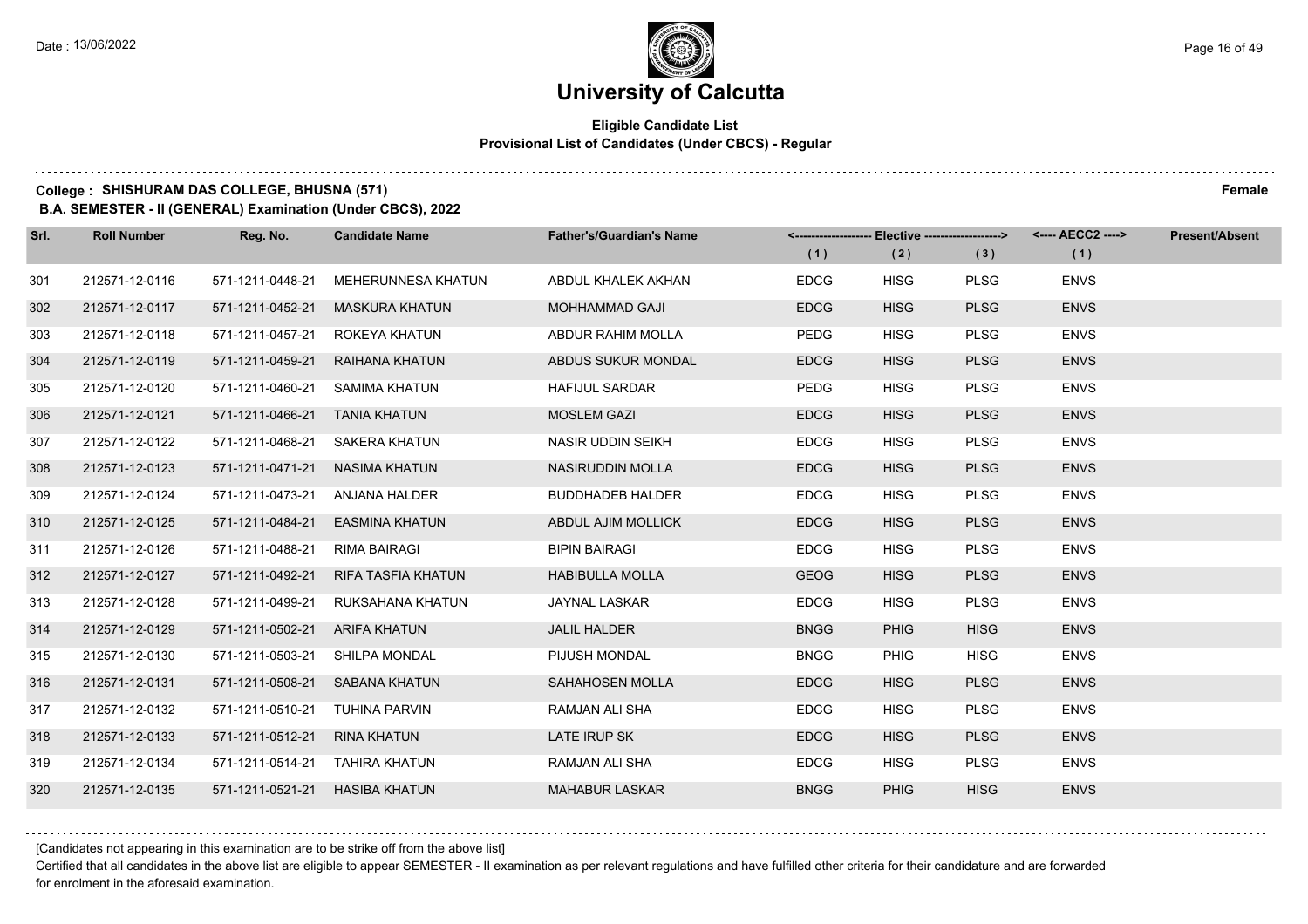### **Eligible Candidate List Provisional List of Candidates (Under CBCS) - Regular**

### **College : SHISHURAM DAS COLLEGE, BHUSNA (571) Female**

**B.A. SEMESTER - II (GENERAL) Examination (Under CBCS), 2022**

| Srl. | <b>Roll Number</b> | Reg. No.                      | <b>Candidate Name</b>                | <b>Father's/Guardian's Name</b> | <-------------------- Elective ------------------> |             |             | <---- AECC2 ----> | Present/Absent |
|------|--------------------|-------------------------------|--------------------------------------|---------------------------------|----------------------------------------------------|-------------|-------------|-------------------|----------------|
|      |                    |                               |                                      |                                 | (1)                                                | (2)         | (3)         | (1)               |                |
| 321  | 212571-12-0136     | 571-1211-0527-21              | RIYA DALUI                           | DIPAK DALUI                     | <b>EDCG</b>                                        | <b>HISG</b> | <b>PLSG</b> | <b>ENVS</b>       |                |
| 322  | 212571-12-0137     |                               | 571-1211-0528-21 ANJUYANA KHATUN     | ASGAR ALI MOLLA                 | <b>BNGG</b>                                        | <b>PHIG</b> | <b>HISG</b> | <b>ENVS</b>       |                |
| 323  | 212571-12-0138     | 571-1211-0529-21 TUSI SARKAR  |                                      | <b>TAPAS SARKAR</b>             | <b>EDCG</b>                                        | <b>HISG</b> | <b>PLSG</b> | <b>ENVS</b>       |                |
| 324  | 212571-12-0139     |                               | 571-1211-0530-21 SARMISTHA GAYEN     | <b>BISWANATH GAYEN</b>          | <b>EDCG</b>                                        | <b>HISG</b> | <b>PLSG</b> | <b>ENVS</b>       |                |
| 325  | 212571-12-0140     | 571-1211-0531-21              | RUPSONA KHATUN                       | ZAKIR HOSSAIN KHAN              | <b>EDCG</b>                                        | <b>HISG</b> | <b>PLSG</b> | <b>ENVS</b>       |                |
| 326  | 212571-12-0141     | 571-1211-0532-21              | JOMILA BANU KHATUN                   | NASIR UDDIN KHAN                | <b>EDCG</b>                                        | <b>HISG</b> | <b>PLSG</b> | <b>ENVS</b>       |                |
| 327  | 212571-12-0142     | 571-1211-0548-21 PUJA RAY     |                                      | SUKDEB RAY                      | <b>BNGG</b>                                        | <b>PHIG</b> | <b>HISG</b> | <b>ENVS</b>       |                |
| 328  | 212571-12-0143     | 571-1211-0550-21 RIMA PURKAIT |                                      | <b>BHABANANDA PURKAIT</b>       | <b>BNGG</b>                                        | <b>PHIG</b> | <b>HISG</b> | <b>ENVS</b>       |                |
| 329  | 212571-12-0144     | 571-1211-0551-21              | TAHAMINA KHATUN                      | EYAMUDDIN PIYADA                | <b>EDCG</b>                                        | <b>HISG</b> | <b>PLSG</b> | <b>ENVS</b>       |                |
| 330  | 212571-12-0145     | 571-1211-0552-21 MITA HALDER  |                                      | <b>DIBAKAR HALDER</b>           | <b>EDCG</b>                                        | <b>HISG</b> | <b>PLSG</b> | <b>ENVS</b>       |                |
| 331  | 212571-12-0146     |                               | 571-1211-0553-21 CHAITALI MONDAL     | <b>SURAJIT MONDAL</b>           | <b>EDCG</b>                                        | <b>HISG</b> | <b>PLSG</b> | <b>ENVS</b>       |                |
| 332  | 212571-12-0147     | 571-1211-0554-21              | RUKAIYA KHATUN                       | <b>ROHIDUL MOLLA</b>            | <b>EDCG</b>                                        | <b>HISG</b> | <b>PLSG</b> | <b>ENVS</b>       |                |
| 333  | 212571-12-0148     | 571-1211-0555-21              | SABINA YEASMIN                       | ALI HOSSAIN MIR                 | <b>EDCG</b>                                        | <b>HISG</b> | <b>PLSG</b> | <b>ENVS</b>       |                |
| 334  | 212571-12-0149     | 571-1211-0556-21              | RASIFA KHATUN                        | AKBAR ALI MOLLA                 | <b>EDCG</b>                                        | <b>HISG</b> | <b>PLSG</b> | <b>ENVS</b>       |                |
| 335  | 212571-12-0150     | 571-1211-0558-21              | <b>MARUFA KHATUN</b>                 | <b>MUJIBAR MOLLA</b>            | <b>EDCG</b>                                        | <b>HISG</b> | <b>PLSG</b> | <b>ENVS</b>       |                |
| 336  | 212571-12-0151     | 571-1211-0564-21              | SARUPA PANJA                         | PRADYUT PANJA                   | <b>BNGG</b>                                        | <b>PHIG</b> | <b>HISG</b> | <b>ENVS</b>       |                |
| 337  | 212571-12-0152     | 571-1211-0576-21              | FIRDOWSI SULTANA                     | <b>MUSIYAR SEKH</b>             | <b>EDCG</b>                                        | <b>HISG</b> | <b>PLSG</b> | <b>ENVS</b>       |                |
| 338  | 212571-12-0153     |                               | 571-1211-0577-21 SYEDA RABEYA KHATUN | SYED RUHUL AMIN                 | <b>EDCG</b>                                        | <b>HISG</b> | <b>PLSG</b> | <b>ENVS</b>       |                |
| 339  | 212571-12-0154     | 571-1211-0578-21              | PARNA BAIDYA                         | PRADIP BAIDYA                   | <b>EDCG</b>                                        | <b>HISG</b> | <b>PLSG</b> | <b>ENVS</b>       |                |
| 340  | 212571-12-0155     | 571-1211-0579-21 SAYNA KHATUN |                                      | SOFI UDDIN MONDAL               | <b>EDCG</b>                                        | <b>HISG</b> | <b>PLSG</b> | <b>ENVS</b>       |                |

[Candidates not appearing in this examination are to be strike off from the above list]

Certified that all candidates in the above list are eligible to appear SEMESTER - II examination as per relevant regulations and have fulfilled other criteria for their candidature and are forwarded for enrolment in the aforesaid examination.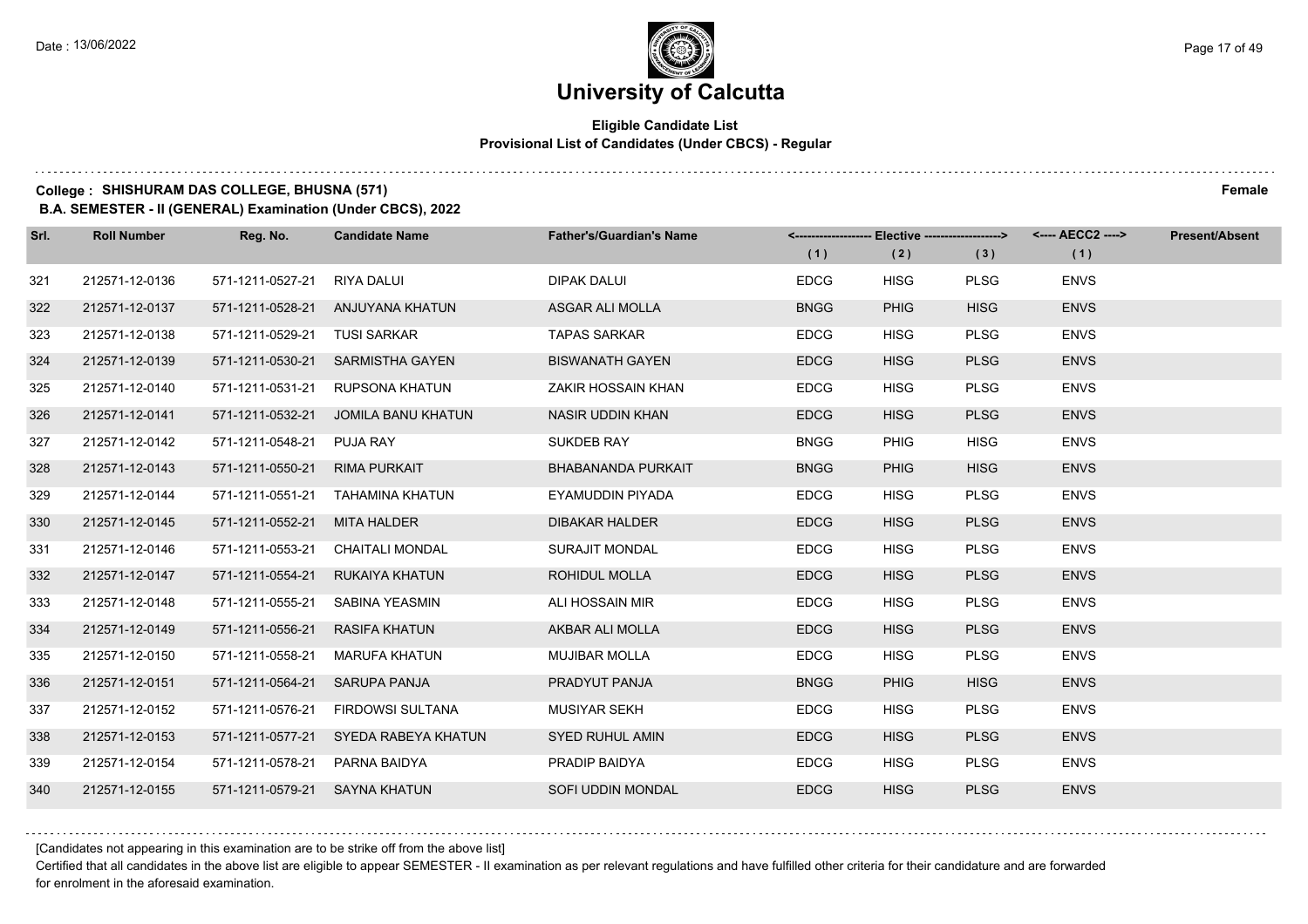### **Eligible Candidate List Provisional List of Candidates (Under CBCS) - Regular**

### **College : SHISHURAM DAS COLLEGE, BHUSNA (571) Female**

**B.A. SEMESTER - II (GENERAL) Examination (Under CBCS), 2022**

| Srl. | <b>Roll Number</b> | Reg. No.                       | <b>Candidate Name</b>           | <b>Father's/Guardian's Name</b> |             | <-------------------- Elective -------------------> |             |             | <b>Present/Absent</b> |
|------|--------------------|--------------------------------|---------------------------------|---------------------------------|-------------|-----------------------------------------------------|-------------|-------------|-----------------------|
|      |                    |                                |                                 |                                 | (1)         | (2)                                                 | (3)         | (1)         |                       |
| 341  | 212571-12-0156     | 571-1211-0580-21               | <b>MOHIMA KHATUN</b>            | <b>MASUD SK</b>                 | <b>EDCG</b> | <b>HISG</b>                                         | <b>PLSG</b> | <b>ENVS</b> |                       |
| 342  | 212571-12-0157     | 571-1211-0582-21               | MOUSUMI DAS                     | <b>CHANDAN DAS</b>              | <b>EDCG</b> | <b>HISG</b>                                         | <b>PLSG</b> | <b>ENVS</b> |                       |
| 343  | 212571-12-0158     | 571-1211-0587-21 RIYA DUTTA    |                                 | RAM DUTTA                       | <b>EDCG</b> | <b>HISG</b>                                         | <b>PLSG</b> | <b>ENVS</b> |                       |
| 344  | 212571-12-0159     |                                | 571-1211-0590-21 MARUFA KHATUN  | ABDUL MANNAN SK                 | <b>EDCG</b> | <b>HISG</b>                                         | <b>PLSG</b> | <b>ENVS</b> |                       |
| 345  | 212571-12-0160     | 571-1211-0591-21               | RUKAIYA KHATUN                  | <b>NUREL SK</b>                 | <b>EDCG</b> | <b>HISG</b>                                         | <b>PLSG</b> | <b>ENVS</b> |                       |
| 346  | 212571-12-0161     | 571-1211-0593-21 RIJIDA KHATUN |                                 | KUTUB UDDIN HALDER              | <b>EDCG</b> | <b>HISG</b>                                         | <b>PLSG</b> | <b>ENVS</b> |                       |
| 347  | 212571-12-0162     | 571-1211-0597-21               | JHUMPA KHATUN                   | <b>BASIR ALI MOLLA</b>          | <b>EDCG</b> | <b>HISG</b>                                         | <b>PLSG</b> | <b>ENVS</b> |                       |
| 348  | 212571-12-0163     |                                | 571-1211-0598-21 RUKAIYA KHATUN | RAMJAN ALI HALDER               | <b>BNGG</b> | <b>PHIG</b>                                         | <b>HISG</b> | <b>ENVS</b> |                       |
| 349  | 212571-12-0164     | 571-1211-0601-21               | LUTFUNNESA KHATUN               | NURUL HUDA MOLLICK              | <b>EDCG</b> | <b>HISG</b>                                         | <b>PLSG</b> | <b>ENVS</b> |                       |
| 350  | 212571-12-0165     | 571-1211-0606-21 SHAMPA MANNA  |                                 | <b>BIKASH MANNA</b>             | <b>EDCG</b> | <b>HISG</b>                                         | <b>PLSG</b> | <b>ENVS</b> |                       |
| 351  | 212571-12-0166     | 571-1211-0608-21               | SAHEBA KHATUN                   | <b>SAJAHAN SEKH</b>             | <b>EDCG</b> | <b>HISG</b>                                         | <b>PLSG</b> | <b>ENVS</b> |                       |
| 352  | 212571-12-0167     | 571-1211-0620-21               | <b>KOYEL MONDAL</b>             | <b>KARTIK MONDAL</b>            | <b>EDCG</b> | <b>HISG</b>                                         | <b>PLSG</b> | <b>ENVS</b> |                       |
| 353  | 212571-12-0168     | 571-1211-0622-21               | <b>NARGIS KHATUN</b>            | <b>RIASUDDIN KHAN</b>           | <b>EDCG</b> | <b>HISG</b>                                         | <b>PLSG</b> | <b>ENVS</b> |                       |
| 354  | 212571-12-0169     | 571-1211-0623-21 TANIA KHATUN  |                                 | <b>AYUB KHAN</b>                | <b>EDCG</b> | <b>HISG</b>                                         | <b>PLSG</b> | <b>ENVS</b> |                       |
| 355  | 212571-12-0170     | 571-1211-0624-21               | FIRDAUSI KHATUN                 | KUTUBUDDIN KHAN                 | <b>EDCG</b> | <b>HISG</b>                                         | <b>PLSG</b> | <b>ENVS</b> |                       |
| 356  | 212571-12-0171     | 571-1211-0625-21               | NASIMA KHATUN                   | IMAM ALI SHAH                   | <b>BNGG</b> | <b>PHIG</b>                                         | <b>HISG</b> | <b>ENVS</b> |                       |
| 357  | 212571-12-0172     | 571-1211-0627-21               | <b>NASRUNA NASRIN</b>           | <b>HALID HOSSAIN SK</b>         | <b>EDCG</b> | <b>HISG</b>                                         | <b>PLSG</b> | <b>ENVS</b> |                       |
| 358  | 212571-12-0173     | 571-1211-0633-21               | SARIKA KHATUN                   | NAJIMUDDIN SEKH                 | <b>EDCG</b> | <b>HISG</b>                                         | <b>PLSG</b> | <b>ENVS</b> |                       |
| 359  | 212571-12-0174     | 571-1211-0635-21 TUMPA KHATUN  |                                 | <b>JAKIR GAZI</b>               | <b>EDCG</b> | <b>HISG</b>                                         | <b>PLSG</b> | <b>ENVS</b> |                       |
| 360  | 212571-12-0175     |                                | 571-1211-0637-21 REHENA KHATUN  | <b>SK HASANUR</b>               | <b>EDCG</b> | <b>HISG</b>                                         | <b>PLSG</b> | <b>ENVS</b> |                       |

[Candidates not appearing in this examination are to be strike off from the above list]

Certified that all candidates in the above list are eligible to appear SEMESTER - II examination as per relevant regulations and have fulfilled other criteria for their candidature and are forwarded for enrolment in the aforesaid examination.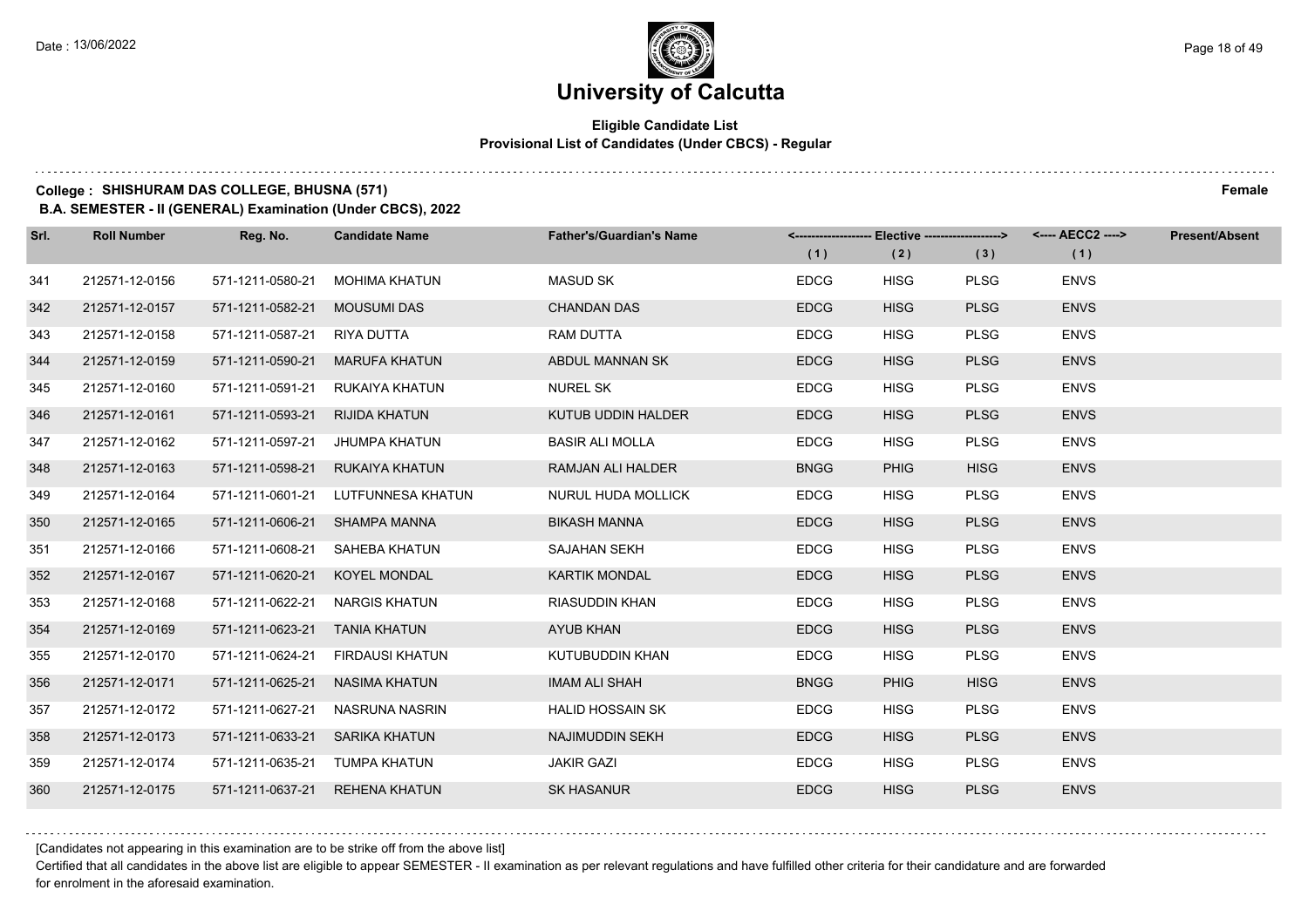### **Eligible Candidate List Provisional List of Candidates (Under CBCS) - Regular**

### **College : SHISHURAM DAS COLLEGE, BHUSNA (571) Female**

**B.A. SEMESTER - II (GENERAL) Examination (Under CBCS), 2022**

| Srl. | <b>Roll Number</b> | Reg. No.                          | <b>Candidate Name</b>              | <b>Father's/Guardian's Name</b> |             | <-------------------- Elective -------------------> |             |             | <b>Present/Absent</b> |
|------|--------------------|-----------------------------------|------------------------------------|---------------------------------|-------------|-----------------------------------------------------|-------------|-------------|-----------------------|
|      |                    |                                   |                                    |                                 | (1)         | (2)                                                 | (3)         | (1)         |                       |
| 361  | 212571-12-0176     | 571-1211-0641-21                  | SABINA KHATUN                      | <b>MOSHARAPH SK</b>             | <b>BNGG</b> | PHIG                                                | <b>HISG</b> | <b>ENVS</b> |                       |
| 362  | 212571-12-0177     |                                   | 571-1211-0643-21 SAIRABANU KHATUN  | LATE FAKIR MOHAMMAD SK          | <b>EDCG</b> | <b>HISG</b>                                         | <b>PLSG</b> | <b>ENVS</b> |                       |
| 363  | 212571-12-0178     | 571-1211-0653-21 SALMA KHATUN     |                                    | <b>MASTAFA SEKH</b>             | <b>EDCG</b> | <b>HISG</b>                                         | <b>PLSG</b> | <b>ENVS</b> |                       |
| 364  | 212571-12-0179     | 571-1211-0655-21 KRISHNA SEN      |                                    | <b>BHANU SEN</b>                | <b>EDCG</b> | <b>HISG</b>                                         | <b>PLSG</b> | <b>ENVS</b> |                       |
| 365  | 212571-12-0180     | 571-1211-0669-21                  | PARVIN BOBI                        | SYED BELLAL HOSSAIN             | <b>EDCG</b> | <b>HISG</b>                                         | <b>PLSG</b> | <b>ENVS</b> |                       |
| 366  | 212571-12-0181     | 571-1211-0672-21                  | <b>DILKISH KHATUN</b>              | <b>SAJAMAL SEKH</b>             | <b>EDCG</b> | <b>HISG</b>                                         | <b>PLSG</b> | <b>ENVS</b> |                       |
| 367  | 212571-12-0182     | 571-1211-0674-21    FATILA KHATUN |                                    | RAJBAHAR MONDAL                 | <b>EDCG</b> | <b>HISG</b>                                         | <b>PLSG</b> | <b>ENVS</b> |                       |
| 368  | 212571-12-0183     |                                   | 571-1211-0678-21 JAYASHREE MAITY   | <b>BISWAJIT MAITY</b>           | <b>EDCG</b> | <b>HISG</b>                                         | <b>PLSG</b> | <b>ENVS</b> |                       |
| 369  | 212571-12-0184     | 571-1211-0689-21                  | SANIYA KHATUN                      | <b>MORSELIM SEKH</b>            | <b>EDCG</b> | <b>HISG</b>                                         | <b>PLSG</b> | <b>ENVS</b> |                       |
| 370  | 212571-12-0185     | 571-1211-0691-21                  | DALIYA MONDAL                      | <b>BIKASH MONDAL</b>            | <b>BNGG</b> | <b>PHIG</b>                                         | <b>HISG</b> | <b>ENVS</b> |                       |
| 371  | 212571-12-0186     |                                   | 571-1211-0699-21 SUBANA KHATUN     | <b>HARAN SHAIKH</b>             | <b>EDCG</b> | <b>HISG</b>                                         | <b>PLSG</b> | <b>ENVS</b> |                       |
| 372  | 212571-12-0187     |                                   | 571-1211-0700-21 RUMANA KHATUN     | <b>RAFIQ SK</b>                 | <b>EDCG</b> | <b>HISG</b>                                         | <b>PLSG</b> | <b>ENVS</b> |                       |
| 373  | 212571-12-0188     | 571-1211-0702-21                  | RUBAINA KHATUN                     | KUTUBUDDIN MOLLA                | <b>EDCG</b> | <b>HISG</b>                                         | <b>PLSG</b> | <b>ENVS</b> |                       |
| 374  | 212571-12-0189     | 571-1211-0710-21                  | <b>RESHMA KHATUN</b>               | <b>FAIM UDDIN SHAH</b>          | <b>EDCG</b> | <b>HISG</b>                                         | <b>PLSG</b> | <b>ENVS</b> |                       |
| 375  | 212571-12-0190     | 571-1211-0711-21 SAHELI SEIKH     |                                    | LIAKAT ALI SEIKH                | <b>EDCG</b> | <b>HISG</b>                                         | <b>PLSG</b> | <b>ENVS</b> |                       |
| 376  | 212571-12-0191     |                                   | 571-1211-0716-21 MASKURA KHATUN    | <b>MATIAR MOLLICK</b>           | <b>BNGG</b> | <b>PHIG</b>                                         | <b>HISG</b> | <b>ENVS</b> |                       |
| 377  | 212571-12-0192     | 571-1211-0717-21                  | TARMINA KHATUN                     | <b>MONAJAT MOLLA</b>            | <b>EDCG</b> | <b>HISG</b>                                         | <b>PLSG</b> | <b>ENVS</b> |                       |
| 378  | 212571-12-0193     | 571-1211-0719-21                  | TANIA KHATUN                       | <b>ENTAJUL MOLLA</b>            | <b>EDCG</b> | <b>HISG</b>                                         | <b>PLSG</b> | <b>ENVS</b> |                       |
| 379  | 212571-12-0194     |                                   | 571-1211-0727-21 PRIYANKA MONDAL   | PRASANTA KUMAR MONDAL           | <b>BNGG</b> | <b>PHIG</b>                                         | <b>HISG</b> | <b>ENVS</b> |                       |
| 380  | 212571-12-0195     |                                   | 571-1211-0728-21 SNEHASHREE HALDER | <b>DHRUBA HALDER</b>            | <b>BNGG</b> | <b>PHIG</b>                                         | <b>HISG</b> | <b>ENVS</b> |                       |

[Candidates not appearing in this examination are to be strike off from the above list]

Certified that all candidates in the above list are eligible to appear SEMESTER - II examination as per relevant regulations and have fulfilled other criteria for their candidature and are forwarded for enrolment in the aforesaid examination.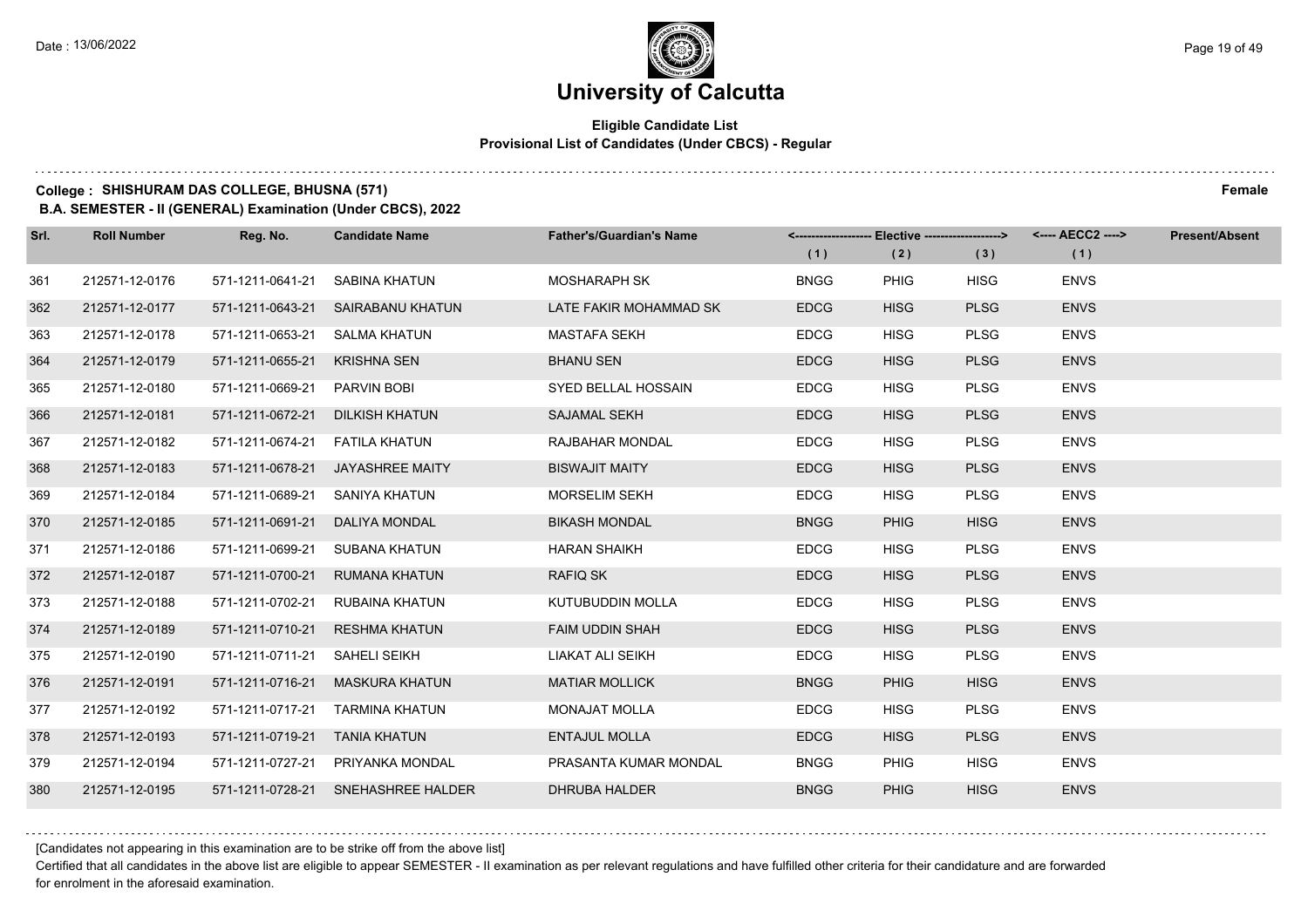### **Eligible Candidate List Provisional List of Candidates (Under CBCS) - Regular**

### **College : SHISHURAM DAS COLLEGE, BHUSNA (571) Female**

**B.A. SEMESTER - II (GENERAL) Examination (Under CBCS), 2022**

| Srl. | <b>Roll Number</b> | Reg. No.                       | <b>Candidate Name</b>             | <b>Father's/Guardian's Name</b> | (1)         | (2)         | <-------------------- Elective -------------------> <---- AECC2 ----><br>(3) | (1)         | <b>Present/Absent</b> |
|------|--------------------|--------------------------------|-----------------------------------|---------------------------------|-------------|-------------|------------------------------------------------------------------------------|-------------|-----------------------|
| 381  | 212571-12-0196     | 571-1211-0729-21               | PRIYADARSHINI MONDAL              | <b>PRASUN MONDAL</b>            | <b>BNGG</b> | <b>PHIG</b> | <b>HISG</b>                                                                  | <b>ENVS</b> |                       |
| 382  | 212571-12-0197     | 571-1211-0730-21               | PALLABI PATRA                     | <b>DILIP PATRA</b>              | <b>EDCG</b> | <b>HISG</b> | <b>PLSG</b>                                                                  | <b>ENVS</b> |                       |
| 383  | 212571-12-0198     |                                | 571-1211-0734-21 SANJURA KHATUN   | SAIFUL SEKH                     | <b>EDCG</b> | <b>HISG</b> | <b>PLSG</b>                                                                  | <b>ENVS</b> |                       |
| 384  | 212571-12-0199     |                                | 571-1211-0736-21 SHRABANI BARMAN  | PRABHAT BARMAN                  | <b>EDCG</b> | <b>HISG</b> | <b>PLSG</b>                                                                  | <b>ENVS</b> |                       |
| 385  | 212571-12-0200     | 571-1211-0737-21 TANIYA KHATUN |                                   | <b>JAHANGIR MIR</b>             | <b>EDCG</b> | <b>HISG</b> | <b>PLSG</b>                                                                  | <b>ENVS</b> |                       |
| 386  | 212571-12-0201     | 571-1211-0738-21 SUBHRA DAS    |                                   | <b>SANTANU DAS</b>              | <b>EDCG</b> | <b>HISG</b> | <b>PLSG</b>                                                                  | <b>ENVS</b> |                       |
| 387  | 212571-12-0202     |                                | 571-1211-0739-21 ANUSUA MONDAL    | SAMBHUNATH MONDAL               | <b>EDCG</b> | <b>HISG</b> | <b>PLSG</b>                                                                  | <b>ENVS</b> |                       |
| 388  | 212571-12-0203     |                                | 571-1211-0743-21 SULTANA KHATUN   | LATE SAFIUDDIN SEKH             | <b>EDCG</b> | <b>HISG</b> | <b>PLSG</b>                                                                  | <b>ENVS</b> |                       |
| 389  | 212571-12-0204     |                                | 571-1211-0744-21 PUJA RANI PANJA  | <b>TAPAN PANJA</b>              | <b>BNGG</b> | <b>PHIG</b> | <b>HISG</b>                                                                  | <b>ENVS</b> |                       |
| 390  | 212571-12-0205     |                                | 571-1212-0131-21 MOLLIKA MONDAL   | <b>GOUTAM MONDAL</b>            | <b>EDCG</b> | <b>HISG</b> | <b>PLSG</b>                                                                  | <b>ENVS</b> |                       |
| 391  | 212571-12-0206     | 571-1212-0143-21 RITIKA MONDAL |                                   | SONATAN MONDAL                  | <b>BNGG</b> | PHIG        | <b>HISG</b>                                                                  | <b>ENVS</b> |                       |
| 392  | 212571-12-0207     | 571-1212-0144-21 RINKU DAS     |                                   | UTTAM DAS                       | <b>EDCG</b> | <b>HISG</b> | <b>PLSG</b>                                                                  | <b>ENVS</b> |                       |
| 393  | 212571-12-0208     | 571-1212-0150-21               | SANGITA DOLUI                     | CHHATRAPATI DOLUI               | <b>BNGG</b> | PHIG        | <b>HISG</b>                                                                  | <b>ENVS</b> |                       |
| 394  | 212571-12-0209     |                                | 571-1212-0216-21 SUTRISHNA MONDAL | <b>SUSHANTA MONDAL</b>          | <b>EDCG</b> | <b>HISG</b> | <b>PLSG</b>                                                                  | <b>ENVS</b> |                       |
| 395  | 212571-12-0210     | 571-1212-0220-21               | SATHI MONDAL                      | PRABIR MONDAL                   | <b>EDCG</b> | <b>HISG</b> | <b>PLSG</b>                                                                  | <b>ENVS</b> |                       |
| 396  | 212571-12-0211     | 571-1212-0246-21               | <b>PALLABI SARDAR</b>             | <b>TAPAN SARDAR</b>             | <b>EDCG</b> | <b>HISG</b> | <b>PLSG</b>                                                                  | <b>ENVS</b> |                       |
| 397  | 212571-12-0212     | 571-1212-0265-21               | APARNA SARDAR                     | <b>PRADIP SARDAR</b>            | <b>EDCG</b> | <b>HISG</b> | <b>PLSG</b>                                                                  | <b>ENVS</b> |                       |
| 398  | 212571-12-0213     | 571-1212-0266-21               | <b>RIYA BADDAR</b>                | RADHESHYAM BADDAR               | <b>EDCG</b> | <b>HISG</b> | <b>PLSG</b>                                                                  | <b>ENVS</b> |                       |
| 399  | 212571-12-0214     | 571-1212-0270-21               | NABANITA MARIK                    | PRASANTA MARIK                  | <b>EDCG</b> | <b>HISG</b> | <b>PLSG</b>                                                                  | <b>ENVS</b> |                       |
| 400  | 212571-12-0215     | 571-1212-0276-21               | PALLABI HALDER                    | <b>TAPAN HALDER</b>             | <b>EDCG</b> | <b>HISG</b> | <b>PLSG</b>                                                                  | <b>ENVS</b> |                       |

[Candidates not appearing in this examination are to be strike off from the above list]

Certified that all candidates in the above list are eligible to appear SEMESTER - II examination as per relevant regulations and have fulfilled other criteria for their candidature and are forwarded for enrolment in the aforesaid examination.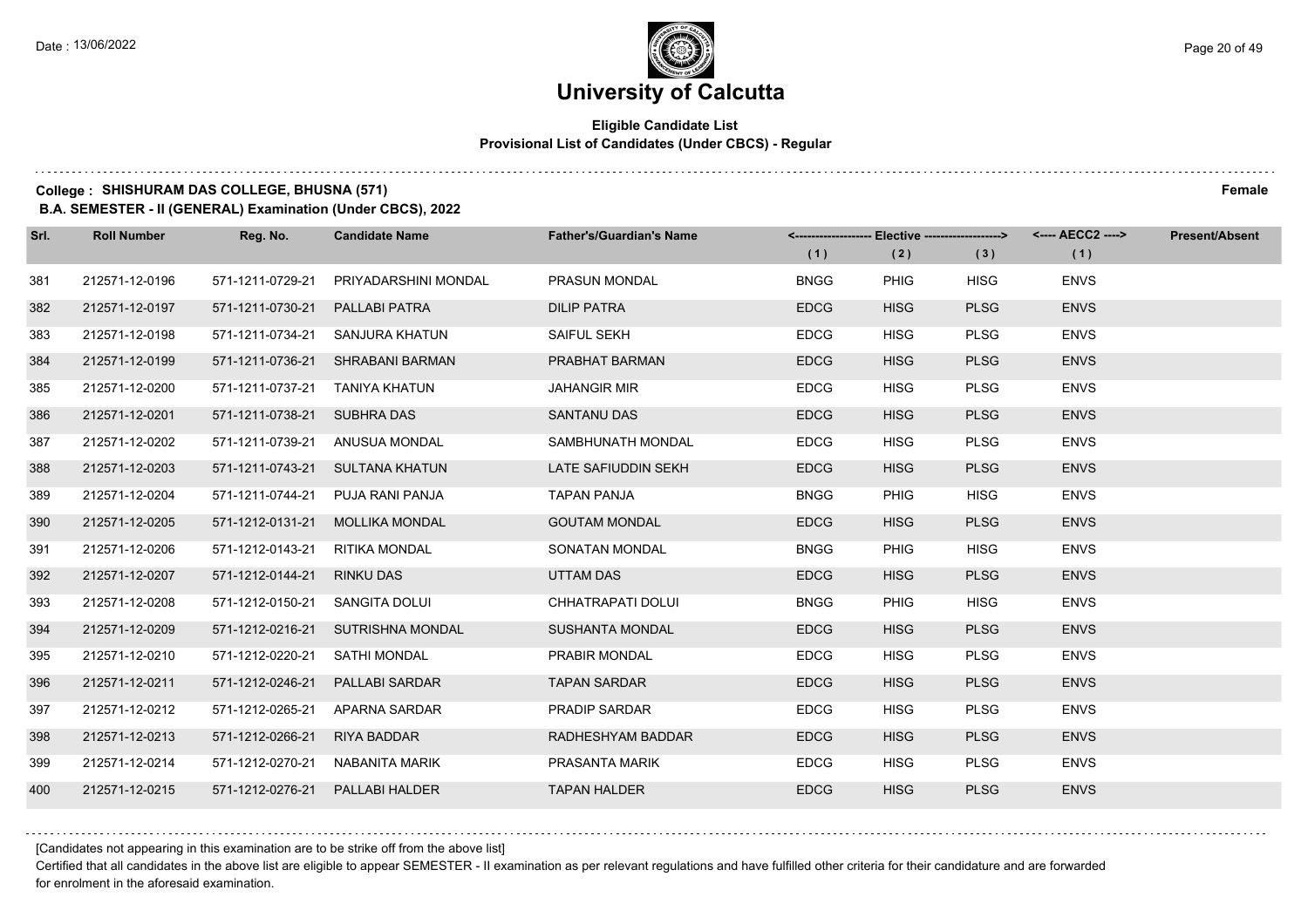### **Eligible Candidate List Provisional List of Candidates (Under CBCS) - Regular**

### **College : SHISHURAM DAS COLLEGE, BHUSNA (571) Female**

**B.A. SEMESTER - II (GENERAL) Examination (Under CBCS), 2022**

| Srl. | <b>Roll Number</b> | Reg. No.         | <b>Candidate Name</b>  | <b>Father's/Guardian's Name</b> | <-------------------- Elective ------------------> |             |             | <---- AECC2 ----> | <b>Present/Absent</b> |
|------|--------------------|------------------|------------------------|---------------------------------|----------------------------------------------------|-------------|-------------|-------------------|-----------------------|
|      |                    |                  |                        |                                 | (1)                                                | (2)         | (3)         | (1)               |                       |
| 401  | 212571-12-0216     | 571-1212-0277-21 | PRIYANKA MONDAL        | PRADIP MONDAL                   | <b>EDCG</b>                                        | <b>HISG</b> | <b>PLSG</b> | <b>ENVS</b>       |                       |
| 402  | 212571-12-0217     | 571-1212-0318-21 | <b>PIYASA DALUI</b>    | <b>RABIN DALUI</b>              | <b>EDCG</b>                                        | <b>HISG</b> | <b>PLSG</b> | <b>ENVS</b>       |                       |
| 403  | 212571-12-0218     | 571-1212-0328-21 | RIMPA NASKAR           | ARDHENDU NASKAR                 | <b>EDCG</b>                                        | <b>HISG</b> | <b>PLSG</b> | <b>ENVS</b>       |                       |
| 404  | 212571-12-0219     | 571-1212-0330-21 | <b>SAMPA SARDAR</b>    | <b>GOUTAM SARDAR</b>            | <b>EDCG</b>                                        | <b>HISG</b> | <b>PLSG</b> | <b>ENVS</b>       |                       |
| 405  | 212571-12-0220     | 571-1212-0349-21 | <b>BRISTI SARDAR</b>   | <b>SUKUMAR SARDAR</b>           | <b>EDCG</b>                                        | <b>HISG</b> | <b>PLSG</b> | <b>ENVS</b>       |                       |
| 406  | 212571-12-0221     | 571-1212-0351-21 | <b>TANUSREE SARDAR</b> | <b>ASHOK SARDAR</b>             | <b>EDCG</b>                                        | <b>HISG</b> | <b>PLSG</b> | <b>ENVS</b>       |                       |
| 407  | 212571-12-0222     | 571-1212-0373-21 | PRIYANKA GHORUI        | <b>CHANDRA SHEKHAR GHORUI</b>   | <b>EDCG</b>                                        | <b>HISG</b> | <b>PLSG</b> | <b>ENVS</b>       |                       |
| 408  | 212571-12-0223     | 571-1212-0375-21 | <b>RIYA GHORUI</b>     | <b>NABIN GHORUI</b>             | <b>EDCG</b>                                        | <b>HISG</b> | <b>PLSG</b> | <b>ENVS</b>       |                       |
| 409  | 212571-12-0224     | 571-1212-0376-21 | <b>RIMPA SINGHA</b>    | <b>NIKHIL SINGHA</b>            | <b>EDCG</b>                                        | <b>HISG</b> | <b>PLSG</b> | <b>ENVS</b>       |                       |
| 410  | 212571-12-0225     | 571-1212-0414-21 | <b>DIPIKA HALDER</b>   | <b>DEBASIS HALDER</b>           | <b>EDCG</b>                                        | <b>HISG</b> | <b>PLSG</b> | <b>ENVS</b>       |                       |
| 411  | 212571-12-0226     | 571-1212-0437-21 | LABANI SARDAR          | LATE SADHAN SARDAR              | <b>EDCG</b>                                        | <b>HISG</b> | <b>PLSG</b> | <b>ENVS</b>       |                       |
| 412  | 212571-12-0227     | 571-1212-0450-21 | <b>MOUMITA HALDER</b>  | <b>MRITYUNJOY HALDER</b>        | <b>GEOG</b>                                        | <b>HISG</b> | <b>PLSG</b> | <b>ENVS</b>       |                       |
| 413  | 212571-12-0228     | 571-1212-0470-21 | <b>SITU MONDAL</b>     | BHOLANATH MONDAL                | <b>BNGG</b>                                        | <b>PHIG</b> | <b>HISG</b> | <b>ENVS</b>       |                       |
| 414  | 212571-12-0229     | 571-1212-0478-21 | <b>DIPIKA HALDER</b>   | <b>JOYDEB HALDER</b>            | <b>EDCG</b>                                        | <b>HISG</b> | <b>PLSG</b> | <b>ENVS</b>       |                       |
| 415  | 212571-12-0230     | 571-1212-0479-21 | <b>RATNA HALDER</b>    | SINTU HALDER                    | <b>EDCG</b>                                        | <b>HISG</b> | <b>PLSG</b> | <b>ENVS</b>       |                       |
| 416  | 212571-12-0231     | 571-1212-0486-21 | ANANYA HALDER          | <b>TAPAN HALDER</b>             | <b>EDCG</b>                                        | <b>HISG</b> | <b>PLSG</b> | <b>ENVS</b>       |                       |
| 417  | 212571-12-0232     | 571-1212-0487-21 | <b>LABONI NASKAR</b>   | <b>GOUTAM NASKAR</b>            | <b>EDCG</b>                                        | <b>HISG</b> | <b>PLSG</b> | <b>ENVS</b>       |                       |
| 418  | 212571-12-0233     | 571-1212-0493-21 | PRITIKANA SARDAR       | <b>DHANAPATI SARDAR</b>         | <b>BNGG</b>                                        | <b>PHIG</b> | <b>HISG</b> | <b>ENVS</b>       |                       |
| 419  | 212571-12-0234     | 571-1212-0494-21 | <b>MONDIRA SARDAR</b>  | <b>JOYDEB SARDAR</b>            | <b>BNGG</b>                                        | <b>PHIG</b> | <b>HISG</b> | <b>ENVS</b>       |                       |
| 420  | 212571-12-0235     | 571-1212-0520-21 | ANAMIKA MIDYA          | <b>MURARI MIDYA</b>             | <b>PEDG</b>                                        | <b>HISG</b> | <b>PLSG</b> | <b>ENVS</b>       |                       |

[Candidates not appearing in this examination are to be strike off from the above list]

Certified that all candidates in the above list are eligible to appear SEMESTER - II examination as per relevant regulations and have fulfilled other criteria for their candidature and are forwarded for enrolment in the aforesaid examination.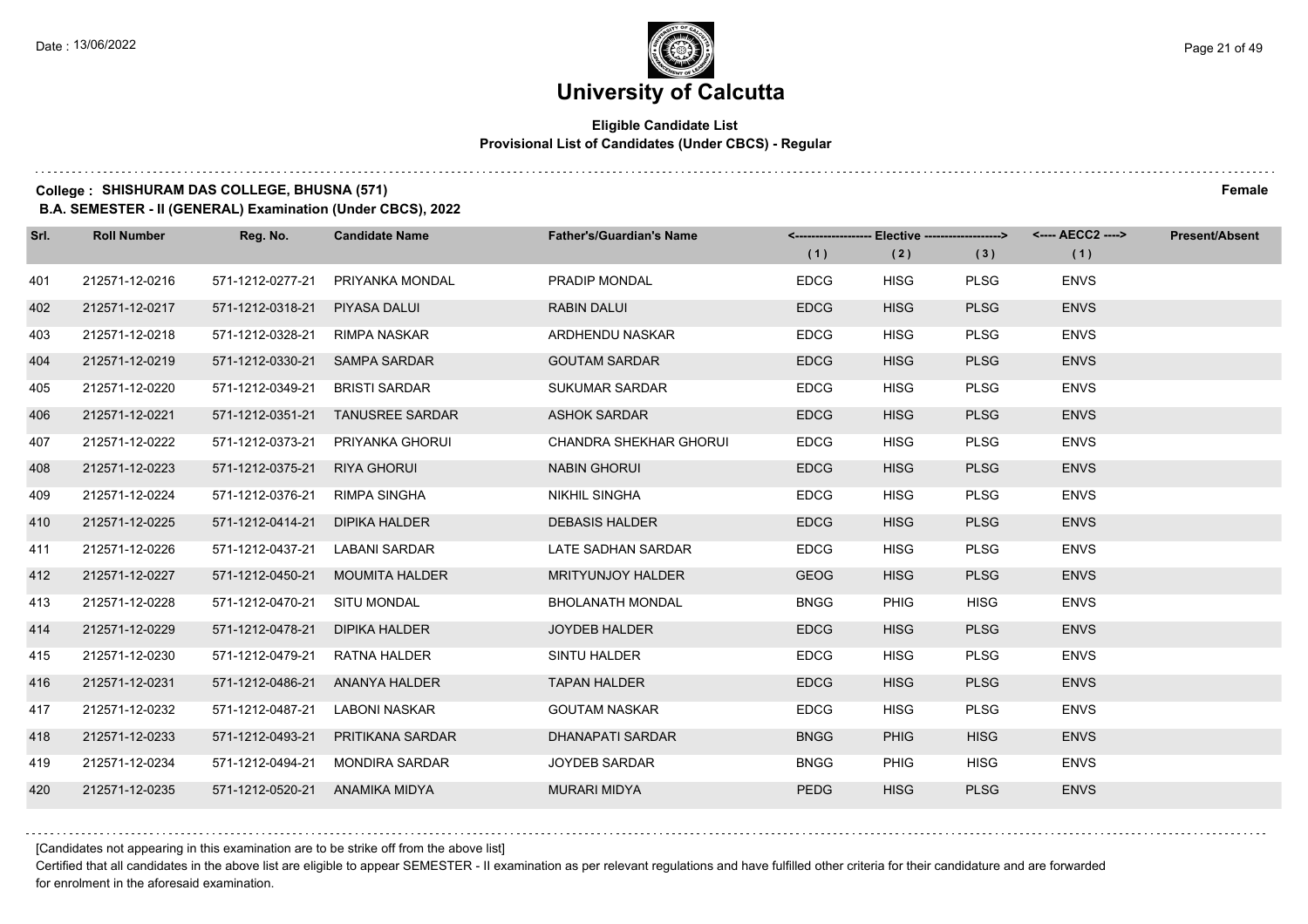### **Eligible Candidate List Provisional List of Candidates (Under CBCS) - Regular**

### **College : SHISHURAM DAS COLLEGE, BHUSNA (571) Female**

**B.A. SEMESTER - II (GENERAL) Examination (Under CBCS), 2022**

| Srl. | <b>Roll Number</b> | Reg. No.                       | <b>Candidate Name</b>            | <b>Father's/Guardian's Name</b> | (1)         | <-------------------- Elective -------------------><br>(2) | (3)         | <---- AECC2 ----><br>(1) | Present/Absent |
|------|--------------------|--------------------------------|----------------------------------|---------------------------------|-------------|------------------------------------------------------------|-------------|--------------------------|----------------|
| 421  | 212571-12-0236     | 571-1212-0525-21               | PAPIYA MONDAL                    | <b>SAMIR MONDAL</b>             | <b>EDCG</b> | <b>HISG</b>                                                | <b>PLSG</b> | <b>ENVS</b>              |                |
| 422  | 212571-12-0237     | 571-1212-0526-21               | <b>DOLI MALIK</b>                | <b>TAPAN MALIK</b>              | <b>EDCG</b> | <b>HISG</b>                                                | <b>PLSG</b> | <b>ENVS</b>              |                |
| 423  | 212571-12-0238     | 571-1212-0541-21 JAYATI MONDAL |                                  | KISHORE MONDAL                  | <b>BNGG</b> | PHIG                                                       | <b>HISG</b> | <b>ENVS</b>              |                |
| 424  | 212571-12-0239     |                                | 571-1212-0547-21 SUMANA MONDAL   | PALASH MONDAL                   | <b>BNGG</b> | <b>PHIG</b>                                                | <b>HISG</b> | <b>ENVS</b>              |                |
| 425  | 212571-12-0240     | 571-1212-0559-21               | <b>BARNALI MISTRI</b>            | <b>DIPAK MISTRI</b>             | <b>BNGG</b> | <b>PHIG</b>                                                | <b>HISG</b> | <b>ENVS</b>              |                |
| 426  | 212571-12-0241     | 571-1212-0565-21               | <b>SAGORI HALDER</b>             | <b>MADHAI HALDER</b>            | <b>EDCG</b> | <b>HISG</b>                                                | <b>PLSG</b> | <b>ENVS</b>              |                |
| 427  | 212571-12-0242     | 571-1212-0581-21               | PRIYA PURKAIT                    | <b>SHYAMAL PURKAIT</b>          | <b>EDCG</b> | <b>HISG</b>                                                | <b>PLSG</b> | <b>ENVS</b>              |                |
| 428  | 212571-12-0243     | 571-1212-0605-21               | PRITIKANA HALDER                 | ANUP HALDER                     | <b>EDCG</b> | <b>HISG</b>                                                | <b>PLSG</b> | <b>ENVS</b>              |                |
| 429  | 212571-12-0244     | 571-1212-0609-21               | LIPIKA MONDAL                    | <b>SUKDEB MONDAL</b>            | SANG        | <b>PHIG</b>                                                | <b>HISG</b> | <b>ENVS</b>              |                |
| 430  | 212571-12-0245     | 571-1212-0626-21 SIMA NASKAR   |                                  | <b>GOPAL NASKAR</b>             | <b>EDCG</b> | <b>HISG</b>                                                | <b>PLSG</b> | <b>ENVS</b>              |                |
| 431  | 212571-12-0246     | 571-1212-0629-21 PAYEL MISTRY  |                                  | <b>BOSUDEV MISTRY</b>           | <b>EDCG</b> | <b>HISG</b>                                                | <b>PLSG</b> | <b>ENVS</b>              |                |
| 432  | 212571-12-0247     | 571-1212-0630-21 RINKU MONDAL  |                                  | <b>GOBINDA MONDAL</b>           | <b>EDCG</b> | <b>HISG</b>                                                | <b>PLSG</b> | <b>ENVS</b>              |                |
| 433  | 212571-12-0248     |                                | 571-1212-0632-21 KABERY MONDAL   | <b>TULSI MONDAL</b>             | <b>EDCG</b> | <b>HISG</b>                                                | <b>PLSG</b> | <b>ENVS</b>              |                |
| 434  | 212571-12-0249     |                                | 571-1212-0634-21 SANTANA GAYEN   | <b>SAMIR GAYEN</b>              | <b>EDCG</b> | <b>HISG</b>                                                | <b>PLSG</b> | <b>ENVS</b>              |                |
| 435  | 212571-12-0250     | 571-1212-0649-21 KOYEL DOLUI   |                                  | <b>INDRAJIT DOLUI</b>           | SANG        | <b>PHIG</b>                                                | <b>HISG</b> | <b>ENVS</b>              |                |
| 436  | 212571-12-0251     | 571-1212-0651-21 PUJA MONDAL   |                                  | <b>BAMSEB MONDAL</b>            | SANG        | <b>PHIG</b>                                                | <b>HISG</b> | <b>ENVS</b>              |                |
| 437  | 212571-12-0252     | 571-1212-0652-21               | <b>AMRITA MONDAL</b>             | <b>SENTU MONDAL</b>             | <b>EDCG</b> | <b>HISG</b>                                                | <b>PLSG</b> | <b>ENVS</b>              |                |
| 438  | 212571-12-0253     | 571-1212-0694-21               | <b>MANISHA MONDAL</b>            | LATE GORACHAND MONDAL           | <b>EDCG</b> | <b>HISG</b>                                                | <b>PLSG</b> | <b>ENVS</b>              |                |
| 439  | 212571-12-0254     |                                | 571-1212-0695-21 PURNIMA HALDER  | <b>KARTICK HALDER</b>           | <b>EDCG</b> | <b>HISG</b>                                                | <b>PLSG</b> | <b>ENVS</b>              |                |
| 440  | 212571-12-0255     |                                | 571-1212-0749-21 SANCHITA MONDAL | YUDHISTHI MONDAL                | <b>EDCG</b> | <b>HISG</b>                                                | <b>PLSG</b> | <b>ENVS</b>              |                |

[Candidates not appearing in this examination are to be strike off from the above list]

Certified that all candidates in the above list are eligible to appear SEMESTER - II examination as per relevant regulations and have fulfilled other criteria for their candidature and are forwarded for enrolment in the aforesaid examination.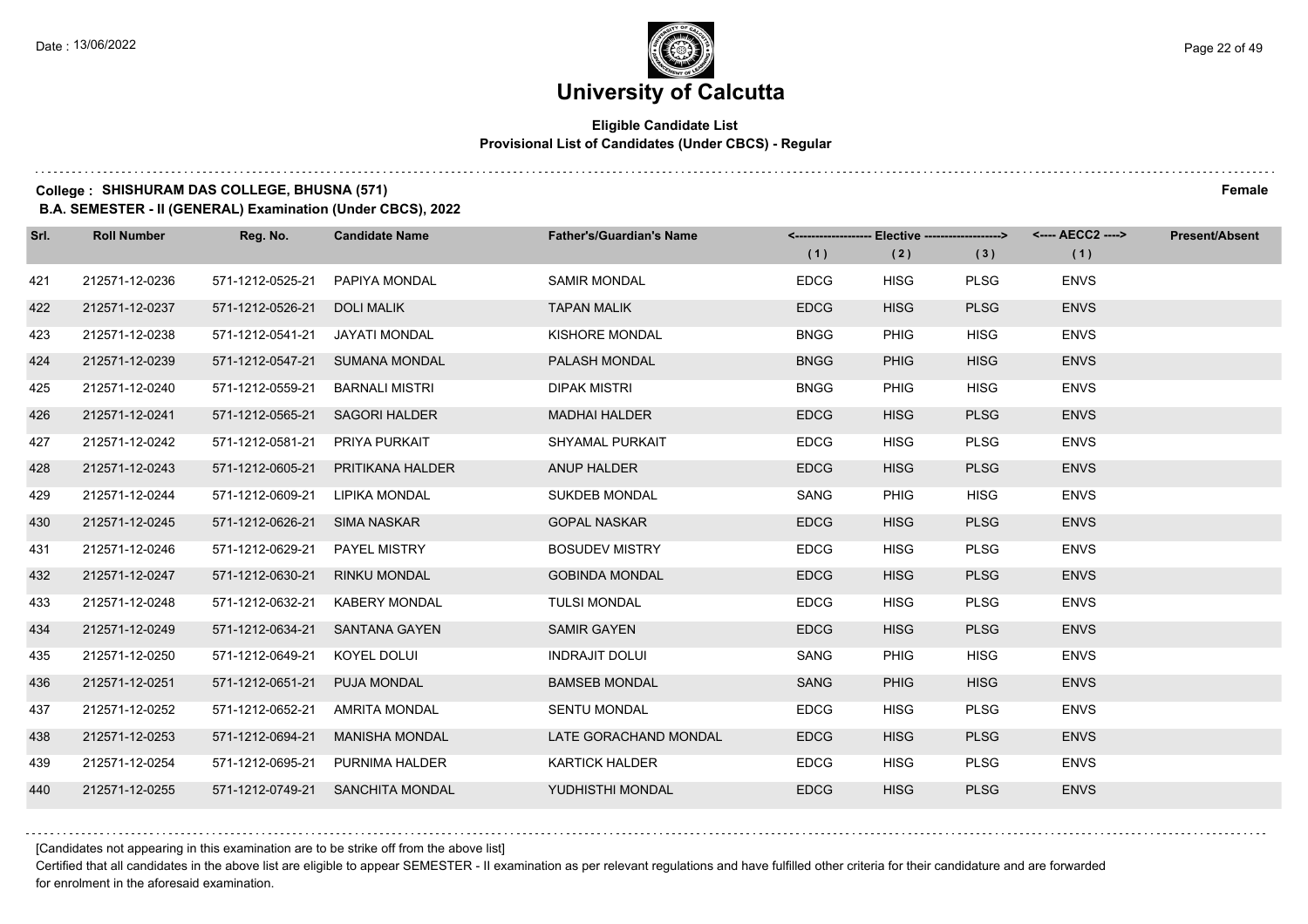### **Eligible Candidate List Provisional List of Candidates (Under CBCS) - Regular**

### **College : SHISHURAM DAS COLLEGE, BHUSNA (571) Female**

**B.A. SEMESTER - II (GENERAL) Examination (Under CBCS), 2022**

| Srl. | <b>Roll Number</b> | Reg. No.                       | <b>Candidate Name</b>            | <b>Father's/Guardian's Name</b> | (1)         | (2)         | <-------------------- Elective -------------------> <---- AECC2 ----><br>(3) | (1)         | <b>Present/Absent</b> |
|------|--------------------|--------------------------------|----------------------------------|---------------------------------|-------------|-------------|------------------------------------------------------------------------------|-------------|-----------------------|
| 441  | 212571-12-0256     | 571-1214-0133-21               | AKTARI KHATUN                    | AMANATULLA SEKH                 | <b>EDCG</b> | <b>HISG</b> | <b>PLSG</b>                                                                  | <b>ENVS</b> |                       |
| 442  | 212571-12-0257     | 571-1214-0134-21               | NAJU KHATUN                      | <b>KALO ADALDER</b>             | <b>EDCG</b> | <b>HISG</b> | <b>PLSG</b>                                                                  | <b>ENVS</b> |                       |
| 443  | 212571-12-0258     | 571-1214-0141-21 BENOJIR AHMED |                                  | KAMAL UDDIN PURKAIT             | <b>BNGG</b> | <b>PHIG</b> | <b>HISG</b>                                                                  | <b>ENVS</b> |                       |
| 444  | 212571-12-0259     | 571-1214-0154-21 RAJANI KHATUN |                                  | <b>SELIM KHAN</b>               | <b>EDCG</b> | <b>HISG</b> | <b>PLSG</b>                                                                  | <b>ENVS</b> |                       |
| 445  | 212571-12-0260     | 571-1214-0167-21               | KOYEL BHANDARY                   | ANATH BHANDARY                  | <b>BNGG</b> | <b>PHIG</b> | <b>HISG</b>                                                                  | <b>ENVS</b> |                       |
| 446  | 212571-12-0261     | 571-1214-0200-21               | REJUANA KHATUN                   | <b>GOLAM FOYEZ PURKAIT</b>      | <b>EDCG</b> | <b>HISG</b> | <b>PLSG</b>                                                                  | <b>ENVS</b> |                       |
| 447  | 212571-12-0262     | 571-1214-0202-21 FIROJA KHATUN |                                  | ABBAS ALI PAIK                  | <b>EDCG</b> | <b>HISG</b> | <b>PLSG</b>                                                                  | <b>ENVS</b> |                       |
| 448  | 212571-12-0263     | 571-1214-0208-21 SABINA KHATUN |                                  | <b>OLIULLA DAPTARI</b>          | <b>EDCG</b> | <b>HISG</b> | <b>PLSG</b>                                                                  | <b>ENVS</b> |                       |
| 449  | 212571-12-0264     | 571-1214-0238-21               | RABIYA KHATUN                    | RAIHAN SHAH                     | <b>EDCG</b> | <b>HISG</b> | <b>PLSG</b>                                                                  | <b>ENVS</b> |                       |
| 450  | 212571-12-0265     |                                | 571-1214-0259-21 RUBAIYA PARVIN  | NAZRUL DAPTARI                  | <b>EDCG</b> | <b>HISG</b> | <b>PLSG</b>                                                                  | <b>ENVS</b> |                       |
| 451  | 212571-12-0266     |                                | 571-1214-0263-21 ANJUHARA KHATUN | ALI MAHAMAD MALLIK              | <b>EDCG</b> | <b>HISG</b> | <b>PLSG</b>                                                                  | <b>ENVS</b> |                       |
| 452  | 212571-12-0267     |                                | 571-1214-0282-21 TANUSREE GHOSH  | <b>ASHOK GHOSH</b>              | <b>BNGG</b> | <b>PHIG</b> | <b>HISG</b>                                                                  | <b>ENVS</b> |                       |
| 453  | 212571-12-0268     | 571-1214-0286-21               | <b>MABUDA KHATUN</b>             | <b>HARAN PAIK</b>               | <b>EDCG</b> | <b>HISG</b> | <b>PLSG</b>                                                                  | <b>ENVS</b> |                       |
| 454  | 212571-12-0269     | 571-1214-0298-21               | HAKIMA KHATUN                    | ABUL KAHAR GAZI                 | <b>EDCG</b> | <b>HISG</b> | <b>PLSG</b>                                                                  | <b>ENVS</b> |                       |
| 455  | 212571-12-0270     | 571-1214-0329-21               | PUJA DEBNATH                     | <b>GOPAL DEBNATH</b>            | <b>EDCG</b> | <b>HISG</b> | <b>PLSG</b>                                                                  | <b>ENVS</b> |                       |
| 456  | 212571-12-0271     | 571-1214-0333-21               | ASIFA YEASMINA                   | AYUB ALI KHAN                   | <b>EDCG</b> | <b>HISG</b> | <b>PLSG</b>                                                                  | <b>ENVS</b> |                       |
| 457  | 212571-12-0272     | 571-1214-0350-21               | NAJIA KHATUN                     | <b>SAIFUL PURKAIT</b>           | <b>EDCG</b> | <b>HISG</b> | <b>PLSG</b>                                                                  | <b>ENVS</b> |                       |
| 458  | 212571-12-0273     | 571-1214-0353-21               | <b>MASUKA KHATUN</b>             | ABUL KASHEM PAIK                | <b>EDCG</b> | <b>HISG</b> | <b>PLSG</b>                                                                  | <b>ENVS</b> |                       |
| 459  | 212571-12-0274     | 571-1214-0366-21               | NARGIS KHATUN                    | ANSAR ALI KHAN                  | <b>EDCG</b> | <b>HISG</b> | <b>PLSG</b>                                                                  | <b>ENVS</b> |                       |
| 460  | 212571-12-0275     | 571-1214-0371-21 MAMPI PAL     |                                  | <b>JAGANNATH PAL</b>            | <b>EDCG</b> | <b>HISG</b> | <b>PLSG</b>                                                                  | <b>ENVS</b> |                       |

[Candidates not appearing in this examination are to be strike off from the above list]

Certified that all candidates in the above list are eligible to appear SEMESTER - II examination as per relevant regulations and have fulfilled other criteria for their candidature and are forwarded for enrolment in the aforesaid examination.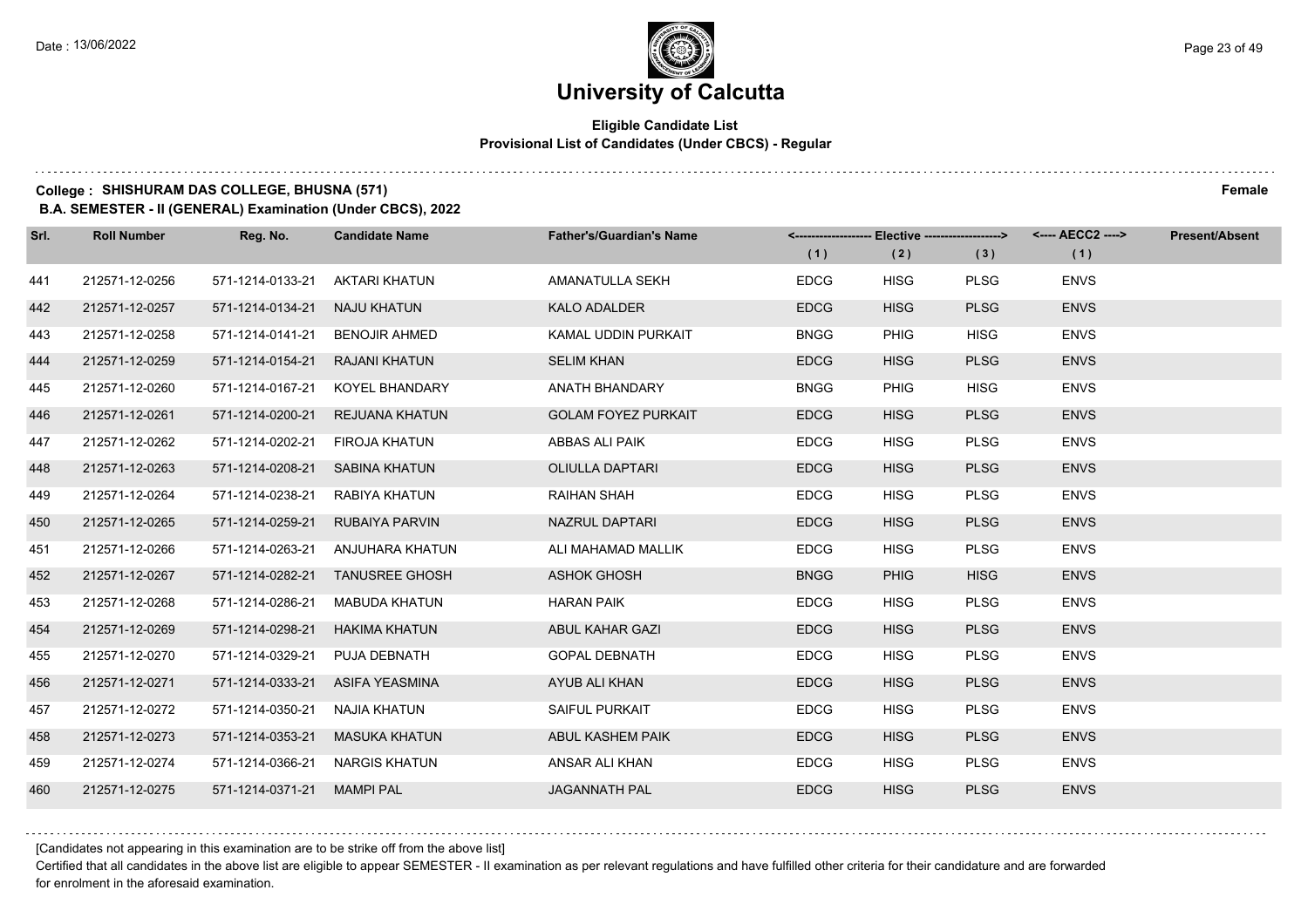### **Eligible Candidate List Provisional List of Candidates (Under CBCS) - Regular**

### **College : SHISHURAM DAS COLLEGE, BHUSNA (571) Female**

**B.A. SEMESTER - II (GENERAL) Examination (Under CBCS), 2022**

| Srl. | <b>Roll Number</b> | Reg. No.                       | <b>Candidate Name</b>            | <b>Father's/Guardian's Name</b> |             | <-------------------- Elective -------------------> |             | <---- AECC2 ----> | <b>Present/Absent</b> |
|------|--------------------|--------------------------------|----------------------------------|---------------------------------|-------------|-----------------------------------------------------|-------------|-------------------|-----------------------|
|      |                    |                                |                                  |                                 | (1)         | (2)                                                 | (3)         | (1)               |                       |
| 461  | 212571-12-0276     | 571-1214-0402-21               | HALIMA KHATUN                    | SAIFUDDIN KHALASI               | <b>EDCG</b> | <b>HISG</b>                                         | <b>PLSG</b> | <b>ENVS</b>       |                       |
| 462  | 212571-12-0277     |                                | 571-1214-0419-21 YEASMINA KHATUN | <b>ALAUDDIN KHAN</b>            | <b>EDCG</b> | <b>HISG</b>                                         | <b>PLSG</b> | <b>ENVS</b>       |                       |
| 463  | 212571-12-0278     | 571-1214-0428-21               | AFIFA KHATUN                     | <b>BASIR ALI ADALDAR</b>        | <b>EDCG</b> | <b>HISG</b>                                         | <b>PLSG</b> | <b>ENVS</b>       |                       |
| 464  | 212571-12-0279     | 571-1214-0439-21               | <b>MOUSUMI DAS</b>               | <b>MANORANJAN DAS</b>           | <b>EDCG</b> | <b>HISG</b>                                         | <b>PLSG</b> | <b>ENVS</b>       |                       |
| 465  | 212571-12-0280     | 571-1214-0444-21               | MARIA SULTANA                    | ABDUL MALEK AKHAN               | <b>EDCG</b> | <b>HISG</b>                                         | <b>PLSG</b> | <b>ENVS</b>       |                       |
| 466  | 212571-12-0281     | 571-1214-0447-21               | ALISHA KHATUN                    | ALI HOSSAIN AKHAN               | <b>EDCG</b> | <b>HISG</b>                                         | <b>PLSG</b> | <b>ENVS</b>       |                       |
| 467  | 212571-12-0282     | 571-1214-0453-21 RAIMA KHATUN  |                                  | SARAPAT GAZI                    | <b>EDCG</b> | <b>HISG</b>                                         | <b>PLSG</b> | <b>ENVS</b>       |                       |
| 468  | 212571-12-0283     | 571-1214-0462-21 NAFISA KHATUN |                                  | NASIR UDDIN AKHAN               | <b>EDCG</b> | <b>HISG</b>                                         | <b>PLSG</b> | <b>ENVS</b>       |                       |
| 469  | 212571-12-0284     | 571-1214-0463-21               | SABNAM SAHARA KHATUN             | RIAJUR RAHAMAN AKHAN            | <b>EDCG</b> | <b>HISG</b>                                         | <b>PLSG</b> | <b>ENVS</b>       |                       |
| 470  | 212571-12-0285     | 571-1214-0464-21               | <b>KAIFA KHATUN</b>              | <b>ALAMGIR KHAN</b>             | <b>EDCG</b> | <b>HISG</b>                                         | <b>PLSG</b> | <b>ENVS</b>       |                       |
| 471  | 212571-12-0286     | 571-1214-0476-21               | AIRINA PARVIN                    | JAHIRUDDIN KHAN                 | <b>EDCG</b> | <b>HISG</b>                                         | <b>PLSG</b> | <b>ENVS</b>       |                       |
| 472  | 212571-12-0287     | 571-1214-0490-21               | AFSANA KHATUN                    | <b>NURUL HAQUE GAZI</b>         | <b>BNGG</b> | <b>PHIG</b>                                         | <b>HISG</b> | <b>ENVS</b>       |                       |
| 473  | 212571-12-0288     | 571-1214-0536-21               | HASINA KHATUN                    | <b>SELIM GAZI</b>               | <b>EDCG</b> | <b>HISG</b>                                         | <b>PLSG</b> | <b>ENVS</b>       |                       |
| 474  | 212571-12-0289     | 571-1214-0537-21 NASIFA KHATUN |                                  | <b>NUROL SHAH</b>               | <b>EDCG</b> | <b>HISG</b>                                         | <b>PLSG</b> | <b>ENVS</b>       |                       |
| 475  | 212571-12-0290     | 571-1214-0586-21               | <b>JASMINA KHATUN</b>            | <b>NASIRUDDIN GAZI</b>          | <b>EDCG</b> | <b>HISG</b>                                         | <b>PLSG</b> | <b>ENVS</b>       |                       |
| 476  | 212571-12-0291     | 571-1214-0621-21               | RAJASHREE KARMAKAR               | <b>DIBAKAR KARMAKAR</b>         | <b>EDCG</b> | <b>HISG</b>                                         | <b>PLSG</b> | <b>ENVS</b>       |                       |
| 477  | 212571-12-0292     | 571-1214-0726-21               | <b>TAMINA KHATUN</b>             | ABUL HASEM GAZI                 | <b>EDCG</b> | <b>HISG</b>                                         | <b>PLSG</b> | <b>ENVS</b>       |                       |
| 478  | 212571-12-0293     | 571-1215-0127-21               | <b>MONISHA KHATUN</b>            | <b>FIROJ AHMED SEIKH</b>        | <b>EDCG</b> | <b>HISG</b>                                         | <b>PLSG</b> | <b>ENVS</b>       |                       |
| 479  | 212571-12-0294     | 571-1215-0132-21               | <b>RUMPI KHATUN</b>              | ROFIKUL MOLLA                   | <b>BNGG</b> | <b>PHIG</b>                                         | <b>HISG</b> | <b>ENVS</b>       |                       |
| 480  | 212571-12-0295     |                                | 571-1215-0135-21 MONISHA KAHTUN  | <b>RULAMIN LASKAR</b>           | <b>EDCG</b> | <b>HISG</b>                                         | <b>PLSG</b> | <b>ENVS</b>       |                       |

[Candidates not appearing in this examination are to be strike off from the above list]

Certified that all candidates in the above list are eligible to appear SEMESTER - II examination as per relevant regulations and have fulfilled other criteria for their candidature and are forwarded for enrolment in the aforesaid examination.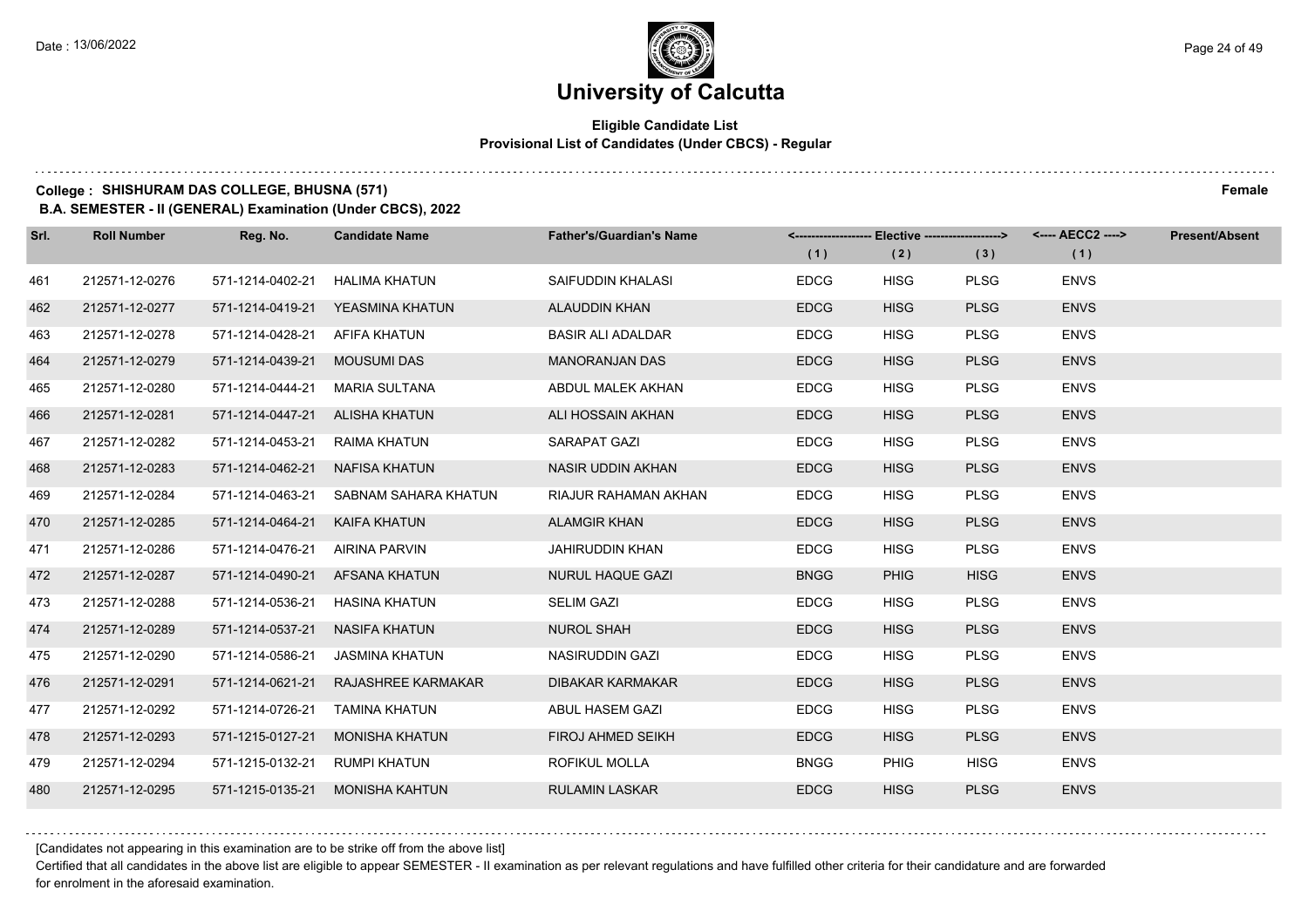### **Eligible Candidate List Provisional List of Candidates (Under CBCS) - Regular**

### **College : SHISHURAM DAS COLLEGE, BHUSNA (571) Female**

**B.A. SEMESTER - II (GENERAL) Examination (Under CBCS), 2022**

| Srl. | <b>Roll Number</b> | Reg. No.         | <b>Candidate Name</b>                | <b>Father's/Guardian's Name</b> | <-------------------- Elective -------------------> |             |             |             | <b>Present/Absent</b> |
|------|--------------------|------------------|--------------------------------------|---------------------------------|-----------------------------------------------------|-------------|-------------|-------------|-----------------------|
|      |                    |                  |                                      |                                 | (1)                                                 | (2)         | (3)         | (1)         |                       |
| 481  | 212571-12-0296     | 571-1215-0136-21 | MAIMUNA KHATUN                       | TAHER UDDIN LASKAR              | <b>EDCG</b>                                         | <b>HISG</b> | <b>PLSG</b> | <b>ENVS</b> |                       |
| 482  | 212571-12-0297     | 571-1215-0142-21 | <b>MONIRA KHATUN</b>                 | <b>MD MOHOSIN MOLLA</b>         | <b>EDCG</b>                                         | <b>HISG</b> | <b>PLSG</b> | <b>ENVS</b> |                       |
| 483  | 212571-12-0298     | 571-1215-0156-21 | <b>NARGIS SULTANA</b>                | <b>BAPI MONDAL</b>              | <b>EDCG</b>                                         | <b>HISG</b> | <b>PLSG</b> | <b>ENVS</b> |                       |
| 484  | 212571-12-0299     |                  | 571-1215-0158-21 TANJUYARA KHATUN    | NIYAMAT ALI MOLLA               | <b>EDCG</b>                                         | <b>HISG</b> | <b>PLSG</b> | <b>ENVS</b> |                       |
| 485  | 212571-12-0300     | 571-1215-0170-21 | MINA KHATUN                          | <b>EMADUL HALDER</b>            | <b>EDCG</b>                                         | <b>HISG</b> | <b>PLSG</b> | <b>ENVS</b> |                       |
| 486  | 212571-12-0301     | 571-1215-0191-21 | SANAWAJ KHATUN                       | <b>SAHARUL MALLICK</b>          | <b>EDCG</b>                                         | <b>HISG</b> | <b>PLSG</b> | <b>ENVS</b> |                       |
| 487  | 212571-12-0302     | 571-1215-0198-21 | ANSARI KHATUN                        | ABDUL BARIK MOLLA               | <b>PEDG</b>                                         | <b>HISG</b> | <b>PLSG</b> | <b>ENVS</b> |                       |
| 488  | 212571-12-0303     |                  | 571-1215-0207-21 SAMNUR KHATUN       | <b>SAIDUL LASKAR</b>            | <b>EDCG</b>                                         | <b>HISG</b> | <b>PLSG</b> | <b>ENVS</b> |                       |
| 489  | 212571-12-0304     | 571-1215-0230-21 | ROHAMATIA KHATUN                     | MAINUL ISLAM SK                 | <b>EDCG</b>                                         | <b>HISG</b> | <b>PLSG</b> | <b>ENVS</b> |                       |
| 490  | 212571-12-0305     | 571-1215-0231-21 | SANIA PARVIN                         | LATE SURABUDDIN MOLLA           | <b>EDCG</b>                                         | <b>HISG</b> | <b>PLSG</b> | <b>ENVS</b> |                       |
| 491  | 212571-12-0306     | 571-1215-0235-21 | ASMA KHATUN                          | <b>JAKIR HOSSEN MONDAL</b>      | <b>EDCG</b>                                         | <b>HISG</b> | <b>PLSG</b> | <b>ENVS</b> |                       |
| 492  | 212571-12-0307     | 571-1215-0237-21 | RINA KHATUN                          | SIRAJUL MOLLA                   | <b>EDCG</b>                                         | <b>HISG</b> | <b>PLSG</b> | <b>ENVS</b> |                       |
| 493  | 212571-12-0308     | 571-1215-0239-21 | RUKAIYA KHATUN                       | DELOYAR HOSSEN MOLLA            | <b>EDCG</b>                                         | <b>HISG</b> | <b>PLSG</b> | <b>ENVS</b> |                       |
| 494  | 212571-12-0309     | 571-1215-0241-21 | <b>REHENA SULTANA</b>                | <b>ENTADULLA SK</b>             | <b>EDCG</b>                                         | <b>HISG</b> | <b>PLSG</b> | <b>ENVS</b> |                       |
| 495  | 212571-12-0310     | 571-1215-0245-21 | <b>HASINA KHATUN</b>                 | ANOWAR HOSSAIN SARDAR           | <b>EDCG</b>                                         | <b>HISG</b> | <b>PLSG</b> | <b>ENVS</b> |                       |
| 496  | 212571-12-0311     |                  | 571-1215-0251-21 SOHANA KHATUN       | <b>HALIM LASKAR</b>             | <b>EDCG</b>                                         | <b>HISG</b> | <b>PLSG</b> | <b>ENVS</b> |                       |
| 497  | 212571-12-0312     | 571-1215-0253-21 | <b>TANIA SULTANA</b>                 | ABDUL SATTAR MOLLA              | <b>EDCG</b>                                         | <b>HISG</b> | <b>PLSG</b> | <b>ENVS</b> |                       |
| 498  | 212571-12-0313     | 571-1215-0254-21 | MASUMA KHATUN                        | <b>HASIR MONDAL</b>             | <b>GEOG</b>                                         | <b>HISG</b> | <b>PLSG</b> | <b>ENVS</b> |                       |
| 499  | 212571-12-0314     |                  | 571-1215-0256-21 YEASMINA KHATUN     | IYASIN MOLLA                    | <b>EDCG</b>                                         | <b>HISG</b> | <b>PLSG</b> | <b>ENVS</b> |                       |
| 500  | 212571-12-0315     |                  | 571-1215-0257-21 SABIKUNNAHAR KHATUN | <b>ASHADUL MOLLA</b>            | <b>EDCG</b>                                         | <b>HISG</b> | <b>PLSG</b> | <b>ENVS</b> |                       |

[Candidates not appearing in this examination are to be strike off from the above list]

Certified that all candidates in the above list are eligible to appear SEMESTER - II examination as per relevant regulations and have fulfilled other criteria for their candidature and are forwarded for enrolment in the aforesaid examination.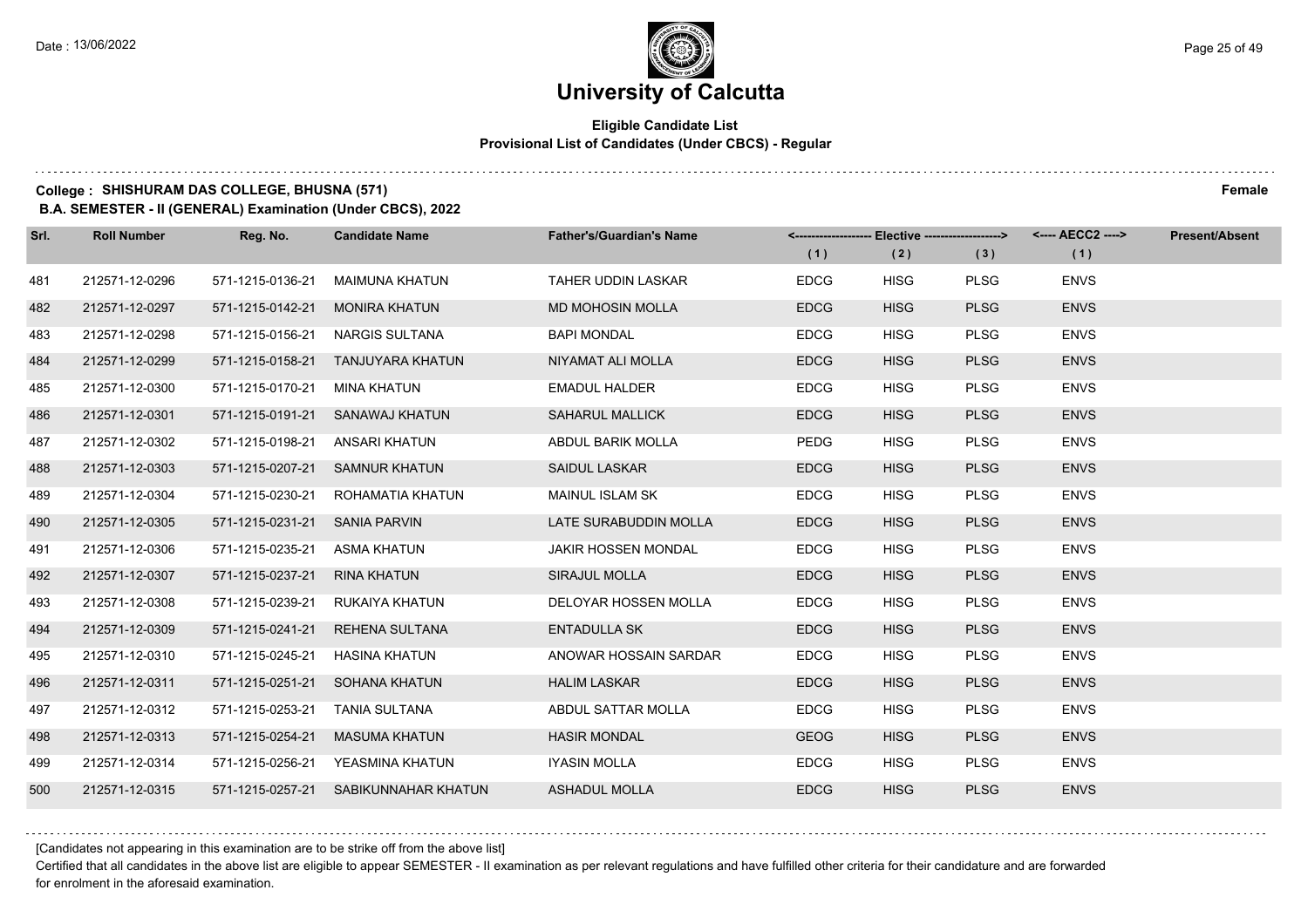### **Eligible Candidate List Provisional List of Candidates (Under CBCS) - Regular**

### **College : SHISHURAM DAS COLLEGE, BHUSNA (571) Female**

**B.A. SEMESTER - II (GENERAL) Examination (Under CBCS), 2022**

| Srl. | <b>Roll Number</b> | Reg. No.                       | <b>Candidate Name</b>               | <b>Father's/Guardian's Name</b> | (1)         | (2)         | <------------------- Elective ------------------> <---- AECC2 ----><br>(3) | (1)         | <b>Present/Absent</b> |
|------|--------------------|--------------------------------|-------------------------------------|---------------------------------|-------------|-------------|----------------------------------------------------------------------------|-------------|-----------------------|
| 501  | 212571-12-0316     | 571-1215-0258-21               | ROJINA KHATUN                       | <b>HASEM ALI BHANGI</b>         | <b>EDCG</b> | <b>HISG</b> | <b>PLSG</b>                                                                | <b>ENVS</b> |                       |
| 502  | 212571-12-0317     | 571-1215-0261-21               | <b>OAHIDA RAHAMAN</b>               | <b>EMADUL GAYEN</b>             | <b>EDCG</b> | <b>HISG</b> | <b>PLSG</b>                                                                | <b>ENVS</b> |                       |
| 503  | 212571-12-0318     | 571-1215-0262-21               | MUSLIMA KHATUN                      | ANSAR MOLLA                     | <b>EDCG</b> | <b>HISG</b> | <b>PLSG</b>                                                                | <b>ENVS</b> |                       |
| 504  | 212571-12-0319     | 571-1215-0264-21 SAGINA KHATUN |                                     | <b>RAICH SEKH</b>               | <b>EDCG</b> | <b>HISG</b> | <b>PLSG</b>                                                                | <b>ENVS</b> |                       |
| 505  | 212571-12-0320     | 571-1215-0287-21               | MOUSUMI KHATUN                      | <b>MONIRUL SK</b>               | <b>EDCG</b> | <b>HISG</b> | <b>PLSG</b>                                                                | <b>ENVS</b> |                       |
| 506  | 212571-12-0321     | 571-1215-0289-21               | ASMINA KHATUN                       | <b>AZIZUL SEKH</b>              | <b>EDCG</b> | <b>HISG</b> | <b>PLSG</b>                                                                | <b>ENVS</b> |                       |
| 507  | 212571-12-0322     | 571-1215-0291-21               | NAFISHA KHATUN                      | <b>ISMAIL MONDAL</b>            | <b>EDCG</b> | <b>HISG</b> | <b>PLSG</b>                                                                | <b>ENVS</b> |                       |
| 508  | 212571-12-0323     |                                | 571-1215-0293-21 UMME HABIBA KHATUN | <b>MUSIAR SK</b>                | <b>EDCG</b> | <b>HISG</b> | <b>PLSG</b>                                                                | <b>ENVS</b> |                       |
| 509  | 212571-12-0324     | 571-1215-0294-21               | SANJIDA KHATUN                      | <b>MAHAFIL SK</b>               | <b>EDCG</b> | <b>HISG</b> | <b>PLSG</b>                                                                | <b>ENVS</b> |                       |
| 510  | 212571-12-0325     | 571-1215-0295-21               | <b>MANSURA KHATUN</b>               | <b>MAINUDDIN MOLLA</b>          | <b>EDCG</b> | <b>HISG</b> | <b>PLSG</b>                                                                | <b>ENVS</b> |                       |
| 511  | 212571-12-0326     | 571-1215-0296-21               | KHALEDA MALLICK                     | <b>HASIBUR MALLICK</b>          | <b>EDCG</b> | <b>HISG</b> | <b>PLSG</b>                                                                | <b>ENVS</b> |                       |
| 512  | 212571-12-0327     |                                | 571-1215-0299-21 TASLIMA NASRIN     | MD RAKIBUL ISLAM MOLLA          | <b>BNGG</b> | <b>PHIG</b> | <b>HISG</b>                                                                | <b>ENVS</b> |                       |
| 513  | 212571-12-0328     |                                | 571-1215-0303-21 SANJILA KHATUN     | <b>MOHAR JAMADAR</b>            | <b>EDCG</b> | <b>HISG</b> | <b>PLSG</b>                                                                | <b>ENVS</b> |                       |
| 514  | 212571-12-0329     | 571-1215-0304-21               | NASRIN SULTANA                      | <b>TAJUDDIN SHEIKH</b>          | <b>EDCG</b> | <b>HISG</b> | <b>PLSG</b>                                                                | <b>ENVS</b> |                       |
| 515  | 212571-12-0330     |                                | 571-1215-0306-21 SABANA KHATUN      | <b>MOHAR JAMADAR</b>            | <b>EDCG</b> | <b>HISG</b> | <b>PLSG</b>                                                                | <b>ENVS</b> |                       |
| 516  | 212571-12-0331     |                                | 571-1215-0307-21 RUBAIYA KHATUN     | MD AKHTAR HOSSAIN SK            | <b>EDCG</b> | <b>HISG</b> | <b>PLSG</b>                                                                | <b>ENVS</b> |                       |
| 517  | 212571-12-0332     |                                | 571-1215-0311-21 PARMINA KHATUN     | SARIF MOLLA                     | <b>EDCG</b> | <b>HISG</b> | <b>PLSG</b>                                                                | <b>ENVS</b> |                       |
| 518  | 212571-12-0333     | 571-1215-0320-21               | <b>MARIYA ISLAM</b>                 | MAHFUJUL ISLAM                  | <b>GEOG</b> | <b>HISG</b> | <b>PLSG</b>                                                                | <b>ENVS</b> |                       |
| 519  | 212571-12-0334     |                                | 571-1215-0324-21 SUMAIYA KHATUN     | DAULAT MOLLA                    | <b>EDCG</b> | <b>HISG</b> | <b>PLSG</b>                                                                | <b>ENVS</b> |                       |
| 520  | 212571-12-0335     | 571-1215-0331-21 SIMRAN SK     |                                     | SHEIKH SAMSUDDOHA               | <b>EDCG</b> | <b>HISG</b> | <b>PLSG</b>                                                                | <b>ENVS</b> |                       |

[Candidates not appearing in this examination are to be strike off from the above list]

Certified that all candidates in the above list are eligible to appear SEMESTER - II examination as per relevant regulations and have fulfilled other criteria for their candidature and are forwarded for enrolment in the aforesaid examination.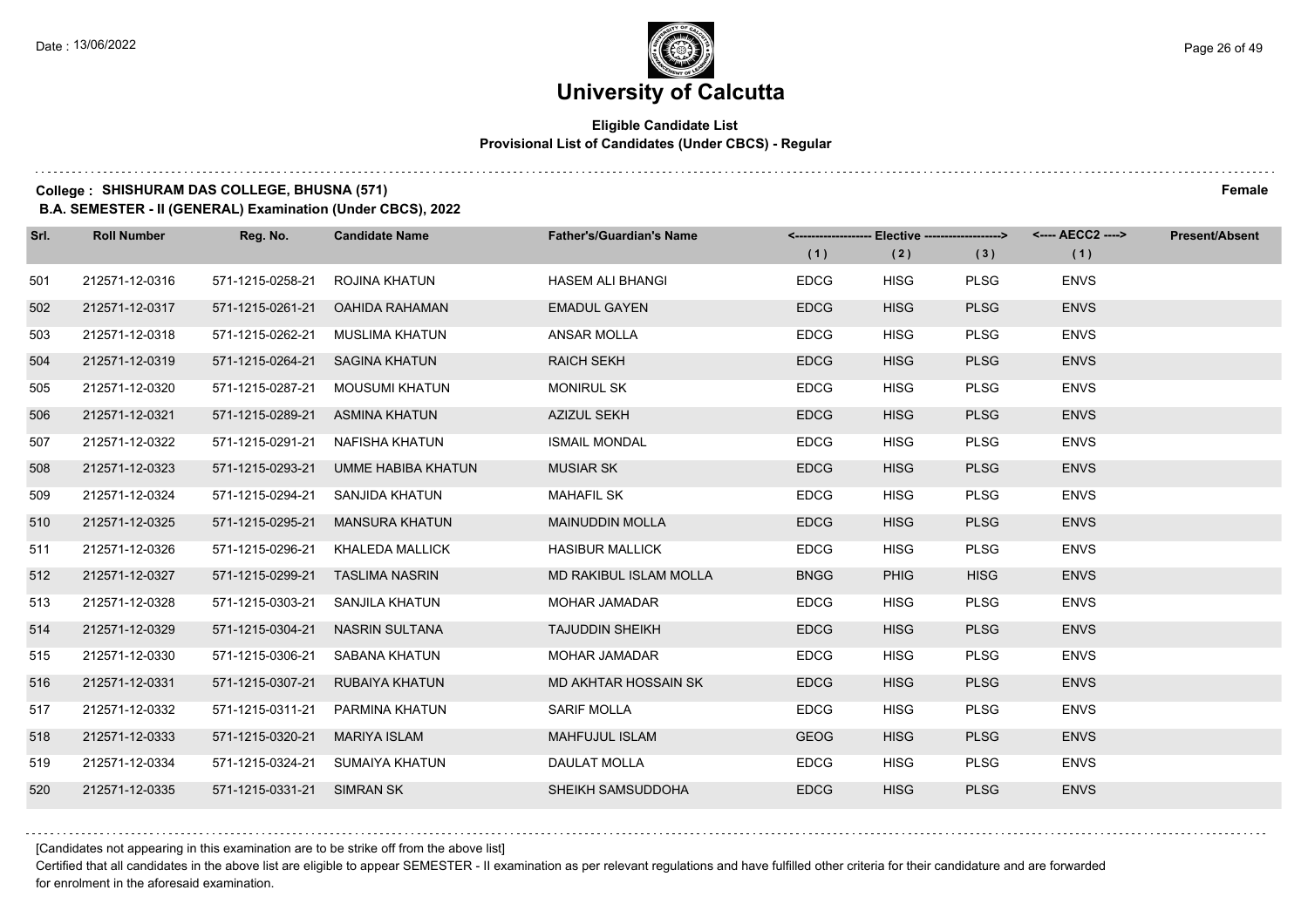### **Eligible Candidate List Provisional List of Candidates (Under CBCS) - Regular**

### **College : SHISHURAM DAS COLLEGE, BHUSNA (571) Female**

**B.A. SEMESTER - II (GENERAL) Examination (Under CBCS), 2022**

| Srl. | <b>Roll Number</b> | Reg. No.                        | <b>Candidate Name</b>            | <b>Father's/Guardian's Name</b> | <-------------------- Elective -------------------> |             |             | <---- AECC2 ----> | <b>Present/Absent</b> |
|------|--------------------|---------------------------------|----------------------------------|---------------------------------|-----------------------------------------------------|-------------|-------------|-------------------|-----------------------|
|      |                    |                                 |                                  |                                 | (1)                                                 | (2)         | (3)         | (1)               |                       |
| 521  | 212571-12-0336     | 571-1215-0340-21                | SAHEBA KHATUN                    | SAPI RAHAMAN LASKAR             | <b>EDCG</b>                                         | <b>HISG</b> | <b>PLSG</b> | <b>ENVS</b>       |                       |
| 522  | 212571-12-0337     | 571-1215-0348-21                | NASRIN KHATUN                    | <b>MAYJUDDIN MALLIK</b>         | <b>EDCG</b>                                         | <b>HISG</b> | <b>PLSG</b> | <b>ENVS</b>       |                       |
| 523  | 212571-12-0338     | 571-1215-0354-21 ALAYA KHATUN   |                                  | AMJAD HOSSAIN SK                | <b>EDCG</b>                                         | <b>HISG</b> | <b>PLSG</b> | <b>ENVS</b>       |                       |
| 524  | 212571-12-0339     |                                 | 571-1215-0363-21 PRIYANKA KHATUN | AMADULLA JAMADAR                | <b>EDCG</b>                                         | <b>HISG</b> | <b>PLSG</b> | <b>ENVS</b>       |                       |
| 525  | 212571-12-0340     | 571-1215-0364-21                | NAJIMA KHATUN                    | AJIJUL SEKH                     | <b>EDCG</b>                                         | <b>HISG</b> | <b>PLSG</b> | <b>ENVS</b>       |                       |
| 526  | 212571-12-0341     | 571-1215-0379-21 AJIJA KHATUN   |                                  | AJGAR ALI SARDAR                | <b>EDCG</b>                                         | <b>HISG</b> | <b>PLSG</b> | <b>ENVS</b>       |                       |
| 527  | 212571-12-0342     | 571-1215-0387-21                | MARTUJA KHATUN                   | <b>MARUF MONDAL</b>             | <b>EDCG</b>                                         | <b>HISG</b> | <b>PLSG</b> | <b>ENVS</b>       |                       |
| 528  | 212571-12-0343     |                                 | 571-1215-0393-21 MONISHA KHATUN  | <b>MAIDUL SK</b>                | <b>EDCG</b>                                         | <b>HISG</b> | <b>PLSG</b> | <b>ENVS</b>       |                       |
| 529  | 212571-12-0344     | 571-1215-0403-21                | <b>MORIUM KHATUN</b>             | <b>MANOWAR MOLLICK</b>          | <b>EDCG</b>                                         | <b>HISG</b> | <b>PLSG</b> | <b>ENVS</b>       |                       |
| 530  | 212571-12-0345     | 571-1215-0411-21 ARIFA KHATUN   |                                  | <b>HABIB MOLLA</b>              | <b>EDCG</b>                                         | <b>HISG</b> | <b>PLSG</b> | <b>ENVS</b>       |                       |
| 531  | 212571-12-0346     |                                 | 571-1215-0412-21 TAFIHIMA KHATUN | <b>HABIBUR RAHAMAN MOLLA</b>    | <b>EDCG</b>                                         | <b>HISG</b> | <b>PLSG</b> | <b>ENVS</b>       |                       |
| 532  | 212571-12-0347     | 571-1215-0416-21 NASIBA KHATUN  |                                  | <b>JAMIL AHAMMAD LASKAR</b>     | <b>EDCG</b>                                         | <b>HISG</b> | <b>PLSG</b> | <b>ENVS</b>       |                       |
| 533  | 212571-12-0348     | 571-1215-0417-21                | RANIYA KHATUN                    | AIUV LASKAR                     | <b>EDCG</b>                                         | <b>HISG</b> | <b>PLSG</b> | <b>ENVS</b>       |                       |
| 534  | 212571-12-0349     |                                 | 571-1215-0424-21 SUMAIYA PARVIN  | <b>BAKIBULLA LASKAR</b>         | <b>EDCG</b>                                         | <b>HISG</b> | <b>PLSG</b> | <b>ENVS</b>       |                       |
| 535  | 212571-12-0350     | 571-1215-0435-21 ANISHA KHATUN  |                                  | <b>ASGAR SEKH</b>               | <b>EDCG</b>                                         | <b>HISG</b> | <b>PLSG</b> | <b>ENVS</b>       |                       |
| 536  | 212571-12-0351     | 571-1215-0436-21 REJINA KHATUN  |                                  | <b>RAFIK MALLICK</b>            | <b>EDCG</b>                                         | <b>HISG</b> | <b>PLSG</b> | <b>ENVS</b>       |                       |
| 537  | 212571-12-0352     | 571-1215-0438-21                | HADISHA KHATUN                   | <b>HALIM MOLLA</b>              | <b>BNGG</b>                                         | <b>PHIG</b> | <b>HISG</b> | <b>ENVS</b>       |                       |
| 538  | 212571-12-0353     | 571-1215-0441-21 TUHINA KHATUN  |                                  | <b>SAJAHAN SHAIKH</b>           | <b>EDCG</b>                                         | <b>HISG</b> | <b>PLSG</b> | <b>ENVS</b>       |                       |
| 539  | 212571-12-0354     | 571-1215-0454-21  PARVIN KHATUN |                                  | ROUP SK                         | <b>EDCG</b>                                         | <b>HISG</b> | <b>PLSG</b> | <b>ENVS</b>       |                       |
| 540  | 212571-12-0355     | 571-1215-0458-21 RAKIJA KHATUN  |                                  | <b>AKTAR MOLLA</b>              | <b>PEDG</b>                                         | <b>HISG</b> | <b>PLSG</b> | <b>ENVS</b>       |                       |

[Candidates not appearing in this examination are to be strike off from the above list]

Certified that all candidates in the above list are eligible to appear SEMESTER - II examination as per relevant regulations and have fulfilled other criteria for their candidature and are forwarded for enrolment in the aforesaid examination.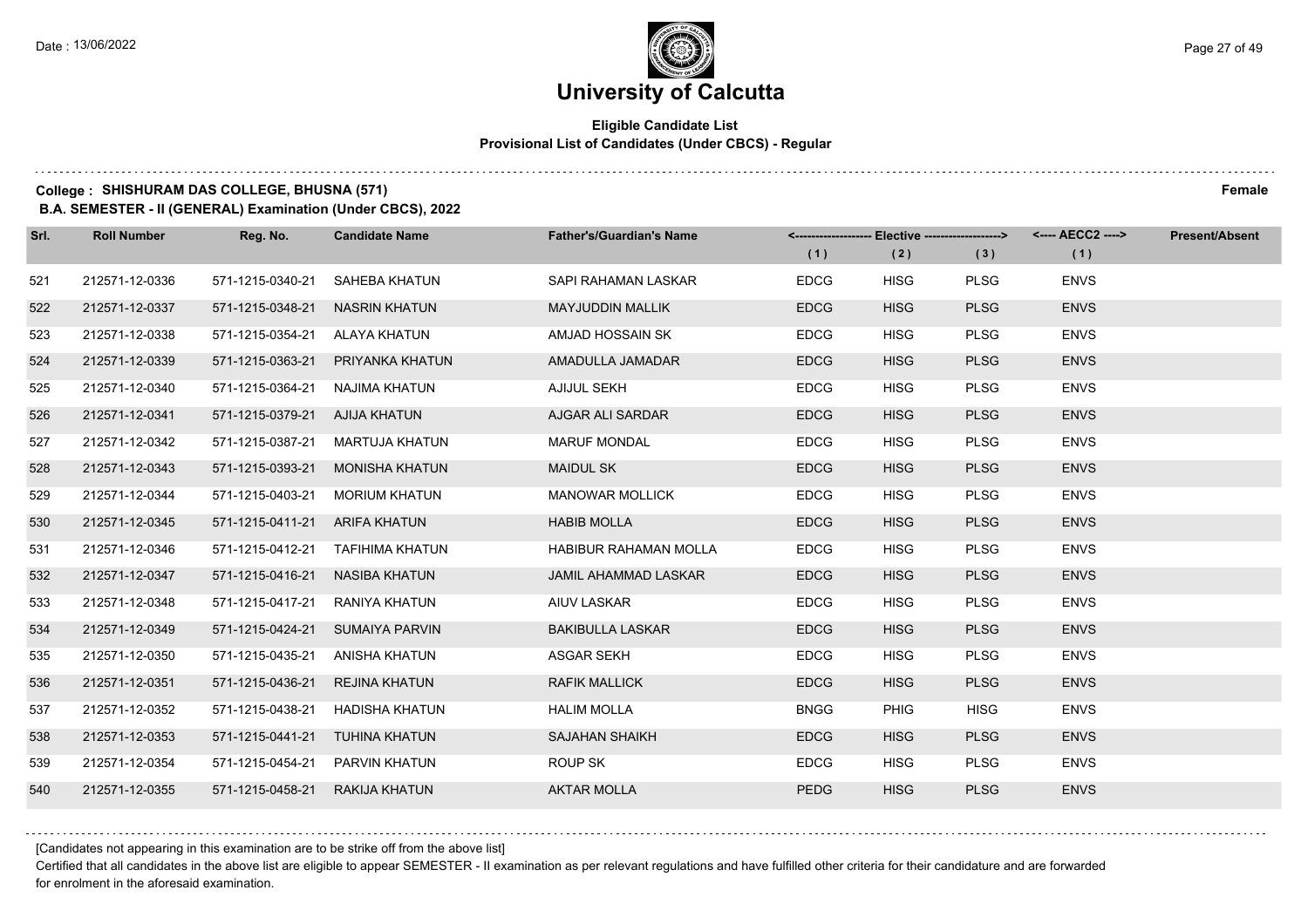### **Eligible Candidate List Provisional List of Candidates (Under CBCS) - Regular**

### **College : SHISHURAM DAS COLLEGE, BHUSNA (571) Female**

**B.A. SEMESTER - II (GENERAL) Examination (Under CBCS), 2022**

| Srl. | <b>Roll Number</b> | Reg. No.                       | <b>Candidate Name</b>                | <b>Father's/Guardian's Name</b> |             | <------------------- Elective ------------------> |             | <---- AECC2 ----> | <b>Present/Absent</b> |
|------|--------------------|--------------------------------|--------------------------------------|---------------------------------|-------------|---------------------------------------------------|-------------|-------------------|-----------------------|
|      |                    |                                |                                      |                                 | (1)         | (2)                                               | (3)         | (1)               |                       |
| 541  | 212571-12-0356     | 571-1215-0461-21               | SAIMA KHATUN                         | SOFIUDDIN GAYEN                 | <b>EDCG</b> | <b>HISG</b>                                       | <b>PLSG</b> | <b>ENVS</b>       |                       |
| 542  | 212571-12-0357     | 571-1215-0467-21 RAJIDA KHATUN |                                      | IYAR ALI JAMADAR                | <b>EDCG</b> | <b>HISG</b>                                       | <b>PLSG</b> | <b>ENVS</b>       |                       |
| 543  | 212571-12-0358     | 571-1215-0472-21               | <b>RASHMI MOLLICK</b>                | MD ROHOBAR MOLLICK              | <b>EDCG</b> | <b>HISG</b>                                       | <b>PLSG</b> | <b>ENVS</b>       |                       |
| 544  | 212571-12-0359     | 571-1215-0474-21               | SARINA KHATUN                        | <b>ISRAFIL JAMADAR</b>          | <b>BNGG</b> | <b>PHIG</b>                                       | <b>HISG</b> | <b>ENVS</b>       |                       |
| 545  | 212571-12-0360     | 571-1215-0480-21               | RASIDA KHATUN                        | KHALEK SEIKH                    | <b>EDCG</b> | <b>HISG</b>                                       | PLSG        | <b>ENVS</b>       |                       |
| 546  | 212571-12-0361     | 571-1215-0481-21               | MD JAHIRUL RAHAMAN<br><b>PURKAIT</b> | MD HASEM ALI PURKAIT            | <b>EDCG</b> | <b>HISG</b>                                       | <b>PLSG</b> | <b>ENVS</b>       |                       |
| 547  | 212571-12-0362     | 571-1215-0482-21               | KHALEDA KHATUN                       | <b>KHALEK SEIKH</b>             | <b>EDCG</b> | <b>HISG</b>                                       | <b>PLSG</b> | <b>ENVS</b>       |                       |
| 548  | 212571-12-0363     |                                | 571-1215-0483-21 ASHMIN KHATUN       | <b>AZIZUL MOLLA</b>             | <b>EDCG</b> | <b>HISG</b>                                       | <b>PLSG</b> | <b>ENVS</b>       |                       |
| 549  | 212571-12-0364     | 571-1215-0485-21               | NASIMA KHATUN                        | ABDULHAMID SK                   | <b>EDCG</b> | <b>HISG</b>                                       | <b>PLSG</b> | <b>ENVS</b>       |                       |
| 550  | 212571-12-0365     | 571-1215-0491-21               | <b>SAHERI KHATUN</b>                 | SAIDUL MOLLA                    | <b>BNGG</b> | <b>PHIG</b>                                       | <b>HISG</b> | <b>ENVS</b>       |                       |
| 551  | 212571-12-0366     | 571-1215-0495-21               | MASKURA KHATUN                       | <b>MOBARAK MOLLA</b>            | <b>EDCG</b> | <b>HISG</b>                                       | <b>PLSG</b> | <b>ENVS</b>       |                       |
| 552  | 212571-12-0367     | 571-1215-0496-21 SONIYA KHATUN |                                      | SAIFULLA LASKAR                 | <b>EDCG</b> | <b>HISG</b>                                       | <b>PLSG</b> | <b>ENVS</b>       |                       |
| 553  | 212571-12-0368     | 571-1215-0497-21               | RIYA PARVIN                          | PALAN BHUNIYA                   | <b>EDCG</b> | <b>HISG</b>                                       | <b>PLSG</b> | <b>ENVS</b>       |                       |
| 554  | 212571-12-0369     | 571-1215-0507-21               | <b>NASIRA KHATUN</b>                 | <b>NASIR ALI SHAIKH</b>         | <b>EDCG</b> | <b>HISG</b>                                       | <b>PLSG</b> | <b>ENVS</b>       |                       |
| 555  | 212571-12-0370     | 571-1215-0509-21               | NARGIS KHATUN                        | DILSAD HOSEN SK                 | <b>EDCG</b> | <b>HISG</b>                                       | <b>PLSG</b> | <b>ENVS</b>       |                       |
| 556  | 212571-12-0371     | 571-1215-0511-21               | PARBINA KHATUN                       | <b>EYARAF SK</b>                | <b>EDCG</b> | <b>HISG</b>                                       | <b>PLSG</b> | <b>ENVS</b>       |                       |
| 557  | 212571-12-0372     | 571-1215-0517-21 SAKINA KHATUN |                                      | <b>JAHANGIR SEKH</b>            | <b>EDCG</b> | <b>HISG</b>                                       | <b>PLSG</b> | <b>ENVS</b>       |                       |
| 558  | 212571-12-0373     | 571-1215-0522-21               | <b>MOHIMA KHATUN</b>                 | RAHISA MOLLA                    | <b>EDCG</b> | <b>HISG</b>                                       | <b>PLSG</b> | <b>ENVS</b>       |                       |
| 559  | 212571-12-0374     | 571-1215-0524-21               | <b>RUBINA KHATUN</b>                 | LATE USUF MOLLA                 | <b>EDCG</b> | <b>HISG</b>                                       | <b>PLSG</b> | <b>ENVS</b>       |                       |
| 560  | 212571-12-0375     | 571-1215-0542-21 SONALI KHATUN |                                      | <b>NASIR MALLICK</b>            | <b>EDCG</b> | <b>HISG</b>                                       | <b>PLSG</b> | <b>ENVS</b>       |                       |

[Candidates not appearing in this examination are to be strike off from the above list]

Certified that all candidates in the above list are eligible to appear SEMESTER - II examination as per relevant regulations and have fulfilled other criteria for their candidature and are forwarded for enrolment in the aforesaid examination.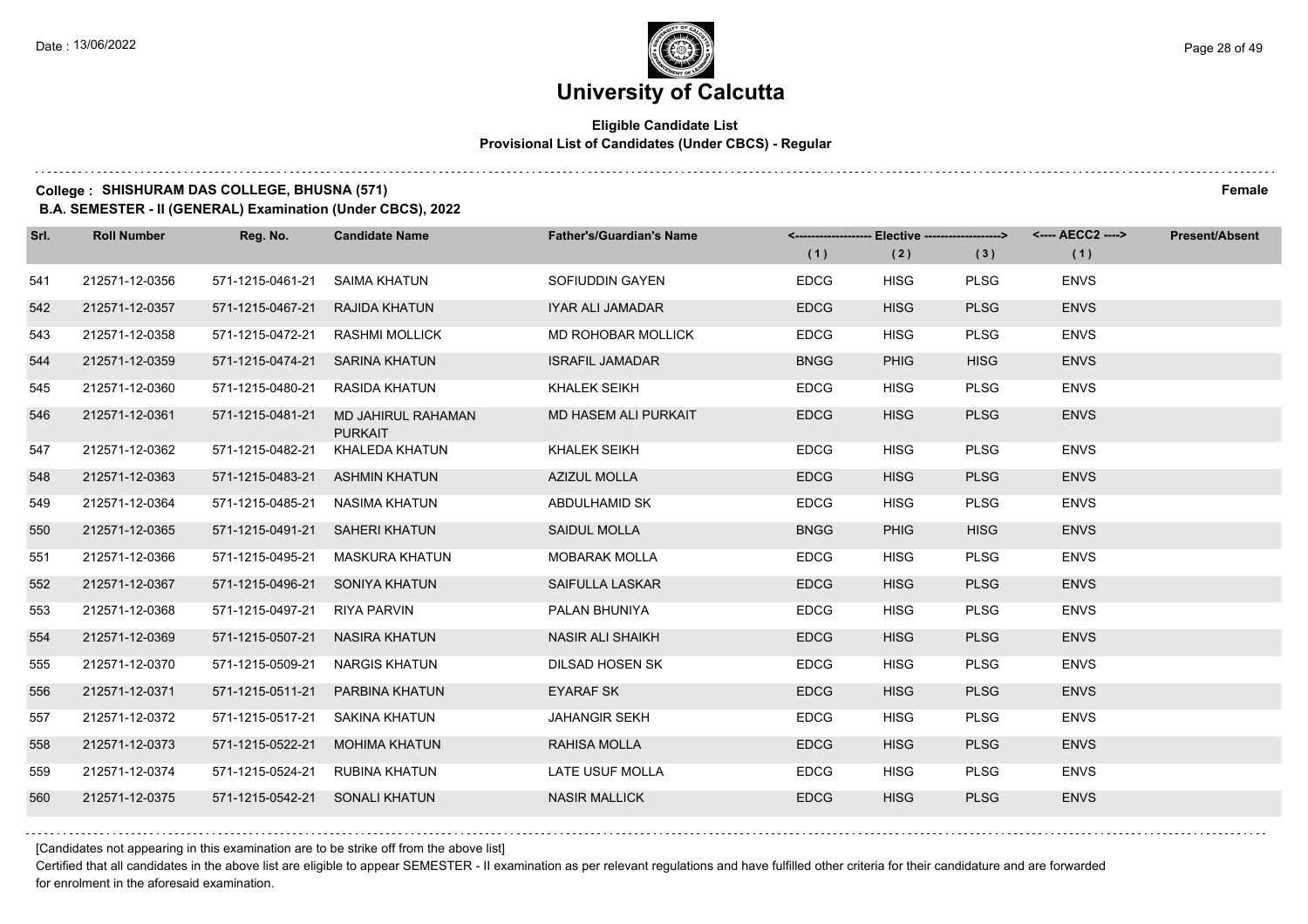### **Eligible Candidate List Provisional List of Candidates (Under CBCS) - Regular**

### **College : SHISHURAM DAS COLLEGE, BHUSNA (571) Female**

**B.A. SEMESTER - II (GENERAL) Examination (Under CBCS), 2022**

| Srl. | <b>Roll Number</b> | Reg. No.                       | <b>Candidate Name</b>           | <b>Father's/Guardian's Name</b> |             | <-------------------- Elective -------------------> |             | <---- AECC2 ----> | <b>Present/Absent</b> |
|------|--------------------|--------------------------------|---------------------------------|---------------------------------|-------------|-----------------------------------------------------|-------------|-------------------|-----------------------|
|      |                    |                                |                                 |                                 | (1)         | (2)                                                 | (3)         | (1)               |                       |
| 561  | 212571-12-0376     | 571-1215-0561-21               | SAHARA KHATUN                   | SAHAMEL MOLLA                   | <b>EDCG</b> | <b>HISG</b>                                         | <b>PLSG</b> | <b>ENVS</b>       |                       |
| 562  | 212571-12-0377     | 571-1215-0562-21 TANIA KHATUN  |                                 | LATE SADRUL ISLAM HALDER        | <b>EDCG</b> | <b>HISG</b>                                         | <b>PLSG</b> | <b>ENVS</b>       |                       |
| 563  | 212571-12-0378     | 571-1215-0563-21 HALIMA KHATUN |                                 | <b>FAJLU GAYEN</b>              | <b>GEOG</b> | <b>HISG</b>                                         | <b>PLSG</b> | <b>ENVS</b>       |                       |
| 564  | 212571-12-0379     |                                | 571-1215-0568-21 JASMINA KHATUN | <b>JAHIR MOLLA</b>              | <b>EDCG</b> | <b>HISG</b>                                         | <b>PLSG</b> | <b>ENVS</b>       |                       |
| 565  | 212571-12-0380     | 571-1215-0570-21               | HAFIJA KHATUN                   | LATE MADHU MOLLA                | <b>EDCG</b> | <b>HISG</b>                                         | <b>PLSG</b> | <b>ENVS</b>       |                       |
| 566  | 212571-12-0381     | 571-1215-0572-21 NAZIRA KHATUN |                                 | NASIRUDDIN SARDAR               | <b>EDCG</b> | <b>HISG</b>                                         | <b>PLSG</b> | <b>ENVS</b>       |                       |
| 567  | 212571-12-0382     |                                | 571-1215-0584-21 RUBINA KHATUN  | RABIYEL LASKAR                  | <b>EDCG</b> | <b>HISG</b>                                         | <b>PLSG</b> | <b>ENVS</b>       |                       |
| 568  | 212571-12-0383     | 571-1215-0599-21 LATIFA KHATUN |                                 | <b>LATIF MOLLA</b>              | <b>EDCG</b> | <b>HISG</b>                                         | <b>PLSG</b> | <b>ENVS</b>       |                       |
| 569  | 212571-12-0384     | 571-1215-0600-21               | AJEJUN KHATUN                   | <b>ASMAT ALI SARDAR</b>         | <b>EDCG</b> | <b>HISG</b>                                         | <b>PLSG</b> | <b>ENVS</b>       |                       |
| 570  | 212571-12-0385     |                                | 571-1215-0602-21 RAHIMA KHATUN  | RAHIYAN MOLLA                   | <b>EDCG</b> | <b>HISG</b>                                         | <b>PLSG</b> | <b>ENVS</b>       |                       |
| 571  | 212571-12-0386     |                                | 571-1215-0603-21 MANIKA KHATUN  | ALAUDDIN MOLLA                  | <b>EDCG</b> | <b>HISG</b>                                         | <b>PLSG</b> | <b>ENVS</b>       |                       |
| 572  | 212571-12-0387     |                                | 571-1215-0604-21 SANJITA KHATUN | SAIDUL SK                       | <b>EDCG</b> | <b>HISG</b>                                         | <b>PLSG</b> | <b>ENVS</b>       |                       |
| 573  | 212571-12-0388     | 571-1215-0628-21               | AMINA KHATUN                    | <b>GOWCHEN SHAIKH</b>           | <b>EDCG</b> | <b>HISG</b>                                         | <b>PLSG</b> | <b>ENVS</b>       |                       |
| 574  | 212571-12-0389     | 571-1215-0631-21               | KAIFA KHATUN                    | <b>KURBAN SK</b>                | <b>EDCG</b> | <b>HISG</b>                                         | <b>PLSG</b> | <b>ENVS</b>       |                       |
| 575  | 212571-12-0390     | 571-1215-0636-21               | JULEKHA KHATUN                  | <b>JULFIKAR SARDAR</b>          | <b>EDCG</b> | <b>HISG</b>                                         | <b>PLSG</b> | <b>ENVS</b>       |                       |
| 576  | 212571-12-0391     | 571-1215-0642-21               | SABINA KHATUN                   | LATE PIYAR ALI SEKH             | <b>EDCG</b> | <b>HISG</b>                                         | <b>PLSG</b> | <b>ENVS</b>       |                       |
| 577  | 212571-12-0392     | 571-1215-0646-21               | MOMENINA KHATUN                 | ILIAS AHMED MOLLA               | <b>EDCG</b> | <b>HISG</b>                                         | <b>PLSG</b> | <b>ENVS</b>       |                       |
| 578  | 212571-12-0393     |                                | 571-1215-0647-21 SEAREEN KHATUN | SAYEED AHAMED MOLLA             | <b>EDCG</b> | <b>HISG</b>                                         | <b>PLSG</b> | <b>ENVS</b>       |                       |
| 579  | 212571-12-0394     |                                | 571-1215-0648-21 SABANA KHATUN  | SK GOLAM MASTAFA                | <b>EDCG</b> | <b>HISG</b>                                         | <b>PLSG</b> | <b>ENVS</b>       |                       |
| 580  | 212571-12-0395     |                                | 571-1215-0654-21 KAYEMA SULTANA | <b>MONIRUL MOLLA</b>            | <b>BNGG</b> | <b>PHIG</b>                                         | <b>HISG</b> | <b>ENVS</b>       |                       |

[Candidates not appearing in this examination are to be strike off from the above list]

Certified that all candidates in the above list are eligible to appear SEMESTER - II examination as per relevant regulations and have fulfilled other criteria for their candidature and are forwarded for enrolment in the aforesaid examination.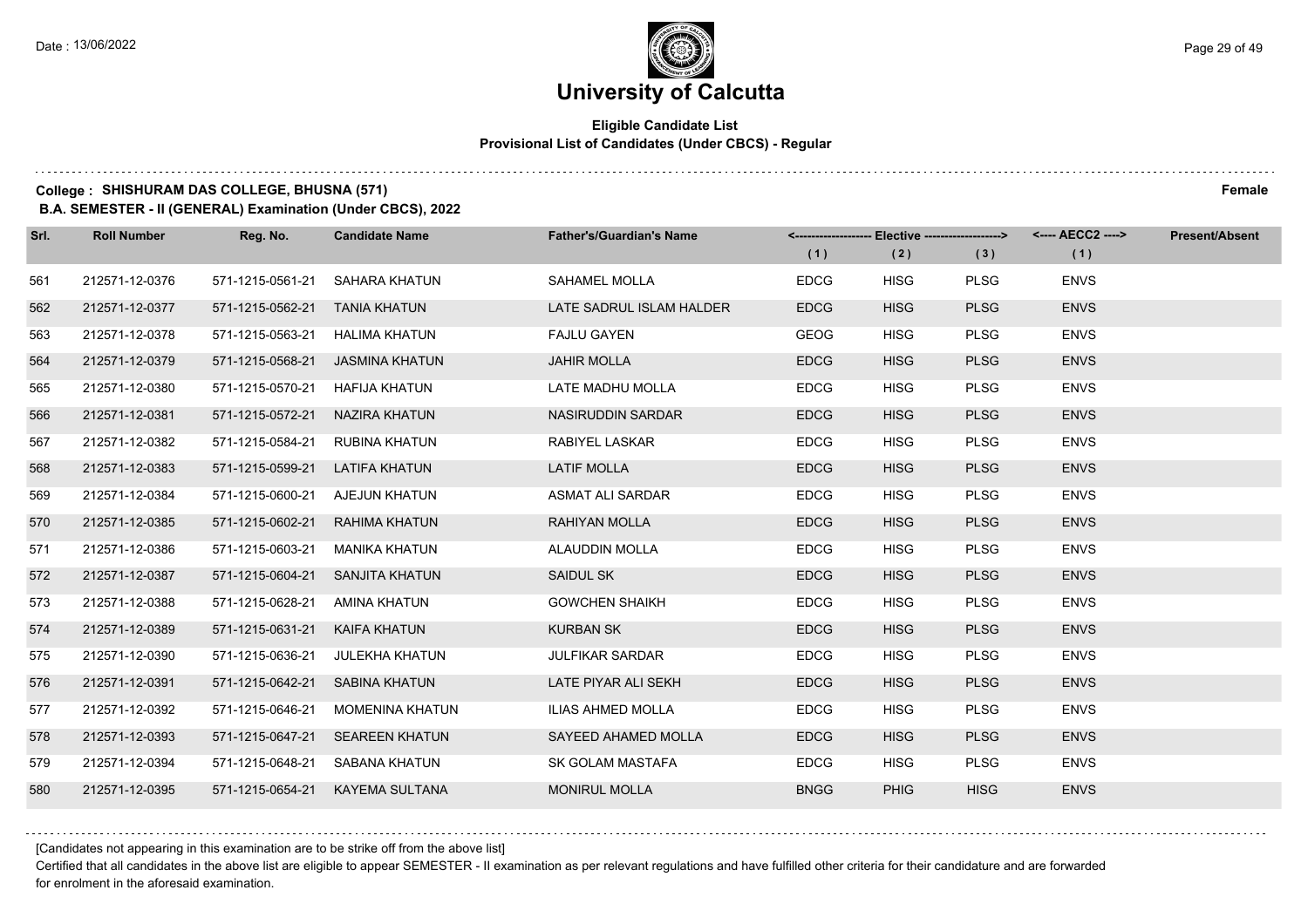### **Eligible Candidate List Provisional List of Candidates (Under CBCS) - Regular**

### **College : SHISHURAM DAS COLLEGE, BHUSNA (571) Female**

**B.A. SEMESTER - II (GENERAL) Examination (Under CBCS), 2022**

| Srl. | <b>Roll Number</b> | Reg. No.         | <b>Candidate Name</b>  | <b>Father's/Guardian's Name</b> | <-------------------- |             | Elective --------------------> | <---- AECC2 ----> | <b>Present/Absent</b> |
|------|--------------------|------------------|------------------------|---------------------------------|-----------------------|-------------|--------------------------------|-------------------|-----------------------|
|      |                    |                  |                        |                                 | (1)                   | (2)         | (3)                            | (1)               |                       |
| 581  | 212571-12-0396     | 571-1215-0666-21 | RINA KHATUN            | ASGAR ALI SK                    | <b>EDCG</b>           | <b>HISG</b> | <b>PLSG</b>                    | <b>ENVS</b>       |                       |
| 582  | 212571-12-0397     | 571-1215-0667-21 | <b>JUHINA KHATUN</b>   | <b>JOYNAL ABDIN MONDAL</b>      | <b>BNGG</b>           | <b>PHIG</b> | <b>HISG</b>                    | <b>ENVS</b>       |                       |
| 583  | 212571-12-0398     | 571-1215-0681-21 | <b>NARGIS KHATUN</b>   | NURUL SK                        | <b>EDCG</b>           | <b>HISG</b> | <b>PLSG</b>                    | <b>ENVS</b>       |                       |
| 584  | 212571-12-0399     | 571-1215-0704-21 | <b>MUSKAN KHATUN</b>   | <b>HEDAY TULLA MOLLA</b>        | <b>EDCG</b>           | <b>HISG</b> | <b>PLSG</b>                    | <b>ENVS</b>       |                       |
| 585  | 212571-12-0400     | 571-1215-0709-21 | <b>RASIKA KHATUN</b>   | <b>BADRU MOLLA</b>              | PEDG                  | <b>HISG</b> | <b>PLSG</b>                    | <b>ENVS</b>       |                       |
| 586  | 212571-12-0401     | 571-1215-0713-21 | <b>SURAI KHATUN</b>    | <b>SUJAUDDIN SK</b>             | <b>EDCG</b>           | <b>HISG</b> | <b>PLSG</b>                    | <b>ENVS</b>       |                       |
| 587  | 212571-12-0402     | 571-1215-0714-21 | <b>MESH KHATUN</b>     | SAJAHAN JAMADAR                 | <b>EDCG</b>           | <b>HISG</b> | <b>PLSG</b>                    | <b>ENVS</b>       |                       |
| 588  | 212571-12-0403     | 571-1215-0718-21 | <b>MIMUNA KHATUN</b>   | <b>HASAN ALI SHEKH</b>          | <b>EDCG</b>           | <b>HISG</b> | <b>PLSG</b>                    | <b>ENVS</b>       |                       |
| 589  | 212571-12-0404     | 571-1215-0723-21 | SABINA KHATUN          | SAIFUDDIN SAIKH                 | <b>EDCG</b>           | <b>HISG</b> | <b>PLSG</b>                    | <b>ENVS</b>       |                       |
| 590  | 212571-12-0405     | 571-1215-0724-21 | <b>SARIFAN KHATUN</b>  | <b>SAOKAT ALI MOLLA</b>         | <b>BNGG</b>           | <b>PHIG</b> | <b>HISG</b>                    | <b>ENVS</b>       |                       |
| 591  | 212571-12-0406     | 571-1215-0747-21 | <b>MONIRA KHATUN</b>   | NURUDDIN MOLLA                  | <b>EDCG</b>           | <b>HISG</b> | <b>PLSG</b>                    | <b>ENVS</b>       |                       |
| 592  | 212571-12-0407     | 571-1241-0506-21 | <b>HENA KHATUN</b>     | ANAR HOSSEN SEKH                | <b>EDCG</b>           | <b>HISG</b> | <b>PLSG</b>                    | <b>ENVS</b>       |                       |
| 593  | 212571-12-0408     | 571-1212-0129-21 | <b>TANUSHREE DALUI</b> | SHRIMANTA DALUI                 | <b>EDCG</b>           | <b>HISG</b> | <b>PLSG</b>                    | <b>ENVS</b>       |                       |

[Candidates not appearing in this examination are to be strike off from the above list]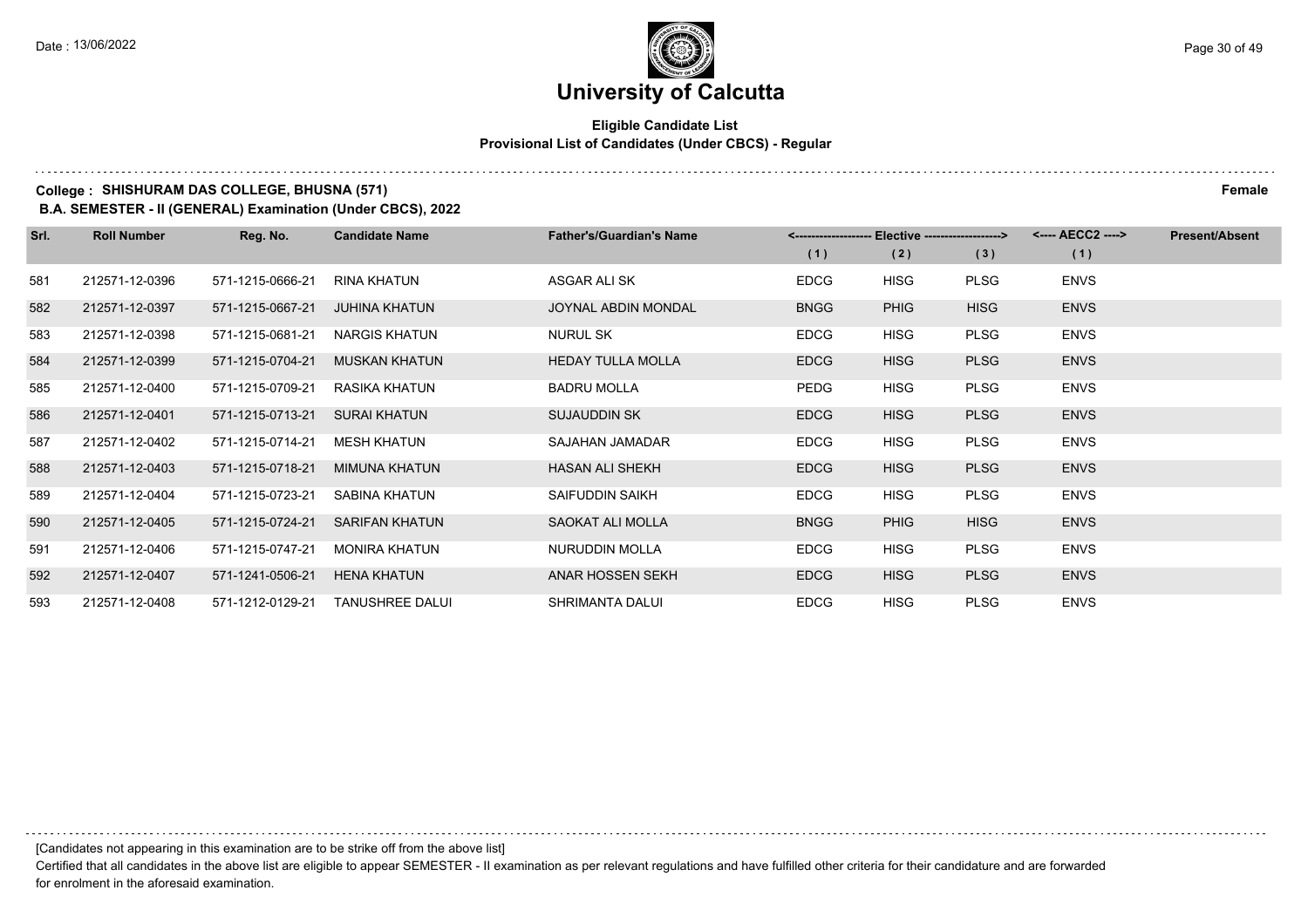### **Eligible Candidate List Provisional List of Candidates (Under CBCS) - Regular**

#### **College : SHISHURAM DAS COLLEGE, BHUSNA (571) Male**

**B.A. SEMESTER - II (GENERAL) Examination (Under CBCS), 2022**

| Srl.           | <b>Roll Number</b> | Reg. No.                      | <b>Candidate Name</b>                  | <b>Father's/Guardian's Name</b> | (1)         | <-------------------- Elective -------------------> |             | <---- AECC2 ----><br>(1) | <b>Present/Absent</b> |
|----------------|--------------------|-------------------------------|----------------------------------------|---------------------------------|-------------|-----------------------------------------------------|-------------|--------------------------|-----------------------|
|                |                    |                               |                                        |                                 |             | (2)                                                 | (3)         |                          |                       |
| $\mathbf{1}$   | 192571-22-0001     | 571-1111-0546-19 ABUKALAM SK  |                                        | <b>RAOSON ALI SK</b>            | <b>EDCG</b> | <b>HISG</b>                                         | <b>PLSG</b> | <b>ENVS</b>              |                       |
| $\mathbf{2}$   | 192571-22-0003     | 571-1111-0359-19              | <b>ISTIAQUE KAZI</b>                   | <b>RASHID KAZI</b>              | <b>BNGG</b> | <b>EDCG</b>                                         | <b>PHIG</b> | <b>ENVS</b>              |                       |
| 3 <sup>1</sup> | 192571-22-0004     |                               | 571-1111-0369-19 HASIBUR RAHAMAN MOLLA | SAHABUDDIN MOLLA                | <b>BNGG</b> | <b>EDCG</b>                                         | <b>PHIG</b> | <b>ENVS</b>              |                       |
| 4              | 192571-22-0005     |                               | 571-1111-0373-19 SALMAN UDDIN MOLLICK  | ABBAS UDDIN MOLLICK             | <b>BNGG</b> | <b>EDCG</b>                                         | <b>PHIG</b> | <b>ENVS</b>              |                       |
| 5              | 192571-22-0006     | 571-1111-0374-19 SAMIM MIR    |                                        | <b>SAFIUDDIN MIR</b>            | <b>BNGG</b> | <b>EDCG</b>                                         | <b>PHIG</b> | <b>ENVS</b>              |                       |
| 6              | 192571-22-0011     | 571-1112-0285-19 RAKESH KHAN  |                                        | <b>ASHIM KHAN</b>               | <b>BNGG</b> | <b>EDCG</b>                                         | <b>PHIG</b> | <b>ENVS</b>              |                       |
| $7^{\circ}$    | 192571-22-0012     |                               | 571-1112-0324-19 KAUSHIK MONDAL        | <b>SUSHANTA MONDAL</b>          | <b>BNGG</b> | <b>EDCG</b>                                         | <b>PHIG</b> | <b>ENVS</b>              |                       |
| 8              | 192571-22-0013     |                               | 571-1112-0468-19 BIMANENDU KABI        | PARITOSH KABI                   | <b>BNGG</b> | <b>EDCG</b>                                         | <b>PHIG</b> | <b>ENVS</b>              |                       |
| 9              | 192571-22-0014     | 571-1114-0256-19 TUHIN MONDAL |                                        | JYOTIRMOY MONDAL                | <b>BNGG</b> | <b>EDCG</b>                                         | <b>PHIG</b> | <b>ENVS</b>              |                       |
| 10             | 192571-22-0016     | 571-1114-0312-19 NIRMAL GHOSH |                                        | LT SWAPAN GHOSH                 | <b>BNGG</b> | <b>EDCG</b>                                         | <b>PHIG</b> | <b>ENVS</b>              |                       |
| 11             | 192571-22-0017     |                               | 571-1114-0431-19 SUSHOVAN MANNA        | SHAMBHUNATH MANNA               | <b>BNGG</b> | <b>EDCG</b>                                         | <b>PHIG</b> | <b>ENVS</b>              |                       |
| 12             | 192571-22-0019     |                               | 571-1115-0282-19 MASUD UDDIN MOLLA     | SALAUDDIN MOLLA                 | <b>BNGG</b> | <b>EDCG</b>                                         | <b>PHIG</b> | <b>ENVS</b>              |                       |
| 13             | 192571-22-0020     |                               | 571-1115-0300-19 OBAIDULLA SHAIKH      | KUTUB UDDIN SHAIKH              | <b>BNGG</b> | <b>EDCG</b>                                         | <b>PHIG</b> | <b>ENVS</b>              |                       |
| 14             | 192571-22-0021     |                               | 571-1111-0121-19 ABUL BASAR SHAIKH     | ABDUL HAQUE SHAIKH              | <b>EDCG</b> | <b>HISG</b>                                         | <b>PLSG</b> | <b>ENVS</b>              |                       |
| 15             | 192571-22-0023     |                               | 571-1111-0172-19 NASIM AKTER SARDER    | <b>YEARUL SARDER</b>            | <b>EDCG</b> | <b>HISG</b>                                         | <b>PLSG</b> | <b>ENVS</b>              |                       |
| 16             | 192571-22-0024     | 571-1111-0174-19 RAJU SK      |                                        | ALI HOSSAIN SK                  | <b>EDCG</b> | <b>HISG</b>                                         | <b>PLSG</b> | <b>ENVS</b>              |                       |
| 17             | 192571-22-0028     |                               | 571-1111-0222-19 OMICHA KHATUN         | ABDUL BASIR MOLLA               | <b>EDCG</b> | <b>HISG</b>                                         | <b>PLSG</b> | <b>ENVS</b>              |                       |
| 18             | 192571-22-0029     | 571-1111-0234-19 SANTU PATRA  |                                        | <b>SAMIR PATRA</b>              | <b>EDCG</b> | <b>HISG</b>                                         | <b>PLSG</b> | <b>ENVS</b>              |                       |
| 19             | 192571-22-0034     | 571-1111-0267-19 GOURAB DEY   |                                        | <b>GOUTAM DEY</b>               | <b>EDCG</b> | <b>HISG</b>                                         | <b>PLSG</b> | <b>ENVS</b>              |                       |
| 20             | 192571-22-0035     | 571-1111-0268-19 SANJIB GHOSH |                                        | <b>SAMAR GHOSH</b>              | <b>EDCG</b> | <b>HISG</b>                                         | <b>PLSG</b> | <b>ENVS</b>              |                       |

[Candidates not appearing in this examination are to be strike off from the above list]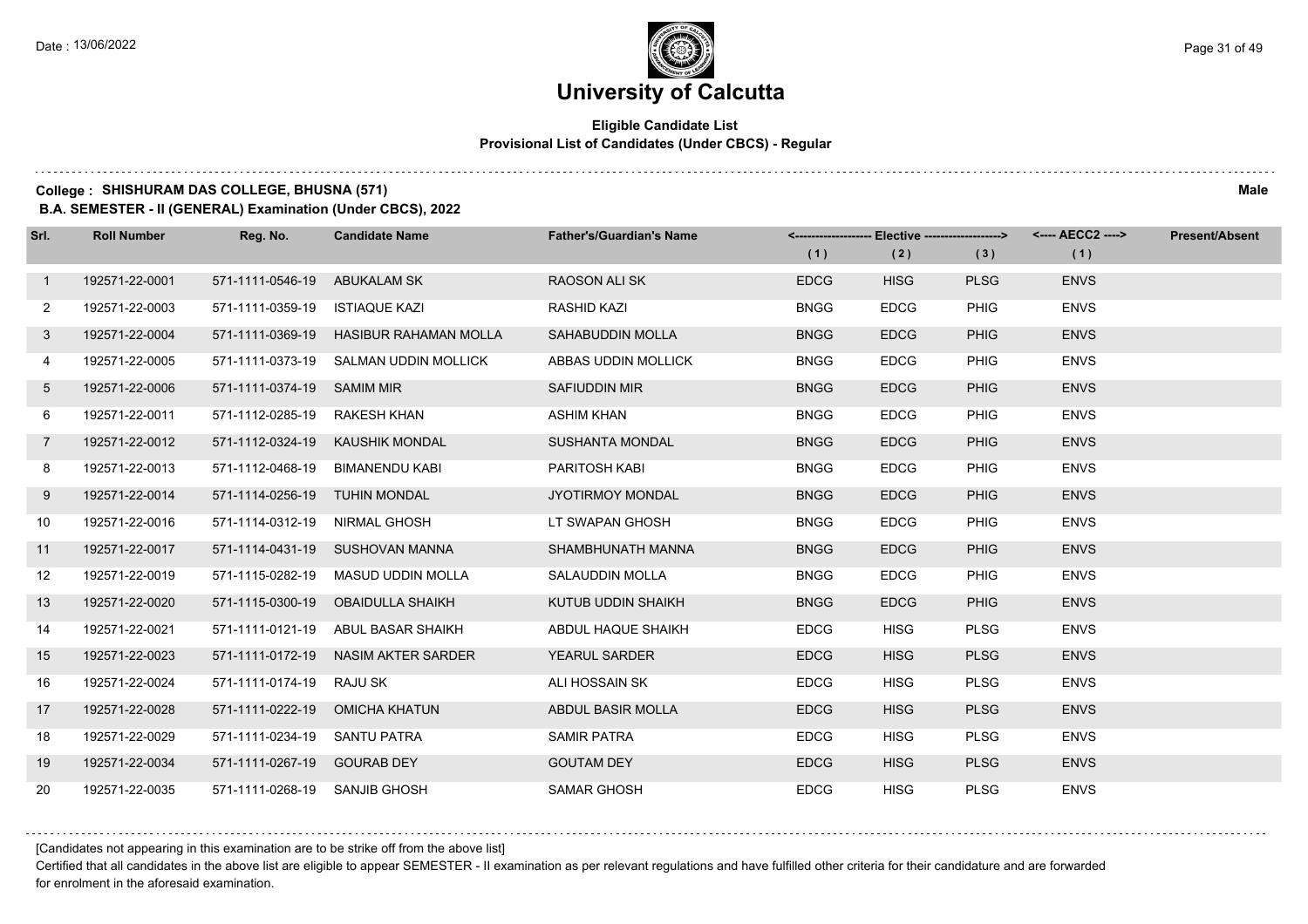### **Eligible Candidate List Provisional List of Candidates (Under CBCS) - Regular**

#### **College : SHISHURAM DAS COLLEGE, BHUSNA (571) Male**

**B.A. SEMESTER - II (GENERAL) Examination (Under CBCS), 2022**

| Srl. | <b>Roll Number</b> | Reg. No.                        | <b>Candidate Name</b>                 | <b>Father's/Guardian's Name</b> | (1)         | <-------------------- Elective -------------------><br>(2) | (3)         | <---- AECC2 ----><br>(1) | <b>Present/Absent</b> |
|------|--------------------|---------------------------------|---------------------------------------|---------------------------------|-------------|------------------------------------------------------------|-------------|--------------------------|-----------------------|
|      |                    |                                 |                                       |                                 |             |                                                            |             |                          |                       |
| 21   | 192571-22-0036     | 571-1111-0274-19                | KOUSHIK PURKAIT                       | <b>DIPAK PURKAIT</b>            | <b>EDCG</b> | <b>HISG</b>                                                | <b>PLSG</b> | <b>ENVS</b>              |                       |
| 22   | 192571-22-0037     | 571-1111-0278-19                | <b>HEDAYETULLA BAIDYA</b>             | <b>ALAMGIR BAIDYA</b>           | <b>EDCG</b> | <b>HISG</b>                                                | <b>PLSG</b> | <b>ENVS</b>              |                       |
| 23   | 192571-22-0042     |                                 | 571-1111-0308-19 DEEP MUKHERJEE       | <b>PRADIP MUKHERJEE</b>         | <b>EDCG</b> | <b>HISG</b>                                                | <b>PLSG</b> | <b>ENVS</b>              |                       |
| 24   | 192571-22-0044     |                                 | 571-1111-0319-19 NOORALAM MOLLA       | <b>HAIDAR ALI MOLLA</b>         | <b>EDCG</b> | <b>HISG</b>                                                | <b>PLSG</b> | <b>ENVS</b>              |                       |
| 25   | 192571-22-0047     |                                 | 571-1111-0345-19 SAYAN SAMANTA        | RANAJIT SAMANTA                 | <b>EDCG</b> | <b>HISG</b>                                                | <b>PLSG</b> | <b>ENVS</b>              |                       |
| 26   | 192571-22-0048     | 571-1111-0357-19 PURNO PATRA    |                                       | <b>JYOTISH PATRA</b>            | <b>EDCG</b> | <b>HISG</b>                                                | <b>PLSG</b> | <b>ENVS</b>              |                       |
| 27   | 192571-22-0049     | 571-1111-0375-19 SUROJ MOLLA    |                                       | <b>LATIF MOLLA</b>              | <b>EDCG</b> | <b>HISG</b>                                                | <b>PLSG</b> | <b>ENVS</b>              |                       |
| 28   | 192571-22-0051     | 571-1111-0404-19 JAYBRATA DAS   |                                       | <b>RABI DAS</b>                 | <b>EDCG</b> | <b>HISG</b>                                                | <b>PLSG</b> | <b>ENVS</b>              |                       |
| 29   | 192571-22-0060     |                                 | 571-1111-0556-19 GOLAM KUDDUS MALLICK | <b>ASGAR MALLICK</b>            | <b>EDCG</b> | <b>HISG</b>                                                | <b>PLSG</b> | <b>ENVS</b>              |                       |
| 30   | 192571-22-0063     |                                 | 571-1111-0561-19 KAMAL UDDIN MOLLA    | SAJAMAL MOLLLA                  | <b>EDCG</b> | <b>HISG</b>                                                | <b>PLSG</b> | <b>ENVS</b>              |                       |
| 31   | 192571-22-0064     | 571-1111-0563-19 PRITAM MONDAL  |                                       | PALASH MONDAL                   | <b>EDCG</b> | <b>HISG</b>                                                | <b>PLSG</b> | <b>ENVS</b>              |                       |
| 32   | 192571-22-0065     |                                 | 571-1112-0146-19 SOURAV HALDER        | <b>GANGADHAR HALDER</b>         | <b>EDCG</b> | <b>HISG</b>                                                | <b>PLSG</b> | <b>ENVS</b>              |                       |
| 33   | 192571-22-0069     | 571-1112-0236-19 BISHU NASKAR   |                                       | <b>PRAHLAD NASKAR</b>           | <b>EDCG</b> | <b>HISG</b>                                                | <b>PLSG</b> | <b>ENVS</b>              |                       |
| 34   | 192571-22-0070     |                                 | 571-1112-0271-19 SHANKAR HALDER       | <b>DILIP HALDER</b>             | <b>EDCG</b> | <b>HISG</b>                                                | <b>PLSG</b> | <b>ENVS</b>              |                       |
| 35   | 192571-22-0071     |                                 | 571-1112-0307-19 DASARATH SARDAR      | <b>UTTAM SARDAR</b>             | <b>EDCG</b> | <b>HISG</b>                                                | <b>PLSG</b> | <b>ENVS</b>              |                       |
| 36   | 192571-22-0072     |                                 | 571-1112-0338-19 SUROJIT MISTRY       | <b>SAMAR MISTRY</b>             | <b>EDCG</b> | <b>HISG</b>                                                | <b>PLSG</b> | <b>ENVS</b>              |                       |
| 37   | 192571-22-0075     | 571-1112-0371-19 RAJAT ADHIKARI |                                       | SANTOSH ADHIKARI                | <b>EDCG</b> | <b>HISG</b>                                                | <b>PLSG</b> | <b>ENVS</b>              |                       |
| 38   | 192571-22-0076     | 571-1112-0416-19 SUMAN HALDER   |                                       | NABARANJAN HALDER               | <b>EDCG</b> | <b>HISG</b>                                                | <b>PLSG</b> | <b>ENVS</b>              |                       |
| 39   | 192571-22-0081     |                                 | 571-1112-0482-19   KOUSTAV SANTRA     | RATHINDRA NATH SANTRA           | <b>EDCG</b> | <b>HISG</b>                                                | <b>PLSG</b> | <b>ENVS</b>              |                       |
| 40   | 192571-22-0082     |                                 | 571-1112-0490-19 SOMNATH MISTRI       | <b>SHANKAR MISTRI</b>           | <b>EDCG</b> | <b>HISG</b>                                                | <b>PLSG</b> | <b>ENVS</b>              |                       |

[Candidates not appearing in this examination are to be strike off from the above list]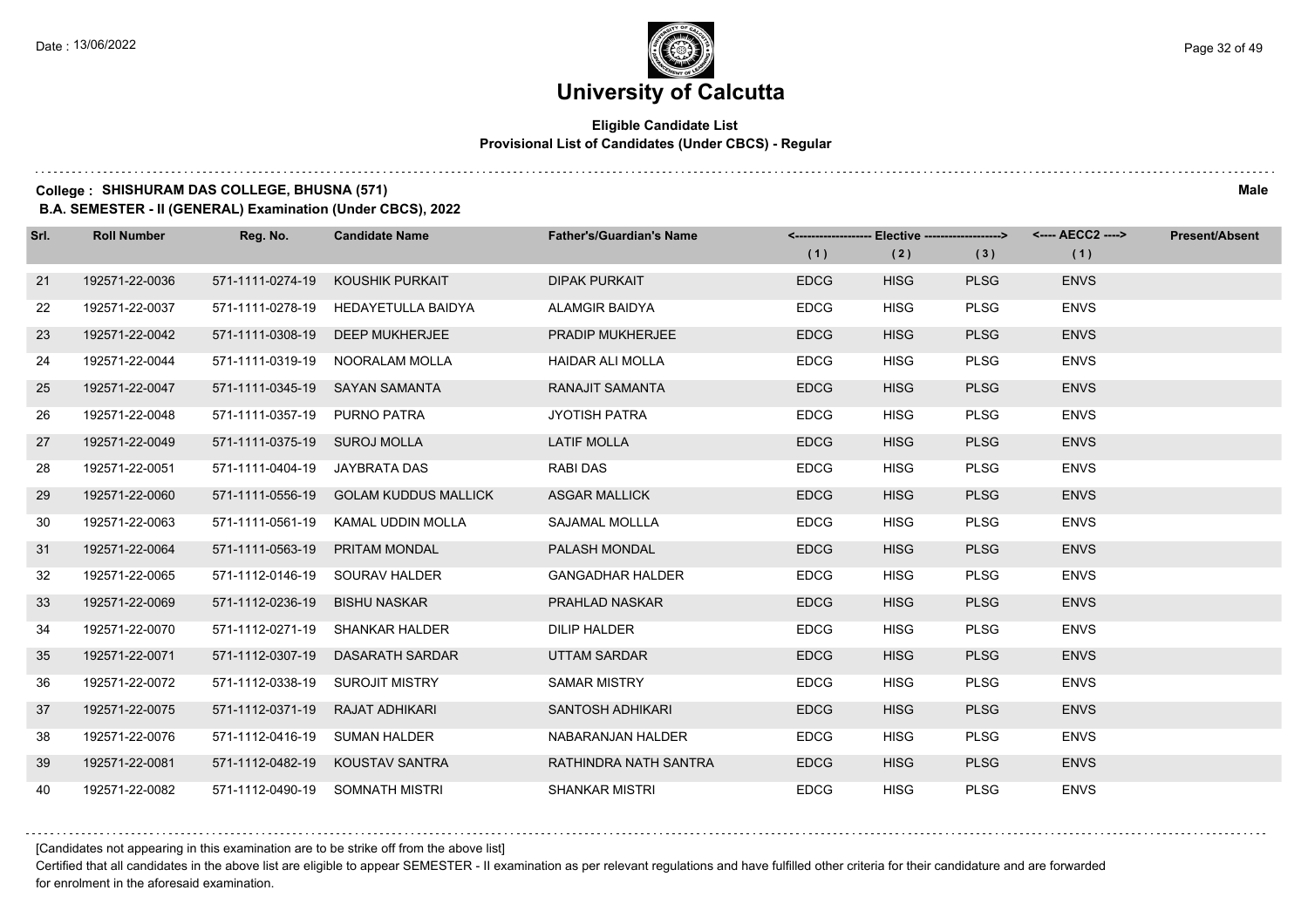### **Eligible Candidate List Provisional List of Candidates (Under CBCS) - Regular**

### **College : SHISHURAM DAS COLLEGE, BHUSNA (571) Male**

**B.A. SEMESTER - II (GENERAL) Examination (Under CBCS), 2022**

| Srl. | <b>Roll Number</b> | Reg. No.                       | <b>Candidate Name</b>                | <b>Father's/Guardian's Name</b> |             | <-------------------- Elective ------------------> |             |             | <b>Present/Absent</b> |
|------|--------------------|--------------------------------|--------------------------------------|---------------------------------|-------------|----------------------------------------------------|-------------|-------------|-----------------------|
|      |                    |                                |                                      |                                 | (1)         | (2)                                                | (3)         | (1)         |                       |
| 41   | 192571-22-0083     | 571-1112-0492-19               | <b>DEBABRATA PAIK</b>                | <b>BIVANDA PAIK</b>             | <b>EDCG</b> | <b>HISG</b>                                        | <b>PLSG</b> | <b>ENVS</b> |                       |
| 42   | 192571-22-0084     |                                | 571-1112-0501-19 MITRAJIT MISTRY     | <b>JAYDEV MISTRY</b>            | <b>EDCG</b> | <b>HISG</b>                                        | <b>PLSG</b> | <b>ENVS</b> |                       |
| 43   | 192571-22-0085     | 571-1112-0525-19 MADHU SARDAR  |                                      | <b>UTTAM SARDAR</b>             | <b>EDCG</b> | <b>HISG</b>                                        | <b>PLSG</b> | <b>ENVS</b> |                       |
| 44   | 192571-22-0086     | 571-1112-0527-19 SOURAV PAIK   |                                      | <b>AJOY PAIK</b>                | <b>EDCG</b> | <b>HISG</b>                                        | <b>PLSG</b> | <b>ENVS</b> |                       |
| 45   | 192571-22-0087     | 571-1112-0562-19 MINTU NASKAR  |                                      | <b>DILIP NASKAR</b>             | <b>EDCG</b> | <b>HISG</b>                                        | <b>PLSG</b> | <b>ENVS</b> |                       |
| 46   | 192571-22-0090     |                                | 571-1114-0147-19 SHANTANU CHITRAKAR  | AMAL CHITRAKAR                  | <b>EDCG</b> | <b>HISG</b>                                        | <b>PLSG</b> | <b>ENVS</b> |                       |
| 47   | 192571-22-0094     |                                | 571-1114-0423-19 RAKIBUL KHALASI     | <b>ANOWAR KHALASI</b>           | <b>EDCG</b> | <b>HISG</b>                                        | <b>PLSG</b> | <b>ENVS</b> |                       |
| 48   | 192571-22-0095     |                                | 571-1114-0426-19 ISHANUR KHALASI     | ABDUL HAI KHALASI               | <b>EDCG</b> | <b>HISG</b>                                        | <b>PLSG</b> | <b>ENVS</b> |                       |
| 49   | 192571-22-0097     | 571-1114-0455-19 ANISH KHAN    |                                      | <b>GOLAM KHAN</b>               | <b>EDCG</b> | <b>HISG</b>                                        | <b>PLSG</b> | <b>ENVS</b> |                       |
| 50   | 192571-22-0098     | 571-1114-0462-19 AFSARUL PAIK  |                                      | ANICH UDDIN PAIK                | <b>EDCG</b> | <b>HISG</b>                                        | <b>PLSG</b> | <b>ENVS</b> |                       |
| 51   | 192571-22-0099     |                                | 571-1114-0499-19 ABU HORAYRA KHALASI | ABUL BASAR KHALASI              | <b>EDCG</b> | <b>HISG</b>                                        | <b>PLSG</b> | <b>ENVS</b> |                       |
| 52   | 192571-22-0104     |                                | 571-1115-0175-19 MD HASAN MONDAL     | ABDUL KHALEK MONDAL             | <b>EDCG</b> | <b>HISG</b>                                        | <b>PLSG</b> | <b>ENVS</b> |                       |
| 53   | 192571-22-0107     |                                | 571-1115-0232-19 ASHIKUL ISLAM SEKH  | MD MOSTAFA SEKH                 | <b>EDCG</b> | <b>HISG</b>                                        | <b>PLSG</b> | <b>ENVS</b> |                       |
| 54   | 192571-22-0108     |                                | 571-1115-0275-19 SAHADAT LASKAR      | SAHIDUL LASKAR                  | <b>EDCG</b> | <b>HISG</b>                                        | <b>PLSG</b> | <b>ENVS</b> |                       |
| 55   | 192571-22-0109     | 571-1115-0277-19 SAKIL MALLICK |                                      | ABDUL RASID MALLICK             | <b>EDCG</b> | <b>HISG</b>                                        | <b>PLSG</b> | <b>ENVS</b> |                       |
| 56   | 192571-22-0110     |                                | 571-1115-0281-19 AMAN ALI SARDAR     | SUJA ALI SARDAR                 | <b>EDCG</b> | <b>HISG</b>                                        | <b>PLSG</b> | <b>ENVS</b> |                       |
| 57   | 192571-22-0111     | 571-1115-0284-19 SAIFUDDIN SK  |                                      | SAHIDUL SK                      | <b>EDCG</b> | <b>HISG</b>                                        | <b>PLSG</b> | <b>ENVS</b> |                       |
| 58   | 192571-22-0113     |                                | 571-1115-0293-19 JAVED AKTHAR MOLLA  | <b>JAHIR MOLLA</b>              | <b>EDCG</b> | <b>HISG</b>                                        | <b>PLSG</b> | <b>ENVS</b> |                       |
| 59   | 192571-22-0116     |                                | 571-1115-0315-19 YEAKAT BHUINYA      | RUHUL AMIN BHUINYA              | <b>EDCG</b> | <b>HISG</b>                                        | <b>PLSG</b> | <b>ENVS</b> |                       |
| 60   | 192571-22-0118     |                                | 571-1115-0349-19 SK FARHAD HOSSEN    | <b>HANIP SEKH</b>               | <b>EDCG</b> | <b>HISG</b>                                        | <b>PLSG</b> | <b>ENVS</b> |                       |

[Candidates not appearing in this examination are to be strike off from the above list]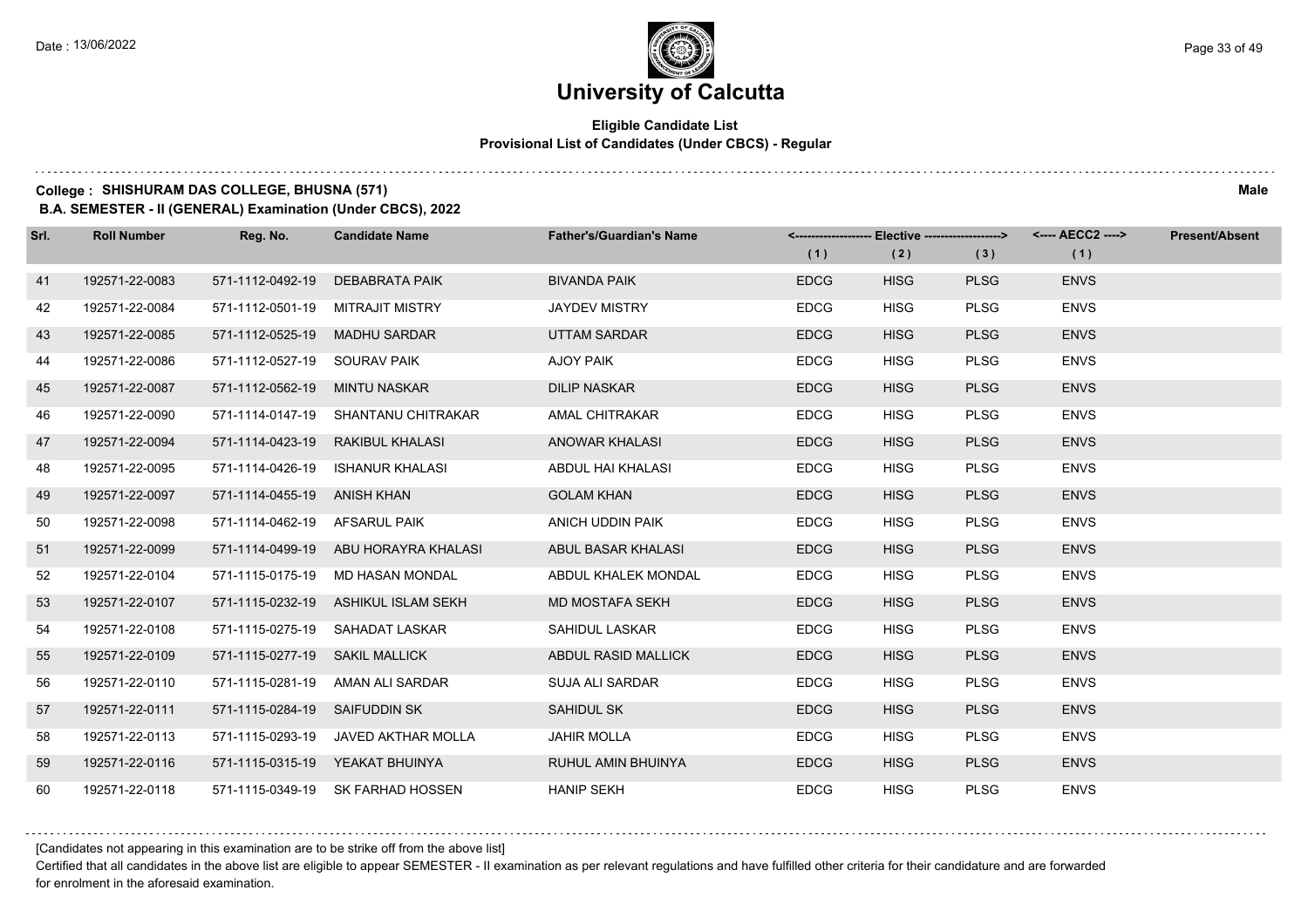### **Eligible Candidate List Provisional List of Candidates (Under CBCS) - Regular**

#### **College : SHISHURAM DAS COLLEGE, BHUSNA (571) Male**

**B.A. SEMESTER - II (GENERAL) Examination (Under CBCS), 2022**

| Srl. | <b>Roll Number</b> | Reg. No.                      | <b>Candidate Name</b>                 | <b>Father's/Guardian's Name</b> |             | <-------------------- Elective -------------------> |             | <---- AECC2 ----> | <b>Present/Absent</b> |
|------|--------------------|-------------------------------|---------------------------------------|---------------------------------|-------------|-----------------------------------------------------|-------------|-------------------|-----------------------|
|      |                    |                               |                                       |                                 | (1)         | (2)                                                 | (3)         | (1)               |                       |
| 61   | 192571-22-0120     | 571-1115-0376-19              | MD SAHID SARFARAJ MOLLA               | <b>SAFIUDDIN MOLLA</b>          | <b>EDCG</b> | <b>HISG</b>                                         | <b>PLSG</b> | <b>ENVS</b>       |                       |
| 62   | 192571-22-0121     | 571-1115-0377-19              | MD WASIM AKRAM                        | <b>ATM SANAULLAH</b>            | <b>EDCG</b> | <b>HISG</b>                                         | <b>PLSG</b> | <b>ENVS</b>       |                       |
| 63   | 192571-22-0122     |                               | 571-1115-0384-19 MINHAJUL ISLAM MOLLA | <b>SURAF HOSSAIN MOLLA</b>      | <b>EDCG</b> | <b>HISG</b>                                         | <b>PLSG</b> | <b>ENVS</b>       |                       |
| 64   | 192571-22-0123     | 571-1115-0417-19              | JAMIRUDDIN SK                         | <b>MOJAFAR SK</b>               | <b>EDCG</b> | <b>HISG</b>                                         | <b>PLSG</b> | <b>ENVS</b>       |                       |
| 65   | 192571-22-0124     | 571-1115-0422-19 SALOAR SK    |                                       | <b>SAKIR SK</b>                 | <b>EDCG</b> | <b>HISG</b>                                         | <b>PLSG</b> | <b>ENVS</b>       |                       |
| 66   | 192571-22-0125     | 571-1115-0447-19              | <b>SAKIL HOSSEN MOLLICK</b>           | <b>REYAJUL MOLLICK</b>          | <b>GEOG</b> | <b>HISG</b>                                         | <b>PLSG</b> | <b>ENVS</b>       |                       |
| 67   | 192571-22-0126     |                               | 571-1115-0493-19 HAYDER ALI MOLLA     | ABDUL HANNAN MOLLA              | <b>EDCG</b> | <b>HISG</b>                                         | <b>PLSG</b> | <b>ENVS</b>       |                       |
| 68   | 192571-22-0127     | 571-1115-0496-19              | SAFIUR HOSSEN JAMADER                 | ABUL FARUK JAMADER              | <b>EDCG</b> | <b>HISG</b>                                         | <b>PLSG</b> | <b>ENVS</b>       |                       |
| 69   | 192571-22-0128     | 571-1115-0497-19              | AHMED JAMADER                         | ABUL BASAR JAMADER              | <b>EDCG</b> | <b>HISG</b>                                         | <b>PLSG</b> | <b>ENVS</b>       |                       |
| 70   | 192571-22-0130     | 571-1121-0262-19              | JYOTI HALDER                          | PRADIP HALDER                   | <b>EDCG</b> | <b>HISG</b>                                         | <b>PLSG</b> | <b>ENVS</b>       |                       |
| 71   | 192571-22-0131     | 571-1114-0460-19 SUMIT MONDAL |                                       | <b>SAMIR MONDAL</b>             | <b>ENGG</b> | <b>EDCG</b>                                         | <b>PHIG</b> | <b>ENVS</b>       |                       |
| 72   | 192571-22-0132     | 571-1114-0528-19              | MD INZAMAM KHAN                       | <b>ISRAFIL KHAN</b>             | <b>ENGG</b> | <b>EDCG</b>                                         | <b>PHIG</b> | <b>ENVS</b>       |                       |
| 73   | 192571-22-0134     | 571-1111-0306-19              | MD ASIL AHMED MOLLA                   | <b>MD ALI ASGAR MOLLA</b>       | <b>PEDG</b> | <b>HISG</b>                                         | <b>PLSG</b> | <b>ENVS</b>       |                       |
| 74   | 192571-22-0135     | 571-1111-0380-19              | <b>TANMAY SARDAR</b>                  | NITAI SARDAR                    | <b>PEDG</b> | <b>HISG</b>                                         | <b>PLSG</b> | <b>ENVS</b>       |                       |
| 75   | 192571-22-0136     | 571-1111-0391-19              | <b>GANESH GAYEN</b>                   | <b>BILLA GAYEN</b>              | <b>PEDG</b> | <b>HISG</b>                                         | <b>PLSG</b> | <b>ENVS</b>       |                       |
| 76   | 192571-22-0137     | 571-1111-0394-19              | RAJESH SAMADDAR                       | KASHI NATH SAMADDAR             | PEDG        | <b>HISG</b>                                         | <b>PLSG</b> | <b>ENVS</b>       |                       |
| 77   | 192571-22-0139     | 571-1112-0318-19              | <b>PRITAM HALDER</b>                  | <b>BIDESH HALDER</b>            | <b>PEDG</b> | <b>HISG</b>                                         | <b>PLSG</b> | <b>ENVS</b>       |                       |
| 78   | 192571-22-0140     | 571-1112-0333-19 NITISH DAS   |                                       | <b>BHAJAHARI DAS</b>            | <b>PEDG</b> | <b>HISG</b>                                         | <b>PLSG</b> | <b>ENVS</b>       |                       |
| 79   | 192571-22-0141     | 571-1112-0335-19 SUDIP MONDAL |                                       | <b>TARUN MONDAL</b>             | <b>PEDG</b> | <b>HISG</b>                                         | <b>PLSG</b> | <b>ENVS</b>       |                       |
| 80   | 192571-22-0143     |                               | 571-1112-0500-19 SUBRATA NASKAR       | <b>SUKDEV NASKAR</b>            | PEDG        | <b>HISG</b>                                         | <b>PLSG</b> | <b>ENVS</b>       |                       |

[Candidates not appearing in this examination are to be strike off from the above list]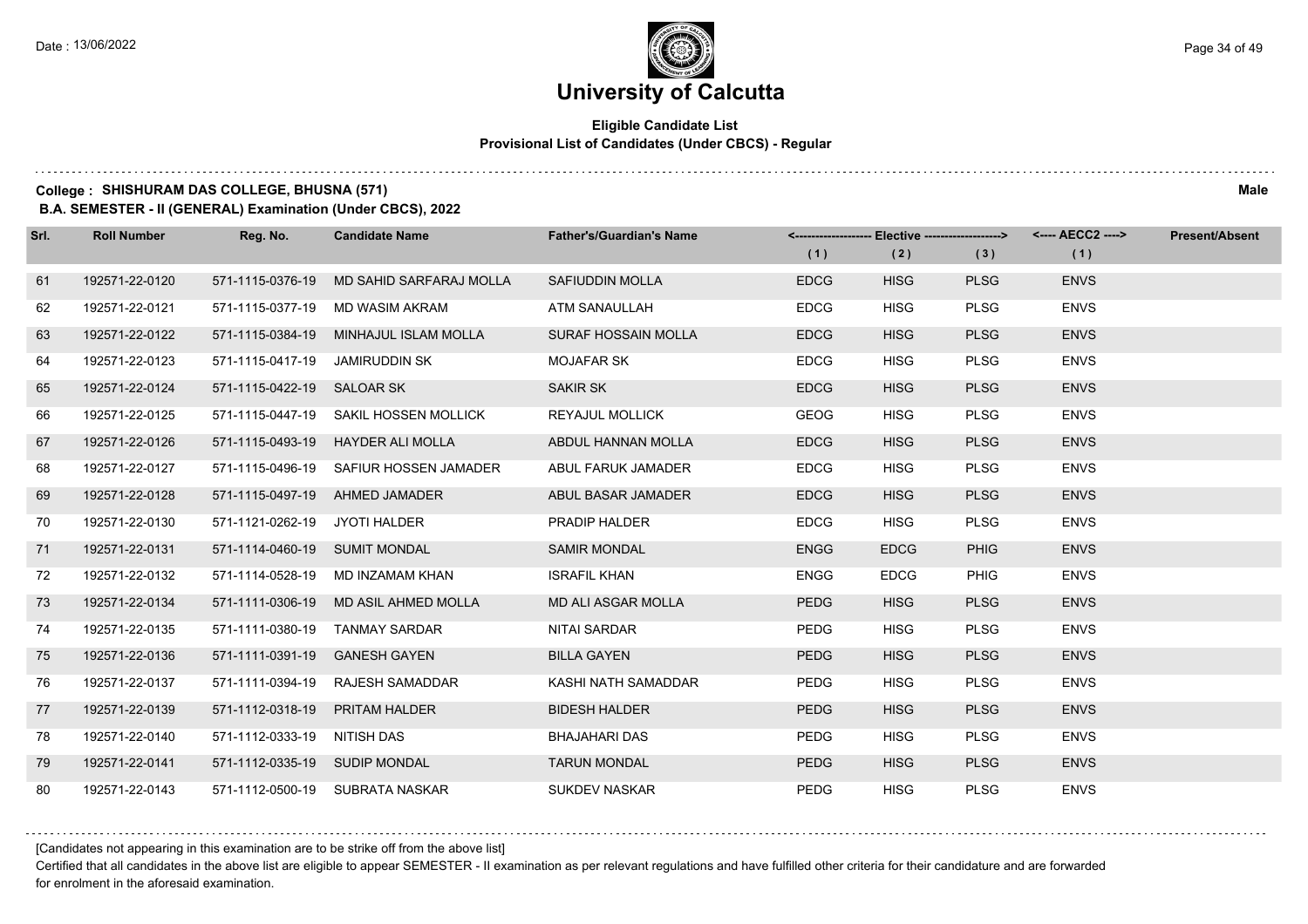### **Eligible Candidate List Provisional List of Candidates (Under CBCS) - Regular**

#### **College : SHISHURAM DAS COLLEGE, BHUSNA (571) Male**

**B.A. SEMESTER - II (GENERAL) Examination (Under CBCS), 2022**

| Srl. | <b>Roll Number</b> | Reg. No.                       | <b>Candidate Name</b>                  | <b>Father's/Guardian's Name</b> |             |             |             | <-------------------- Elective -------------------> <---- AECC2 ----> | <b>Present/Absent</b> |
|------|--------------------|--------------------------------|----------------------------------------|---------------------------------|-------------|-------------|-------------|-----------------------------------------------------------------------|-----------------------|
|      |                    |                                |                                        |                                 | (1)         | (2)         | (3)         | (1)                                                                   |                       |
| 81   | 192571-22-0144     |                                | 571-1112-0513-19 SUBHANKAR MAJEE       | <b>SEKHAR MAJEE</b>             | <b>PEDG</b> | <b>HISG</b> | <b>PLSG</b> | <b>ENVS</b>                                                           |                       |
| 82   | 192571-22-0145     | 571-1112-0538-19               | <b>MANAS MONDAL</b>                    | <b>BASUDEB MONDAL</b>           | <b>PEDG</b> | <b>HISG</b> | <b>PLSG</b> | <b>ENVS</b>                                                           |                       |
| 83   | 192571-22-0148     |                                | 571-1114-0313-19 SUMON SAMANTA         | SHIBA PRASAD SAMANTA            | <b>PEDG</b> | <b>HISG</b> | <b>PLSG</b> | <b>ENVS</b>                                                           |                       |
| 84   | 192571-22-0150     |                                | 571-1115-0292-19 KAIGAR AHMED SK       | KUTUBUDDIN SK                   | <b>PEDG</b> | <b>HISG</b> | <b>PLSG</b> | <b>ENVS</b>                                                           |                       |
| 85   | 192571-22-0153     | 571-1112-0241-19 SURAJIT DAS   |                                        | <b>SHAMBHU DAS</b>              | <b>SANG</b> | <b>EDCG</b> | <b>PHIG</b> | <b>ENVS</b>                                                           |                       |
| 86   | 202571-22-0006     |                                | 571-1111-0172-20 CHANDAN SANTRA        | ARUP SANTRA                     | <b>EDCG</b> | <b>HISG</b> | <b>PLSG</b> | <b>ENVS</b>                                                           |                       |
| 87   | 202571-22-0025     | 571-1111-0240-20 SANTU PURKAIT |                                        | <b>RAJU PURKAIT</b>             | <b>SANG</b> | <b>EDCG</b> | <b>PHIG</b> | <b>ENVS</b>                                                           |                       |
| 88   | 202571-22-0026     |                                | 571-1111-0254-20 SARFARAJ SHAH         | <b>AZIZUL SHAH</b>              | <b>ENGG</b> | <b>EDCG</b> | PHIG        | <b>ENVS</b>                                                           |                       |
| 89   | 202571-22-0028     | 571-1111-0264-20 MIRAJ MONDAL  |                                        | MIJANUR RAHAMAN MONDAL          | <b>EDCG</b> | <b>HISG</b> | <b>PLSG</b> | <b>ENVS</b>                                                           |                       |
| 90   | 202571-22-0031     |                                | 571-1111-0288-20 RAMESH SARDAR         | <b>SUKANTA SARDAR</b>           | <b>PEDG</b> | <b>HISG</b> | <b>PLSG</b> | <b>ENVS</b>                                                           |                       |
| 91   | 202571-22-0036     | 571-1111-0342-20 SUVANKAR ROY  |                                        | DIPAK ROY                       | <b>EDCG</b> | <b>HISG</b> | <b>PLSG</b> | <b>ENVS</b>                                                           |                       |
| 92   | 202571-22-0037     |                                | 571-1111-0358-20 BELAL HOSSEN JAMADAR  | ALI HOSSEN JAMADAR              | <b>EDCG</b> | <b>HISG</b> | <b>PLSG</b> | <b>ENVS</b>                                                           |                       |
| 93   | 202571-22-0043     | 571-1111-0391-20 AJAHAR SK     |                                        | ABBASUDDIN SK                   | <b>PEDG</b> | <b>HISG</b> | <b>PLSG</b> | <b>ENVS</b>                                                           |                       |
| 94   | 202571-22-0045     | 571-1111-0395-20 ARMAN KHAN    |                                        | NASIR UDDIN KHAN                | <b>BNGG</b> | <b>EDCG</b> | PHIG        | <b>ENVS</b>                                                           |                       |
| 95   | 202571-22-0046     |                                | 571-1111-0401-20 MOSTAFIJUL HALDER     | <b>BABLU HALDER</b>             | <b>BNGG</b> | <b>EDCG</b> | <b>PHIG</b> | <b>ENVS</b>                                                           |                       |
| 96   | 202571-22-0049     |                                | 571-1111-0410-20 TOUHID MONDAL         | KUTUBUDDIN MONDAL               | <b>BNGG</b> | <b>EDCG</b> | PHIG        | <b>ENVS</b>                                                           |                       |
| 97   | 202571-22-0050     |                                | 571-1111-0416-20 FAZLUR RAHAMAN MONDAL | MOKSUDUR RAHAMAN MONDAL         | <b>EDCG</b> | <b>HISG</b> | <b>PLSG</b> | <b>ENVS</b>                                                           |                       |
| 98   | 202571-22-0052     |                                | 571-1111-0426-20 KABIR AHMED MOLLICK   | <b>TOSLIM MOLLICK</b>           | <b>BNGG</b> | <b>EDCG</b> | <b>PHIG</b> | <b>ENVS</b>                                                           |                       |
| 99   | 202571-22-0059     | 571-1111-0491-20 SURAJ MOLLA   |                                        | SAHARUL HOQUE MOLLA             | <b>BNGG</b> | <b>EDCG</b> | <b>PHIG</b> | <b>ENVS</b>                                                           |                       |
| 100  | 202571-22-0062     |                                | 571-1111-0525-20 SYED MAJIDUL ISLAM    | <b>SYED ANOWER ALI</b>          | <b>EDCG</b> | <b>HISG</b> | <b>PLSG</b> | <b>ENVS</b>                                                           |                       |

[Candidates not appearing in this examination are to be strike off from the above list]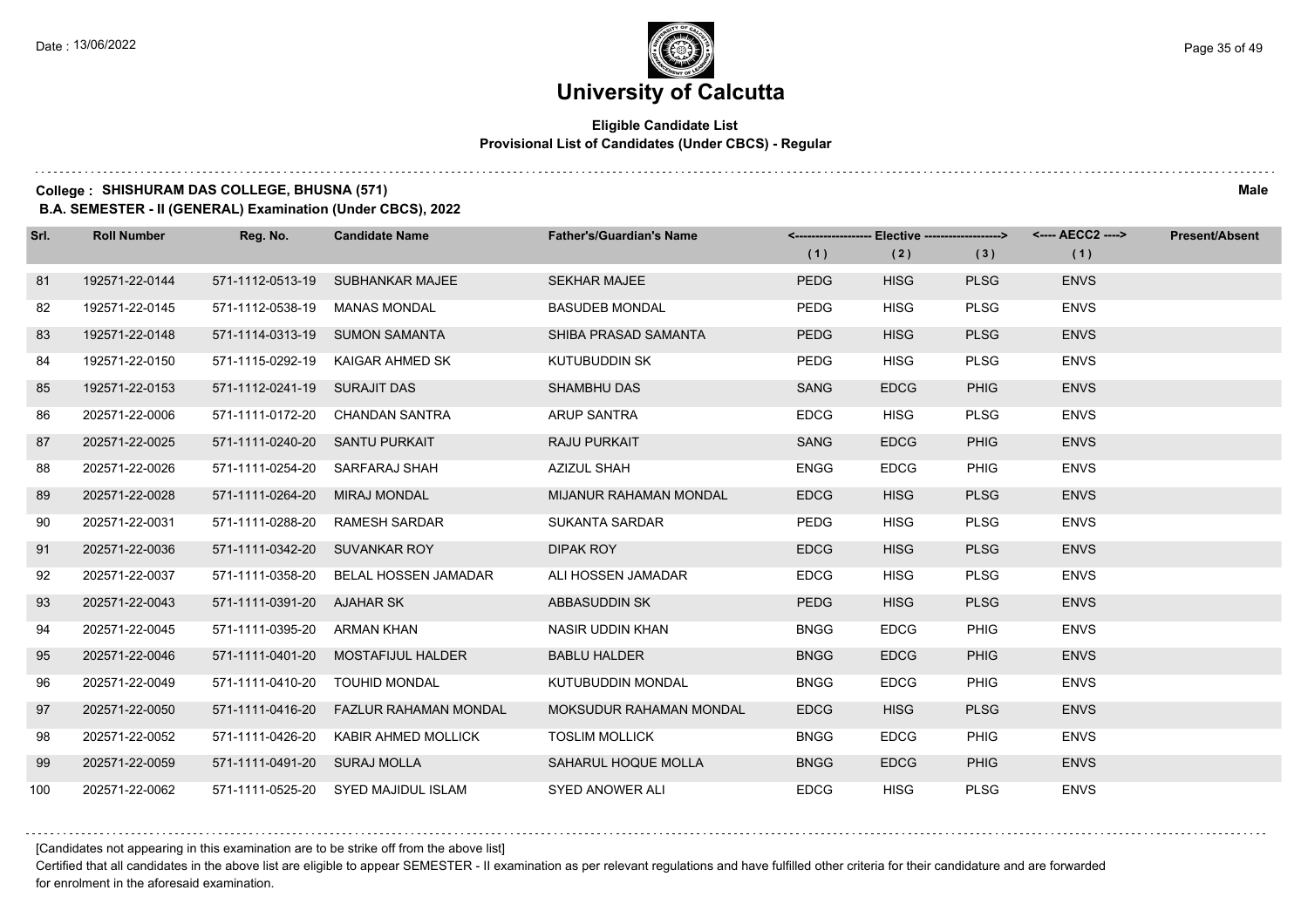### **Eligible Candidate List Provisional List of Candidates (Under CBCS) - Regular**

### **College : SHISHURAM DAS COLLEGE, BHUSNA (571) Male**

**B.A. SEMESTER - II (GENERAL) Examination (Under CBCS), 2022**

| Srl. | <b>Roll Number</b> | Reg. No.                       | <b>Candidate Name</b>              | <b>Father's/Guardian's Name</b> |             | <-------------------- Elective -------------------> |             | <---- AECC2 ----> | <b>Present/Absent</b> |
|------|--------------------|--------------------------------|------------------------------------|---------------------------------|-------------|-----------------------------------------------------|-------------|-------------------|-----------------------|
|      |                    |                                |                                    |                                 | (1)         | (2)                                                 | (3)         | (1)               |                       |
| 101  | 202571-22-0063     | 571-1111-0528-20               | <b>HABIB UDDIN SK</b>              | <b>JAMAL UDDIN SK</b>           | <b>EDCG</b> | <b>HISG</b>                                         | <b>PLSG</b> | <b>ENVS</b>       |                       |
| 102  | 202571-22-0064     |                                | 571-1111-0530-20 ATAULLA PURKAIT   | <b>AKTAR PURKAIT</b>            | <b>BNGG</b> | <b>EDCG</b>                                         | <b>PHIG</b> | <b>ENVS</b>       |                       |
| 103  | 202571-22-0067     |                                | 571-1111-0536-20 ANOWAR HOSSAIN SK | ABUSUPIYAN SK                   | <b>BNGG</b> | <b>EDCG</b>                                         | <b>PHIG</b> | <b>ENVS</b>       |                       |
| 104  | 202571-22-0068     | 571-1111-0538-20 MIRAJ PAIK    |                                    | <b>MANNAN PAIK</b>              | <b>BNGG</b> | <b>EDCG</b>                                         | <b>PHIG</b> | <b>ENVS</b>       |                       |
| 105  | 202571-22-0069     | 571-1111-0539-20 SK SAHADAT    |                                    | <b>SK ISMAIL</b>                | <b>BNGG</b> | <b>EDCG</b>                                         | <b>PHIG</b> | <b>ENVS</b>       |                       |
| 106  | 202571-22-0070     | 571-1111-0543-20 YAMIN BEG     |                                    | SAWKAT BEG                      | <b>BNGG</b> | <b>EDCG</b>                                         | <b>PHIG</b> | <b>ENVS</b>       |                       |
| 107  | 202571-22-0071     | 571-1111-0545-20 ARNAB MONDAL  |                                    | <b>SARIT MONDAL</b>             | <b>BNGG</b> | <b>EDCG</b>                                         | <b>PHIG</b> | <b>ENVS</b>       |                       |
| 108  | 202571-22-0073     | 571-1111-0566-20 RAJESH MOLLA  |                                    | SHAHJAMAL MOLLA                 | <b>EDCG</b> | <b>HISG</b>                                         | <b>PLSG</b> | <b>ENVS</b>       |                       |
| 109  | 202571-22-0074     |                                | 571-1111-0567-20 SUMAN PRAMANIK    | <b>MANIK PRAMANIK</b>           | <b>BNGG</b> | <b>EDCG</b>                                         | <b>PHIG</b> | <b>ENVS</b>       |                       |
| 110  | 202571-22-0075     | 571-1112-0161-20               | RAKESH MISTRY                      | <b>SHYAMAL MISTRY</b>           | <b>EDCG</b> | <b>HISG</b>                                         | <b>PLSG</b> | <b>ENVS</b>       |                       |
| 111  | 202571-22-0076     | 571-1112-0162-20 SOURAV DAS    |                                    | <b>TAPAS DAS</b>                | <b>EDCG</b> | <b>HISG</b>                                         | <b>PLSG</b> | <b>ENVS</b>       |                       |
| 112  | 202571-22-0078     | 571-1112-0186-20               | PRAKASH HALDER                     | <b>BARAN HALDER</b>             | <b>BNGG</b> | <b>EDCG</b>                                         | <b>PHIG</b> | <b>ENVS</b>       |                       |
| 113  | 202571-22-0081     |                                | 571-1112-0216-20 MEGNATH HALDER    | DILIP HALDER                    | <b>EDCG</b> | <b>HISG</b>                                         | <b>PLSG</b> | <b>ENVS</b>       |                       |
| 114  | 202571-22-0083     | 571-1112-0233-20               | <b>SAGAR MONDAL</b>                | <b>BABLU MONDAL</b>             | <b>BNGG</b> | <b>EDCG</b>                                         | <b>PHIG</b> | <b>ENVS</b>       |                       |
| 115  | 202571-22-0084     | 571-1112-0236-20 SUMAN HALDER  |                                    | <b>SATYA HALDER</b>             | <b>EDCG</b> | <b>HISG</b>                                         | <b>PLSG</b> | <b>ENVS</b>       |                       |
| 116  | 202571-22-0085     | 571-1112-0237-20               | RAJA BANIK                         | PRADIP BANIK                    | <b>EDCG</b> | <b>HISG</b>                                         | <b>PLSG</b> | <b>ENVS</b>       |                       |
| 117  | 202571-22-0086     |                                | 571-1112-0251-20 ANABRATA HALDER   | PRADIP HALDER                   | <b>GEOG</b> | <b>HISG</b>                                         | <b>PLSG</b> | <b>ENVS</b>       |                       |
| 118  | 202571-22-0087     | 571-1112-0252-20 TRIDIP MONDAL |                                    | <b>TAPAN MONDAL</b>             | <b>EDCG</b> | <b>HISG</b>                                         | <b>PLSG</b> | <b>ENVS</b>       |                       |
| 119  | 202571-22-0090     | 571-1112-0260-20 SAJAL PAIK    |                                    | SWAPAN KUMAR PAIK               | <b>EDCG</b> | <b>HISG</b>                                         | <b>PLSG</b> | <b>ENVS</b>       |                       |
| 120  | 202571-22-0092     |                                | 571-1112-0263-20 SATYAJIT HALDER   | <b>JUDHISHTIR HALDER</b>        | <b>EDCG</b> | <b>HISG</b>                                         | <b>PLSG</b> | <b>ENVS</b>       |                       |

[Candidates not appearing in this examination are to be strike off from the above list]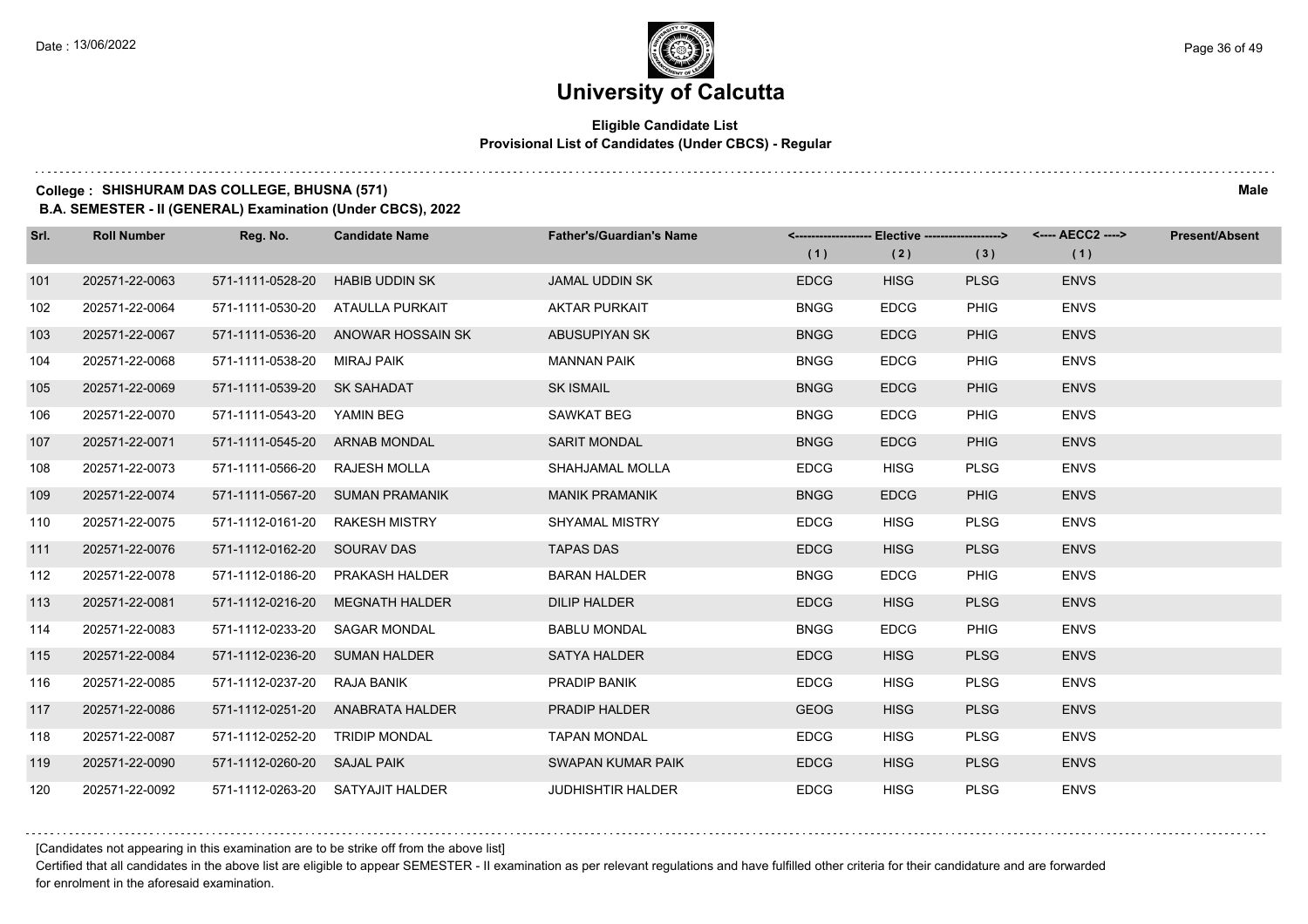### **Eligible Candidate List Provisional List of Candidates (Under CBCS) - Regular**

#### **College : SHISHURAM DAS COLLEGE, BHUSNA (571) Male**

**B.A. SEMESTER - II (GENERAL) Examination (Under CBCS), 2022**

| Srl. | <b>Roll Number</b> | Reg. No.                      | <b>Candidate Name</b>               | <b>Father's/Guardian's Name</b> |             | <-------------------- Elective -------------------> |             | <---- AECC2 ----> | <b>Present/Absent</b> |
|------|--------------------|-------------------------------|-------------------------------------|---------------------------------|-------------|-----------------------------------------------------|-------------|-------------------|-----------------------|
|      |                    |                               |                                     |                                 | (1)         | (2)                                                 | (3)         | (1)               |                       |
| 121  | 202571-22-0093     | 571-1112-0284-20              | <b>SEKHAR HALDER</b>                | <b>TARAPADA HALDER</b>          | <b>EDCG</b> | <b>HISG</b>                                         | <b>PLSG</b> | <b>ENVS</b>       |                       |
| 122  | 202571-22-0094     | 571-1112-0298-20              | CHANDRA KANTA SHIKARI               | ASHISH KUMAR SHIKARI            | <b>EDCG</b> | <b>HISG</b>                                         | <b>PLSG</b> | <b>ENVS</b>       |                       |
| 123  | 202571-22-0095     | 571-1112-0299-20              | <b>MITHUN DAS</b>                   | <b>ASHOK DAS</b>                | <b>EDCG</b> | <b>HISG</b>                                         | <b>PLSG</b> | <b>ENVS</b>       |                       |
| 124  | 202571-22-0096     | 571-1112-0300-20              | KRISHNENDU HALDAR                   | <b>ASHOK HALDAR</b>             | <b>BNGG</b> | <b>EDCG</b>                                         | <b>PHIG</b> | <b>ENVS</b>       |                       |
| 125  | 202571-22-0097     | 571-1112-0316-20 SAYAN MALIK  |                                     | <b>SAMAR MALIK</b>              | <b>BNGG</b> | <b>EDCG</b>                                         | <b>PHIG</b> | <b>ENVS</b>       |                       |
| 126  | 202571-22-0099     | 571-1112-0332-20              | SOMNATH MONDAL                      | <b>BAPI MONDAL</b>              | <b>BNGG</b> | <b>EDCG</b>                                         | <b>PHIG</b> | <b>ENVS</b>       |                       |
| 127  | 202571-22-0101     | 571-1112-0365-20 AMIYA HALDER |                                     | <b>DINESH HALDER</b>            | <b>PEDG</b> | <b>HISG</b>                                         | <b>PLSG</b> | <b>ENVS</b>       |                       |
| 128  | 202571-22-0103     |                               | 571-1112-0419-20 SWARUP SARDAR      | <b>MADHAI SARDAR</b>            | <b>EDCG</b> | <b>HISG</b>                                         | <b>PLSG</b> | <b>ENVS</b>       |                       |
| 129  | 202571-22-0107     | 571-1112-0487-20              | RAJAT ADHIKARI                      | SANTOSH ADHIKARI                | <b>EDCG</b> | <b>HISG</b>                                         | <b>PLSG</b> | <b>ENVS</b>       |                       |
| 130  | 202571-22-0110     | 571-1112-0505-20              | <b>RAKESH MONDAL</b>                | <b>KALIDAS MONDAL</b>           | GEOG        | <b>HISG</b>                                         | <b>PLSG</b> | <b>ENVS</b>       |                       |
| 131  | 202571-22-0111     | 571-1112-0512-20              | <b>DEBASIS MISTRI</b>               | <b>MOHADEV MISTRI</b>           | <b>BNGG</b> | <b>EDCG</b>                                         | <b>PHIG</b> | <b>ENVS</b>       |                       |
| 132  | 202571-22-0112     | 571-1112-0562-20              | <b>BAPAN MONDAL</b>                 | <b>GUNASINDHU MONDAL</b>        | <b>EDCG</b> | <b>HISG</b>                                         | <b>PLSG</b> | <b>ENVS</b>       |                       |
| 133  | 202571-22-0113     | 571-1112-0563-20 TANAY PAIK   |                                     | <b>TAPAS PAIK</b>               | <b>EDCG</b> | <b>HISG</b>                                         | <b>PLSG</b> | <b>ENVS</b>       |                       |
| 134  | 202571-22-0115     | 571-1114-0188-20              | <b>BIKRAM PRAMANIK</b>              | <b>BIJAY PRAMANIK</b>           | <b>EDCG</b> | <b>HISG</b>                                         | <b>PHIG</b> | <b>ENVS</b>       |                       |
| 135  | 202571-22-0118     | 571-1114-0303-20              | <b>RAMJAN MOLLA</b>                 | <b>ALAUDDIN MOLLA</b>           | <b>BNGG</b> | <b>EDCG</b>                                         | <b>PHIG</b> | <b>ENVS</b>       |                       |
| 136  | 202571-22-0122     | 571-1114-0481-20 RAKIB KHAN   |                                     | SANOYAR KHAN                    | <b>EDCG</b> | <b>HISG</b>                                         | <b>PLSG</b> | <b>ENVS</b>       |                       |
| 137  | 202571-22-0123     |                               | 571-1114-0565-20 SHANOWAZ KHALASI   | <b>HAFIJUR KHALASI</b>          | <b>BNGG</b> | <b>EDCG</b>                                         | <b>PHIG</b> | <b>ENVS</b>       |                       |
| 138  | 202571-22-0127     | 571-1115-0201-20              | <b>ASHIK MOLLA</b>                  | ALTAP HOSSAIN MOLLA             | <b>BNGG</b> | <b>EDCG</b>                                         | <b>PHIG</b> | <b>ENVS</b>       |                       |
| 139  | 202571-22-0132     |                               | 571-1115-0287-20 ALTAF HOSEN LASKAR | <b>NURUDDIN LASKAR</b>          | <b>EDCG</b> | <b>HISG</b>                                         | <b>PLSG</b> | <b>ENVS</b>       |                       |
| 140  | 202571-22-0139     |                               | 571-1115-0334-20 SAHIL AKTAR MONDAL | <b>GOLAM ALI MONDAL</b>         | <b>EDCG</b> | <b>HISG</b>                                         | <b>PLSG</b> | <b>ENVS</b>       |                       |

[Candidates not appearing in this examination are to be strike off from the above list]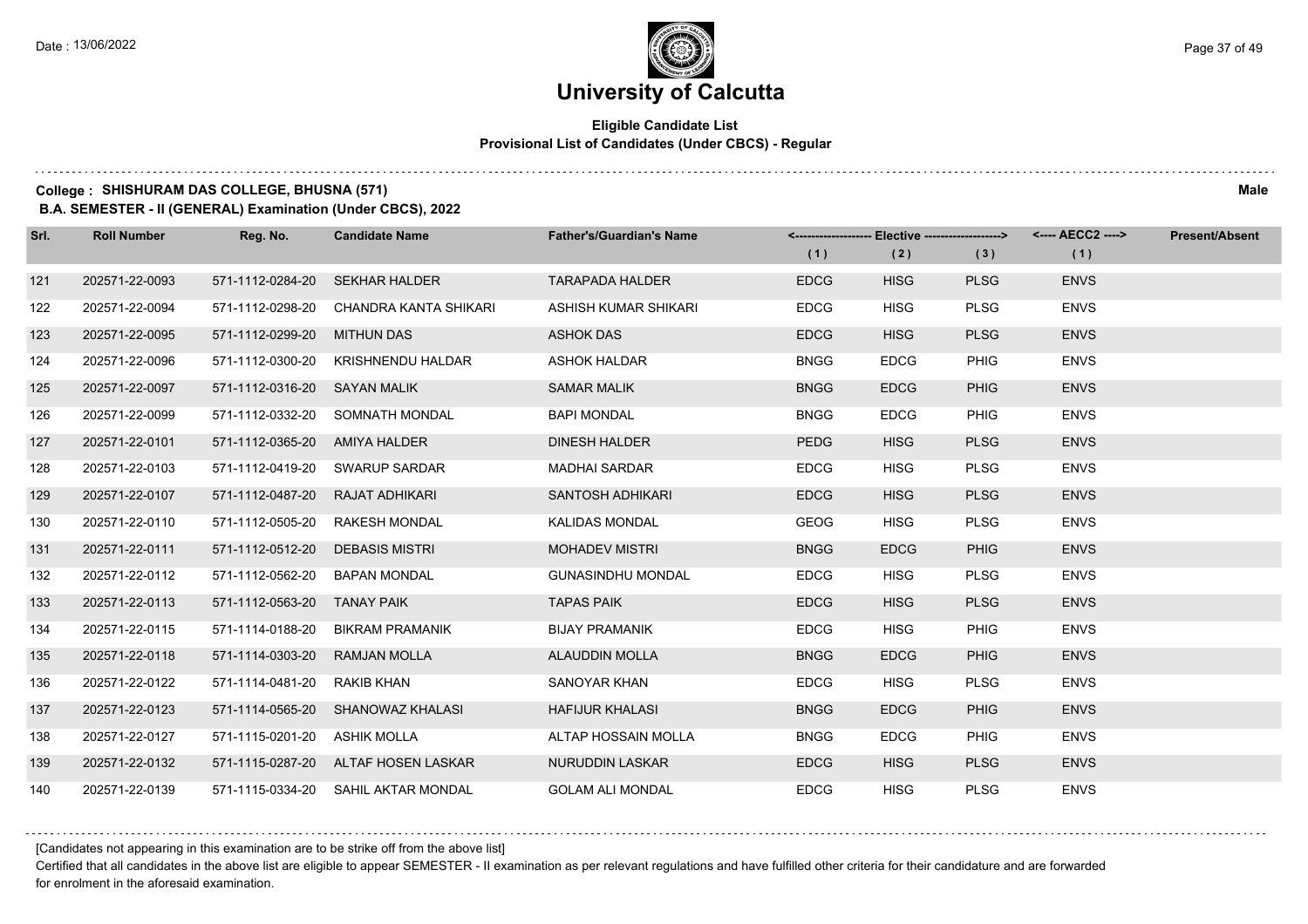### **Eligible Candidate List Provisional List of Candidates (Under CBCS) - Regular**

### **College : SHISHURAM DAS COLLEGE, BHUSNA (571) Male**

**B.A. SEMESTER - II (GENERAL) Examination (Under CBCS), 2022**

| Srl. | <b>Roll Number</b> | Reg. No.                       | <b>Candidate Name</b>                 | <b>Father's/Guardian's Name</b> |             | <------------------- Elective -------------------> |             | <---- AECC2 ----> | <b>Present/Absent</b> |
|------|--------------------|--------------------------------|---------------------------------------|---------------------------------|-------------|----------------------------------------------------|-------------|-------------------|-----------------------|
|      |                    |                                |                                       |                                 | (1)         | (2)                                                | (3)         | (1)               |                       |
| 141  | 202571-22-0141     | 571-1115-0377-20               | NASIRUDDIN MOLLA                      | LATE GOLAM RAHAMAN MOLLA        | <b>ENGG</b> | <b>EDCG</b>                                        | <b>PHIG</b> | <b>ENVS</b>       |                       |
| 142  | 202571-22-0142     |                                | 571-1115-0386-20 SUJA UDDIN KHAN      | SAMSUDDIN KHAN                  | <b>BNGG</b> | <b>EDCG</b>                                        | <b>PHIG</b> | <b>ENVS</b>       |                       |
| 143  | 202571-22-0148     | 571-1115-0433-20 KARAN SK      |                                       | <b>MUCHA SK</b>                 | <b>EDCG</b> | <b>HISG</b>                                        | <b>PLSG</b> | <b>ENVS</b>       |                       |
| 144  | 202571-22-0149     | 571-1115-0434-20               | JOSIM UDDIN SK                        | KUTUB UDDIN SK                  | <b>EDCG</b> | <b>HISG</b>                                        | <b>PLSG</b> | <b>ENVS</b>       |                       |
| 145  | 202571-22-0154     | 571-1115-0482-20               | <b>HAMIDUL SHAIKH</b>                 | <b>MAIDUL SHAIKH</b>            | <b>EDCG</b> | <b>HISG</b>                                        | <b>PLSG</b> | <b>ENVS</b>       |                       |
| 146  | 202571-22-0155     | 571-1115-0490-20               | RAIHAN MONDAL                         | <b>SAJAHAN MONDAL</b>           | <b>EDCG</b> | <b>HISG</b>                                        | <b>PLSG</b> | <b>ENVS</b>       |                       |
| 147  | 202571-22-0159     |                                | 571-1115-0519-20 ANISUR RAHAMAN MOLLA | <b>HABIBUR RAHAMAN MOLLA</b>    | <b>EDCG</b> | <b>HISG</b>                                        | <b>PLSG</b> | <b>ENVS</b>       |                       |
| 148  | 202571-22-0161     | 571-1115-0532-20               | JALAL UDDIN SK                        | <b>SK FAIJUL</b>                | <b>EDCG</b> | <b>HISG</b>                                        | <b>PLSG</b> | <b>ENVS</b>       |                       |
| 149  | 202571-22-0163     | 571-1115-0535-20               | <b>EMRAN NAJIR SK</b>                 | <b>NASIRUDDIN SK</b>            | <b>BNGG</b> | <b>EDCG</b>                                        | <b>PHIG</b> | <b>ENVS</b>       |                       |
| 150  | 202571-22-0164     | 571-1115-0542-20               | MD HASSIBUR RAHAMAN<br><b>LASKAR</b>  | <b>ISRAFIL LASKAR</b>           | <b>BNGG</b> | <b>EDCG</b>                                        | <b>PHIG</b> | <b>ENVS</b>       |                       |
| 151  | 212571-22-0001     | 571-1111-0138-21               | <b>MD FIRDOUS MOLLA</b>               | MD SHUKUR ALI MOLLA             | <b>EDCG</b> | <b>HISG</b>                                        | <b>PLSG</b> | <b>ENVS</b>       |                       |
| 152  | 212571-22-0002     | 571-1111-0145-21               | <b>BIBHAS MONDAL</b>                  | JAYDEB MONDAL                   | <b>EDCG</b> | <b>HISG</b>                                        | <b>PLSG</b> | <b>ENVS</b>       |                       |
| 153  | 212571-22-0003     | 571-1111-0146-21 TAPU PURKAIT  |                                       | UTTAM PURKAIT                   | <b>BNGG</b> | <b>PHIG</b>                                        | <b>HISG</b> | <b>ENVS</b>       |                       |
| 154  | 212571-22-0004     | 571-1111-0147-21               | SANOYAR HOSSAIN DAPTARY               | SAIFUDDIN DAPTARY               | <b>EDCG</b> | <b>HISG</b>                                        | <b>PLSG</b> | <b>ENVS</b>       |                       |
| 155  | 212571-22-0005     | 571-1111-0148-21               | <b>MOSIBUR ALI RAJ</b>                | DAIYAN ALI RAJ                  | <b>EDCG</b> | <b>HISG</b>                                        | <b>PLSG</b> | <b>ENVS</b>       |                       |
| 156  | 212571-22-0006     | 571-1111-0157-21               | MD ABUBIN SULTAN MOLLA                | MD ABUL HASEM MOLLA             | <b>EDCG</b> | <b>HISG</b>                                        | <b>PLSG</b> | <b>ENVS</b>       |                       |
| 157  | 212571-22-0007     | 571-1111-0160-21               | <b>BAIJIT SK</b>                      | <b>HAFIJUL SK</b>               | <b>EDCG</b> | <b>HISG</b>                                        | <b>PLSG</b> | <b>ENVS</b>       |                       |
| 158  | 212571-22-0008     | 571-1111-0162-21               | <b>MEHEBUB MIR</b>                    | SIRAJ MIR                       | <b>EDCG</b> | <b>HISG</b>                                        | <b>PLSG</b> | <b>ENVS</b>       |                       |
| 159  | 212571-22-0009     |                                | 571-1111-0175-21 ABDUL KHALEK GAZI    | <b>BABLU GAZI</b>               | <b>EDCG</b> | <b>HISG</b>                                        | <b>PLSG</b> | <b>ENVS</b>       |                       |
| 160  | 212571-22-0010     | 571-1111-0176-21 AJMATULLAH SK |                                       | <b>OBAIDULLAH SK</b>            | <b>PEDG</b> | <b>HISG</b>                                        | <b>PLSG</b> | <b>ENVS</b>       |                       |

[Candidates not appearing in this examination are to be strike off from the above list]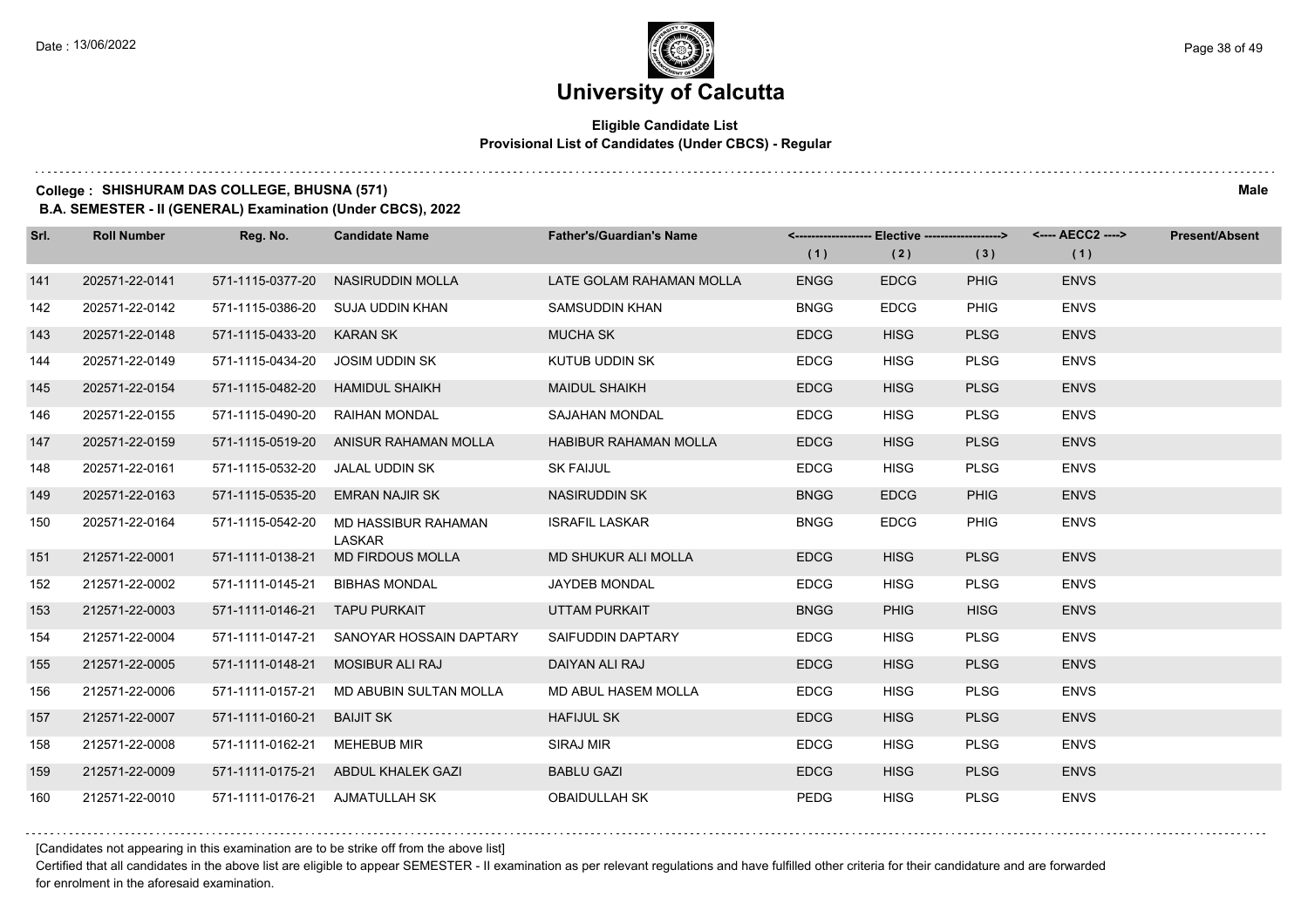### **Eligible Candidate List Provisional List of Candidates (Under CBCS) - Regular**

#### **College : SHISHURAM DAS COLLEGE, BHUSNA (571) Male**

**B.A. SEMESTER - II (GENERAL) Examination (Under CBCS), 2022**

| Srl. | <b>Roll Number</b> | Reg. No.                      | <b>Candidate Name</b>                 | <b>Father's/Guardian's Name</b> |             |             | <------------------- Elective ------------------> <---- AECC2 ----> |             | <b>Present/Absent</b> |
|------|--------------------|-------------------------------|---------------------------------------|---------------------------------|-------------|-------------|---------------------------------------------------------------------|-------------|-----------------------|
|      |                    |                               |                                       |                                 | (1)         | (2)         | (3)                                                                 | (1)         |                       |
| 161  | 212571-22-0011     | 571-1111-0182-21 YUSUF SEKH   |                                       | <b>ANOWAR SEKH</b>              | <b>EDCG</b> | <b>HISG</b> | <b>PLSG</b>                                                         | <b>ENVS</b> |                       |
| 162  | 212571-22-0012     | 571-1111-0183-21 MOSTAK SK    |                                       | <b>KAMAL SK</b>                 | <b>EDCG</b> | <b>HISG</b> | <b>PLSG</b>                                                         | <b>ENVS</b> |                       |
| 163  | 212571-22-0013     | 571-1111-0194-21 SANDIP DEY   |                                       | SHYAMAL DEY                     | <b>GEOG</b> | <b>HISG</b> | <b>PLSG</b>                                                         | <b>ENVS</b> |                       |
| 164  | 212571-22-0014     | 571-1111-0197-21 SUJIT RUIDAS |                                       | <b>PRADIP RUIDAS</b>            | <b>EDCG</b> | <b>HISG</b> | <b>PLSG</b>                                                         | <b>ENVS</b> |                       |
| 165  | 212571-22-0015     |                               | 571-1111-0209-21 SUDIP KHAMARU        | <b>MURARI KHAMARU</b>           | <b>EDCG</b> | <b>HISG</b> | <b>PLSG</b>                                                         | <b>ENVS</b> |                       |
| 166  | 212571-22-0016     | 571-1111-0211-21              | SOURAV KANRAR                         | <b>PRADIP KANRAR</b>            | <b>EDCG</b> | <b>HISG</b> | <b>PLSG</b>                                                         | <b>ENVS</b> |                       |
| 167  | 212571-22-0017     |                               | 571-1111-0212-21 SUBHAJIT BANERJEE    | <b>GOUTAM BANERJEE</b>          | <b>BNGG</b> | <b>PHIG</b> | <b>HISG</b>                                                         | <b>ENVS</b> |                       |
| 168  | 212571-22-0018     |                               | 571-1111-0218-21 SAHABUDDIN MIR       | <b>JAKIR MIR</b>                | <b>EDCG</b> | <b>HISG</b> | <b>PLSG</b>                                                         | <b>ENVS</b> |                       |
| 169  | 212571-22-0019     |                               | 571-1111-0221-21 MIRAJ UDDIN MOLLICK  | SAMSUL HUDA MOLLICK             | <b>EDCG</b> | <b>HISG</b> | <b>PLSG</b>                                                         | <b>ENVS</b> |                       |
| 170  | 212571-22-0020     | 571-1111-0224-21              | ARPAN KAYAL                           | <b>DEBASIS KAYAL</b>            | <b>BNGG</b> | <b>PHIG</b> | <b>HISG</b>                                                         | <b>ENVS</b> |                       |
| 171  | 212571-22-0021     |                               | 571-1111-0225-21 KISHORE KUMAR MONDAL | DHANANJAY MONDAL                | <b>EDCG</b> | <b>HISG</b> | <b>PLSG</b>                                                         | <b>ENVS</b> |                       |
| 172  | 212571-22-0022     |                               | 571-1111-0227-21 TAUFIKH HOSSEN SK    | <b>HABIB ALI SEKH</b>           | <b>EDCG</b> | <b>HISG</b> | <b>PLSG</b>                                                         | <b>ENVS</b> |                       |
| 173  | 212571-22-0023     | 571-1111-0229-21 RAHID MOLLA  |                                       | <b>RAFIQUE MOLLA</b>            | <b>EDCG</b> | <b>HISG</b> | <b>PLSG</b>                                                         | <b>ENVS</b> |                       |
| 174  | 212571-22-0024     | 571-1111-0247-21 NURALAM SK   |                                       | <b>NUREL SK</b>                 | <b>EDCG</b> | <b>HISG</b> | <b>PLSG</b>                                                         | <b>ENVS</b> |                       |
| 175  | 212571-22-0025     | 571-1111-0281-21 SUJON NASKAR |                                       | <b>SWAPAN NASKAR</b>            | <b>EDCG</b> | <b>HISG</b> | <b>PLSG</b>                                                         | <b>ENVS</b> |                       |
| 176  | 212571-22-0026     | 571-1111-0284-21 ANUMOY JANA  |                                       | NADIRAM JANA                    | <b>EDCG</b> | <b>HISG</b> | <b>PLSG</b>                                                         | <b>ENVS</b> |                       |
| 177  | 212571-22-0027     | 571-1111-0300-21 FIRDOS MOLLA |                                       | <b>MASRAF MOLLA</b>             | <b>BNGG</b> | <b>PHIG</b> | <b>HISG</b>                                                         | <b>ENVS</b> |                       |
| 178  | 212571-22-0028     | 571-1111-0314-21 RAJJAK KHAN  |                                       | ARSED KHAN                      | <b>EDCG</b> | <b>HISG</b> | <b>PLSG</b>                                                         | <b>ENVS</b> |                       |
| 179  | 212571-22-0029     | 571-1111-0315-21 RAJ MOLLA    |                                       | <b>MAIDUL MOLLA</b>             | <b>EDCG</b> | <b>HISG</b> | <b>PLSG</b>                                                         | <b>ENVS</b> |                       |
| 180  | 212571-22-0030     |                               | 571-1111-0317-21 MAIBUR RAHAMAN PAIK  | MOSIYAR RAHAMAN PAIK            | <b>EDCG</b> | <b>HISG</b> | <b>PLSG</b>                                                         | <b>ENVS</b> |                       |

[Candidates not appearing in this examination are to be strike off from the above list]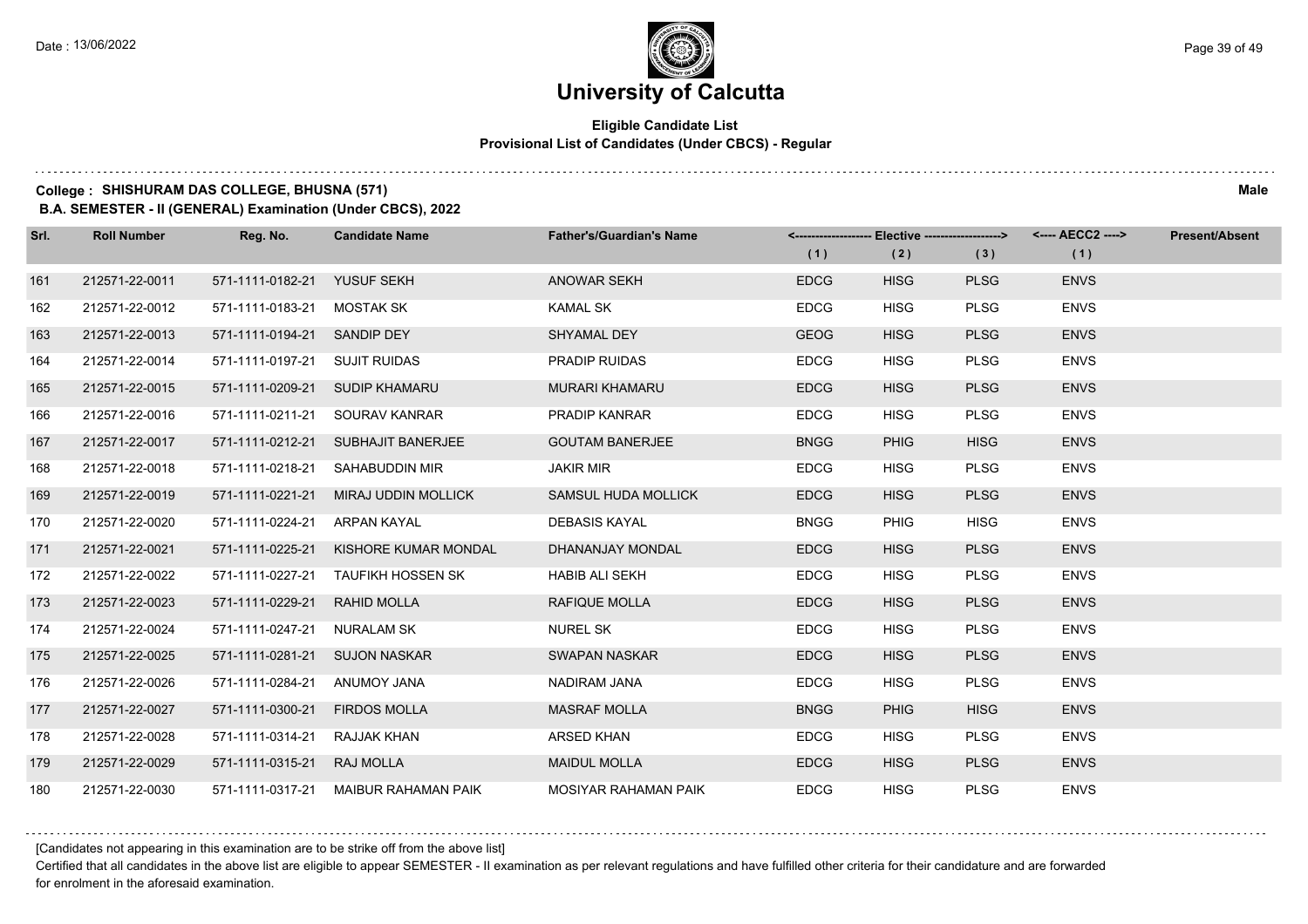### **Eligible Candidate List Provisional List of Candidates (Under CBCS) - Regular**

#### **College : SHISHURAM DAS COLLEGE, BHUSNA (571) Male**

**B.A. SEMESTER - II (GENERAL) Examination (Under CBCS), 2022**

| Srl. | <b>Roll Number</b> | Reg. No.                      | <b>Candidate Name</b>                  | <b>Father's/Guardian's Name</b> | <------------------- Elective ------------------> |             |             | <---- AECC2 ----> | <b>Present/Absent</b> |
|------|--------------------|-------------------------------|----------------------------------------|---------------------------------|---------------------------------------------------|-------------|-------------|-------------------|-----------------------|
|      |                    |                               |                                        |                                 | (1)                                               | (2)         | (3)         | (1)               |                       |
| 181  | 212571-22-0031     | 571-1111-0319-21              | <b>MINHAZ MOLLA</b>                    | <b>JAHANGIR MOLLA</b>           | <b>EDCG</b>                                       | <b>HISG</b> | <b>PLSG</b> | <b>ENVS</b>       |                       |
| 182  | 212571-22-0032     | 571-1111-0321-21              | SARIFUL PALOWAN                        | ERAD ALI PALOWAN                | <b>EDCG</b>                                       | <b>HISG</b> | <b>PLSG</b> | <b>ENVS</b>       |                       |
| 183  | 212571-22-0033     |                               | 571-1111-0322-21 SAMIN AFTAR MOLLA     | <b>FIROZ MOLLA</b>              | <b>EDCG</b>                                       | <b>HISG</b> | <b>PLSG</b> | <b>ENVS</b>       |                       |
| 184  | 212571-22-0034     |                               | 571-1111-0323-21 HOSSEN JAMADER        | YASIN JAMADER                   | <b>EDCG</b>                                       | <b>HISG</b> | <b>PLSG</b> | <b>ENVS</b>       |                       |
| 185  | 212571-22-0035     | 571-1111-0334-21              | <b>IKTIAR SK</b>                       | SAHAJAMAL SK                    | <b>EDCG</b>                                       | <b>HISG</b> | <b>PLSG</b> | <b>ENVS</b>       |                       |
| 186  | 212571-22-0036     |                               | 571-1111-0336-21 SAHIDUL ISLAM SK      | ABBAS ALI SK                    | <b>EDCG</b>                                       | <b>HISG</b> | <b>PLSG</b> | <b>ENVS</b>       |                       |
| 187  | 212571-22-0037     | 571-1111-0342-21 SAHIL SK     |                                        | <b>ABDUL RAFIK SK</b>           | <b>EDCG</b>                                       | <b>HISG</b> | <b>PLSG</b> | <b>ENVS</b>       |                       |
| 188  | 212571-22-0038     | 571-1111-0343-21 RAMIJ SK     |                                        | <b>BABURALI SK</b>              | <b>BNGG</b>                                       | <b>PHIG</b> | <b>HISG</b> | <b>ENVS</b>       |                       |
| 189  | 212571-22-0039     | 571-1111-0346-21 SAMAR HALDER |                                        | UTTAM HALDER                    | <b>BNGG</b>                                       | <b>PHIG</b> | <b>HISG</b> | <b>ENVS</b>       |                       |
| 190  | 212571-22-0040     | 571-1111-0361-21              | SEKH FORIDUL ISLAM                     | <b>SEKH MUJIBUR RAHMAN</b>      | <b>EDCG</b>                                       | <b>HISG</b> | <b>PLSG</b> | <b>ENVS</b>       |                       |
| 191  | 212571-22-0041     |                               | 571-1111-0367-21 HASANUR JAMAN MALLICK | LATE SAIFULLA MALLICK           | <b>EDCG</b>                                       | <b>HISG</b> | <b>PLSG</b> | <b>ENVS</b>       |                       |
| 192  | 212571-22-0042     |                               | 571-1111-0380-21 SYED IMRAN BASIR      | SYED IJAJUR RAHAMAN             | <b>EDCG</b>                                       | <b>HISG</b> | <b>PLSG</b> | <b>ENVS</b>       |                       |
| 193  | 212571-22-0043     | 571-1111-0382-21              | OMOR FARUK HALDER                      | <b>SUROL HALDER</b>             | <b>EDCG</b>                                       | <b>HISG</b> | <b>PLSG</b> | <b>ENVS</b>       |                       |
| 194  | 212571-22-0044     | 571-1111-0395-21              | IYAKUB ALI BEG                         | <b>MAHASIN BEG</b>              | <b>EDCG</b>                                       | <b>HISG</b> | <b>PLSG</b> | <b>ENVS</b>       |                       |
| 195  | 212571-22-0045     | 571-1111-0398-21              | MASUDUR RAHAMAN BEG                    | <b>MOBARAK ALI BEG</b>          | <b>EDCG</b>                                       | <b>HISG</b> | <b>PLSG</b> | <b>ENVS</b>       |                       |
| 196  | 212571-22-0046     | 571-1111-0430-21              | SAHARIYAR RAHAMAN KHAN                 | MD SOWKAT ALI KHAN              | <b>EDCG</b>                                       | <b>HISG</b> | <b>PLSG</b> | <b>ENVS</b>       |                       |
| 197  | 212571-22-0047     |                               | 571-1111-0445-21 ANIMESH GHOSH         | <b>SANKAR GHOSH</b>             | <b>EDCG</b>                                       | <b>HISG</b> | <b>PLSG</b> | <b>ENVS</b>       |                       |
| 198  | 212571-22-0048     |                               | 571-1111-0446-21 SANDIP MONDAL         | <b>PRADIP MONDAL</b>            | <b>EDCG</b>                                       | <b>HISG</b> | <b>PLSG</b> | <b>ENVS</b>       |                       |
| 199  | 212571-22-0049     | 571-1111-0449-21              | KAOSAR GAYEN                           | <b>SULTAN GAYEN</b>             | <b>EDCG</b>                                       | <b>HISG</b> | <b>PLSG</b> | <b>ENVS</b>       |                       |
| 200  | 212571-22-0050     | 571-1111-0456-21 MOYAJ LASKAR |                                        | <b>HASIBUR RAHAMAN LASKAR</b>   | <b>EDCG</b>                                       | <b>HISG</b> | <b>PLSG</b> | <b>ENVS</b>       |                       |

[Candidates not appearing in this examination are to be strike off from the above list]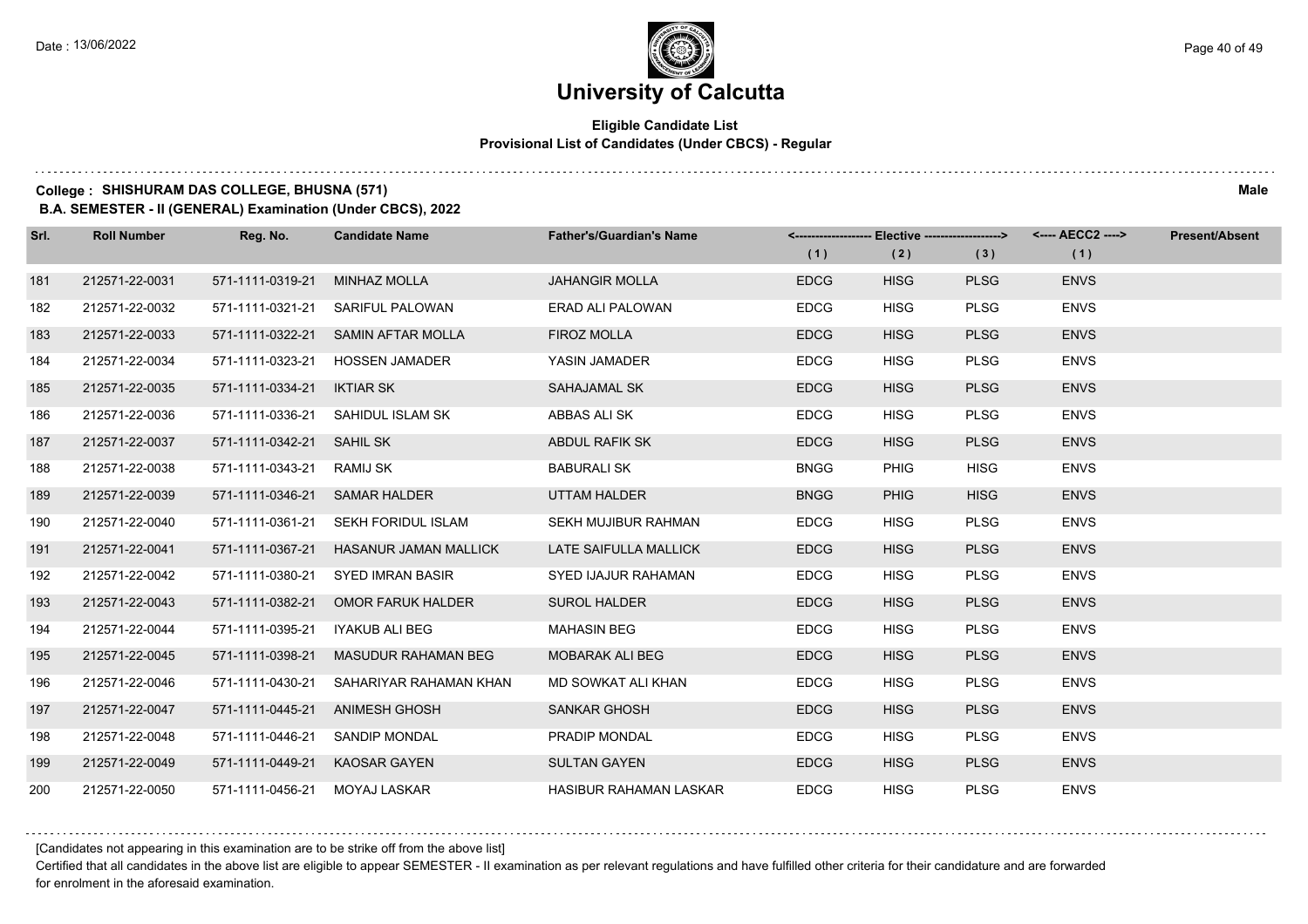### **Eligible Candidate List Provisional List of Candidates (Under CBCS) - Regular**

### **College : SHISHURAM DAS COLLEGE, BHUSNA (571) Male**

**B.A. SEMESTER - II (GENERAL) Examination (Under CBCS), 2022**

| Srl. | <b>Roll Number</b> | Reg. No.         | <b>Candidate Name</b>             | <b>Father's/Guardian's Name</b> |             | <------------------- Elective ------------------> |             | <---- AECC2 ----> | <b>Present/Absent</b> |
|------|--------------------|------------------|-----------------------------------|---------------------------------|-------------|---------------------------------------------------|-------------|-------------------|-----------------------|
|      |                    |                  |                                   |                                 | (1)         | (2)                                               | (3)         | (1)               |                       |
| 201  | 212571-22-0051     | 571-1111-0465-21 | <b>SAHIL SHAIKH</b>               | <b>GIASUDDIN SHAIKH</b>         | <b>BNGG</b> | <b>PHIG</b>                                       | <b>HISG</b> | <b>ENVS</b>       |                       |
| 202  | 212571-22-0052     | 571-1111-0469-21 | <b>SYED SANIMUL</b>               | SYED APIUL HAQUE                | <b>BNGG</b> | <b>PHIG</b>                                       | <b>HISG</b> | <b>ENVS</b>       |                       |
| 203  | 212571-22-0053     | 571-1111-0489-21 | SYED ABBAS UDDIN                  | SYED JAKIR HOSSAIN              | <b>EDCG</b> | <b>HISG</b>                                       | <b>PLSG</b> | <b>ENVS</b>       |                       |
| 204  | 212571-22-0054     | 571-1111-0501-21 | SAHID ANOWAR NAIYA                | MAHIUDDIN NAIYA                 | <b>EDCG</b> | <b>HISG</b>                                       | <b>PLSG</b> | <b>ENVS</b>       |                       |
| 205  | 212571-22-0055     | 571-1111-0516-21 | KABIRUL GHORAMI                   | ANOWAR ALI GHORAMI              | <b>EDCG</b> | <b>HISG</b>                                       | <b>PLSG</b> | <b>ENVS</b>       |                       |
| 206  | 212571-22-0056     | 571-1111-0518-21 | ARMAN AHAMED GAZI                 | MOHIUDDIN GAZI                  | <b>EDCG</b> | <b>HISG</b>                                       | <b>PLSG</b> | <b>ENVS</b>       |                       |
| 207  | 212571-22-0057     | 571-1111-0519-21 | KAZI SAHIN AHAMED                 | KAZI ABUL ATA                   | <b>EDCG</b> | <b>HISG</b>                                       | <b>PLSG</b> | <b>ENVS</b>       |                       |
| 208  | 212571-22-0058     | 571-1111-0523-21 | ABUL KASEM MOLLA                  | <b>NACHHIM MOLLA</b>            | <b>EDCG</b> | <b>HISG</b>                                       | <b>PLSG</b> | <b>ENVS</b>       |                       |
| 209  | 212571-22-0059     | 571-1111-0533-21 | <b>MADHU GHORUI</b>               | <b>BHAKTI PADA GHORUI</b>       | <b>BNGG</b> | <b>PHIG</b>                                       | <b>HISG</b> | <b>ENVS</b>       |                       |
| 210  | 212571-22-0060     | 571-1111-0534-21 | <b>SAMRAT GAZI</b>                | <b>ESRAFIL GAZI</b>             | <b>EDCG</b> | <b>HISG</b>                                       | <b>PLSG</b> | <b>ENVS</b>       |                       |
| 211  | 212571-22-0061     | 571-1111-0535-21 | ABDUL BARI GAZI                   | RIYAJUL GAZI                    | <b>EDCG</b> | <b>HISG</b>                                       | <b>PLSG</b> | <b>ENVS</b>       |                       |
| 212  | 212571-22-0062     | 571-1111-0545-21 | SAMIUL HASSAN MOLLA               | MD SHYAMSUL ALAM MOLLA          | <b>EDCG</b> | <b>HISG</b>                                       | <b>PLSG</b> | <b>ENVS</b>       |                       |
| 213  | 212571-22-0063     | 571-1111-0549-21 | RAHUL KANJI                       | <b>LATE ASIM KANJI</b>          | <b>EDCG</b> | <b>HISG</b>                                       | <b>PLSG</b> | <b>ENVS</b>       |                       |
| 214  | 212571-22-0064     | 571-1111-0560-21 | RAJIBUL MOLLA                     | <b>RASID MOLLA</b>              | <b>EDCG</b> | <b>HISG</b>                                       | <b>PLSG</b> | <b>ENVS</b>       |                       |
| 215  | 212571-22-0065     | 571-1111-0566-21 | SAKIL ANSARI PAIK                 | <b>MUSPIKAR PAIK</b>            | <b>EDCG</b> | <b>HISG</b>                                       | <b>PLSG</b> | <b>ENVS</b>       |                       |
| 216  | 212571-22-0066     | 571-1111-0567-21 | <b>RUPAM BURMAN</b>               | <b>GOUTAM BURMAN</b>            | <b>EDCG</b> | <b>HISG</b>                                       | <b>PLSG</b> | <b>ENVS</b>       |                       |
| 217  | 212571-22-0067     | 571-1111-0569-21 | SAKIBUL SK                        | <b>MONIRUL SK</b>               | <b>EDCG</b> | <b>HISG</b>                                       | <b>PLSG</b> | <b>ENVS</b>       |                       |
| 218  | 212571-22-0068     | 571-1111-0571-21 | <b>GIASUDDIN SK</b>               | ADIL SK                         | <b>EDCG</b> | <b>HISG</b>                                       | <b>PLSG</b> | <b>ENVS</b>       |                       |
| 219  | 212571-22-0069     | 571-1111-0574-21 | <b>SUMAN GUCHHAIT</b>             | DHANANJAY GUCHHAIT              | <b>EDCG</b> | <b>HISG</b>                                       | <b>PLSG</b> | <b>ENVS</b>       |                       |
| 220  | 212571-22-0070     |                  | 571-1111-0585-21 RAKESH ALI MOLLA | <b>HASIBUL MOLLA</b>            | <b>EDCG</b> | <b>HISG</b>                                       | <b>PLSG</b> | <b>ENVS</b>       |                       |

[Candidates not appearing in this examination are to be strike off from the above list]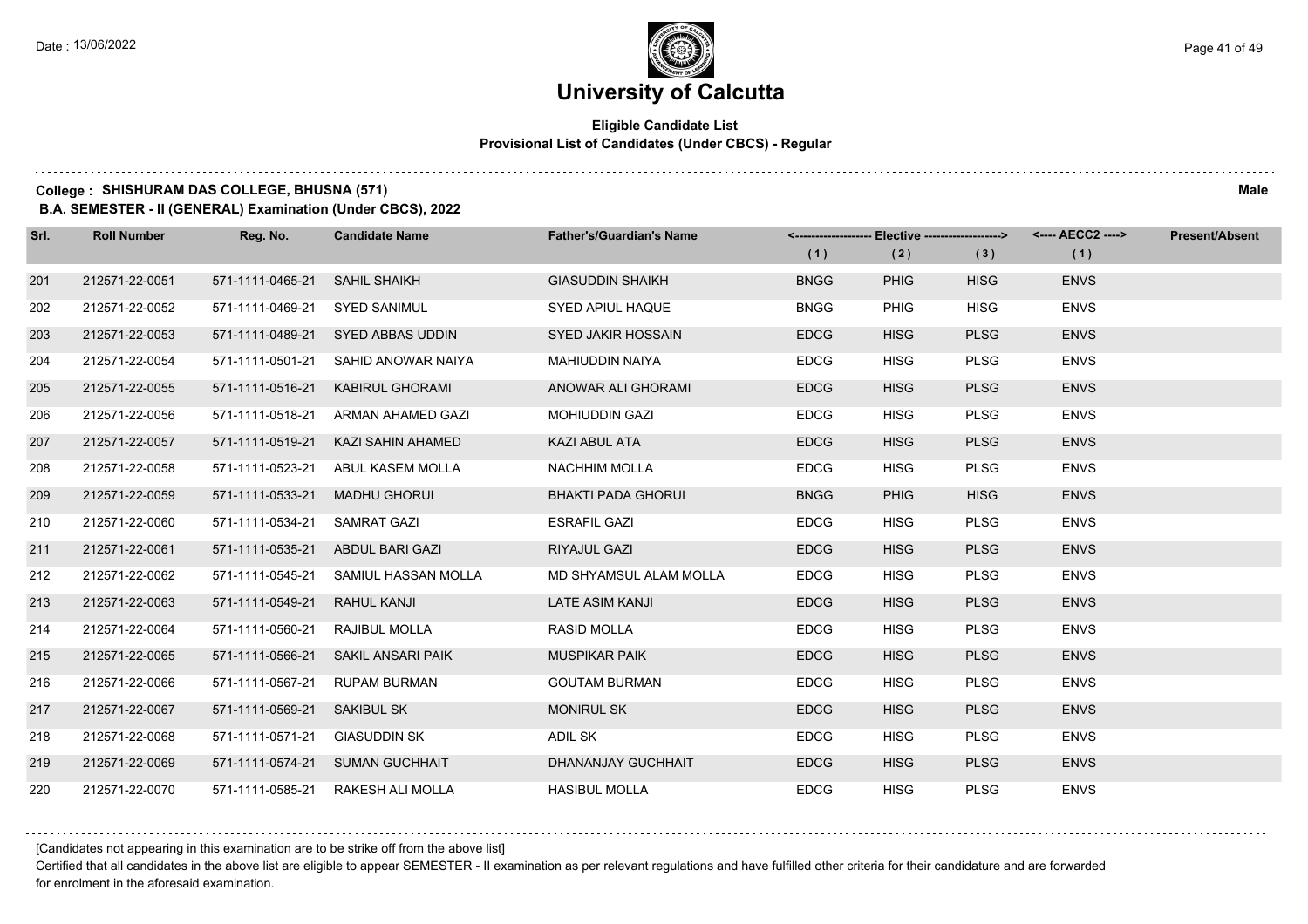#### **Eligible Candidate List Provisional List of Candidates (Under CBCS) - Regular**

#### **College : SHISHURAM DAS COLLEGE, BHUSNA (571) Male**

**B.A. SEMESTER - II (GENERAL) Examination (Under CBCS), 2022**

| Srl. | <b>Roll Number</b> | Reg. No.                  | <b>Candidate Name</b>      | <b>Father's/Guardian's Name</b> | (1)         | <------------------- Elective ------------------><br>(2) | (3)         | <---- AECC2 ----><br>(1) | <b>Present/Absent</b> |
|------|--------------------|---------------------------|----------------------------|---------------------------------|-------------|----------------------------------------------------------|-------------|--------------------------|-----------------------|
| 221  | 212571-22-0071     | 571-1111-0588-21          | SAMIM AHAMED CHOWDHURY     | SAFIULLA CHOWDHURY              | <b>EDCG</b> | <b>HISG</b>                                              | <b>PLSG</b> | <b>ENVS</b>              |                       |
| 222  | 212571-22-0072     | 571-1111-0589-21          | AMIN UDDIN SK              | <b>NUR AMIN SK</b>              | <b>EDCG</b> | <b>HISG</b>                                              | <b>PLSG</b> | <b>ENVS</b>              |                       |
| 223  | 212571-22-0073     | 571-1111-0592-21          | <b>MATIBULLA SEIKH</b>     | <b>NUR AMIN SEIKH</b>           | <b>EDCG</b> | <b>HISG</b>                                              | <b>PLSG</b> | <b>ENVS</b>              |                       |
| 224  | 212571-22-0074     | 571-1111-0594-21          | AYAN CHANDRA               | ALOK CHANDRA                    | <b>EDCG</b> | <b>HISG</b>                                              | <b>PLSG</b> | <b>ENVS</b>              |                       |
| 225  | 212571-22-0075     | 571-1111-0596-21          | SAKLAIN MOSTAK SANPUL      | ABDUL MOMIN SANPUI              | <b>EDCG</b> | <b>HISG</b>                                              | <b>PLSG</b> | <b>ENVS</b>              |                       |
| 226  | 212571-22-0076     | 571-1111-0607-21          | <b>MRINAL MONDAL</b>       | ASIM KUMAR MONDAL               | <b>EDCG</b> | <b>HISG</b>                                              | <b>PLSG</b> | <b>ENVS</b>              |                       |
| 227  | 212571-22-0077     | 571-1111-0610-21          | <b>MARUF HOSSAIN MOLLA</b> | <b>SAJAMAL MOLLA</b>            | <b>EDCG</b> | <b>HISG</b>                                              | <b>PLSG</b> | <b>ENVS</b>              |                       |
| 228  | 212571-22-0078     | 571-1111-0611-21          | <b>ARIF MOLLA</b>          | ATIAR RAHAMAN MOLLA             | <b>EDCG</b> | <b>HISG</b>                                              | <b>PLSG</b> | <b>ENVS</b>              |                       |
| 229  | 212571-22-0079     | 571-1111-0615-21          | MD KAMRUJ JAMAN SK         | MD KHAYRUL ALAM SK              | <b>EDCG</b> | <b>HISG</b>                                              | <b>PLSG</b> | <b>ENVS</b>              |                       |
| 230  | 212571-22-0080     | 571-1111-0616-21          | <b>KHOTIBUL SEKH</b>       | AIRUP ALI SK                    | <b>EDCG</b> | <b>HISG</b>                                              | <b>PLSG</b> | <b>ENVS</b>              |                       |
| 231  | 212571-22-0081     | 571-1111-0617-21 ASLAM SK |                            | <b>FAJUL SK</b>                 | <b>EDCG</b> | <b>HISG</b>                                              | <b>PLSG</b> | <b>ENVS</b>              |                       |
| 232  | 212571-22-0082     | 571-1111-0638-21          | KAUSHIK CHAKROBORTY        | <b>TAPAN CHAKROBORTY</b>        | <b>EDCG</b> | <b>HISG</b>                                              | <b>PLSG</b> | <b>ENVS</b>              |                       |
| 233  | 212571-22-0083     | 571-1111-0639-21          | JIT HALDER                 | PRASANTA HALDER                 | <b>PEDG</b> | <b>HISG</b>                                              | <b>PLSG</b> | <b>ENVS</b>              |                       |
| 234  | 212571-22-0084     | 571-1111-0640-21          | NILADRI SANTRA             | DIBYENDU SANTRA                 | <b>EDCG</b> | <b>HISG</b>                                              | <b>PLSG</b> | <b>ENVS</b>              |                       |
| 235  | 212571-22-0085     | 571-1111-0657-21          | <b>UJJAL NASKAR</b>        | <b>GOBINDA NASKAR</b>           | <b>PEDG</b> | <b>HISG</b>                                              | <b>PLSG</b> | <b>ENVS</b>              |                       |
| 236  | 212571-22-0086     | 571-1111-0658-21          | <b>SURAJ SEKH</b>          | SAIDUL SEKH                     | <b>EDCG</b> | <b>HISG</b>                                              | <b>PLSG</b> | <b>ENVS</b>              |                       |
| 237  | 212571-22-0087     | 571-1111-0659-21          | SAHID AFRIDI WADI MOLLA    | <b>NURJAMAL MOLLA</b>           | <b>EDCG</b> | <b>HISG</b>                                              | <b>PLSG</b> | <b>ENVS</b>              |                       |
| 238  | 212571-22-0088     | 571-1111-0660-21          | <b>TOYMUDDIN SHEIKH</b>    | <b>SAJAHAN SHEIKH</b>           | <b>PEDG</b> | <b>HISG</b>                                              | <b>PLSG</b> | <b>ENVS</b>              |                       |
| 239  | 212571-22-0089     | 571-1111-0662-21          | <b>HABIBUL MOLLA</b>       | <b>ANOWAR MOLLA</b>             | <b>EDCG</b> | <b>HISG</b>                                              | <b>PLSG</b> | <b>ENVS</b>              |                       |
| 240  | 212571-22-0090     | 571-1111-0665-21          | SAMIJ ALI SK               | SABIR ALI SK                    | <b>EDCG</b> | <b>HISG</b>                                              | <b>PLSG</b> | <b>ENVS</b>              |                       |

[Candidates not appearing in this examination are to be strike off from the above list]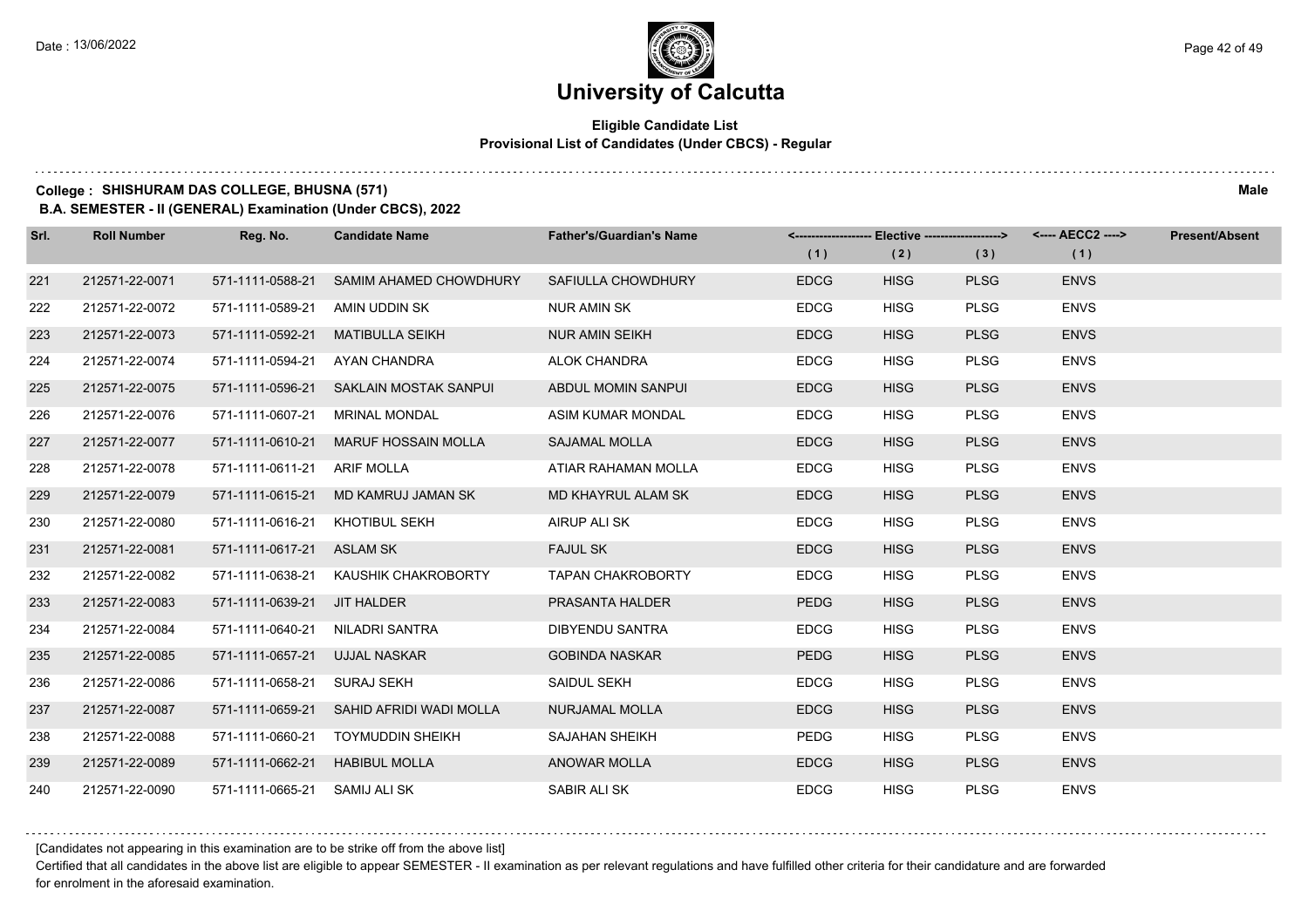### **Eligible Candidate List Provisional List of Candidates (Under CBCS) - Regular**

#### **College : SHISHURAM DAS COLLEGE, BHUSNA (571) Male**

**B.A. SEMESTER - II (GENERAL) Examination (Under CBCS), 2022**

| Srl. | <b>Roll Number</b> | Reg. No.                    | <b>Candidate Name</b> | <b>Father's/Guardian's Name</b> |             | <-------------------- Elective -------------------> |             | <---- AECC2 ----> | <b>Present/Absent</b> |
|------|--------------------|-----------------------------|-----------------------|---------------------------------|-------------|-----------------------------------------------------|-------------|-------------------|-----------------------|
|      |                    |                             |                       |                                 | (1)         | (2)                                                 | (3)         | (1)               |                       |
| 241  | 212571-22-0091     | 571-1111-0668-21            | HASANUR RAHAMAN MOLLA | ABED ALI MOLLA                  | <b>EDCG</b> | <b>HISG</b>                                         | <b>PLSG</b> | <b>ENVS</b>       |                       |
| 242  | 212571-22-0092     | 571-1111-0670-21            | RAKIB PALOWAN         | <b>MONIRUL PALOWAN</b>          | <b>EDCG</b> | <b>HISG</b>                                         | <b>PLSG</b> | <b>ENVS</b>       |                       |
| 243  | 212571-22-0093     | 571-1111-0675-21            | <b>RAKIB MOLLA</b>    | <b>FIRDAUS MOLLA</b>            | <b>EDCG</b> | <b>HISG</b>                                         | <b>PLSG</b> | <b>ENVS</b>       |                       |
| 244  | 212571-22-0094     | 571-1111-0676-21            | NITTANANDA HALDER     | <b>GOUR GOPAL HALDER</b>        | <b>EDCG</b> | <b>HISG</b>                                         | <b>PLSG</b> | <b>ENVS</b>       |                       |
| 245  | 212571-22-0095     | 571-1111-0677-21            | SUBHASHIS MONDAL      | <b>MRITUNJOY MONDAL</b>         | <b>EDCG</b> | <b>HISG</b>                                         | <b>PLSG</b> | <b>ENVS</b>       |                       |
| 246  | 212571-22-0096     | 571-1111-0682-21            | <b>ABHIJIT KANTAL</b> | <b>ARUN KANTAL</b>              | <b>EDCG</b> | <b>HISG</b>                                         | <b>PLSG</b> | <b>ENVS</b>       |                       |
| 247  | 212571-22-0097     | 571-1111-0684-21            | AMIR HOSSEN SEKH      | AKKAS ALI SEKH                  | <b>GEOG</b> | <b>HISG</b>                                         | <b>PLSG</b> | <b>ENVS</b>       |                       |
| 248  | 212571-22-0098     | 571-1111-0685-21            | NAJIR ALAM JAMADAR    | <b>GAFUR JAMADAR</b>            | <b>EDCG</b> | <b>HISG</b>                                         | <b>PLSG</b> | <b>ENVS</b>       |                       |
| 249  | 212571-22-0099     | 571-1111-0686-21            | <b>HALIM KHAN</b>     | <b>ILIUS KHAN</b>               | <b>EDCG</b> | <b>HISG</b>                                         | <b>PLSG</b> | <b>ENVS</b>       |                       |
| 250  | 212571-22-0100     | 571-1111-0687-21            | ASHIS MOLLA           | <b>HASIBUL MOLLA</b>            | <b>EDCG</b> | <b>HISG</b>                                         | <b>PLSG</b> | <b>ENVS</b>       |                       |
| 251  | 212571-22-0101     | 571-1111-0688-21            | <b>AMAN MOLLA</b>     | SAIFUL MOLLA                    | <b>EDCG</b> | <b>HISG</b>                                         | <b>PLSG</b> | <b>ENVS</b>       |                       |
| 252  | 212571-22-0102     | 571-1111-0696-21            | RAKESH UDDIN SK       | <b>RABIYAL SK</b>               | <b>EDCG</b> | <b>HISG</b>                                         | <b>PLSG</b> | <b>ENVS</b>       |                       |
| 253  | 212571-22-0103     | 571-1111-0697-21            | <b>KARIBULLA KHAN</b> | SOYEB KHAN                      | <b>BNGG</b> | <b>PHIG</b>                                         | <b>HISG</b> | <b>ENVS</b>       |                       |
| 254  | 212571-22-0104     | 571-1111-0698-21            | RAMIJ KHAN            | MD SAMIUN KABIR KHAN            | <b>BNGG</b> | <b>PHIG</b>                                         | <b>HISG</b> | <b>ENVS</b>       |                       |
| 255  | 212571-22-0105     | 571-1111-0701-21            | <b>SK AHASIONULLA</b> | <b>SK ROFIKUL</b>               | <b>EDCG</b> | <b>HISG</b>                                         | <b>PLSG</b> | <b>ENVS</b>       |                       |
| 256  | 212571-22-0106     | 571-1111-0703-21            | ARBAJ SK              | <b>SK MUSTABA</b>               | <b>EDCG</b> | <b>HISG</b>                                         | <b>PLSG</b> | <b>ENVS</b>       |                       |
| 257  | 212571-22-0107     | 571-1111-0707-21            | SANJU JAMADAR         | ABUL HOSEN JAMADAR              | <b>GEOG</b> | <b>HISG</b>                                         | <b>PLSG</b> | <b>ENVS</b>       |                       |
| 258  | 212571-22-0108     | 571-1111-0712-21            | MOSTAK AHMED KHAN     | <b>MAHABUB KHAN</b>             | <b>BNGG</b> | <b>PHIG</b>                                         | <b>HISG</b> | <b>ENVS</b>       |                       |
| 259  | 212571-22-0109     | 571-1111-0720-21            | <b>SURAJ MONDAL</b>   | <b>SUJIT MONDAL</b>             | <b>EDCG</b> | <b>HISG</b>                                         | <b>PLSG</b> | <b>ENVS</b>       |                       |
| 260  | 212571-22-0110     | 571-1111-0721-21 TABARAK SK |                       | <b>JAFAR SK</b>                 | <b>EDCG</b> | <b>HISG</b>                                         | <b>PLSG</b> | <b>ENVS</b>       |                       |

[Candidates not appearing in this examination are to be strike off from the above list]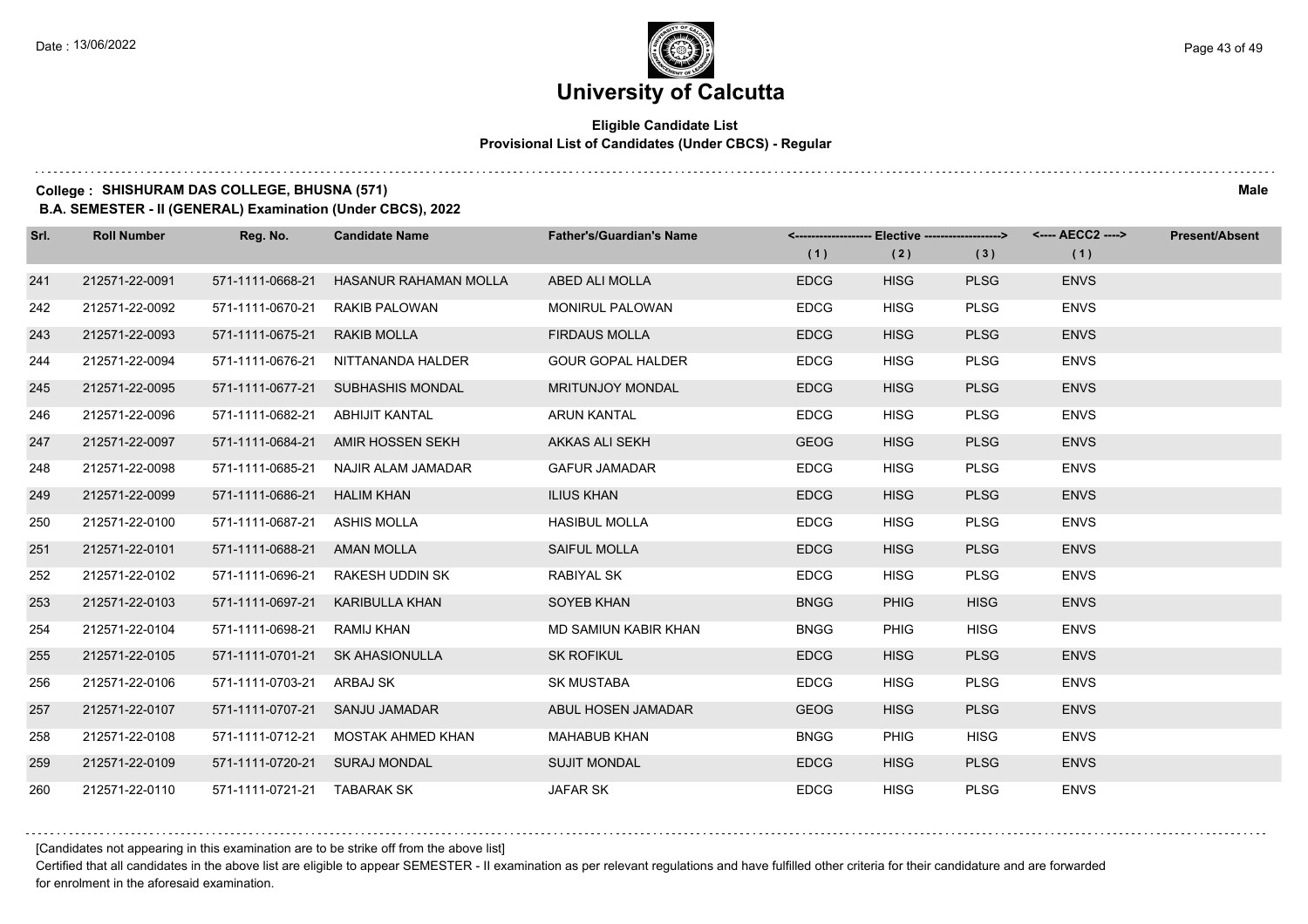### **Eligible Candidate List Provisional List of Candidates (Under CBCS) - Regular**

### **College : SHISHURAM DAS COLLEGE, BHUSNA (571) Male**

**B.A. SEMESTER - II (GENERAL) Examination (Under CBCS), 2022**

| Srl. | <b>Roll Number</b> | Reg. No.                  | <b>Candidate Name</b>            | <b>Father's/Guardian's Name</b> | <------------------- Elective ------------------><br>(1) | (2)         | (3)         | <---- AECC2 ----><br>(1) | <b>Present/Absent</b> |
|------|--------------------|---------------------------|----------------------------------|---------------------------------|----------------------------------------------------------|-------------|-------------|--------------------------|-----------------------|
|      |                    |                           |                                  |                                 |                                                          |             |             |                          |                       |
| 261  | 212571-22-0111     | 571-1111-0722-21          | <b>MOMTAJAL SK</b>               | LATE ABU KHAYER SK              | <b>EDCG</b>                                              | <b>HISG</b> | <b>PLSG</b> | <b>ENVS</b>              |                       |
| 262  | 212571-22-0112     | 571-1111-0741-21          | <b>DIPANKAR MONDAL</b>           | <b>BARUN MONDAL</b>             | <b>EDCG</b>                                              | <b>HISG</b> | <b>PLSG</b> | <b>ENVS</b>              |                       |
| 263  | 212571-22-0113     |                           | 571-1111-0742-21 SRIMANTA HALDER | PRADYUT HALDER                  | <b>EDCG</b>                                              | <b>HISG</b> | <b>PLSG</b> | <b>ENVS</b>              |                       |
| 264  | 212571-22-0115     | 571-1112-0161-21          | SANJIT KUMAR HALDAR              | <b>RABIN HALDAR</b>             | <b>PEDG</b>                                              | <b>HISG</b> | <b>PLSG</b> | <b>ENVS</b>              |                       |
| 265  | 212571-22-0116     | 571-1112-0171-21          | NILOY MONDAL                     | <b>NARESH MONDAL</b>            | <b>EDCG</b>                                              | <b>HISG</b> | <b>PLSG</b> | <b>ENVS</b>              |                       |
| 266  | 212571-22-0117     | 571-1112-0172-21          | SHUVAJIT HALDER                  | <b>BIJAN HALDER</b>             | <b>EDCG</b>                                              | <b>HISG</b> | <b>PLSG</b> | <b>ENVS</b>              |                       |
| 267  | 212571-22-0118     | 571-1112-0173-21          | <b>SANDIP SARDAR</b>             | PRAKASH SARDAR                  | <b>PEDG</b>                                              | <b>HISG</b> | <b>PLSG</b> | <b>ENVS</b>              |                       |
| 268  | 212571-22-0119     | 571-1112-0174-21          | <b>BISWAJIT MISTRI</b>           | <b>UTTAM MISTRI</b>             | <b>EDCG</b>                                              | <b>HISG</b> | <b>PLSG</b> | <b>ENVS</b>              |                       |
| 269  | 212571-22-0120     | 571-1112-0188-21          | SOUVIK ROY                       | <b>KAMAL ROY</b>                | <b>EDCG</b>                                              | <b>HISG</b> | <b>PLSG</b> | <b>ENVS</b>              |                       |
| 270  | 212571-22-0121     | 571-1112-0199-21          | <b>BISWAJIT RUIDAS</b>           | <b>SURATH RUIDAS</b>            | <b>EDCG</b>                                              | <b>HISG</b> | <b>PLSG</b> | <b>ENVS</b>              |                       |
| 271  | 212571-22-0122     | 571-1112-0201-21          | <b>KAUSIK SARDER</b>             | <b>TAPAN SARDER</b>             | <b>EDCG</b>                                              | <b>HISG</b> | <b>PLSG</b> | <b>ENVS</b>              |                       |
| 272  | 212571-22-0123     | 571-1112-0213-21          | KRISHANU NASKAR                  | <b>PRADIP NASKAR</b>            | <b>BNGG</b>                                              | <b>PHIG</b> | <b>HISG</b> | <b>ENVS</b>              |                       |
| 273  | 212571-22-0124     | 571-1112-0215-21          | <b>SUMAN MONDAL</b>              | <b>DIBAKAR MONDAL</b>           | <b>EDCG</b>                                              | <b>HISG</b> | <b>PLSG</b> | <b>ENVS</b>              |                       |
| 274  | 212571-22-0125     | 571-1112-0217-21          | <b>KRISHNENDU SHAW</b>           | SHIBSHANKAR SHAW                | <b>EDCG</b>                                              | <b>HISG</b> | <b>PLSG</b> | <b>ENVS</b>              |                       |
| 275  | 212571-22-0126     | 571-1112-0222-21          | <b>BAPPA KHAMARU</b>             | <b>HARAN KHAMARU</b>            | <b>EDCG</b>                                              | <b>HISG</b> | <b>PLSG</b> | <b>ENVS</b>              |                       |
| 276  | 212571-22-0127     | 571-1112-0223-21          | RANAJIT HALDER                   | JAYANTA HALDER                  | <b>EDCG</b>                                              | <b>HISG</b> | <b>PLSG</b> | <b>ENVS</b>              |                       |
| 277  | 212571-22-0128     | 571-1112-0279-21          | <b>SUJIT MONDAL</b>              | <b>KHOKA MONDAL</b>             | <b>EDCG</b>                                              | <b>HISG</b> | <b>PLSG</b> | <b>ENVS</b>              |                       |
| 278  | 212571-22-0129     | 571-1112-0280-21          | PRAHALAD HALDER                  | <b>BHAKTARAM HALDER</b>         | <b>EDCG</b>                                              | <b>HISG</b> | <b>PLSG</b> | <b>ENVS</b>              |                       |
| 279  | 212571-22-0130     | 571-1112-0345-21          | <b>BITTU BAIRAGI</b>             | <b>GOUTAM BAIRAGI</b>           | <b>EDCG</b>                                              | <b>HISG</b> | <b>PLSG</b> | <b>ENVS</b>              |                       |
| 280  | 212571-22-0131     | 571-1112-0362-21 ASIM DAS |                                  | <b>MILAN DAS</b>                | <b>EDCG</b>                                              | <b>HISG</b> | <b>PLSG</b> | <b>ENVS</b>              |                       |

[Candidates not appearing in this examination are to be strike off from the above list]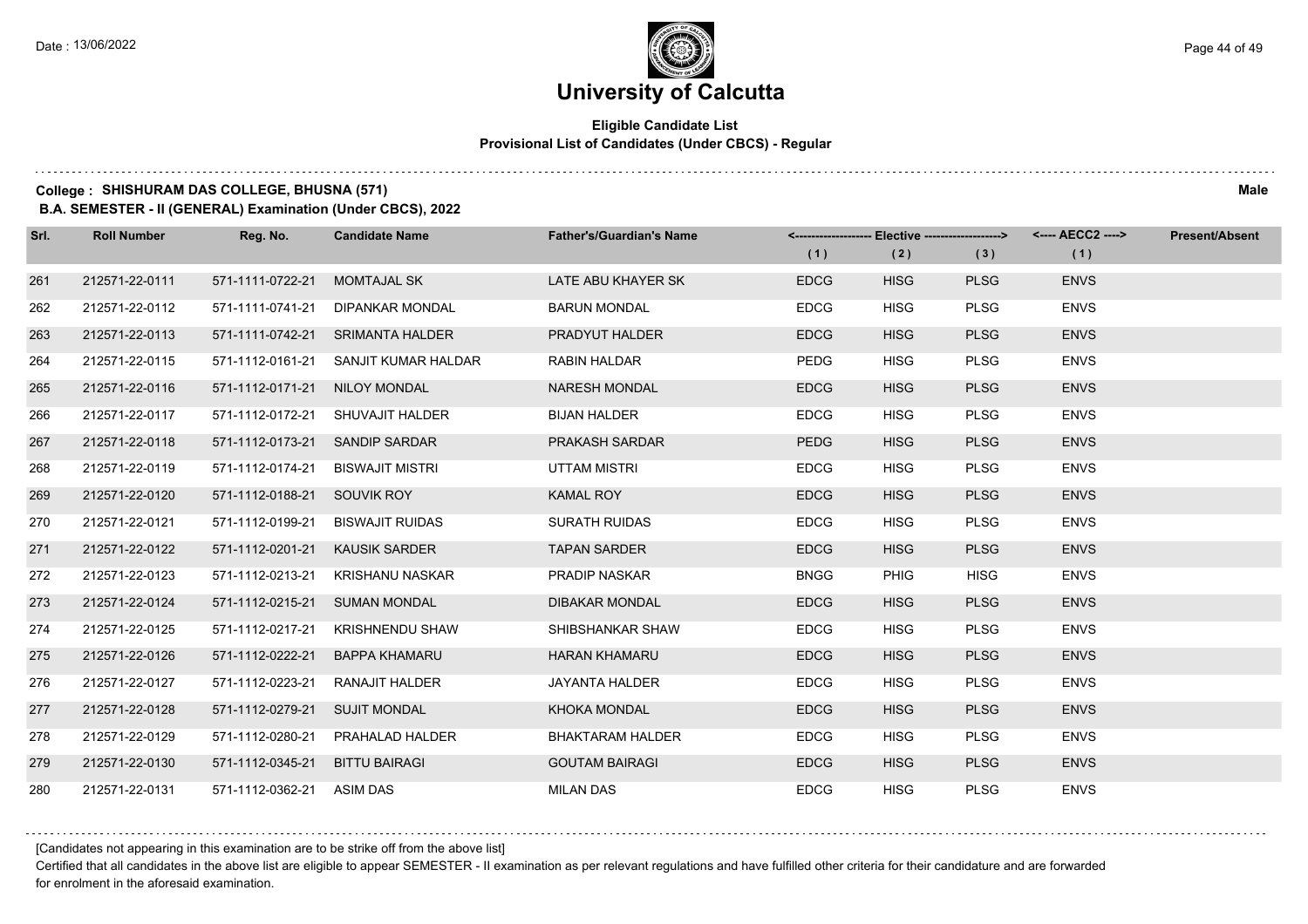### **Eligible Candidate List Provisional List of Candidates (Under CBCS) - Regular**

### **College : SHISHURAM DAS COLLEGE, BHUSNA (571) Male**

**B.A. SEMESTER - II (GENERAL) Examination (Under CBCS), 2022**

| Srl. | <b>Roll Number</b> | Reg. No.                       | <b>Candidate Name</b>                 | <b>Father's/Guardian's Name</b> |             | <------------------- Elective ------------------> |             | <---- AECC2 ----> | <b>Present/Absent</b> |
|------|--------------------|--------------------------------|---------------------------------------|---------------------------------|-------------|---------------------------------------------------|-------------|-------------------|-----------------------|
|      |                    |                                |                                       |                                 | (1)         | (2)                                               | (3)         | (1)               |                       |
| 281  | 212571-22-0132     | 571-1112-0372-21               | SUBRATA THANDAR                       | DHANANJOY THANDAR               | <b>EDCG</b> | <b>HISG</b>                                       | <b>PLSG</b> | <b>ENVS</b>       |                       |
| 282  | 212571-22-0133     | 571-1112-0378-21               | DIPENDU SARDAR                        | <b>SOMAR SARDAR</b>             | <b>EDCG</b> | <b>HISG</b>                                       | <b>PLSG</b> | <b>ENVS</b>       |                       |
| 283  | 212571-22-0134     | 571-1112-0388-21               | AYAN MONDAL                           | NARAYAN MONDAL                  | <b>BNGG</b> | <b>PHIG</b>                                       | <b>HISG</b> | <b>ENVS</b>       |                       |
| 284  | 212571-22-0135     | 571-1112-0396-21 PALASH BARUI  |                                       | SAMIR BARUI                     | <b>EDCG</b> | <b>HISG</b>                                       | <b>PLSG</b> | <b>ENVS</b>       |                       |
| 285  | 212571-22-0136     | 571-1112-0421-21               | <b>PAPAI MISTRY</b>                   | <b>BOSUDEV MISTRY</b>           | <b>EDCG</b> | <b>HISG</b>                                       | <b>PLSG</b> | <b>ENVS</b>       |                       |
| 286  | 212571-22-0137     | 571-1112-0477-21 SUVO PURKAIT  |                                       | SWAPAN PURKAIT                  | <b>EDCG</b> | <b>HISG</b>                                       | <b>PLSG</b> | <b>ENVS</b>       |                       |
| 287  | 212571-22-0138     | 571-1112-0504-21 SUDIP DARBAR  |                                       | <b>SWAPAN DARBAR</b>            | <b>EDCG</b> | <b>HISG</b>                                       | <b>PLSG</b> | <b>ENVS</b>       |                       |
| 288  | 212571-22-0139     |                                | 571-1112-0505-21 ROTHINDRANATH DARBAR | ASHOK KUMAR DARBAR              | <b>EDCG</b> | <b>HISG</b>                                       | <b>PLSG</b> | <b>ENVS</b>       |                       |
| 289  | 212571-22-0140     | 571-1112-0583-21 SAUGATA DAS   |                                       | <b>SUDIP DAS</b>                | <b>EDCG</b> | <b>HISG</b>                                       | <b>PLSG</b> | <b>ENVS</b>       |                       |
| 290  | 212571-22-0141     | 571-1112-0612-21               | SIDHARTHA SARDAR                      | <b>PROBIR SARDAR</b>            | <b>EDCG</b> | <b>HISG</b>                                       | <b>PLSG</b> | <b>ENVS</b>       |                       |
| 291  | 212571-22-0142     |                                | 571-1112-0613-21 SUBHADIP BARIK       | <b>MRITYUNJOY BARIK</b>         | <b>EDCG</b> | <b>HISG</b>                                       | <b>PLSG</b> | <b>ENVS</b>       |                       |
| 292  | 212571-22-0143     | 571-1112-0614-21 SUMAN SIPAI   |                                       | SANNYASI SIPAI                  | <b>EDCG</b> | <b>HISG</b>                                       | <b>PLSG</b> | <b>ENVS</b>       |                       |
| 293  | 212571-22-0144     |                                | 571-1112-0650-21 SOMNAT MONDAL        | <b>DIPU MONDAL</b>              | SANG        | <b>PHIG</b>                                       | <b>HISG</b> | <b>ENVS</b>       |                       |
| 294  | 212571-22-0145     | 571-1112-0661-21               | SOUMEN MONDAL                         | <b>GOPAL MONDAL</b>             | <b>EDCG</b> | <b>HISG</b>                                       | <b>PLSG</b> | <b>ENVS</b>       |                       |
| 295  | 212571-22-0146     | 571-1112-0683-21               | PITAM MONDAL                          | PRASANTA MONDAL                 | <b>EDCG</b> | <b>HISG</b>                                       | <b>PLSG</b> | <b>ENVS</b>       |                       |
| 296  | 212571-22-0147     | 571-1112-0708-21 SOURAV DOLUI  |                                       | <b>TAPAN DOLUI</b>              | <b>EDCG</b> | <b>HISG</b>                                       | <b>PLSG</b> | <b>ENVS</b>       |                       |
| 297  | 212571-22-0148     | 571-1112-0731-21               | DEBARATA MONDAL                       | UTTAM KUMAR MONDAL              | <b>BNGG</b> | <b>PHIG</b>                                       | <b>HISG</b> | <b>ENVS</b>       |                       |
| 298  | 212571-22-0149     | 571-1114-0181-21 SALMAN KHAN   |                                       | ABBAS UDDIN KHAN                | <b>EDCG</b> | <b>HISG</b>                                       | <b>PLSG</b> | <b>ENVS</b>       |                       |
| 299  | 212571-22-0150     |                                | 571-1114-0187-21 SUDIPTA MONDAL       | <b>GOUTAM MONDAL</b>            | <b>PEDG</b> | <b>HISG</b>                                       | <b>PLSG</b> | <b>ENVS</b>       |                       |
| 300  | 212571-22-0151     | 571-1114-0313-21 JAKARIYA PAIK |                                       | ANSAR ALI PAIK                  | <b>EDCG</b> | <b>HISG</b>                                       | <b>PLSG</b> | <b>ENVS</b>       |                       |

[Candidates not appearing in this examination are to be strike off from the above list]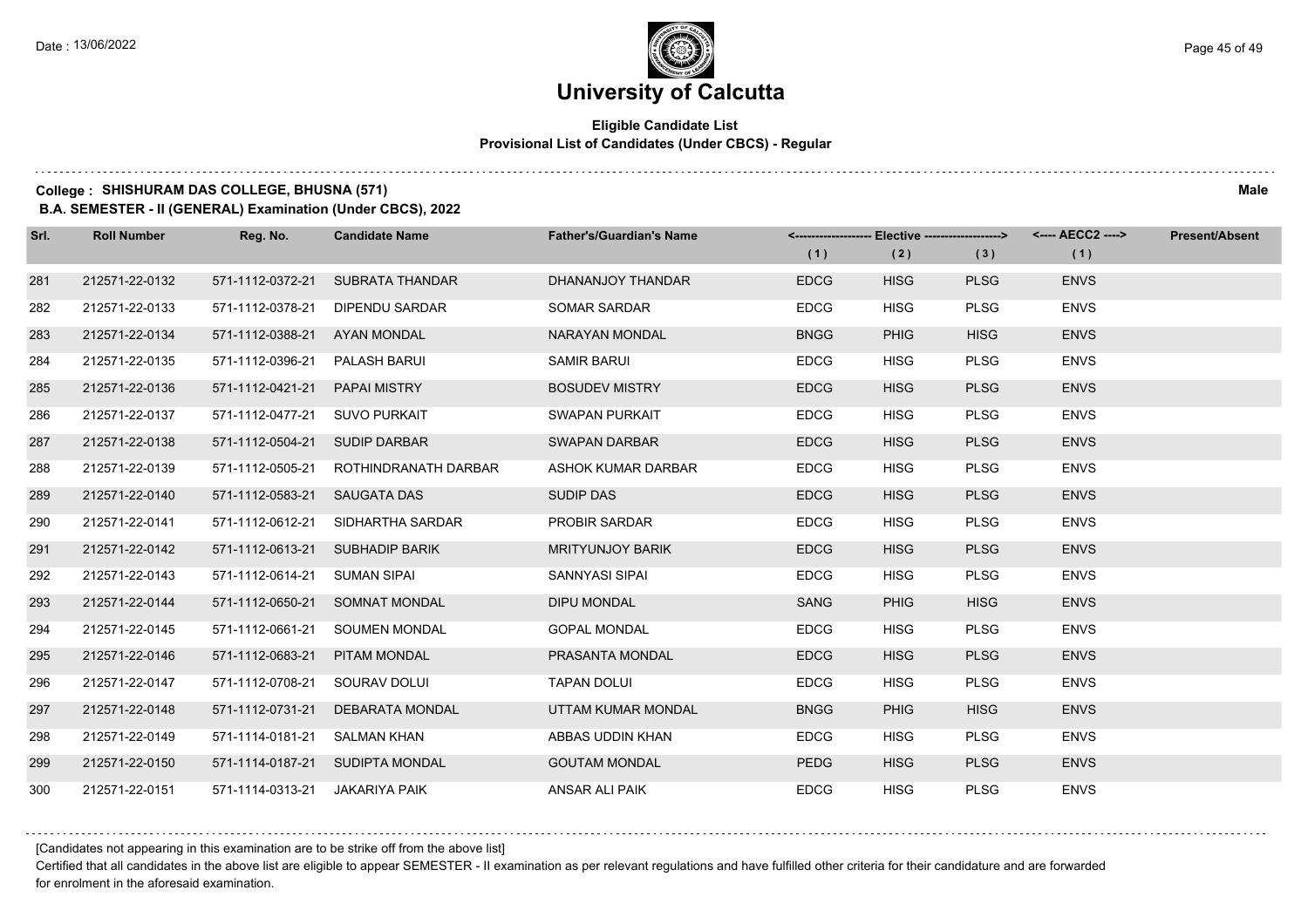### **Eligible Candidate List Provisional List of Candidates (Under CBCS) - Regular**

### **College : SHISHURAM DAS COLLEGE, BHUSNA (571) Male**

**B.A. SEMESTER - II (GENERAL) Examination (Under CBCS), 2022**

| Srl. | <b>Roll Number</b> | Reg. No.                    | <b>Candidate Name</b>                   | <b>Father's/Guardian's Name</b> | (1)         | <------------------- Elective ------------------><br>(2) | (3)         | <---- AECC2 ----><br>(1) | <b>Present/Absent</b> |
|------|--------------------|-----------------------------|-----------------------------------------|---------------------------------|-------------|----------------------------------------------------------|-------------|--------------------------|-----------------------|
| 301  | 212571-22-0152     | 571-1114-0326-21            | <b>JASIM UDDIN PAIK</b>                 | NABIBAR RAHAMAN PAIK            | <b>EDCG</b> | <b>HISG</b>                                              | <b>PLSG</b> | <b>ENVS</b>              |                       |
| 302  | 212571-22-0153     | 571-1114-0370-21            | PROSENJIT PAUL                          | <b>MOHAN PAUL</b>               | <b>BNGG</b> | <b>PHIG</b>                                              | <b>HISG</b> | <b>ENVS</b>              |                       |
| 303  | 212571-22-0154     | 571-1114-0455-21            | <b>HEDAYTULLA PAIK</b>                  | <b>SAJIDUL PAIK</b>             | <b>EDCG</b> | <b>HISG</b>                                              | <b>PLSG</b> | <b>ENVS</b>              |                       |
| 304  | 212571-22-0155     | 571-1114-0498-21            | SOUMYA GHOSH                            | <b>BHAKTA RAM GHOSH</b>         | <b>EDCG</b> | <b>HISG</b>                                              | <b>PLSG</b> | <b>ENVS</b>              |                       |
| 305  | 212571-22-0156     | 571-1114-0513-21            | <b>ROHIT GAJI</b>                       | <b>RAHAMAT GAJI</b>             | <b>EDCG</b> | <b>HISG</b>                                              | <b>PLSG</b> | <b>ENVS</b>              |                       |
| 306  | 212571-22-0157     | 571-1114-0540-21 ATAUL PAIK |                                         | <b>JAKIR PAIK</b>               | <b>EDCG</b> | <b>HISG</b>                                              | <b>PLSG</b> | <b>ENVS</b>              |                       |
| 307  | 212571-22-0158     | 571-1114-0544-21            | <b>RAFIKUL KHAN</b>                     | <b>MONJUR KHAN</b>              | <b>EDCG</b> | <b>HISG</b>                                              | <b>PLSG</b> | <b>ENVS</b>              |                       |
| 308  | 212571-22-0159     | 571-1114-0575-21            | <b>DEBJIT PATRA</b>                     | <b>ABANI PATRA</b>              | <b>EDCG</b> | <b>HISG</b>                                              | <b>PLSG</b> | <b>ENVS</b>              |                       |
| 309  | 212571-22-0160     | 571-1114-0644-21            | <b>EMADUL KHAN</b>                      | <b>JAFAR KHAN</b>               | <b>EDCG</b> | <b>HISG</b>                                              | <b>PLSG</b> | <b>ENVS</b>              |                       |
| 310  | 212571-22-0161     | 571-1114-0692-21            | MD INSAN ALI SHAH                       | <b>MD ISLAM SHAH</b>            | <b>EDCG</b> | <b>HISG</b>                                              | <b>PLSG</b> | <b>ENVS</b>              |                       |
| 311  | 212571-22-0162     | 571-1114-0706-21            | SUJA UDDIN KHAN                         | <b>SAMSUDDIN KHAN</b>           | <b>EDCG</b> | <b>HISG</b>                                              | <b>PLSG</b> | <b>ENVS</b>              |                       |
| 312  | 212571-22-0163     | 571-1114-0733-21            | <b>KAMARUL AKHAN</b>                    | ABU KALAM AKHAN                 | <b>BNGG</b> | <b>PHIG</b>                                              | <b>HISG</b> | <b>ENVS</b>              |                       |
| 313  | 212571-22-0164     | 571-1115-0139-21            | <b>MD ABDULLA SK</b>                    | <b>MD MOHASIN SK</b>            | <b>EDCG</b> | <b>HISG</b>                                              | <b>PLSG</b> | <b>ENVS</b>              |                       |
| 314  | 212571-22-0165     | 571-1115-0140-21            | MAJIDUL GAZI                            | MD HASEM ALI GAZI               | <b>EDCG</b> | <b>HISG</b>                                              | <b>PLSG</b> | <b>ENVS</b>              |                       |
| 315  | 212571-22-0166     | 571-1115-0178-21            | MD MOJAHID RAHAMAN<br><b>GHORAMI</b>    | ABDUL MALEK GHORAMI             | <b>PEDG</b> | <b>HISG</b>                                              | <b>PLSG</b> | <b>ENVS</b>              |                       |
| 316  | 212571-22-0167     | 571-1115-0179-21            | MD MOSTAFIJUR RAHAMAN<br><b>GHORAMI</b> | <b>MALEK GHORAMI</b>            | <b>PEDG</b> | <b>HISG</b>                                              | <b>PLSG</b> | <b>ENVS</b>              |                       |
| 317  | 212571-22-0168     | 571-1115-0180-21            | RAMIJ UDDIN MOLLA                       | <b>ENTAJUL MOLLA</b>            | <b>EDCG</b> | <b>HISG</b>                                              | <b>PLSG</b> | <b>ENVS</b>              |                       |
| 318  | 212571-22-0169     | 571-1115-0214-21            | MD ARFIN MOLLA                          | MD ANOWAR HOSSIEN MOLLA         | PEDG        | <b>HISG</b>                                              | <b>PLSG</b> | <b>ENVS</b>              |                       |
| 319  | 212571-22-0170     | 571-1115-0228-21            | <b>MOKADDES MOLLA</b>                   | <b>MOMEN MOLLA</b>              | <b>EDCG</b> | <b>HISG</b>                                              | <b>PLSG</b> | <b>ENVS</b>              |                       |
| 320  | 212571-22-0171     | 571-1115-0269-21            | FAHIM UDDIN MOLLA                       | <b>BARKOTULLA MOLLA</b>         | <b>EDCG</b> | <b>HISG</b>                                              | <b>PLSG</b> | <b>ENVS</b>              |                       |

[Candidates not appearing in this examination are to be strike off from the above list]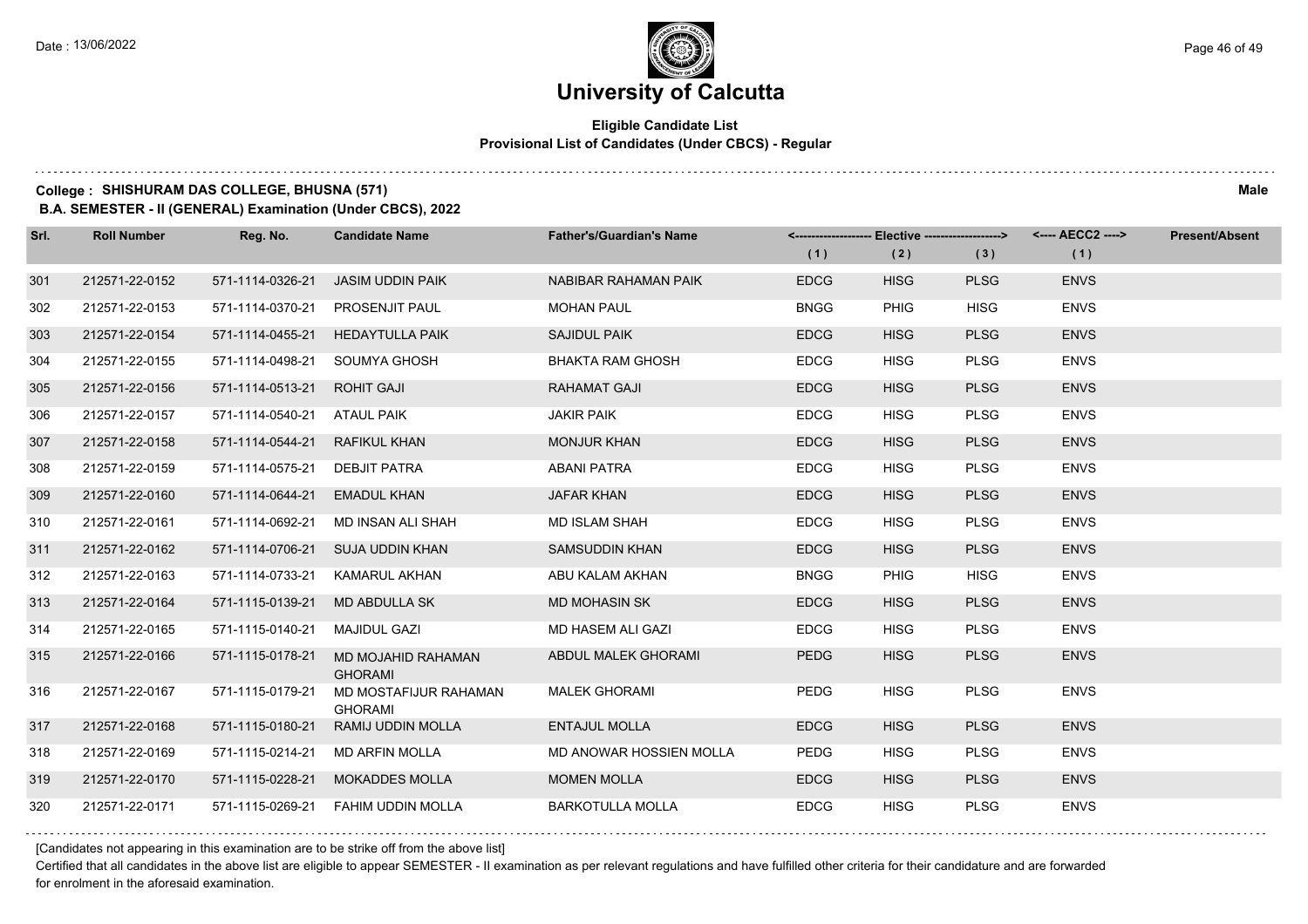### **Eligible Candidate List Provisional List of Candidates (Under CBCS) - Regular**

#### **College : SHISHURAM DAS COLLEGE, BHUSNA (571) Male**

**B.A. SEMESTER - II (GENERAL) Examination (Under CBCS), 2022**

| Srl. | <b>Roll Number</b> | Reg. No.         | <b>Candidate Name</b>             | <b>Father's/Guardian's Name</b> |             | <------------------- Elective ------------------> |             | <---- AECC2 ----> | <b>Present/Absent</b> |
|------|--------------------|------------------|-----------------------------------|---------------------------------|-------------|---------------------------------------------------|-------------|-------------------|-----------------------|
|      |                    |                  |                                   |                                 | (1)         | (2)                                               | (3)         | (1)               |                       |
| 321  | 212571-22-0172     | 571-1115-0278-21 | <b>JAIDUL LASKAR</b>              | <b>GIYASUDDIN LASKAR</b>        | <b>EDCG</b> | <b>HISG</b>                                       | <b>PLSG</b> | <b>ENVS</b>       |                       |
| 322  | 212571-22-0173     | 571-1115-0288-21 | SARUP HOSSEN MONDAL               | ABDUL MANNAN MONDAL             | <b>EDCG</b> | <b>HISG</b>                                       | <b>PLSG</b> | <b>ENVS</b>       |                       |
| 323  | 212571-22-0174     | 571-1115-0310-21 | <b>FARDIN MIRAJ SK</b>            | MD FARID ALI SEIKH              | <b>EDCG</b> | <b>HISG</b>                                       | <b>PLSG</b> | <b>ENVS</b>       |                       |
| 324  | 212571-22-0175     | 571-1115-0316-21 | <b>MARUF MOLLA</b>                | <b>IKBAL MOLLA</b>              | <b>EDCG</b> | <b>HISG</b>                                       | <b>PLSG</b> | <b>ENVS</b>       |                       |
| 325  | 212571-22-0176     | 571-1115-0344-21 | <b>SARIFUDDIN MOLLA</b>           | <b>KUDDUS MOLLA</b>             | <b>PEDG</b> | <b>HISG</b>                                       | <b>PLSG</b> | <b>ENVS</b>       |                       |
| 326  | 212571-22-0177     | 571-1115-0360-21 | MD JAHIR HOSSEN LASKAR            | <b>HAYDER ALI LASKAR</b>        | <b>BNGG</b> | <b>PHIG</b>                                       | <b>HISG</b> | <b>ENVS</b>       |                       |
| 327  | 212571-22-0178     | 571-1115-0365-21 | <b>MARUF UDDIN LASKAR</b>         | NASIRUDDIN LASKAR               | <b>EDCG</b> | <b>HISG</b>                                       | <b>PLSG</b> | <b>ENVS</b>       |                       |
| 328  | 212571-22-0179     | 571-1115-0381-21 | <b>BAKUL LASKAR</b>               | <b>OHAB LASKAR</b>              | <b>EDCG</b> | <b>HISG</b>                                       | <b>PLSG</b> | <b>ENVS</b>       |                       |
| 329  | 212571-22-0180     | 571-1115-0383-21 | <b>KHAIRUL SARDAR</b>             | <b>ANICH ALI SARDAR</b>         | <b>BNGG</b> | <b>PHIG</b>                                       | <b>HISG</b> | <b>ENVS</b>       |                       |
| 330  | 212571-22-0181     | 571-1115-0399-21 | <b>RAKESH SHEIKH</b>              | <b>NASIR SHEIKH</b>             | <b>EDCG</b> | <b>HISG</b>                                       | <b>PLSG</b> | <b>ENVS</b>       |                       |
| 331  | 212571-22-0182     | 571-1115-0429-21 | RAIHAN MIDDYA                     | ROBIUL MIDDYA                   | <b>EDCG</b> | <b>HISG</b>                                       | <b>PLSG</b> | <b>ENVS</b>       |                       |
| 332  | 212571-22-0183     | 571-1115-0451-21 | <b>SURAJ MOLLICK</b>              | <b>SAMSUDDIN MOLLICK</b>        | <b>EDCG</b> | <b>HISG</b>                                       | <b>PLSG</b> | <b>ENVS</b>       |                       |
| 333  | 212571-22-0184     | 571-1115-0475-21 | <b>AMADUL MOLLA</b>               | ALI HOSSEN MOLLA                | <b>EDCG</b> | <b>HISG</b>                                       | <b>PLSG</b> | <b>ENVS</b>       |                       |
| 334  | 212571-22-0185     | 571-1115-0500-21 | AJIBUL MOLLA                      | <b>HABIB MOLLA</b>              | <b>EDCG</b> | <b>HISG</b>                                       | <b>PLSG</b> | <b>ENVS</b>       |                       |
| 335  | 212571-22-0186     | 571-1115-0515-21 | MD EKMATUL HAQUE JAMADAR          | MD SAIDUL HAQUE JAMADAR         | <b>EDCG</b> | <b>HISG</b>                                       | <b>PLSG</b> | <b>ENVS</b>       |                       |
| 336  | 212571-22-0187     | 571-1115-0538-21 | AJIJ MALLIK                       | YEAD MALLIK                     | <b>EDCG</b> | <b>HISG</b>                                       | <b>PLSG</b> | <b>ENVS</b>       |                       |
| 337  | 212571-22-0188     | 571-1115-0539-21 | MD SAMIM HOSSAIN MOLLA            | MD ABDUL RAJJAK MOLLA           | <b>EDCG</b> | <b>HISG</b>                                       | <b>PLSG</b> | <b>ENVS</b>       |                       |
| 338  | 212571-22-0189     | 571-1115-0543-21 | <b>IBRAN MOLLA</b>                | JABBAR ALI MOLLA                | <b>EDCG</b> | <b>HISG</b>                                       | <b>PLSG</b> | <b>ENVS</b>       |                       |
| 339  | 212571-22-0190     | 571-1115-0546-21 | SAIDUL BAIDYA                     | AJIJUL BAIDYA                   | <b>BNGG</b> | <b>PHIG</b>                                       | <b>HISG</b> | <b>ENVS</b>       |                       |
| 340  | 212571-22-0191     |                  | 571-1115-0557-21 MD MOBARAK MOLLA | MD MOBIN AHAMAD MOLLA           | PEDG        | <b>HISG</b>                                       | <b>PLSG</b> | <b>ENVS</b>       |                       |

[Candidates not appearing in this examination are to be strike off from the above list]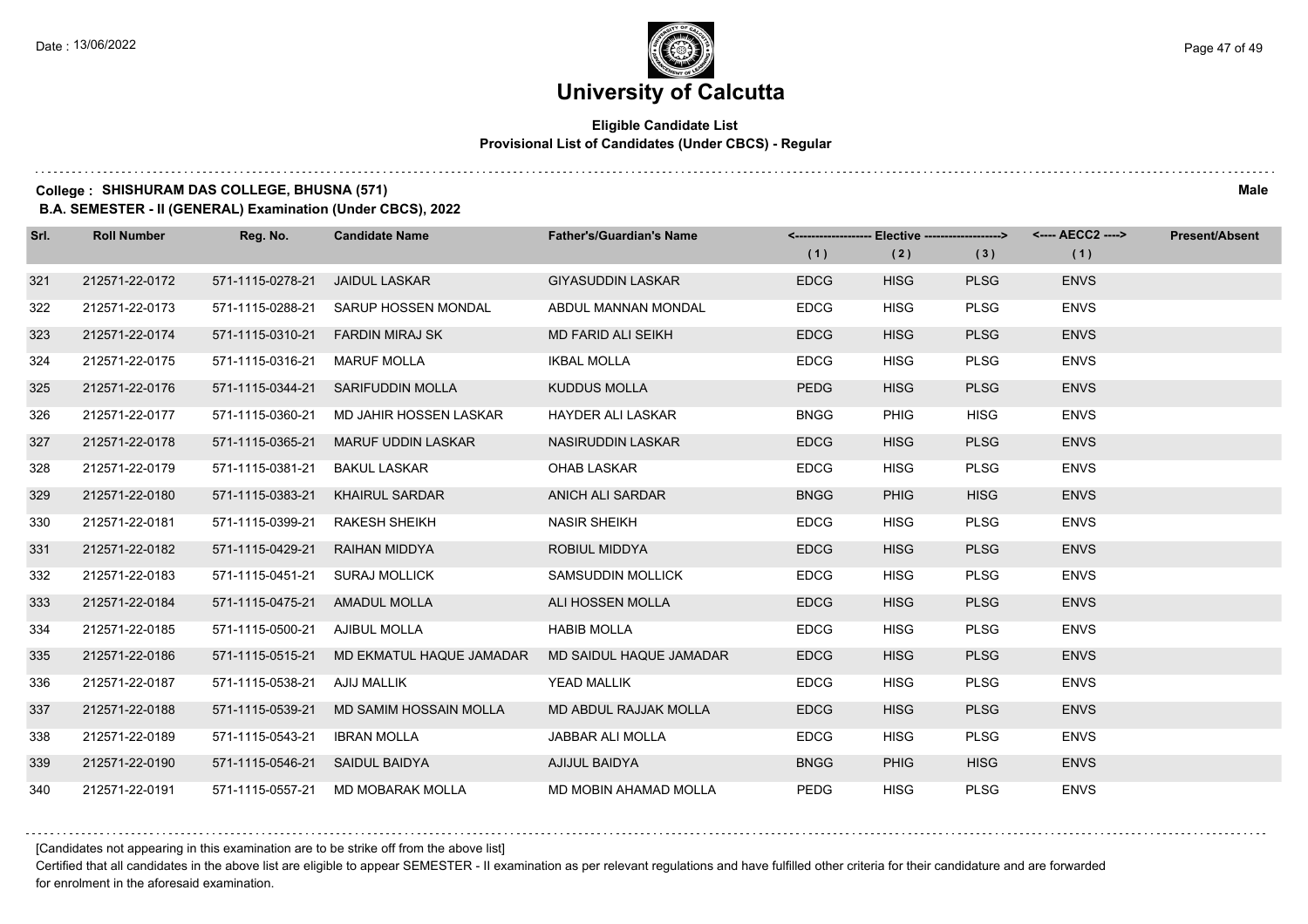### **Eligible Candidate List Provisional List of Candidates (Under CBCS) - Regular**

### **College : SHISHURAM DAS COLLEGE, BHUSNA (571) Male**

**B.A. SEMESTER - II (GENERAL) Examination (Under CBCS), 2022**

| Srl. | <b>Roll Number</b> | Reg. No.                    | <b>Candidate Name</b>              | <b>Father's/Guardian's Name</b> |             | <------------------- Elective ------------------> |             | <---- AECC2 ----> | <b>Present/Absent</b> |
|------|--------------------|-----------------------------|------------------------------------|---------------------------------|-------------|---------------------------------------------------|-------------|-------------------|-----------------------|
|      |                    |                             |                                    |                                 | (1)         | (2)                                               | (3)         | (1)               |                       |
| 341  | 212571-22-0192     | 571-1115-0573-21            | <b>SAMSER ALI MOLLA</b>            | <b>MUJID ALI MOLLA</b>          | <b>EDCG</b> | <b>HISG</b>                                       | <b>PLSG</b> | <b>ENVS</b>       |                       |
| 342  | 212571-22-0193     | 571-1115-0595-21            | SAMIRUDDIN JAMADER                 | <b>RAFIK JAMADER</b>            | <b>EDCG</b> | <b>HISG</b>                                       | <b>PLSG</b> | <b>ENVS</b>       |                       |
| 343  | 212571-22-0194     | 571-1115-0618-21 SAHIL SK   |                                    | ABBASUDDIN SK                   | <b>EDCG</b> | <b>HISG</b>                                       | <b>PLSG</b> | <b>ENVS</b>       |                       |
| 344  | 212571-22-0195     | 571-1115-0619-21            | SURAJUDDIN MOLLA                   | <b>HASIFUL MOLLA</b>            | <b>EDCG</b> | <b>HISG</b>                                       | <b>PLSG</b> | <b>ENVS</b>       |                       |
| 345  | 212571-22-0196     | 571-1115-0645-21            | ERTEZA ASIR SEKH                   | <b>KHATIB SEKH</b>              | <b>EDCG</b> | <b>HISG</b>                                       | <b>PLSG</b> | <b>ENVS</b>       |                       |
| 346  | 212571-22-0197     | 571-1115-0656-21            | ABDUL ROHAB MOLLICK                | LATE RAZZAK MOLLICK             | <b>EDCG</b> | <b>HISG</b>                                       | <b>PLSG</b> | <b>ENVS</b>       |                       |
| 347  | 212571-22-0198     | 571-1115-0663-21            | ABDUR ROUF MOLLA                   | <b>EYAZUDDIN MOLLA</b>          | <b>EDCG</b> | <b>HISG</b>                                       | <b>PLSG</b> | <b>ENVS</b>       |                       |
| 348  | 212571-22-0199     | 571-1115-0664-21            | <b>AFRIDI MOLLA</b>                | AJIJUL MOLLA                    | <b>EDCG</b> | <b>HISG</b>                                       | <b>PLSG</b> | <b>ENVS</b>       |                       |
| 349  | 212571-22-0200     | 571-1115-0671-21            | <b>MIRATUR RAHAMAN</b>             | ABDUN NUR                       | <b>PEDG</b> | <b>HISG</b>                                       | <b>PLSG</b> | <b>ENVS</b>       |                       |
| 350  | 212571-22-0201     | 571-1115-0673-21            | AFROJ HOSSEN MOLLA                 | ARSEA AJIM MOLLA                | <b>EDCG</b> | <b>HISG</b>                                       | <b>PLSG</b> | <b>ENVS</b>       |                       |
| 351  | 212571-22-0202     | 571-1115-0679-21            | RAHAMATULLA LASKAR                 | <b>NURUL AMIN LASKAR</b>        | <b>EDCG</b> | <b>HISG</b>                                       | <b>PLSG</b> | <b>ENVS</b>       |                       |
| 352  | 212571-22-0203     | 571-1115-0680-21            | SAKLIN AKTAR MOLLA                 | NURNABI MOLLA                   | <b>EDCG</b> | <b>HISG</b>                                       | <b>PLSG</b> | <b>ENVS</b>       |                       |
| 353  | 212571-22-0204     | 571-1115-0690-21            | NUR JAMAL MOLLA                    | SOHARAB MOLLA                   | <b>EDCG</b> | <b>HISG</b>                                       | <b>PLSG</b> | <b>ENVS</b>       |                       |
| 354  | 212571-22-0205     | 571-1115-0705-21            | SAHAN SHAIKH                       | <b>SAJAHAN SHAIKH</b>           | <b>EDCG</b> | <b>HISG</b>                                       | <b>PLSG</b> | <b>ENVS</b>       |                       |
| 355  | 212571-22-0206     | 571-1115-0715-21            | JAHIR HOSSAIN SARDAR               | <b>BASIRUDDIN SARDAR</b>        | <b>EDCG</b> | <b>HISG</b>                                       | <b>PLSG</b> | <b>ENVS</b>       |                       |
| 356  | 212571-22-0207     | 571-1115-0725-21            | MD KARIMULLA SARDAR                | ABDUL HAQUE SARDAR              | PEDG        | <b>HISG</b>                                       | <b>PLSG</b> | <b>ENVS</b>       |                       |
| 357  | 212571-22-0208     | 571-1115-0732-21            | INJAMAMUL LASKAR                   | <b>NASIM LASKAR</b>             | <b>BNGG</b> | <b>PHIG</b>                                       | <b>HISG</b> | <b>ENVS</b>       |                       |
| 358  | 212571-22-0209     | 571-1115-0735-21 TAHIBUL SK |                                    | SAIFUDDIN SK                    | <b>EDCG</b> | <b>HISG</b>                                       | <b>PLSG</b> | <b>ENVS</b>       |                       |
| 359  | 212571-22-0210     | 571-1115-0740-21            | <b>REJOYAN SK</b>                  | ABU JAFAR SK                    | <b>EDCG</b> | <b>HISG</b>                                       | <b>PLSG</b> | <b>ENVS</b>       |                       |
| 360  | 212571-22-0211     |                             | 571-1115-0745-21 MD ASIF YAHANA SK | MD ABDUR RAJJAK SK              | <b>EDCG</b> | <b>HISG</b>                                       | <b>PLSG</b> | <b>ENVS</b>       |                       |

[Candidates not appearing in this examination are to be strike off from the above list]